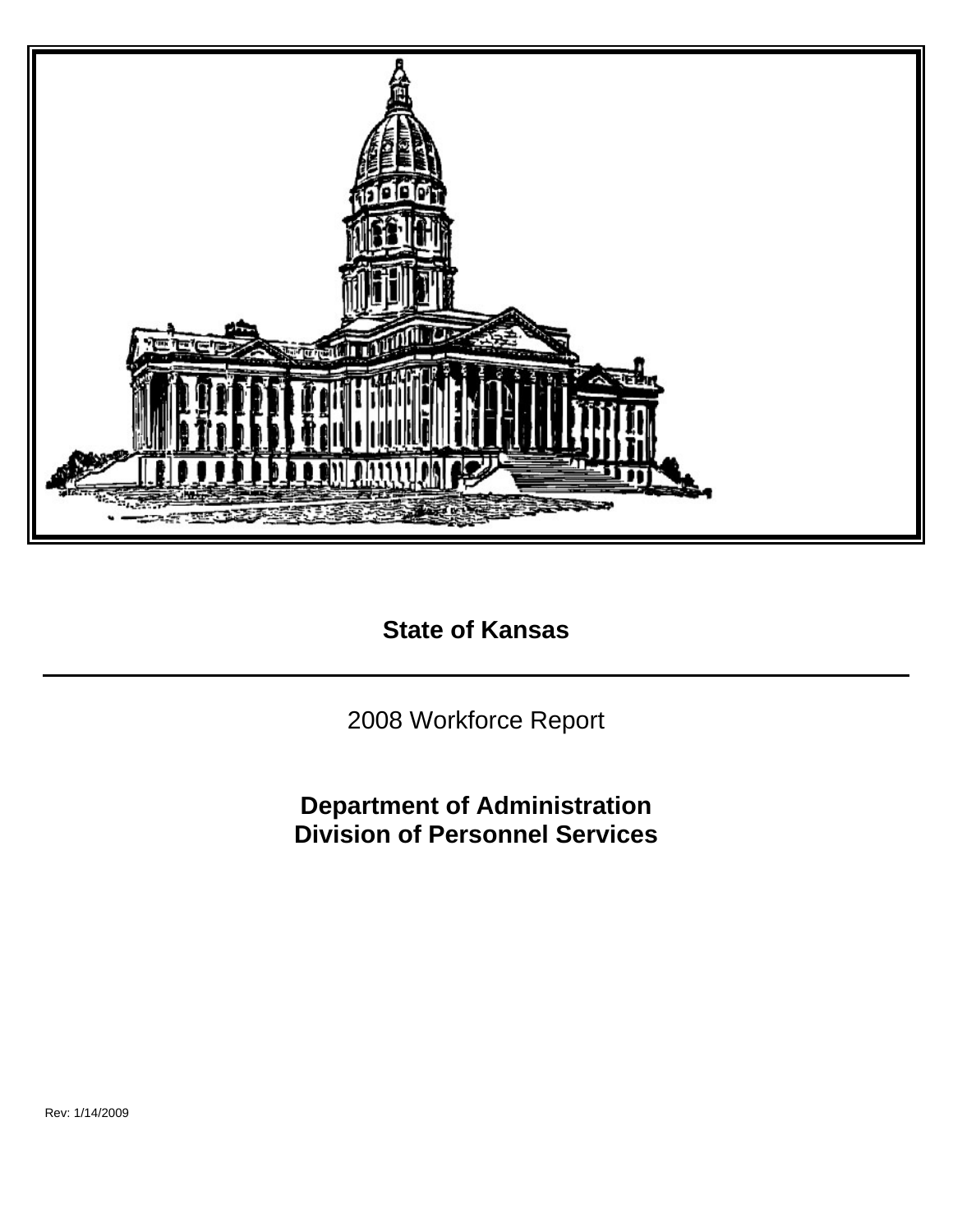# Table of Contents

| <b>Introduction</b> |                                                                                                                                  | $\overline{\mathbf{4}}$ |
|---------------------|----------------------------------------------------------------------------------------------------------------------------------|-------------------------|
|                     | <b>Statistical Highlights:</b><br>Profile of State Employees, Kansas Population Statistics<br><b>Kansas Government Functions</b> | 5<br>6                  |
|                     | Number of Authorized FTE by Government Function                                                                                  | 8                       |
|                     | Number of positions by Agency                                                                                                    | 9                       |
|                     | Twenty-five most populous Job Classes                                                                                            | 11                      |
|                     | Twenty-five most populous Agencies                                                                                               | 12                      |
|                     | <b>Section 1: Workforce Characteristics</b>                                                                                      | 13                      |
|                     | Number of State Government Employees                                                                                             | 14                      |
|                     | Number of Classified Employees by Location on Civil Service Plan                                                                 | 15                      |
|                     | Number of Classified and Unclassified Employees by Agency                                                                        | 16                      |
|                     | Number, Salary, Age and Years of Service of Classified Emp by Agency                                                             | 18                      |
|                     | Number, Salary, Age and Years of Service of Unclassified Emp by Agency                                                           | 20                      |
|                     | Classified Employees by County of Work                                                                                           | 22                      |
|                     | Unclassified Employees by County of Work                                                                                         | 23                      |
|                     | The Aging of the Classified Workforce                                                                                            | 24                      |
|                     | Classified Employees by Annual Salary, Across Fiscal Years                                                                       | 25                      |
|                     | Classified Employees by Years of Service, Across Fiscal Years                                                                    | 26                      |
|                     | The Ethnic Distribution of the Workforce                                                                                         | 27                      |
|                     | Ethnic and Gender Distribution of Classified Employees, by Agency                                                                | 28                      |
|                     | <b>Section 2: Workforce Trends</b>                                                                                               | 30                      |
|                     | Appointment of Classified Employees by Agency                                                                                    | 31                      |
|                     | <b>Turnover Report Information</b>                                                                                               | 33                      |
|                     | Separation of Classified Employees by Agency                                                                                     | 35                      |
|                     | <b>Classified Employees Turnover by Agency</b>                                                                                   | 37                      |
|                     | Agencies with less than 10% Turnover                                                                                             | 39                      |
|                     | Turnover by Function of Government                                                                                               | 39                      |
|                     | Turnover by Reason                                                                                                               | 40                      |
|                     | Job Classes Above the State Average Turnover<br>Turnover by Fiscal Year: FY 2000-FY 2008                                         | 41<br>42                |
|                     | Job Classes with 0% Turnover                                                                                                     | 43                      |
|                     | Job Classes with 20% or Greater Turnover                                                                                         | 43                      |
|                     | Turnover by Length of Service, 5 yrs or Less Service Length                                                                      | 44                      |
|                     | Employee Turnover Due to Leaving State Service                                                                                   | 44                      |
|                     | Terminations Due to Leaving State Service: Involuntary Terminations                                                              | 45                      |
|                     | Terminations Due to Leaving State Service: Voluntary Terminations<br>Terminations by Length of Service                           | 45<br>46                |
|                     | Terminations by Length of Service: Contribution of Service Length                                                                | 46                      |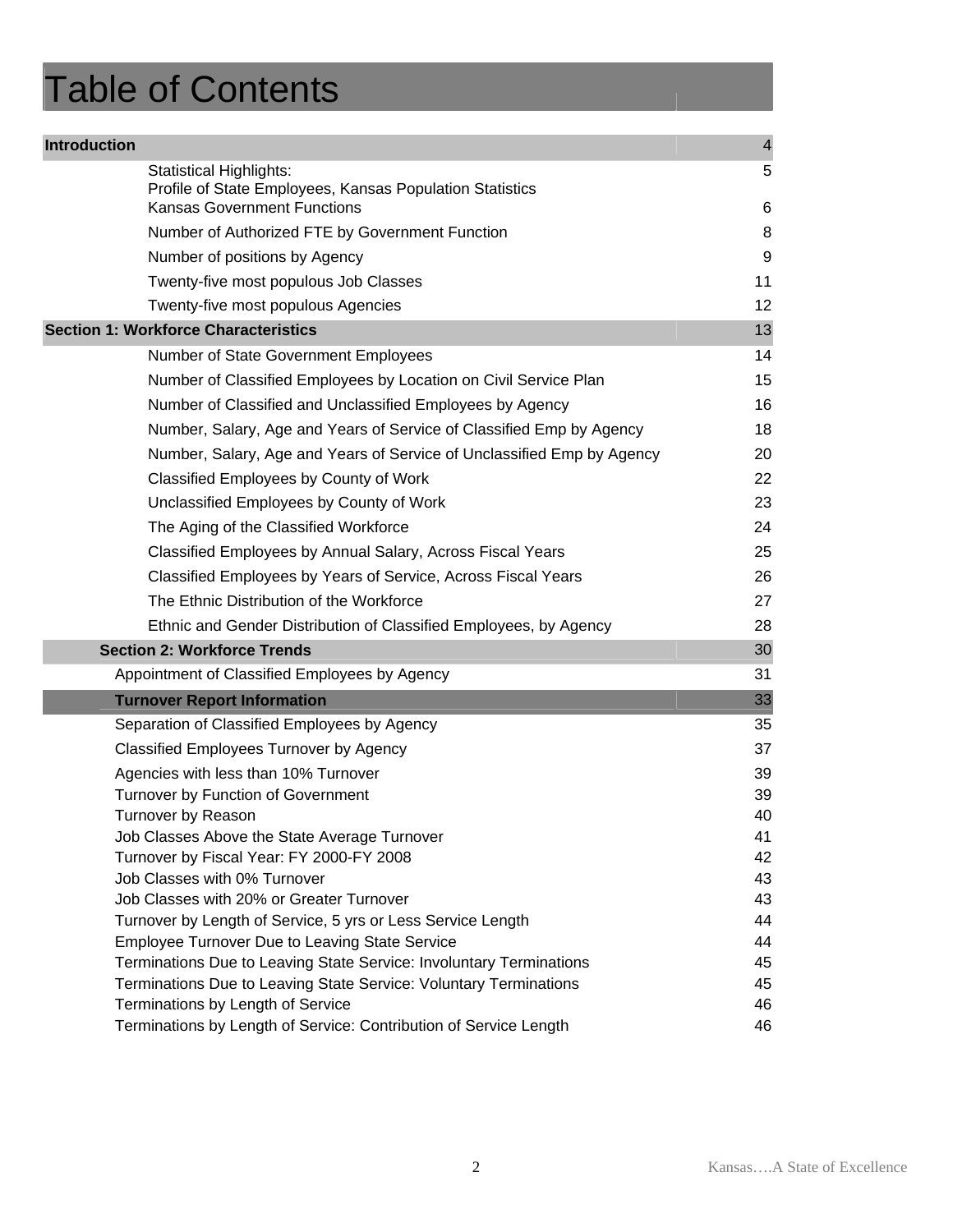# Table of Contents

| <b>Retirement Analysis</b>                                                                                                                                                               | 47             |
|------------------------------------------------------------------------------------------------------------------------------------------------------------------------------------------|----------------|
| Active and Eligible Retirements by Agency<br>Agencies with 40% or more employees retirement eligible by 2010<br>Agencies with 15% or less employees that are retirement eligible by 2010 | 49<br>50<br>50 |
| <b>Leave Analysis</b>                                                                                                                                                                    | 51             |
| Classified Employee Vacation Leave Use by Agency                                                                                                                                         | 51             |
| Unclassified Employee Vacation Leave Use by Agency<br>Classified Employee Sick Leave Use by Agency                                                                                       | 53<br>55       |
| Unclassified Employee Sick Leave Use by Agency                                                                                                                                           | 57             |
| <b>Glossary</b>                                                                                                                                                                          | 59             |
| <b>Classified Service Executive Branch Position Reference Table</b>                                                                                                                      | 60             |
| Unclassified Service Executive Branch Position Reference Table                                                                                                                           | 61             |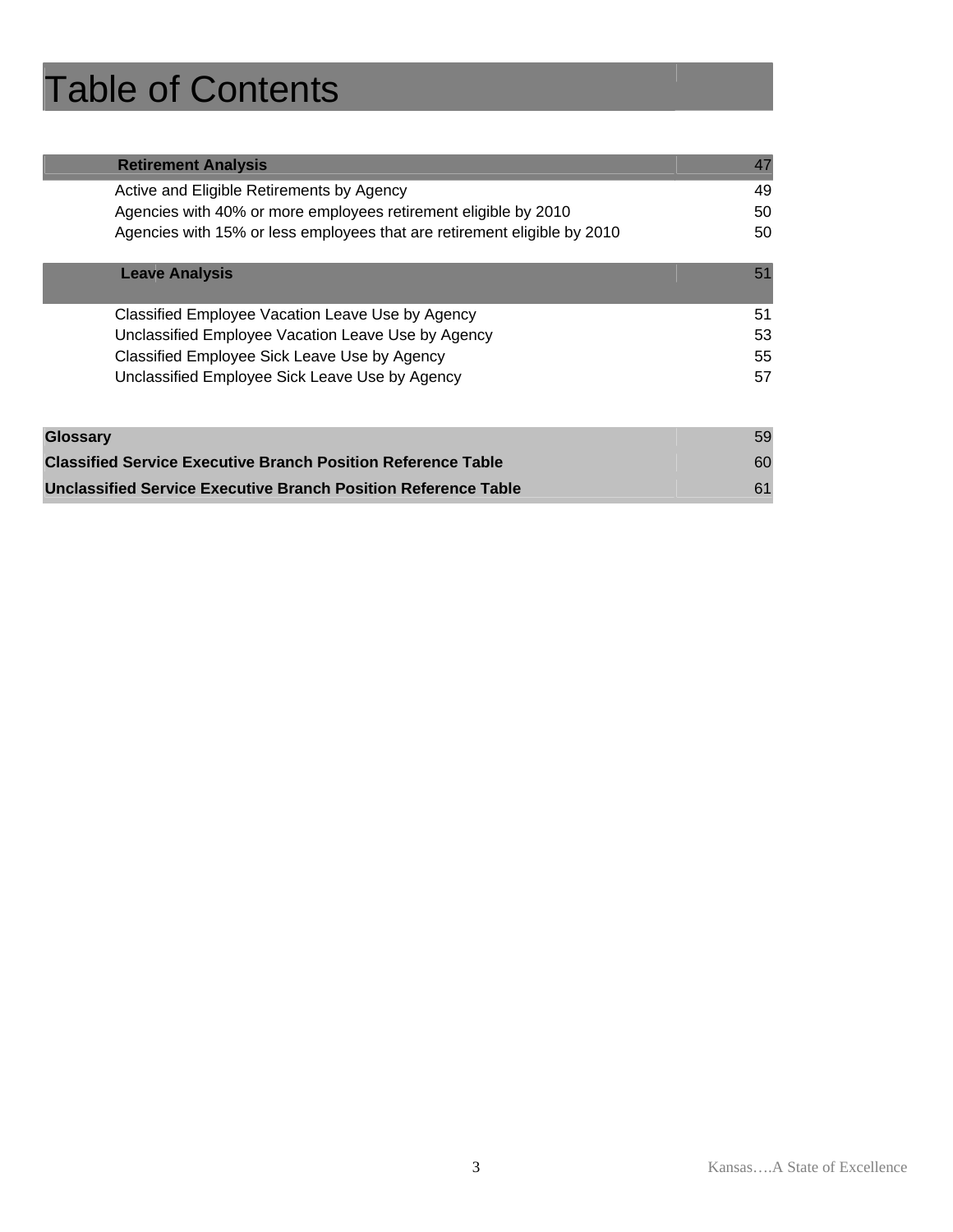# **Introduction**

The Department of Administration, Division of Personnel Services presents its ninth annual State of Kansas Workforce Report. This report presents facts and statistics about the state government workforce for fiscal year 2008. It supplies information from both statewide and agency perspectives, providing useful fact-based data for human resource planning and decision-making.

The information presented in this report was gathered from SHARP (Statewide Human Resource and Payroll System), the Kansas Department of Labor and the U.S. Census Bureau.

The Division of Personnel Services welcomes your comments and questions regarding this report. Please call Jan Cavalieri at (785) 296-4743 or email at *jan.cavalieri@da.ks.gov* if you have comments or questions.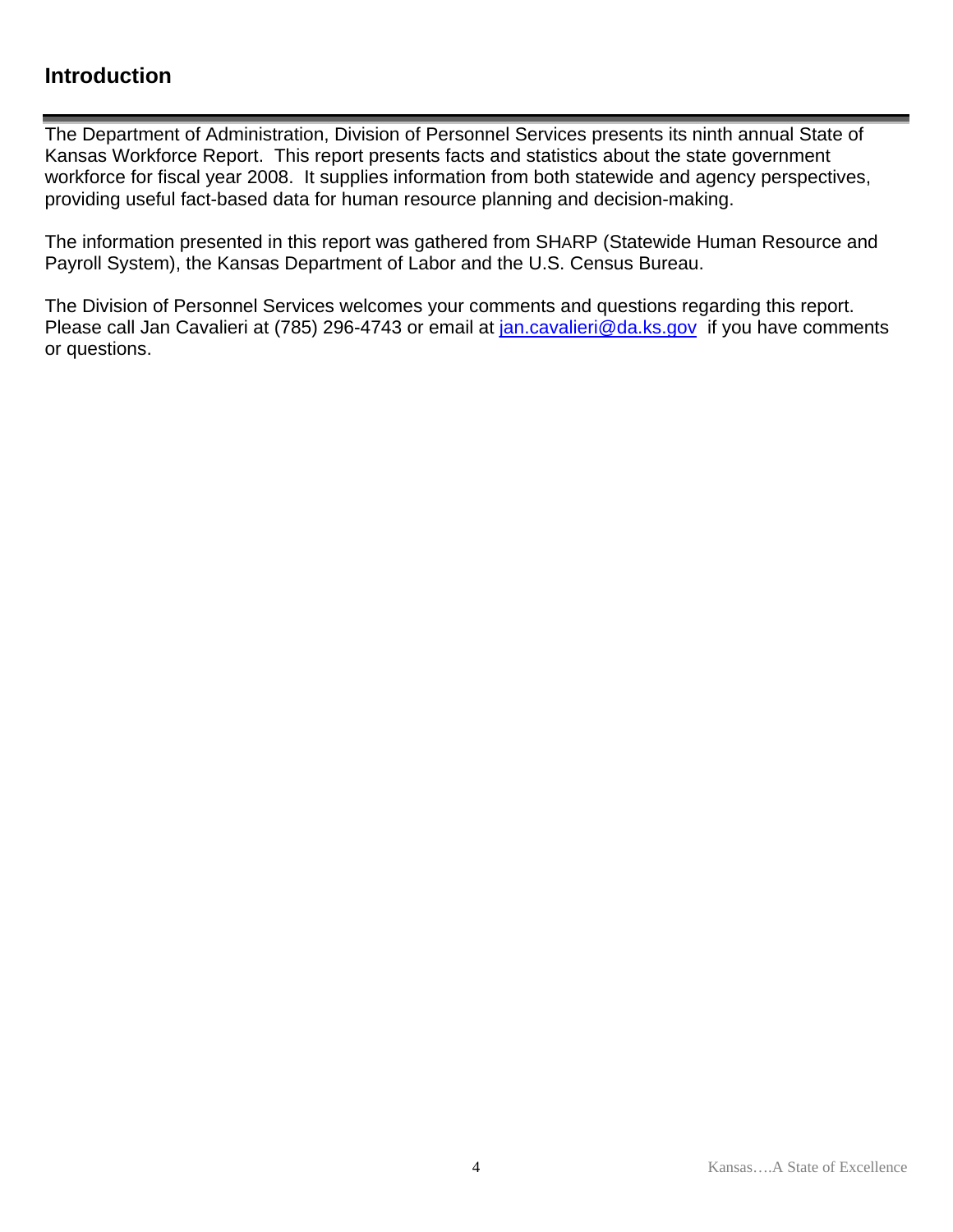# **Profile of Classified and Unclassified Employees**

| <b>Classified</b> | <b>Unclassified</b> |
|-------------------|---------------------|
| 21,328            | 15,888              |
| 46                | 47                  |
| 13                | 12                  |
| \$36,775          | \$61,251            |
| 12%               | 13%                 |
|                   |                     |

**Source:** SHARP (June 2008); Excludes legislators, temporary, and student employees. Includes Regent employees.

2,694,641

# **General Kansas Statistics Compared to Other U.S. States**

| <b>Kansas Population</b>                      |  |  |  |
|-----------------------------------------------|--|--|--|
| <b>Source:</b> U.S. Census Bureau (July 2002) |  |  |  |

# **Rank out of 50 States**

| <b>Population</b>                                 | 32 <sup>nd</sup> |
|---------------------------------------------------|------------------|
| Number of State Employees (per 10,000 population) | 29 <sup>th</sup> |
| <b>Average Annual State Workers' Salary</b>       | 30 <sup>th</sup> |

**Source:** U.S. Census Bureau (July 2002)

**Comments:** The rank of State Employees per 10,000 Population and Average Annual State Workers' Salary rank were derived from the most recent information from the U.S. Bureau of the Census. The Bureau includes data not only from the Central records of a government's finance or payroll office, but also those of independent educational institutions, semiautonomous boards, special authorities, and may include city and county governments.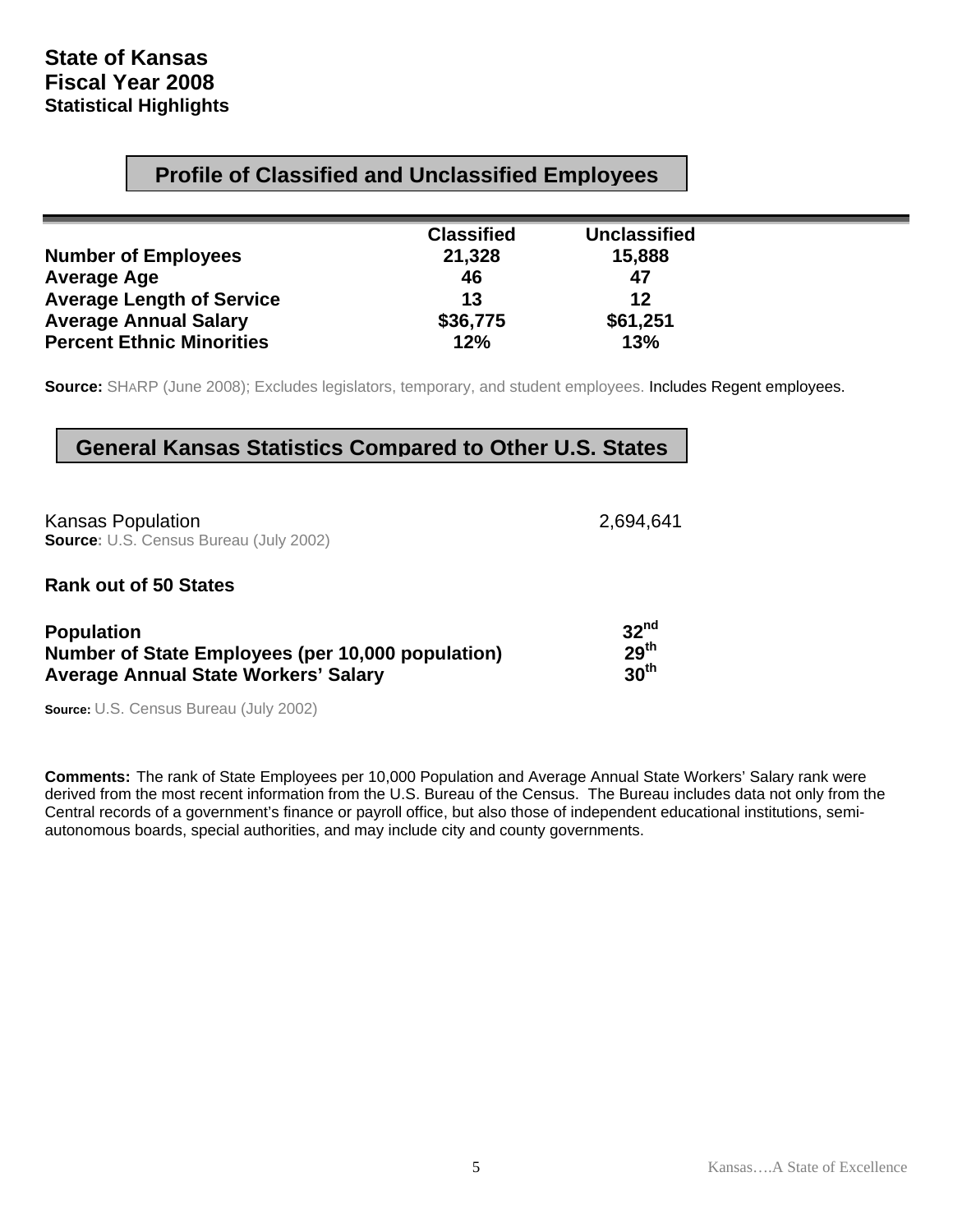# **Kansas Government Functions**

#### **General Government Public Safety Public Safety**

- **Agency Number and Name**  Agency Number and Name
- 028 Accountancy, Board of 034 Adjutant General
- 
- 
- 
- 
- 102 Behavioral Sciences Regulatory Board 177 Ellsworth Correctional Facility
- 
- 300 Commerce & Housing, Department of 234 Fire Marshal
- 143 Corporation Commission, Kansas 280 Highway Patrol
- 
- 159 Credit Unions, Department of 083 Investigation, Kansas Bureau of
- 167 Dental Board, Kansas 353 Juvenile Correctional Complex
- 247 Ethics Commission, Kansas Gov 350 Juvenile Justice Authority
- 
- 
- 270 Heath Care Stabilization Fund Bd of Gov 412 Larned Juvenile Correctional Facility
- 058 Human Rights Commission, Kansas 581 Norton Correctional Facility
- 328 Indigents Defense Services Board 147 Ombudsman for Corrections
- 
- 
- 
- 365 Kansas Public Employees Ret Sys 660 Topeka Correctional Facility
- 
- 
- 540 Legislative Division of Post Audit
- 425 Legislative Research Department
- 428 Legislature **Education**
- 446 Lieutenant Governor, Office of the **Agency Number and Name**
- 
- 204 Mortuary Arts, Board of 604 Blind, School for the 604 Blind, School for the
- 
- 488 Optometry Examiners, Board of 652 Education, Department of
- 
- 553 Racing & Gaming Commission, Kansas 246 Fort Hays State University
- 543 Real Estate Appraiser Board 288 Historical Society, State
- 549 Real Estate Commission, Kansas 367 Kansas State University
- 565 Revenue, Department of 434 Library, State
- 
- 622 Secretary of State 661 Regents, Board of
- 625 Securities Commissioner, Office of the 682 University of Kansas
- 
- 663 Technical Professions, Board of 715 Wichita State University
- 371 Technology Enterprise Corp, Kansas
- 670 Treasurer, State **Transportation**
- 700 Veterinary Examiners, Board of **Agency Number and Name**

- 
- 173 Administration, Department of 355 Atchison Juvenile Correctional Facility
- 082 Attorney General 325 Beloit Juvenile Correctional Facility
- 094 Banking Department 621 Corrections, Department of
- 100 Barbering, Board of 195 El Dorado Correctional Facility
	-
- 122 Citizens' Utility Ratepayer Board 206 Emergency Medical Services Board
	-
	-
- 149 Cosmetology, Board of 313 Hutchinson Correctional Facility
	-
	-
	-
- 252 Governor, Office of the 400 Lansing Correctional Facility
- 105 Healing Arts, Board of 408 Larned Correctional Mental Health Facility
	-
	-
	-
- 331 Insurance Department 523 Parole Board, Kansas
- 677 Judicial Branch 529 Peace Officers, Stds and Trng
- 349 Judicial Council 626 Sentencing Commission, Kansas
	-
- 360 Kansas, Inc. 319 Topeka Juvenile Correctional Facility
- 422 Legislative Coordinating Council 712 Winfield Correctional Facility

- 450 Lottery, Kansas 359 Arts Commission, Kansas
	-
- 482 Nursing, Board of 610 Deaf, School for the
	-
- 531 Pharmacy, Board of 379 Emporia State University
	-
	-
	-
	-
- 579 Revisor of Statutes 385 Pittsburg State University
	-
	-
- 562 Tax Appeals, Board of 683 University of Kansas Medical Center
	-

276 Transportation, Kansas Department of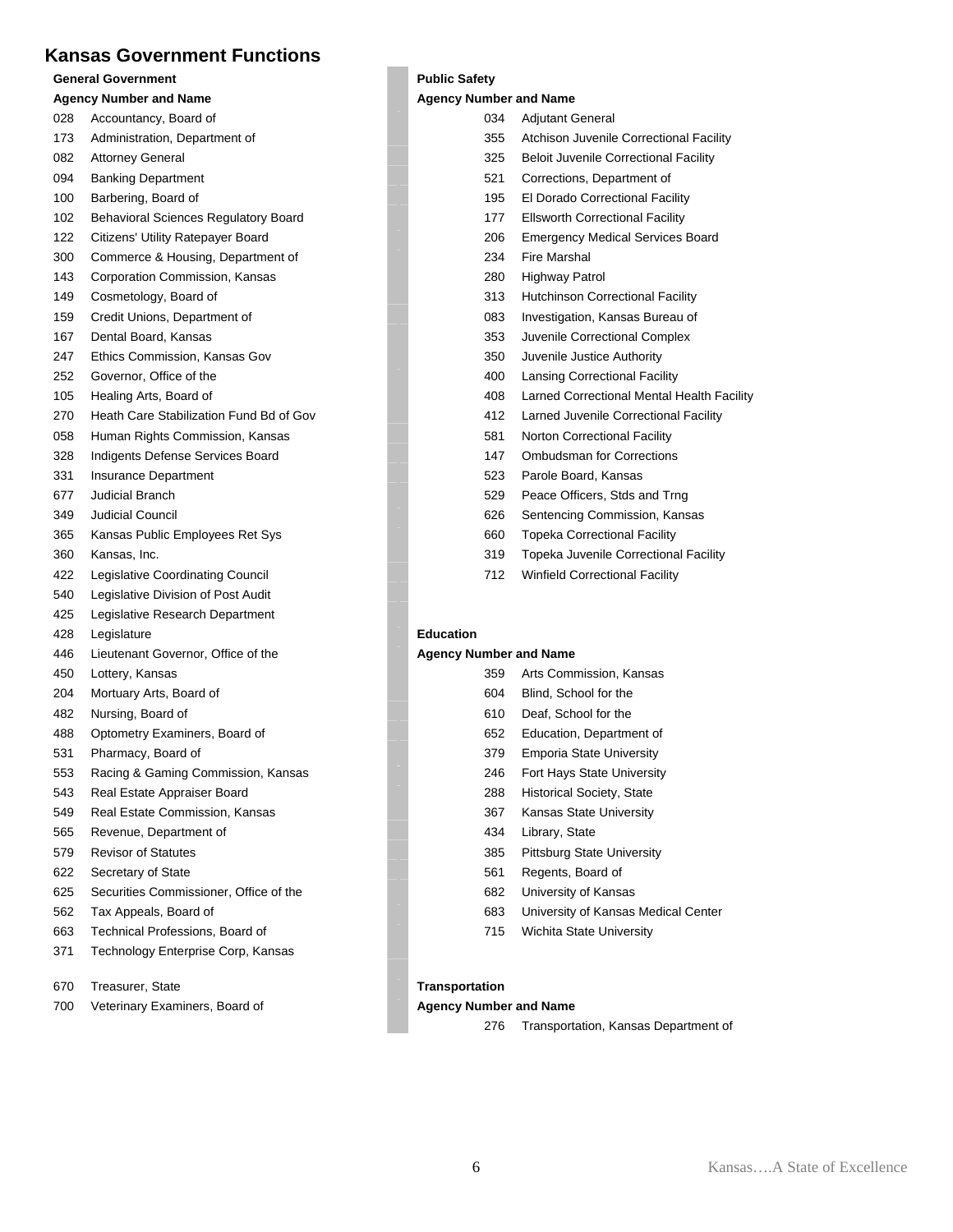# **Agriculture & Natural Resources**

#### **Agency Number and Name All Agency Number and Name All Agency Services**

- 046 Agriculture, Department of **Agency Number and Name**
- 055 Animal Health Department **1988** Contract 2008 Aging, Department on
- 
- 373 Fair, Kansas State 264
- 264 Health and Environment Environment 171 Health Policy Authority
- 
- 710 Wildlife and Parks, Department of 410 Larned State Hospital

- 
- 634 Conservation Commission, State 261 Guardianship Program, Kansas
	- Health and Environment, Department of
	- Health
	-
- 709 Water Office, Kansas 296 Human Resources, Department of
	-
	- 363 Neurological Institute, Kansas
	- 494 Osawatomie State Hospital
	- 507 Parsons State Hospital and Training Center
	- 555 Rainbow Mental Health Facility
	- 629 Social and Rehabilitation Services, Dept of
	- 694 Veterans' Affairs, Commission on

**Agriculture and Natural Resources**: agencies that promote protect and restore natural resources in Kansas. This includes agricultural product regulation and inspection, inspection of livestock facilities and monitoring the status of the environment; maintenance of state parks, state fishing lakes, and wildlife areas; conservation and management of soil and water resources; environmental protection, commodity inspections, and public health maintenance through control of animal infectious diseases.

**Education:** agencies that support primary, secondary, and higher education.

**General Government:** agencies that provide overall policy guidance to state government, perform administrative services to all state agencies, collect and distribute state revenues, and carry out regulatory functions.

**Human Services:** agencies that provide a wide range of services to Kansans, including job training and placement, payment of unemployment insurance benefits, veterans' counseling and care; preventive health services and social services to elderly and disadvantaged citizens.

**Public Safety:** agencies that preserve the security and safety of Kansas citizens.

**Transportation:** the Kansas Department of Transportation provides maintenance and improvement of the 10,000-mile state highway system.

 **Source:** Fiscal Year 2008 Budget Comparison Report, Schedule 7.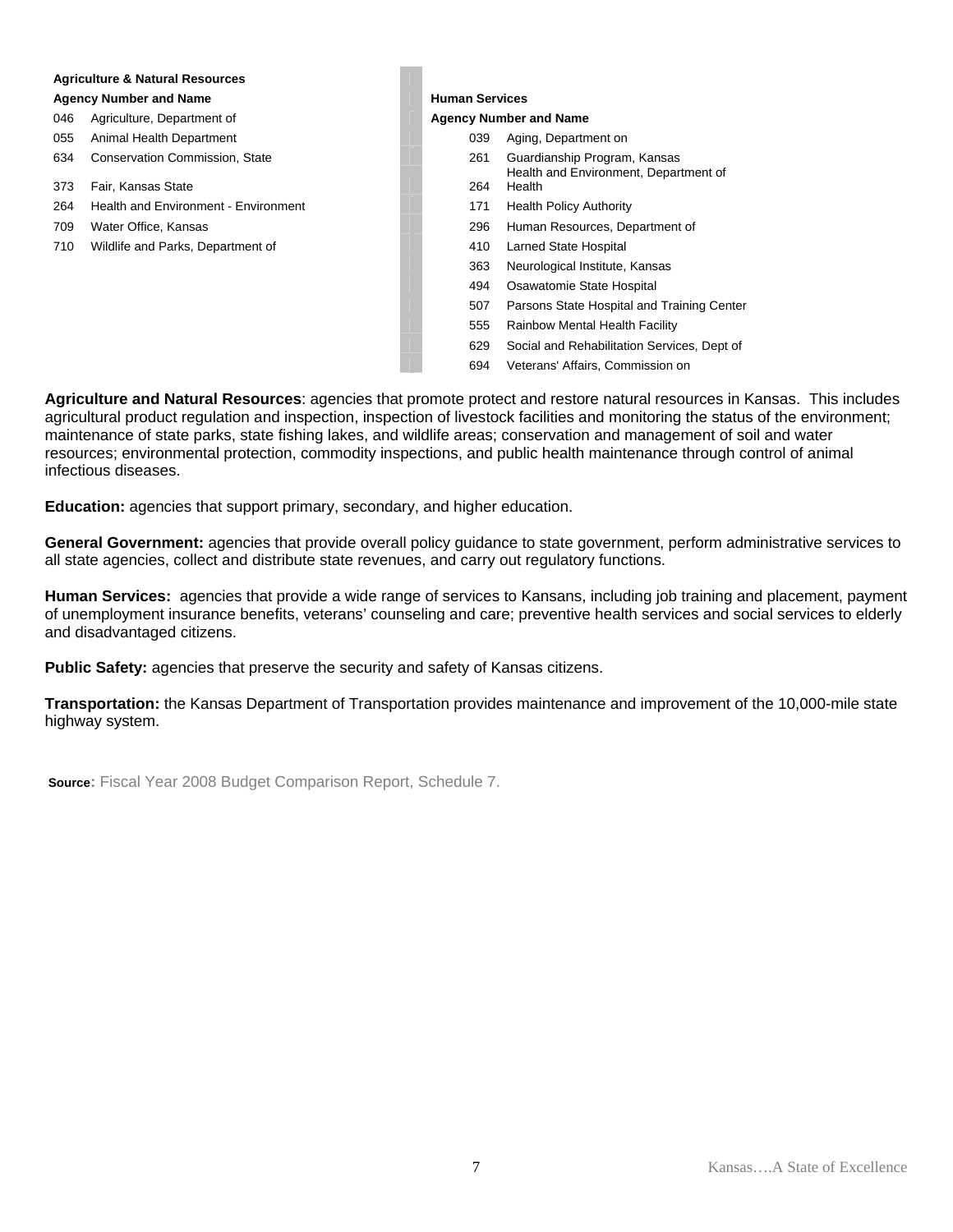

**Source**: Fiscal Year 2008 Budget Comparison Report, (Schedule 7).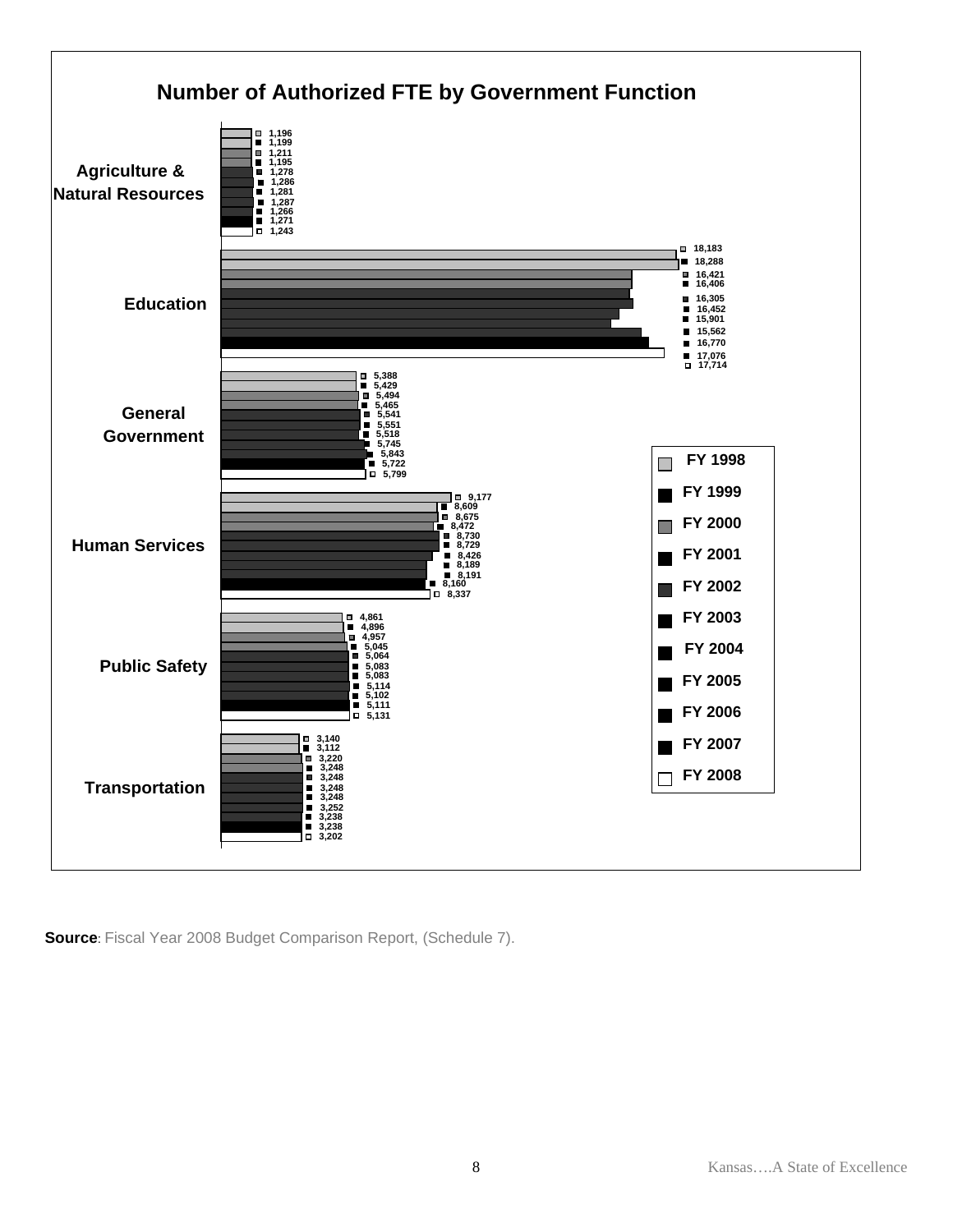#### **Number of Positions by Agency 1998-2008**

Full Time Equivalent (FTE) Positions

|                                                            |                |                |                     |                |                |                         |                     |                    |                 |                           |                | FY 98-             |
|------------------------------------------------------------|----------------|----------------|---------------------|----------------|----------------|-------------------------|---------------------|--------------------|-----------------|---------------------------|----------------|--------------------|
| <b>Fiscal Year</b>                                         |                |                |                     |                |                |                         |                     |                    |                 |                           |                | 08                 |
| <b>Agency Name</b>                                         | 1998           | 1999           | 2000                | 2001           | 2002           | 2003                    | 2004                | 2005               | 2006            | 2007                      | 2008           | +/-                |
| Accountancy, Board of                                      | 3              | 3              | 3                   | 3              | 3              | 3                       | 3                   | 3                  | 3               | 3                         | 3              | $\mathbf{0}$       |
| <b>Adjutant General</b>                                    | 218            | 215            | 215                 | 215            | 215            | 215                     | 215                 | 215                | 215             | 219                       | 219            | $\mathbf{1}$       |
| Administration, Dept of                                    | 855            | 862            | 885                 | 874            | 879            | 882                     | 888                 | 808                | 936             | 760                       | 761            | $-95$              |
| Aging, Department on                                       | 160            | 156            | 157                 | 157            | 157            | 157                     | 221                 | 213                | 208             | 208                       | 209            | 50                 |
| Agriculture, Dept of                                       | 311<br>29      | 304<br>30      | 313<br>30           | 303<br>30      | 304<br>31      | 301<br>31               | 299<br>31           | 303<br>33          | 303<br>33       | 309<br>33                 | 314<br>33      | $\mathsf 3$<br>4   |
| Animal Health Dept<br>Arts Commission, Kansas              | 8              | 8              | 8                   | 8              | 8              | 8                       | 8                   | 8                  | 8               | 8                         | 8              | $\mathbf{0}$       |
| Atchison Juvenile Corr Fac                                 | 119            | 120            | 120                 | 120            | 120            | 119                     | 119                 | 119                | 118             | 99                        | 99             | $-20$              |
| <b>Attorney General</b>                                    | 86             | 87             | 90                  | 91             | 96             | 95                      | 95                  | 95                 | 95              | 102                       | 102            | 16                 |
| <b>Banking Dept</b>                                        | 71             | 68             | 75                  | 77             | 85             | 85                      | 86                  | 86                 | 90              | 90                        | 97             | 26                 |
| Barbering, Board of                                        | $\overline{2}$ | $\overline{2}$ | $\overline{2}$      | $\overline{2}$ | $\overline{2}$ | $\overline{2}$          | $\overline{2}$      | $\overline{2}$     | $\overline{2}$  | $\overline{2}$            | $\overline{2}$ | $\mathbf{0}$       |
| <b>Behavioral Sciences Reg Bd</b>                          | $\overline{7}$ | $\overline{7}$ | $\overline{7}$      | 8              | 8              | 8                       | 8                   | 8                  | 8               | 8                         | 8              | $\overline{2}$     |
| Beloit Juvenile Corr Fac                                   | 92             | 92             | 104                 | 104            | 104            | 104                     | 103                 | 100                | 94              | 87                        | 87             | $-5$               |
| Blind, School for the                                      | 93             | 94             | 93                  | 93             | 94             | 94                      | 94                  | 94                 | 94              | 94                        | 94             | $\mathbf{1}$       |
| Citizens' Utility Ratepayer Bd                             | 3              | 3              | 3                   | $\overline{4}$ | $\overline{0}$ | 5                       | 5                   | 5                  | $6\phantom{1}6$ | 3                         | 6              | 3                  |
| Commerce, Department of<br>Conservation Commission,        | 134            | 132            | 133                 | 136            | 149            | 148                     | 109                 | 390                | 389             | 423                       | 424            | 290                |
| State<br><b>Consumer Credit</b>                            | 14             | 14             | 14                  | 14             | 15             | 16                      | 16                  | 14                 | 14              | 13                        | 14             | $\mathbf{0}$       |
| Commissioner                                               | 7              | 0              | $\mathbf 0$         | 0              | 0              | 0                       | 0                   | 0                  | 0               | 0                         | 0              | $-7$               |
| Corporation Commission, Ks                                 | 211            | 211            | 209                 | 209            | 210            | 210                     | 210                 | 212                | 214             | 214                       | 214            | 3                  |
| Corrections, Dept of                                       | 303            | 302            | 313                 | 321            | 319            | 319                     | 322                 | 323                | 302             | 309                       | 321            | 18                 |
| Cosmetology, Board of                                      | 11             | 12             | 12                  | 12             | 12             | 12                      | 12                  | 12                 | 12              | 12                        | 12             | $\mathbf{1}$       |
| Credit Unions, Dept of                                     | 12             | 12             | 12                  | 12             | 13             | 13                      | 13                  | 13                 | 13              | 13                        | 12             | $\mathbf 0$        |
| Deaf. School for the                                       | 176            | 176            | 175                 | 174            | 174            | 174                     | 174                 | 174                | 174             | 174                       | 174            | $-2$               |
| Dental Board, Kansas                                       | $\overline{2}$ | $\overline{2}$ | $\overline{2}$      | $\overline{2}$ | 3              | 3                       | 3                   | 3                  | 3               | $\ensuremath{\mathsf{3}}$ | $\mathbf{3}$   | $\mathbf{1}$       |
| Education, Dept of                                         | 204            | 208            | 200                 | 202            | 191            | 208                     | 208                 | 211                | 212             | 212                       | 216            | 12                 |
| El Dorado Corr Fac                                         | 386            | 386            | 386                 | 453            | 469            | 467                     | 467                 | 467                | 466             | 465                       | 465            | 79                 |
| Ellsworth Corr Fac                                         | 186            | 185            | 185                 | 183            | 223            | 223                     | 223                 | 223                | 223             | 223                       | 223            | 38                 |
| <b>Emergency Med Srvs Bd</b>                               | 13<br>739      | 13<br>757      | 13<br>764           | 13<br>763      | 13<br>758      | 13<br>775               | 13<br>742           | 13<br>754          | 14<br>793       | 14<br>794                 | 14<br>802      | $\mathbf{1}$<br>64 |
| <b>Emporia State University</b><br>Ethics Comm, Kansas Gov | 9              | 9              | 9                   | 9              | 9              | 9                       | 9                   | 9                  | 9               | 9                         | 10             | $\mathbf{1}$       |
| Fair, Kansas State                                         | 18             | 18             | 21                  | 22             | 22             | 22                      | 23                  | 23                 | 23              | 24                        | 23             | 5                  |
| <b>Fire Marshal</b>                                        | 40             | 40             | 44                  | 44             | 46             | 46                      | 46                  | 51                 | 51              | 51                        | 52             | 12                 |
| Fort Hays State University                                 | 689            | 703            | 711                 | 711            | 723            | 724                     | 706                 | 701                | 720             | 746                       | 738            | 49                 |
| Governor, Office of the                                    | 30             | 30             | 29                  | 30             | 30             | 29                      | 34                  | 38                 | 39              | 39                        | 41             | 11                 |
| Guardianship Program, Kansas                               | 12             | 13             | 13                  | 13             | 13             | 13                      | 12                  | 12                 | 12              | 12                        | 12             | $\mathbf 0$        |
| Healing Arts, Board of                                     | 27             | 27             | 29                  | 29             | 29             | 29                      | 29                  | 29                 | 32              | 32                        | 39             | 12                 |
| Health & Env, Dept of Env                                  | 401            | 412            | 410                 | 410            | 478            | 488                     | 484                 | 485                | 464             | 462                       | 424            | 23                 |
| Health & Env, Dept of Health<br>Heath Care Stab Fund Bd of | 420            | 425            | 434                 | 432            | 523            | 513                     | 405                 | 404                | 415             | 417                       | 465            | 45                 |
| Gov                                                        | 16             | 16             | 16                  | 16             | 16             | 16                      | 16                  | 16                 | 16              | 17                        | 17             | $\mathbf{1}$       |
| <b>Health Policy Authority</b>                             | 0              | 0              | $\mathbf 0$         | $\pmb{0}$      | 0              | $\mathbf 0$             | $\mathbf 0$         | $\mathbf 0$        | 6               | 171                       | 226            | 226                |
| Hearing Aid Examiners, Bd of                               | $\mathbf{0}$   | $\bf{0}$       | $\mathbf{0}$<br>809 | $\pmb{0}$      | $\mathbf 0$    | $\mathbf 0$             | $\mathbf{0}$<br>824 | $\mathbf 0$<br>824 | $\mathbf{0}$    | $\bf{0}$<br>859           | $\mathbf 0$    | $\mathbf{0}$       |
| <b>Highway Patrol</b><br><b>Historical Society, State</b>  | 783<br>137     | 794<br>139     | 138                 | 824<br>137     | 824<br>137     | 824<br>137              | 137                 | 137                | 826<br>134      | 134                       | 859<br>134     | 76<br>$-3$         |
| Human Rights Commission                                    | 37             | 37             | 36                  | 36             | 37             | 37                      | 36                  | 36                 | 40              | 34                        | 34             | $-3$               |
| Hutchinson Corr Fac                                        | 511            | 510            | 509                 | 510            | 512            | 512                     | 513                 | 513                | 513             | 515                       | 515            | $\overline{4}$     |
| Indigents Defense Srvs, Bd of                              | 170            | 165            | 165                 | 161            | 164            | 166                     | 165                 | 173                | 174             | 187                       | 193            | 23                 |
| <b>Insurance Dept</b>                                      | 162            | 164            | 165                 | 157            | 157            | 157                     | 157                 | 147                | 146             | 143                       | 143            | $-19$              |
| Investigation, Kansas Bureau of                            | 196            | 194            | 203                 | 200            | 200            | 200                     | 200                 | 200                | 207             | 220                       | 220            | 25                 |
| <b>Judicial Council</b>                                    | 4              | 4              | 4                   | 4              | $\overline{4}$ | 4                       | $\overline{4}$      | 4                  | 4               | $\overline{7}$            | 7              | 3                  |
| Judicial Branch                                            | 1766           | 1788           | 1814                | 1815           | 1816           | 1816                    | 1816                | 1835               | 1830            | 1834                      | 1846           | 80                 |
| Juvenile Corr Complex                                      | $\pmb{0}$      | 0              | $\mathbf 0$         | $\bf{0}$       | 0              | 0                       | $\pmb{0}$           | 38                 | $\pmb{0}$       | 257                       | 253            | 253                |
| Juvenile Justice Authority                                 | 30             | 32             | 32                  | 34             | 37             | 38                      | 39                  | 42                 | 42              | 42                        | 42             | 12                 |
| Kansas, Inc.                                               | 5              | 5              | $\sqrt{4}$          | $\overline{4}$ | $\sqrt{4}$     | $\overline{\mathbf{4}}$ | $\sqrt{4}$          | $\sqrt{4}$         | 5               | 5                         | 5              | $-1$               |
| Kansas Public Emp Ret Sys                                  | 76             | 76             | 76                  | 79             | 84             | 85                      | 85                  | 85                 | 85              | 85                        | 85             | 9                  |
| Kansas State University                                    | 4670           | 4672           | 4681                | 4676           | 4697           | 4891                    | 4831                | 4413               | 4880            | 4956                      | 4975           | 305                |
| Labor, Department of                                       | 1003           | 1004           | 997                 | 964            | 964            | 940                     | 940                 | 653                | 634             | 601                       | 602            | $-400$             |
| Lansing Corr Fac<br>Larned Corr Mental Health Fac          | 703<br>178     | 702<br>177     | 707<br>176          | 703<br>187     | 710<br>186     | 710<br>186              | 710<br>186          | 700<br>186         | 699<br>186      | 696<br>187                | 696<br>186     | $-7$<br>8          |
| Larned Juvenile Corr Fac                                   | 127            | 128            | 128                 | 128            | 129            | 148                     | 148                 | 148                | 147             | 146                       | 146            | 19                 |
| Larned State Hospital                                      | 772            | 766            | 767                 | 761            | 748            | 726                     | 793                 | 798                | 940             | 966                       | 978            | 207                |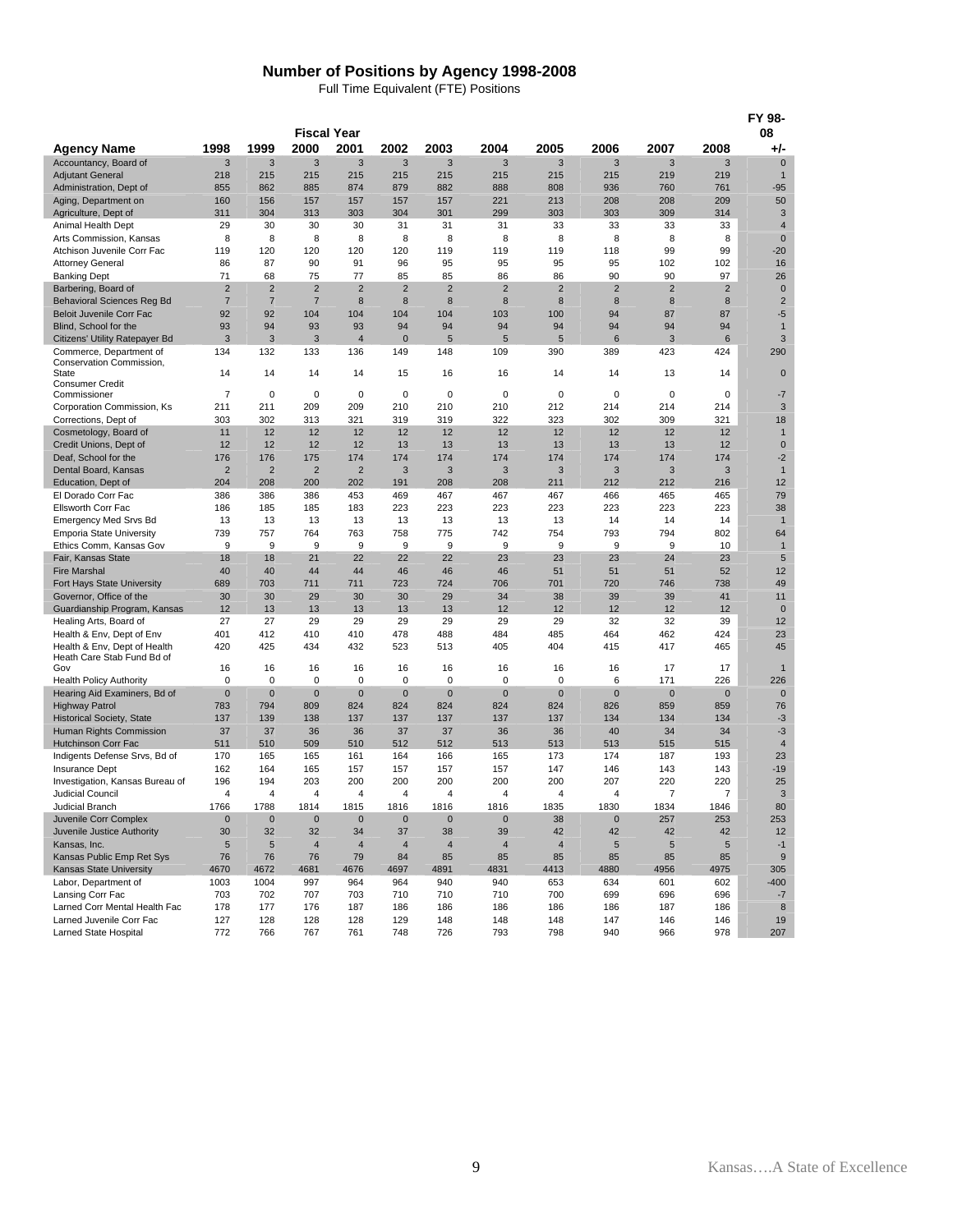# **Number of Positions by Agency 1998-2008**

Full Time Equivalent (FTE) Positions

| <b>Fiscal Year</b><br>1999<br>2000<br>2001<br>2002<br>2003<br>2004<br>2005<br>2006<br>2007<br>2008<br>+/-<br>1998<br>Agency Name<br>12<br>12<br>Legislative Coord Council<br>13<br>13<br>13<br>13<br>13<br>13<br>12<br>12<br>$\mathbf{1}$<br>11<br>Legislative Div of Post Audit<br>20<br>20<br>21<br>21<br>21<br>21<br>21<br>21<br>26<br>26<br>26<br>$6\phantom{1}$<br>38<br>40<br>3<br>37<br>37<br>37<br>37<br>37<br>37<br>38<br>38<br>Legislative Research Dept<br>37<br>5<br>Legislature<br>30<br>31<br>32<br>33<br>36<br>33<br>33<br>33<br>34<br>35<br>35<br>$\mathbf 0$<br>27<br>27<br>27<br>27<br>27<br>Library, State<br>27<br>27<br>27<br>27<br>27<br>27<br>3<br>Lieutenant Gov, Office of the<br>3<br>3<br>3<br>3<br>3<br>3<br>3<br>3<br>$\overline{4}$<br>$\overline{4}$<br>1<br>89<br>88<br>88<br>88<br>89<br>88<br>87<br>87<br>87<br>87<br>87<br>$-2$<br>Lottery, Kansas<br>$\mathbf 0$<br>3<br>3<br>3<br>3<br>3<br>3<br>3<br>3<br>3<br>3<br>3<br>Mortuary Arts, Bd of<br>530<br>676<br>674<br>667<br>663<br>659<br>656<br>588<br>588<br>575<br>575<br>$-101$<br>Neurological Institute, Ks<br>29<br>Norton Corr Fac<br>236<br>266<br>266<br>259<br>266<br>266<br>266<br>266<br>265<br>265<br>265<br>17<br>17<br>22<br>22<br>22<br>22<br>22<br>24<br>8<br>Nursing, Board of<br>17<br>17<br>22<br><b>Ombudsman for Corrections</b><br>$\overline{4}$<br>$\overline{4}$<br>$\overline{4}$<br>$\overline{4}$<br>$\overline{4}$<br>$\overline{4}$<br>$\mathbf{0}$<br>$\mathbf 0$<br>$\mathbf{0}$<br>$\mathbf 0$<br>$\Omega$<br>$-4$<br>$\overline{0}$<br>$\mathbf{1}$<br>$\overline{1}$<br>$\overline{1}$<br>$\overline{1}$<br>Optometry Examiners, Bd of<br>$\mathbf{1}$<br>$\mathbf{1}$<br>$\mathbf{1}$<br>$\mathbf{1}$<br>$\mathbf{1}$<br>$\overline{1}$<br>$\overline{1}$<br>529<br>485<br>482<br>481<br>477<br>477<br>436<br>399<br>399<br>399<br>420<br>$-110$<br>Osawatomie State Hospital<br>Peace Officers, Stds and Trng<br>$\overline{7}$<br>$\overline{7}$<br>ä,<br>٠<br>3<br>3<br>3<br>3<br>$-1$<br>Parole Board, Kansas<br>$\overline{4}$<br>$\overline{4}$<br>$\overline{4}$<br>$\overline{4}$<br>$\overline{4}$<br>$\overline{4}$<br>$\mathbf{3}$<br>524<br>424<br>467<br>467<br>497<br>$-27$<br>Parsons State Hosp/ Trng Cntr<br>523<br>516<br>516<br>515<br>514<br>467<br>$\overline{7}$<br>$\overline{7}$<br>$\overline{7}$<br>6<br>6<br>6<br>6<br>$\overline{7}$<br>10<br>$\overline{4}$<br>Pharmacy, Board of<br>6<br>6<br>717<br>735<br>800<br>799<br>794<br>796<br>790<br>773<br>831<br>841<br>855<br>138<br>Pittsburg State University<br>52<br>62<br>71<br>72<br>64<br>64<br>67<br>67<br>67<br>67<br>102<br>50<br>Racing & Gaming Comm, Ks<br>122<br>$-21$<br>143<br>143<br>136<br>134<br>132<br>127<br>112<br>115<br>115<br>115<br>Rainbow Mental Health Fac<br>$\overline{2}$<br>$\overline{2}$<br>$\overline{2}$<br>$\overline{2}$<br>Real Estate Appraiser Bd<br>3<br>3<br>3<br>3<br>3<br>3<br>$\overline{2}$<br>$-1$<br>13<br>Real Estate Comm, Ks<br>14<br>14<br>14<br>13<br>13<br>13<br>13<br>14<br>14<br>15<br>$\mathbf{1}$<br>18<br>28<br>43<br>54<br>57<br>58<br>59<br>64<br>46<br>Regents, Bd of<br>18<br>26<br>54<br>1180<br>1162<br>1146<br>1146<br>$-34$<br>Revenue, Dept of<br>1184<br>1180<br>1196<br>1196<br>1196<br>1196<br>1146<br>8<br><b>Revisor of Statutes</b><br>26<br>26<br>26<br>26<br>26<br>26<br>26<br>27<br>30<br>34<br>26<br>54<br>53<br>54<br>57<br>57<br>56<br>56<br>54<br>54<br>55<br>55<br>$\mathbf{1}$<br>Secretary of State<br>5<br>Securities Comm, Office of the<br>27<br>27<br>28<br>28<br>28<br>28<br>28<br>28<br>30<br>30<br>32<br>9<br>9<br>9<br>10<br>10<br>$\overline{7}$<br>7<br>$\overline{7}$<br>9<br>10<br>1<br>Sentencing Commission, Ks<br>10<br>3897<br>3986<br>4049<br>3982<br>3671<br>Social & Rehab Services, Dept<br>4317<br>4194<br>4170<br>3982<br>3848<br>3671<br>$-646$<br>31<br>26<br>$-4$<br>Tax Appeals, Board of<br>30<br>37<br>31<br>31<br>28<br>26<br>26<br>26<br>26<br><b>Technical Professions, State</b><br>5<br>$6\phantom{1}$<br>6<br>6<br>$6\phantom{1}$<br>$6\phantom{1}6$<br>$6\phantom{1}$<br>6<br>$6\phantom{1}6$<br>6<br>$6\phantom{1}$<br>$\mathbf{1}$<br><b>Bd</b><br>Technology Enterprise Corp,<br>18<br>27<br>29<br>29<br>29<br>16<br>$-2$<br>18<br>18<br>18<br>19<br>29<br>Κs<br>$-52$<br>300<br>300<br>304<br>304<br>247<br>249<br>248<br>248<br>248<br>248<br>248<br><b>Topeka Corr Fac</b><br>$-222$<br>Topeka Juvenile Corr Fac<br>222<br>222<br>226<br>226<br>226<br>226<br>394<br>228<br>274<br>$\mathbf 0$<br>$\mathbf 0$<br>Transportation, Dept of<br>3140<br>3112<br>3220<br>3248<br>3248<br>3248<br>3248<br>3252<br>3238<br>3238<br>3202<br>62<br>57<br>56<br>56<br>56<br>$-1$<br>Treasurer, State<br>56<br>56<br>56<br>56<br>56<br>56<br>56<br>937<br>University of Kansas<br>4406<br>4552<br>4578<br>4574<br>4485<br>4487<br>4180<br>4181<br>4640<br>4685<br>5343<br>2284<br>2423<br>4619<br>4470<br>2495<br>2490<br>2352<br>2347<br>2445<br>2479<br>$-2195$<br>University of Kansas Med Cntr<br>2449<br>190<br>228<br>338<br>455<br>558<br>559<br>558<br>558<br>558<br>558<br>368<br>Veterans' Affairs, Comm on<br>556<br>$\overline{2}$<br>3<br>3<br>3<br>3<br>3<br>3<br>3<br>3<br>3<br>4<br>$\mathbf{1}$<br>Veterinary Examiners, Bd of<br>22<br>22<br>23<br>23<br>23<br>23<br>23<br>$\overline{2}$<br>Water Office, Kansas<br>23<br>23<br>23<br>24 |                      |   |   |   |              |              |              |              |                |              |              |              | FY 98- |
|-----------------------------------------------------------------------------------------------------------------------------------------------------------------------------------------------------------------------------------------------------------------------------------------------------------------------------------------------------------------------------------------------------------------------------------------------------------------------------------------------------------------------------------------------------------------------------------------------------------------------------------------------------------------------------------------------------------------------------------------------------------------------------------------------------------------------------------------------------------------------------------------------------------------------------------------------------------------------------------------------------------------------------------------------------------------------------------------------------------------------------------------------------------------------------------------------------------------------------------------------------------------------------------------------------------------------------------------------------------------------------------------------------------------------------------------------------------------------------------------------------------------------------------------------------------------------------------------------------------------------------------------------------------------------------------------------------------------------------------------------------------------------------------------------------------------------------------------------------------------------------------------------------------------------------------------------------------------------------------------------------------------------------------------------------------------------------------------------------------------------------------------------------------------------------------------------------------------------------------------------------------------------------------------------------------------------------------------------------------------------------------------------------------------------------------------------------------------------------------------------------------------------------------------------------------------------------------------------------------------------------------------------------------------------------------------------------------------------------------------------------------------------------------------------------------------------------------------------------------------------------------------------------------------------------------------------------------------------------------------------------------------------------------------------------------------------------------------------------------------------------------------------------------------------------------------------------------------------------------------------------------------------------------------------------------------------------------------------------------------------------------------------------------------------------------------------------------------------------------------------------------------------------------------------------------------------------------------------------------------------------------------------------------------------------------------------------------------------------------------------------------------------------------------------------------------------------------------------------------------------------------------------------------------------------------------------------------------------------------------------------------------------------------------------------------------------------------------------------------------------------------------------------------------------------------------------------------------------------------------------------------------------------------------------------------------------------------------------------------------------------------------------------------------------------------------------------------------------------------------------------------------------------------------------------------------------------------------------------------------------------------------------------------------------------------------------------------------------------------------------------------------------------------------------------------------------------------------------------------------------------------------------------------------------------------------------------------------------------------------------------------------------------------------------------------------------------------------------------------------------------------------------------------------------------------------------------------------------------------------------------------------------------------------------------------------------------------------------------------------------------------------|----------------------|---|---|---|--------------|--------------|--------------|--------------|----------------|--------------|--------------|--------------|--------|
|                                                                                                                                                                                                                                                                                                                                                                                                                                                                                                                                                                                                                                                                                                                                                                                                                                                                                                                                                                                                                                                                                                                                                                                                                                                                                                                                                                                                                                                                                                                                                                                                                                                                                                                                                                                                                                                                                                                                                                                                                                                                                                                                                                                                                                                                                                                                                                                                                                                                                                                                                                                                                                                                                                                                                                                                                                                                                                                                                                                                                                                                                                                                                                                                                                                                                                                                                                                                                                                                                                                                                                                                                                                                                                                                                                                                                                                                                                                                                                                                                                                                                                                                                                                                                                                                                                                                                                                                                                                                                                                                                                                                                                                                                                                                                                                                                                                                                                                                                                                                                                                                                                                                                                                                                                                                                                                                                                                         |                      |   |   |   |              |              |              |              |                |              |              |              | 08     |
|                                                                                                                                                                                                                                                                                                                                                                                                                                                                                                                                                                                                                                                                                                                                                                                                                                                                                                                                                                                                                                                                                                                                                                                                                                                                                                                                                                                                                                                                                                                                                                                                                                                                                                                                                                                                                                                                                                                                                                                                                                                                                                                                                                                                                                                                                                                                                                                                                                                                                                                                                                                                                                                                                                                                                                                                                                                                                                                                                                                                                                                                                                                                                                                                                                                                                                                                                                                                                                                                                                                                                                                                                                                                                                                                                                                                                                                                                                                                                                                                                                                                                                                                                                                                                                                                                                                                                                                                                                                                                                                                                                                                                                                                                                                                                                                                                                                                                                                                                                                                                                                                                                                                                                                                                                                                                                                                                                                         |                      |   |   |   |              |              |              |              |                |              |              |              |        |
|                                                                                                                                                                                                                                                                                                                                                                                                                                                                                                                                                                                                                                                                                                                                                                                                                                                                                                                                                                                                                                                                                                                                                                                                                                                                                                                                                                                                                                                                                                                                                                                                                                                                                                                                                                                                                                                                                                                                                                                                                                                                                                                                                                                                                                                                                                                                                                                                                                                                                                                                                                                                                                                                                                                                                                                                                                                                                                                                                                                                                                                                                                                                                                                                                                                                                                                                                                                                                                                                                                                                                                                                                                                                                                                                                                                                                                                                                                                                                                                                                                                                                                                                                                                                                                                                                                                                                                                                                                                                                                                                                                                                                                                                                                                                                                                                                                                                                                                                                                                                                                                                                                                                                                                                                                                                                                                                                                                         |                      |   |   |   |              |              |              |              |                |              |              |              |        |
|                                                                                                                                                                                                                                                                                                                                                                                                                                                                                                                                                                                                                                                                                                                                                                                                                                                                                                                                                                                                                                                                                                                                                                                                                                                                                                                                                                                                                                                                                                                                                                                                                                                                                                                                                                                                                                                                                                                                                                                                                                                                                                                                                                                                                                                                                                                                                                                                                                                                                                                                                                                                                                                                                                                                                                                                                                                                                                                                                                                                                                                                                                                                                                                                                                                                                                                                                                                                                                                                                                                                                                                                                                                                                                                                                                                                                                                                                                                                                                                                                                                                                                                                                                                                                                                                                                                                                                                                                                                                                                                                                                                                                                                                                                                                                                                                                                                                                                                                                                                                                                                                                                                                                                                                                                                                                                                                                                                         |                      |   |   |   |              |              |              |              |                |              |              |              |        |
|                                                                                                                                                                                                                                                                                                                                                                                                                                                                                                                                                                                                                                                                                                                                                                                                                                                                                                                                                                                                                                                                                                                                                                                                                                                                                                                                                                                                                                                                                                                                                                                                                                                                                                                                                                                                                                                                                                                                                                                                                                                                                                                                                                                                                                                                                                                                                                                                                                                                                                                                                                                                                                                                                                                                                                                                                                                                                                                                                                                                                                                                                                                                                                                                                                                                                                                                                                                                                                                                                                                                                                                                                                                                                                                                                                                                                                                                                                                                                                                                                                                                                                                                                                                                                                                                                                                                                                                                                                                                                                                                                                                                                                                                                                                                                                                                                                                                                                                                                                                                                                                                                                                                                                                                                                                                                                                                                                                         |                      |   |   |   |              |              |              |              |                |              |              |              |        |
|                                                                                                                                                                                                                                                                                                                                                                                                                                                                                                                                                                                                                                                                                                                                                                                                                                                                                                                                                                                                                                                                                                                                                                                                                                                                                                                                                                                                                                                                                                                                                                                                                                                                                                                                                                                                                                                                                                                                                                                                                                                                                                                                                                                                                                                                                                                                                                                                                                                                                                                                                                                                                                                                                                                                                                                                                                                                                                                                                                                                                                                                                                                                                                                                                                                                                                                                                                                                                                                                                                                                                                                                                                                                                                                                                                                                                                                                                                                                                                                                                                                                                                                                                                                                                                                                                                                                                                                                                                                                                                                                                                                                                                                                                                                                                                                                                                                                                                                                                                                                                                                                                                                                                                                                                                                                                                                                                                                         |                      |   |   |   |              |              |              |              |                |              |              |              |        |
|                                                                                                                                                                                                                                                                                                                                                                                                                                                                                                                                                                                                                                                                                                                                                                                                                                                                                                                                                                                                                                                                                                                                                                                                                                                                                                                                                                                                                                                                                                                                                                                                                                                                                                                                                                                                                                                                                                                                                                                                                                                                                                                                                                                                                                                                                                                                                                                                                                                                                                                                                                                                                                                                                                                                                                                                                                                                                                                                                                                                                                                                                                                                                                                                                                                                                                                                                                                                                                                                                                                                                                                                                                                                                                                                                                                                                                                                                                                                                                                                                                                                                                                                                                                                                                                                                                                                                                                                                                                                                                                                                                                                                                                                                                                                                                                                                                                                                                                                                                                                                                                                                                                                                                                                                                                                                                                                                                                         |                      |   |   |   |              |              |              |              |                |              |              |              |        |
|                                                                                                                                                                                                                                                                                                                                                                                                                                                                                                                                                                                                                                                                                                                                                                                                                                                                                                                                                                                                                                                                                                                                                                                                                                                                                                                                                                                                                                                                                                                                                                                                                                                                                                                                                                                                                                                                                                                                                                                                                                                                                                                                                                                                                                                                                                                                                                                                                                                                                                                                                                                                                                                                                                                                                                                                                                                                                                                                                                                                                                                                                                                                                                                                                                                                                                                                                                                                                                                                                                                                                                                                                                                                                                                                                                                                                                                                                                                                                                                                                                                                                                                                                                                                                                                                                                                                                                                                                                                                                                                                                                                                                                                                                                                                                                                                                                                                                                                                                                                                                                                                                                                                                                                                                                                                                                                                                                                         |                      |   |   |   |              |              |              |              |                |              |              |              |        |
|                                                                                                                                                                                                                                                                                                                                                                                                                                                                                                                                                                                                                                                                                                                                                                                                                                                                                                                                                                                                                                                                                                                                                                                                                                                                                                                                                                                                                                                                                                                                                                                                                                                                                                                                                                                                                                                                                                                                                                                                                                                                                                                                                                                                                                                                                                                                                                                                                                                                                                                                                                                                                                                                                                                                                                                                                                                                                                                                                                                                                                                                                                                                                                                                                                                                                                                                                                                                                                                                                                                                                                                                                                                                                                                                                                                                                                                                                                                                                                                                                                                                                                                                                                                                                                                                                                                                                                                                                                                                                                                                                                                                                                                                                                                                                                                                                                                                                                                                                                                                                                                                                                                                                                                                                                                                                                                                                                                         |                      |   |   |   |              |              |              |              |                |              |              |              |        |
|                                                                                                                                                                                                                                                                                                                                                                                                                                                                                                                                                                                                                                                                                                                                                                                                                                                                                                                                                                                                                                                                                                                                                                                                                                                                                                                                                                                                                                                                                                                                                                                                                                                                                                                                                                                                                                                                                                                                                                                                                                                                                                                                                                                                                                                                                                                                                                                                                                                                                                                                                                                                                                                                                                                                                                                                                                                                                                                                                                                                                                                                                                                                                                                                                                                                                                                                                                                                                                                                                                                                                                                                                                                                                                                                                                                                                                                                                                                                                                                                                                                                                                                                                                                                                                                                                                                                                                                                                                                                                                                                                                                                                                                                                                                                                                                                                                                                                                                                                                                                                                                                                                                                                                                                                                                                                                                                                                                         |                      |   |   |   |              |              |              |              |                |              |              |              |        |
|                                                                                                                                                                                                                                                                                                                                                                                                                                                                                                                                                                                                                                                                                                                                                                                                                                                                                                                                                                                                                                                                                                                                                                                                                                                                                                                                                                                                                                                                                                                                                                                                                                                                                                                                                                                                                                                                                                                                                                                                                                                                                                                                                                                                                                                                                                                                                                                                                                                                                                                                                                                                                                                                                                                                                                                                                                                                                                                                                                                                                                                                                                                                                                                                                                                                                                                                                                                                                                                                                                                                                                                                                                                                                                                                                                                                                                                                                                                                                                                                                                                                                                                                                                                                                                                                                                                                                                                                                                                                                                                                                                                                                                                                                                                                                                                                                                                                                                                                                                                                                                                                                                                                                                                                                                                                                                                                                                                         |                      |   |   |   |              |              |              |              |                |              |              |              |        |
|                                                                                                                                                                                                                                                                                                                                                                                                                                                                                                                                                                                                                                                                                                                                                                                                                                                                                                                                                                                                                                                                                                                                                                                                                                                                                                                                                                                                                                                                                                                                                                                                                                                                                                                                                                                                                                                                                                                                                                                                                                                                                                                                                                                                                                                                                                                                                                                                                                                                                                                                                                                                                                                                                                                                                                                                                                                                                                                                                                                                                                                                                                                                                                                                                                                                                                                                                                                                                                                                                                                                                                                                                                                                                                                                                                                                                                                                                                                                                                                                                                                                                                                                                                                                                                                                                                                                                                                                                                                                                                                                                                                                                                                                                                                                                                                                                                                                                                                                                                                                                                                                                                                                                                                                                                                                                                                                                                                         |                      |   |   |   |              |              |              |              |                |              |              |              |        |
|                                                                                                                                                                                                                                                                                                                                                                                                                                                                                                                                                                                                                                                                                                                                                                                                                                                                                                                                                                                                                                                                                                                                                                                                                                                                                                                                                                                                                                                                                                                                                                                                                                                                                                                                                                                                                                                                                                                                                                                                                                                                                                                                                                                                                                                                                                                                                                                                                                                                                                                                                                                                                                                                                                                                                                                                                                                                                                                                                                                                                                                                                                                                                                                                                                                                                                                                                                                                                                                                                                                                                                                                                                                                                                                                                                                                                                                                                                                                                                                                                                                                                                                                                                                                                                                                                                                                                                                                                                                                                                                                                                                                                                                                                                                                                                                                                                                                                                                                                                                                                                                                                                                                                                                                                                                                                                                                                                                         |                      |   |   |   |              |              |              |              |                |              |              |              |        |
|                                                                                                                                                                                                                                                                                                                                                                                                                                                                                                                                                                                                                                                                                                                                                                                                                                                                                                                                                                                                                                                                                                                                                                                                                                                                                                                                                                                                                                                                                                                                                                                                                                                                                                                                                                                                                                                                                                                                                                                                                                                                                                                                                                                                                                                                                                                                                                                                                                                                                                                                                                                                                                                                                                                                                                                                                                                                                                                                                                                                                                                                                                                                                                                                                                                                                                                                                                                                                                                                                                                                                                                                                                                                                                                                                                                                                                                                                                                                                                                                                                                                                                                                                                                                                                                                                                                                                                                                                                                                                                                                                                                                                                                                                                                                                                                                                                                                                                                                                                                                                                                                                                                                                                                                                                                                                                                                                                                         |                      |   |   |   |              |              |              |              |                |              |              |              |        |
|                                                                                                                                                                                                                                                                                                                                                                                                                                                                                                                                                                                                                                                                                                                                                                                                                                                                                                                                                                                                                                                                                                                                                                                                                                                                                                                                                                                                                                                                                                                                                                                                                                                                                                                                                                                                                                                                                                                                                                                                                                                                                                                                                                                                                                                                                                                                                                                                                                                                                                                                                                                                                                                                                                                                                                                                                                                                                                                                                                                                                                                                                                                                                                                                                                                                                                                                                                                                                                                                                                                                                                                                                                                                                                                                                                                                                                                                                                                                                                                                                                                                                                                                                                                                                                                                                                                                                                                                                                                                                                                                                                                                                                                                                                                                                                                                                                                                                                                                                                                                                                                                                                                                                                                                                                                                                                                                                                                         |                      |   |   |   |              |              |              |              |                |              |              |              |        |
|                                                                                                                                                                                                                                                                                                                                                                                                                                                                                                                                                                                                                                                                                                                                                                                                                                                                                                                                                                                                                                                                                                                                                                                                                                                                                                                                                                                                                                                                                                                                                                                                                                                                                                                                                                                                                                                                                                                                                                                                                                                                                                                                                                                                                                                                                                                                                                                                                                                                                                                                                                                                                                                                                                                                                                                                                                                                                                                                                                                                                                                                                                                                                                                                                                                                                                                                                                                                                                                                                                                                                                                                                                                                                                                                                                                                                                                                                                                                                                                                                                                                                                                                                                                                                                                                                                                                                                                                                                                                                                                                                                                                                                                                                                                                                                                                                                                                                                                                                                                                                                                                                                                                                                                                                                                                                                                                                                                         |                      |   |   |   |              |              |              |              |                |              |              |              |        |
|                                                                                                                                                                                                                                                                                                                                                                                                                                                                                                                                                                                                                                                                                                                                                                                                                                                                                                                                                                                                                                                                                                                                                                                                                                                                                                                                                                                                                                                                                                                                                                                                                                                                                                                                                                                                                                                                                                                                                                                                                                                                                                                                                                                                                                                                                                                                                                                                                                                                                                                                                                                                                                                                                                                                                                                                                                                                                                                                                                                                                                                                                                                                                                                                                                                                                                                                                                                                                                                                                                                                                                                                                                                                                                                                                                                                                                                                                                                                                                                                                                                                                                                                                                                                                                                                                                                                                                                                                                                                                                                                                                                                                                                                                                                                                                                                                                                                                                                                                                                                                                                                                                                                                                                                                                                                                                                                                                                         |                      |   |   |   |              |              |              |              |                |              |              |              |        |
|                                                                                                                                                                                                                                                                                                                                                                                                                                                                                                                                                                                                                                                                                                                                                                                                                                                                                                                                                                                                                                                                                                                                                                                                                                                                                                                                                                                                                                                                                                                                                                                                                                                                                                                                                                                                                                                                                                                                                                                                                                                                                                                                                                                                                                                                                                                                                                                                                                                                                                                                                                                                                                                                                                                                                                                                                                                                                                                                                                                                                                                                                                                                                                                                                                                                                                                                                                                                                                                                                                                                                                                                                                                                                                                                                                                                                                                                                                                                                                                                                                                                                                                                                                                                                                                                                                                                                                                                                                                                                                                                                                                                                                                                                                                                                                                                                                                                                                                                                                                                                                                                                                                                                                                                                                                                                                                                                                                         |                      |   |   |   |              |              |              |              |                |              |              |              |        |
|                                                                                                                                                                                                                                                                                                                                                                                                                                                                                                                                                                                                                                                                                                                                                                                                                                                                                                                                                                                                                                                                                                                                                                                                                                                                                                                                                                                                                                                                                                                                                                                                                                                                                                                                                                                                                                                                                                                                                                                                                                                                                                                                                                                                                                                                                                                                                                                                                                                                                                                                                                                                                                                                                                                                                                                                                                                                                                                                                                                                                                                                                                                                                                                                                                                                                                                                                                                                                                                                                                                                                                                                                                                                                                                                                                                                                                                                                                                                                                                                                                                                                                                                                                                                                                                                                                                                                                                                                                                                                                                                                                                                                                                                                                                                                                                                                                                                                                                                                                                                                                                                                                                                                                                                                                                                                                                                                                                         |                      |   |   |   |              |              |              |              |                |              |              |              |        |
|                                                                                                                                                                                                                                                                                                                                                                                                                                                                                                                                                                                                                                                                                                                                                                                                                                                                                                                                                                                                                                                                                                                                                                                                                                                                                                                                                                                                                                                                                                                                                                                                                                                                                                                                                                                                                                                                                                                                                                                                                                                                                                                                                                                                                                                                                                                                                                                                                                                                                                                                                                                                                                                                                                                                                                                                                                                                                                                                                                                                                                                                                                                                                                                                                                                                                                                                                                                                                                                                                                                                                                                                                                                                                                                                                                                                                                                                                                                                                                                                                                                                                                                                                                                                                                                                                                                                                                                                                                                                                                                                                                                                                                                                                                                                                                                                                                                                                                                                                                                                                                                                                                                                                                                                                                                                                                                                                                                         |                      |   |   |   |              |              |              |              |                |              |              |              |        |
|                                                                                                                                                                                                                                                                                                                                                                                                                                                                                                                                                                                                                                                                                                                                                                                                                                                                                                                                                                                                                                                                                                                                                                                                                                                                                                                                                                                                                                                                                                                                                                                                                                                                                                                                                                                                                                                                                                                                                                                                                                                                                                                                                                                                                                                                                                                                                                                                                                                                                                                                                                                                                                                                                                                                                                                                                                                                                                                                                                                                                                                                                                                                                                                                                                                                                                                                                                                                                                                                                                                                                                                                                                                                                                                                                                                                                                                                                                                                                                                                                                                                                                                                                                                                                                                                                                                                                                                                                                                                                                                                                                                                                                                                                                                                                                                                                                                                                                                                                                                                                                                                                                                                                                                                                                                                                                                                                                                         |                      |   |   |   |              |              |              |              |                |              |              |              |        |
|                                                                                                                                                                                                                                                                                                                                                                                                                                                                                                                                                                                                                                                                                                                                                                                                                                                                                                                                                                                                                                                                                                                                                                                                                                                                                                                                                                                                                                                                                                                                                                                                                                                                                                                                                                                                                                                                                                                                                                                                                                                                                                                                                                                                                                                                                                                                                                                                                                                                                                                                                                                                                                                                                                                                                                                                                                                                                                                                                                                                                                                                                                                                                                                                                                                                                                                                                                                                                                                                                                                                                                                                                                                                                                                                                                                                                                                                                                                                                                                                                                                                                                                                                                                                                                                                                                                                                                                                                                                                                                                                                                                                                                                                                                                                                                                                                                                                                                                                                                                                                                                                                                                                                                                                                                                                                                                                                                                         |                      |   |   |   |              |              |              |              |                |              |              |              |        |
|                                                                                                                                                                                                                                                                                                                                                                                                                                                                                                                                                                                                                                                                                                                                                                                                                                                                                                                                                                                                                                                                                                                                                                                                                                                                                                                                                                                                                                                                                                                                                                                                                                                                                                                                                                                                                                                                                                                                                                                                                                                                                                                                                                                                                                                                                                                                                                                                                                                                                                                                                                                                                                                                                                                                                                                                                                                                                                                                                                                                                                                                                                                                                                                                                                                                                                                                                                                                                                                                                                                                                                                                                                                                                                                                                                                                                                                                                                                                                                                                                                                                                                                                                                                                                                                                                                                                                                                                                                                                                                                                                                                                                                                                                                                                                                                                                                                                                                                                                                                                                                                                                                                                                                                                                                                                                                                                                                                         |                      |   |   |   |              |              |              |              |                |              |              |              |        |
|                                                                                                                                                                                                                                                                                                                                                                                                                                                                                                                                                                                                                                                                                                                                                                                                                                                                                                                                                                                                                                                                                                                                                                                                                                                                                                                                                                                                                                                                                                                                                                                                                                                                                                                                                                                                                                                                                                                                                                                                                                                                                                                                                                                                                                                                                                                                                                                                                                                                                                                                                                                                                                                                                                                                                                                                                                                                                                                                                                                                                                                                                                                                                                                                                                                                                                                                                                                                                                                                                                                                                                                                                                                                                                                                                                                                                                                                                                                                                                                                                                                                                                                                                                                                                                                                                                                                                                                                                                                                                                                                                                                                                                                                                                                                                                                                                                                                                                                                                                                                                                                                                                                                                                                                                                                                                                                                                                                         |                      |   |   |   |              |              |              |              |                |              |              |              |        |
|                                                                                                                                                                                                                                                                                                                                                                                                                                                                                                                                                                                                                                                                                                                                                                                                                                                                                                                                                                                                                                                                                                                                                                                                                                                                                                                                                                                                                                                                                                                                                                                                                                                                                                                                                                                                                                                                                                                                                                                                                                                                                                                                                                                                                                                                                                                                                                                                                                                                                                                                                                                                                                                                                                                                                                                                                                                                                                                                                                                                                                                                                                                                                                                                                                                                                                                                                                                                                                                                                                                                                                                                                                                                                                                                                                                                                                                                                                                                                                                                                                                                                                                                                                                                                                                                                                                                                                                                                                                                                                                                                                                                                                                                                                                                                                                                                                                                                                                                                                                                                                                                                                                                                                                                                                                                                                                                                                                         |                      |   |   |   |              |              |              |              |                |              |              |              |        |
|                                                                                                                                                                                                                                                                                                                                                                                                                                                                                                                                                                                                                                                                                                                                                                                                                                                                                                                                                                                                                                                                                                                                                                                                                                                                                                                                                                                                                                                                                                                                                                                                                                                                                                                                                                                                                                                                                                                                                                                                                                                                                                                                                                                                                                                                                                                                                                                                                                                                                                                                                                                                                                                                                                                                                                                                                                                                                                                                                                                                                                                                                                                                                                                                                                                                                                                                                                                                                                                                                                                                                                                                                                                                                                                                                                                                                                                                                                                                                                                                                                                                                                                                                                                                                                                                                                                                                                                                                                                                                                                                                                                                                                                                                                                                                                                                                                                                                                                                                                                                                                                                                                                                                                                                                                                                                                                                                                                         |                      |   |   |   |              |              |              |              |                |              |              |              |        |
|                                                                                                                                                                                                                                                                                                                                                                                                                                                                                                                                                                                                                                                                                                                                                                                                                                                                                                                                                                                                                                                                                                                                                                                                                                                                                                                                                                                                                                                                                                                                                                                                                                                                                                                                                                                                                                                                                                                                                                                                                                                                                                                                                                                                                                                                                                                                                                                                                                                                                                                                                                                                                                                                                                                                                                                                                                                                                                                                                                                                                                                                                                                                                                                                                                                                                                                                                                                                                                                                                                                                                                                                                                                                                                                                                                                                                                                                                                                                                                                                                                                                                                                                                                                                                                                                                                                                                                                                                                                                                                                                                                                                                                                                                                                                                                                                                                                                                                                                                                                                                                                                                                                                                                                                                                                                                                                                                                                         |                      |   |   |   |              |              |              |              |                |              |              |              |        |
|                                                                                                                                                                                                                                                                                                                                                                                                                                                                                                                                                                                                                                                                                                                                                                                                                                                                                                                                                                                                                                                                                                                                                                                                                                                                                                                                                                                                                                                                                                                                                                                                                                                                                                                                                                                                                                                                                                                                                                                                                                                                                                                                                                                                                                                                                                                                                                                                                                                                                                                                                                                                                                                                                                                                                                                                                                                                                                                                                                                                                                                                                                                                                                                                                                                                                                                                                                                                                                                                                                                                                                                                                                                                                                                                                                                                                                                                                                                                                                                                                                                                                                                                                                                                                                                                                                                                                                                                                                                                                                                                                                                                                                                                                                                                                                                                                                                                                                                                                                                                                                                                                                                                                                                                                                                                                                                                                                                         |                      |   |   |   |              |              |              |              |                |              |              |              |        |
|                                                                                                                                                                                                                                                                                                                                                                                                                                                                                                                                                                                                                                                                                                                                                                                                                                                                                                                                                                                                                                                                                                                                                                                                                                                                                                                                                                                                                                                                                                                                                                                                                                                                                                                                                                                                                                                                                                                                                                                                                                                                                                                                                                                                                                                                                                                                                                                                                                                                                                                                                                                                                                                                                                                                                                                                                                                                                                                                                                                                                                                                                                                                                                                                                                                                                                                                                                                                                                                                                                                                                                                                                                                                                                                                                                                                                                                                                                                                                                                                                                                                                                                                                                                                                                                                                                                                                                                                                                                                                                                                                                                                                                                                                                                                                                                                                                                                                                                                                                                                                                                                                                                                                                                                                                                                                                                                                                                         |                      |   |   |   |              |              |              |              |                |              |              |              |        |
|                                                                                                                                                                                                                                                                                                                                                                                                                                                                                                                                                                                                                                                                                                                                                                                                                                                                                                                                                                                                                                                                                                                                                                                                                                                                                                                                                                                                                                                                                                                                                                                                                                                                                                                                                                                                                                                                                                                                                                                                                                                                                                                                                                                                                                                                                                                                                                                                                                                                                                                                                                                                                                                                                                                                                                                                                                                                                                                                                                                                                                                                                                                                                                                                                                                                                                                                                                                                                                                                                                                                                                                                                                                                                                                                                                                                                                                                                                                                                                                                                                                                                                                                                                                                                                                                                                                                                                                                                                                                                                                                                                                                                                                                                                                                                                                                                                                                                                                                                                                                                                                                                                                                                                                                                                                                                                                                                                                         |                      |   |   |   |              |              |              |              |                |              |              |              |        |
|                                                                                                                                                                                                                                                                                                                                                                                                                                                                                                                                                                                                                                                                                                                                                                                                                                                                                                                                                                                                                                                                                                                                                                                                                                                                                                                                                                                                                                                                                                                                                                                                                                                                                                                                                                                                                                                                                                                                                                                                                                                                                                                                                                                                                                                                                                                                                                                                                                                                                                                                                                                                                                                                                                                                                                                                                                                                                                                                                                                                                                                                                                                                                                                                                                                                                                                                                                                                                                                                                                                                                                                                                                                                                                                                                                                                                                                                                                                                                                                                                                                                                                                                                                                                                                                                                                                                                                                                                                                                                                                                                                                                                                                                                                                                                                                                                                                                                                                                                                                                                                                                                                                                                                                                                                                                                                                                                                                         |                      |   |   |   |              |              |              |              |                |              |              |              |        |
|                                                                                                                                                                                                                                                                                                                                                                                                                                                                                                                                                                                                                                                                                                                                                                                                                                                                                                                                                                                                                                                                                                                                                                                                                                                                                                                                                                                                                                                                                                                                                                                                                                                                                                                                                                                                                                                                                                                                                                                                                                                                                                                                                                                                                                                                                                                                                                                                                                                                                                                                                                                                                                                                                                                                                                                                                                                                                                                                                                                                                                                                                                                                                                                                                                                                                                                                                                                                                                                                                                                                                                                                                                                                                                                                                                                                                                                                                                                                                                                                                                                                                                                                                                                                                                                                                                                                                                                                                                                                                                                                                                                                                                                                                                                                                                                                                                                                                                                                                                                                                                                                                                                                                                                                                                                                                                                                                                                         |                      |   |   |   |              |              |              |              |                |              |              |              |        |
|                                                                                                                                                                                                                                                                                                                                                                                                                                                                                                                                                                                                                                                                                                                                                                                                                                                                                                                                                                                                                                                                                                                                                                                                                                                                                                                                                                                                                                                                                                                                                                                                                                                                                                                                                                                                                                                                                                                                                                                                                                                                                                                                                                                                                                                                                                                                                                                                                                                                                                                                                                                                                                                                                                                                                                                                                                                                                                                                                                                                                                                                                                                                                                                                                                                                                                                                                                                                                                                                                                                                                                                                                                                                                                                                                                                                                                                                                                                                                                                                                                                                                                                                                                                                                                                                                                                                                                                                                                                                                                                                                                                                                                                                                                                                                                                                                                                                                                                                                                                                                                                                                                                                                                                                                                                                                                                                                                                         |                      |   |   |   |              |              |              |              |                |              |              |              |        |
|                                                                                                                                                                                                                                                                                                                                                                                                                                                                                                                                                                                                                                                                                                                                                                                                                                                                                                                                                                                                                                                                                                                                                                                                                                                                                                                                                                                                                                                                                                                                                                                                                                                                                                                                                                                                                                                                                                                                                                                                                                                                                                                                                                                                                                                                                                                                                                                                                                                                                                                                                                                                                                                                                                                                                                                                                                                                                                                                                                                                                                                                                                                                                                                                                                                                                                                                                                                                                                                                                                                                                                                                                                                                                                                                                                                                                                                                                                                                                                                                                                                                                                                                                                                                                                                                                                                                                                                                                                                                                                                                                                                                                                                                                                                                                                                                                                                                                                                                                                                                                                                                                                                                                                                                                                                                                                                                                                                         |                      |   |   |   |              |              |              |              |                |              |              |              |        |
|                                                                                                                                                                                                                                                                                                                                                                                                                                                                                                                                                                                                                                                                                                                                                                                                                                                                                                                                                                                                                                                                                                                                                                                                                                                                                                                                                                                                                                                                                                                                                                                                                                                                                                                                                                                                                                                                                                                                                                                                                                                                                                                                                                                                                                                                                                                                                                                                                                                                                                                                                                                                                                                                                                                                                                                                                                                                                                                                                                                                                                                                                                                                                                                                                                                                                                                                                                                                                                                                                                                                                                                                                                                                                                                                                                                                                                                                                                                                                                                                                                                                                                                                                                                                                                                                                                                                                                                                                                                                                                                                                                                                                                                                                                                                                                                                                                                                                                                                                                                                                                                                                                                                                                                                                                                                                                                                                                                         |                      |   |   |   |              |              |              |              |                |              |              |              |        |
|                                                                                                                                                                                                                                                                                                                                                                                                                                                                                                                                                                                                                                                                                                                                                                                                                                                                                                                                                                                                                                                                                                                                                                                                                                                                                                                                                                                                                                                                                                                                                                                                                                                                                                                                                                                                                                                                                                                                                                                                                                                                                                                                                                                                                                                                                                                                                                                                                                                                                                                                                                                                                                                                                                                                                                                                                                                                                                                                                                                                                                                                                                                                                                                                                                                                                                                                                                                                                                                                                                                                                                                                                                                                                                                                                                                                                                                                                                                                                                                                                                                                                                                                                                                                                                                                                                                                                                                                                                                                                                                                                                                                                                                                                                                                                                                                                                                                                                                                                                                                                                                                                                                                                                                                                                                                                                                                                                                         |                      |   |   |   |              |              |              |              |                |              |              |              |        |
|                                                                                                                                                                                                                                                                                                                                                                                                                                                                                                                                                                                                                                                                                                                                                                                                                                                                                                                                                                                                                                                                                                                                                                                                                                                                                                                                                                                                                                                                                                                                                                                                                                                                                                                                                                                                                                                                                                                                                                                                                                                                                                                                                                                                                                                                                                                                                                                                                                                                                                                                                                                                                                                                                                                                                                                                                                                                                                                                                                                                                                                                                                                                                                                                                                                                                                                                                                                                                                                                                                                                                                                                                                                                                                                                                                                                                                                                                                                                                                                                                                                                                                                                                                                                                                                                                                                                                                                                                                                                                                                                                                                                                                                                                                                                                                                                                                                                                                                                                                                                                                                                                                                                                                                                                                                                                                                                                                                         |                      |   |   |   |              |              |              |              |                |              |              |              |        |
|                                                                                                                                                                                                                                                                                                                                                                                                                                                                                                                                                                                                                                                                                                                                                                                                                                                                                                                                                                                                                                                                                                                                                                                                                                                                                                                                                                                                                                                                                                                                                                                                                                                                                                                                                                                                                                                                                                                                                                                                                                                                                                                                                                                                                                                                                                                                                                                                                                                                                                                                                                                                                                                                                                                                                                                                                                                                                                                                                                                                                                                                                                                                                                                                                                                                                                                                                                                                                                                                                                                                                                                                                                                                                                                                                                                                                                                                                                                                                                                                                                                                                                                                                                                                                                                                                                                                                                                                                                                                                                                                                                                                                                                                                                                                                                                                                                                                                                                                                                                                                                                                                                                                                                                                                                                                                                                                                                                         |                      |   |   |   |              |              |              |              |                |              |              |              |        |
|                                                                                                                                                                                                                                                                                                                                                                                                                                                                                                                                                                                                                                                                                                                                                                                                                                                                                                                                                                                                                                                                                                                                                                                                                                                                                                                                                                                                                                                                                                                                                                                                                                                                                                                                                                                                                                                                                                                                                                                                                                                                                                                                                                                                                                                                                                                                                                                                                                                                                                                                                                                                                                                                                                                                                                                                                                                                                                                                                                                                                                                                                                                                                                                                                                                                                                                                                                                                                                                                                                                                                                                                                                                                                                                                                                                                                                                                                                                                                                                                                                                                                                                                                                                                                                                                                                                                                                                                                                                                                                                                                                                                                                                                                                                                                                                                                                                                                                                                                                                                                                                                                                                                                                                                                                                                                                                                                                                         |                      |   |   |   |              |              |              |              |                |              |              |              |        |
|                                                                                                                                                                                                                                                                                                                                                                                                                                                                                                                                                                                                                                                                                                                                                                                                                                                                                                                                                                                                                                                                                                                                                                                                                                                                                                                                                                                                                                                                                                                                                                                                                                                                                                                                                                                                                                                                                                                                                                                                                                                                                                                                                                                                                                                                                                                                                                                                                                                                                                                                                                                                                                                                                                                                                                                                                                                                                                                                                                                                                                                                                                                                                                                                                                                                                                                                                                                                                                                                                                                                                                                                                                                                                                                                                                                                                                                                                                                                                                                                                                                                                                                                                                                                                                                                                                                                                                                                                                                                                                                                                                                                                                                                                                                                                                                                                                                                                                                                                                                                                                                                                                                                                                                                                                                                                                                                                                                         |                      |   |   |   |              |              |              |              |                |              |              |              |        |
|                                                                                                                                                                                                                                                                                                                                                                                                                                                                                                                                                                                                                                                                                                                                                                                                                                                                                                                                                                                                                                                                                                                                                                                                                                                                                                                                                                                                                                                                                                                                                                                                                                                                                                                                                                                                                                                                                                                                                                                                                                                                                                                                                                                                                                                                                                                                                                                                                                                                                                                                                                                                                                                                                                                                                                                                                                                                                                                                                                                                                                                                                                                                                                                                                                                                                                                                                                                                                                                                                                                                                                                                                                                                                                                                                                                                                                                                                                                                                                                                                                                                                                                                                                                                                                                                                                                                                                                                                                                                                                                                                                                                                                                                                                                                                                                                                                                                                                                                                                                                                                                                                                                                                                                                                                                                                                                                                                                         |                      |   |   |   |              |              |              |              |                |              |              |              |        |
|                                                                                                                                                                                                                                                                                                                                                                                                                                                                                                                                                                                                                                                                                                                                                                                                                                                                                                                                                                                                                                                                                                                                                                                                                                                                                                                                                                                                                                                                                                                                                                                                                                                                                                                                                                                                                                                                                                                                                                                                                                                                                                                                                                                                                                                                                                                                                                                                                                                                                                                                                                                                                                                                                                                                                                                                                                                                                                                                                                                                                                                                                                                                                                                                                                                                                                                                                                                                                                                                                                                                                                                                                                                                                                                                                                                                                                                                                                                                                                                                                                                                                                                                                                                                                                                                                                                                                                                                                                                                                                                                                                                                                                                                                                                                                                                                                                                                                                                                                                                                                                                                                                                                                                                                                                                                                                                                                                                         |                      |   |   |   |              |              |              |              |                |              |              |              |        |
|                                                                                                                                                                                                                                                                                                                                                                                                                                                                                                                                                                                                                                                                                                                                                                                                                                                                                                                                                                                                                                                                                                                                                                                                                                                                                                                                                                                                                                                                                                                                                                                                                                                                                                                                                                                                                                                                                                                                                                                                                                                                                                                                                                                                                                                                                                                                                                                                                                                                                                                                                                                                                                                                                                                                                                                                                                                                                                                                                                                                                                                                                                                                                                                                                                                                                                                                                                                                                                                                                                                                                                                                                                                                                                                                                                                                                                                                                                                                                                                                                                                                                                                                                                                                                                                                                                                                                                                                                                                                                                                                                                                                                                                                                                                                                                                                                                                                                                                                                                                                                                                                                                                                                                                                                                                                                                                                                                                         |                      |   |   |   |              |              |              |              |                |              |              |              |        |
|                                                                                                                                                                                                                                                                                                                                                                                                                                                                                                                                                                                                                                                                                                                                                                                                                                                                                                                                                                                                                                                                                                                                                                                                                                                                                                                                                                                                                                                                                                                                                                                                                                                                                                                                                                                                                                                                                                                                                                                                                                                                                                                                                                                                                                                                                                                                                                                                                                                                                                                                                                                                                                                                                                                                                                                                                                                                                                                                                                                                                                                                                                                                                                                                                                                                                                                                                                                                                                                                                                                                                                                                                                                                                                                                                                                                                                                                                                                                                                                                                                                                                                                                                                                                                                                                                                                                                                                                                                                                                                                                                                                                                                                                                                                                                                                                                                                                                                                                                                                                                                                                                                                                                                                                                                                                                                                                                                                         |                      |   |   |   |              |              |              |              |                |              |              |              |        |
|                                                                                                                                                                                                                                                                                                                                                                                                                                                                                                                                                                                                                                                                                                                                                                                                                                                                                                                                                                                                                                                                                                                                                                                                                                                                                                                                                                                                                                                                                                                                                                                                                                                                                                                                                                                                                                                                                                                                                                                                                                                                                                                                                                                                                                                                                                                                                                                                                                                                                                                                                                                                                                                                                                                                                                                                                                                                                                                                                                                                                                                                                                                                                                                                                                                                                                                                                                                                                                                                                                                                                                                                                                                                                                                                                                                                                                                                                                                                                                                                                                                                                                                                                                                                                                                                                                                                                                                                                                                                                                                                                                                                                                                                                                                                                                                                                                                                                                                                                                                                                                                                                                                                                                                                                                                                                                                                                                                         |                      |   |   |   |              |              |              |              |                |              |              |              |        |
|                                                                                                                                                                                                                                                                                                                                                                                                                                                                                                                                                                                                                                                                                                                                                                                                                                                                                                                                                                                                                                                                                                                                                                                                                                                                                                                                                                                                                                                                                                                                                                                                                                                                                                                                                                                                                                                                                                                                                                                                                                                                                                                                                                                                                                                                                                                                                                                                                                                                                                                                                                                                                                                                                                                                                                                                                                                                                                                                                                                                                                                                                                                                                                                                                                                                                                                                                                                                                                                                                                                                                                                                                                                                                                                                                                                                                                                                                                                                                                                                                                                                                                                                                                                                                                                                                                                                                                                                                                                                                                                                                                                                                                                                                                                                                                                                                                                                                                                                                                                                                                                                                                                                                                                                                                                                                                                                                                                         | Wheat Commission, Ks | 8 | 8 | 8 | $\mathbf{0}$ | $\mathbf{0}$ | $\mathbf{0}$ | $\mathbf{0}$ | $\overline{0}$ | $\mathbf{0}$ | $\mathbf{0}$ | $\mathbf{0}$ | -8     |
| 1682<br>1668<br>1688<br>1807<br>1861<br>180<br><b>Wichita State University</b><br>1731<br>1728<br>1727<br>1727<br>1727<br>1757                                                                                                                                                                                                                                                                                                                                                                                                                                                                                                                                                                                                                                                                                                                                                                                                                                                                                                                                                                                                                                                                                                                                                                                                                                                                                                                                                                                                                                                                                                                                                                                                                                                                                                                                                                                                                                                                                                                                                                                                                                                                                                                                                                                                                                                                                                                                                                                                                                                                                                                                                                                                                                                                                                                                                                                                                                                                                                                                                                                                                                                                                                                                                                                                                                                                                                                                                                                                                                                                                                                                                                                                                                                                                                                                                                                                                                                                                                                                                                                                                                                                                                                                                                                                                                                                                                                                                                                                                                                                                                                                                                                                                                                                                                                                                                                                                                                                                                                                                                                                                                                                                                                                                                                                                                                          |                      |   |   |   |              |              |              |              |                |              |              |              |        |
| 392<br>394<br>407<br>407<br>407<br>407<br>408<br>411<br>17<br>Wildlife & Parks, Dept of<br>394<br>394<br>407                                                                                                                                                                                                                                                                                                                                                                                                                                                                                                                                                                                                                                                                                                                                                                                                                                                                                                                                                                                                                                                                                                                                                                                                                                                                                                                                                                                                                                                                                                                                                                                                                                                                                                                                                                                                                                                                                                                                                                                                                                                                                                                                                                                                                                                                                                                                                                                                                                                                                                                                                                                                                                                                                                                                                                                                                                                                                                                                                                                                                                                                                                                                                                                                                                                                                                                                                                                                                                                                                                                                                                                                                                                                                                                                                                                                                                                                                                                                                                                                                                                                                                                                                                                                                                                                                                                                                                                                                                                                                                                                                                                                                                                                                                                                                                                                                                                                                                                                                                                                                                                                                                                                                                                                                                                                            |                      |   |   |   |              |              |              |              |                |              |              |              |        |
| 201<br>201<br>201<br>201<br>201<br>201<br>$-1$<br><b>Winfield Corr Fac</b><br>202<br>202<br>201<br>200<br>201                                                                                                                                                                                                                                                                                                                                                                                                                                                                                                                                                                                                                                                                                                                                                                                                                                                                                                                                                                                                                                                                                                                                                                                                                                                                                                                                                                                                                                                                                                                                                                                                                                                                                                                                                                                                                                                                                                                                                                                                                                                                                                                                                                                                                                                                                                                                                                                                                                                                                                                                                                                                                                                                                                                                                                                                                                                                                                                                                                                                                                                                                                                                                                                                                                                                                                                                                                                                                                                                                                                                                                                                                                                                                                                                                                                                                                                                                                                                                                                                                                                                                                                                                                                                                                                                                                                                                                                                                                                                                                                                                                                                                                                                                                                                                                                                                                                                                                                                                                                                                                                                                                                                                                                                                                                                           |                      |   |   |   |              |              |              |              |                |              |              |              |        |
| $-432$<br>Winfield State Hosp/Trng Cntr<br>432<br>$\overline{0}$<br>$\mathbf{0}$<br>$\mathbf 0$<br>$\mathbf 0$<br>$\overline{0}$<br>$\mathbf{0}$<br>$\overline{0}$<br>$\mathbf{0}$<br>$\overline{0}$<br>$\overline{0}$                                                                                                                                                                                                                                                                                                                                                                                                                                                                                                                                                                                                                                                                                                                                                                                                                                                                                                                                                                                                                                                                                                                                                                                                                                                                                                                                                                                                                                                                                                                                                                                                                                                                                                                                                                                                                                                                                                                                                                                                                                                                                                                                                                                                                                                                                                                                                                                                                                                                                                                                                                                                                                                                                                                                                                                                                                                                                                                                                                                                                                                                                                                                                                                                                                                                                                                                                                                                                                                                                                                                                                                                                                                                                                                                                                                                                                                                                                                                                                                                                                                                                                                                                                                                                                                                                                                                                                                                                                                                                                                                                                                                                                                                                                                                                                                                                                                                                                                                                                                                                                                                                                                                                                  |                      |   |   |   |              |              |              |              |                |              |              |              |        |
| 41512<br>39765<br>39630<br>40170<br>42352<br>41614<br>40407<br>40515<br>41421<br>$-511$<br><b>Total FTE</b><br>41932<br>41152                                                                                                                                                                                                                                                                                                                                                                                                                                                                                                                                                                                                                                                                                                                                                                                                                                                                                                                                                                                                                                                                                                                                                                                                                                                                                                                                                                                                                                                                                                                                                                                                                                                                                                                                                                                                                                                                                                                                                                                                                                                                                                                                                                                                                                                                                                                                                                                                                                                                                                                                                                                                                                                                                                                                                                                                                                                                                                                                                                                                                                                                                                                                                                                                                                                                                                                                                                                                                                                                                                                                                                                                                                                                                                                                                                                                                                                                                                                                                                                                                                                                                                                                                                                                                                                                                                                                                                                                                                                                                                                                                                                                                                                                                                                                                                                                                                                                                                                                                                                                                                                                                                                                                                                                                                                           |                      |   |   |   |              |              |              |              |                |              |              |              |        |

**Comments:** Positions by agency reflects the total number full-time equivalent positions authorized for each agency. Typically, agencies have more positions than employees, because there are vacancies at any given time. In some cases more than one employee may be used to fill an FTE.

# **State Agency Closures:**

Grain Inspection Department – Privatized FY 1998 Topeka State Hospital – Closed 1998 Winfield State Hospital – Closed 1998 Kansas Wheat Commission – Privatized FY 2001

**Source**: Fiscal Year 2008 Budget Comparison Report, (Schedule 7).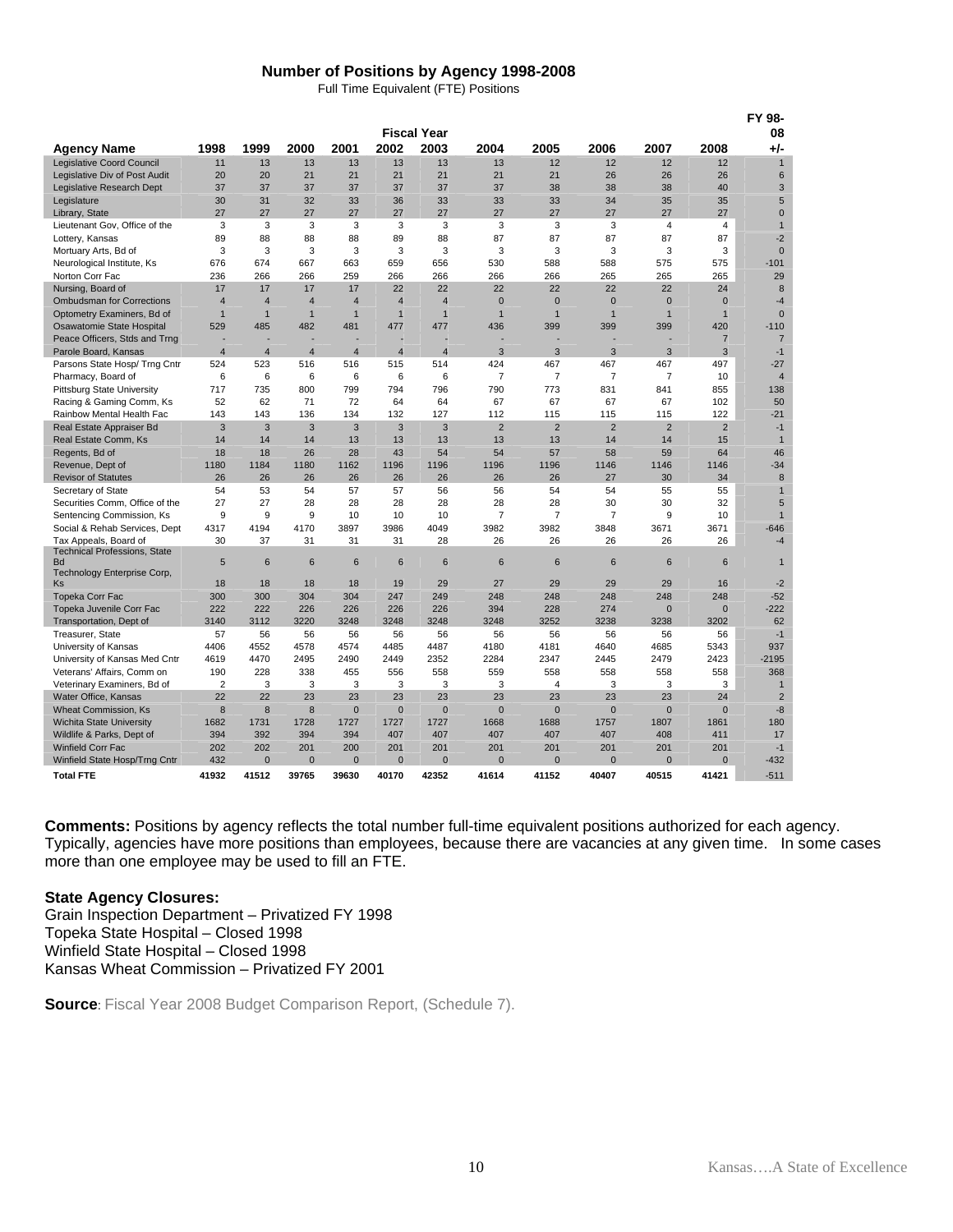# **Twenty-Five Most Populous Job Classes**

| Rank           | <b>Job Title</b>                      | <b>Number of Employees</b> |
|----------------|---------------------------------------|----------------------------|
| 1              | <b>Administrative Assistant</b>       | 1095                       |
| 2              | Senior Administrative Asst            | 1079                       |
| 3              | <b>Administrative Specialist</b>      | 1054                       |
| 4              | Human Services Specialist             | 887                        |
| 5              | <b>MHDD Technician</b>                | 804                        |
| 6              | <b>Custodial Specialist</b>           | 681                        |
| $\overline{7}$ | Corrections Officer I (A)             | 636                        |
| 8              | <b>Equipment Operator</b>             | 527                        |
| 9              | <b>Equipment Operator Senior</b>      | 512                        |
| 10             | <b>Corrections Officer II</b>         | 420                        |
| 11             | Social Worker Specialist              | 407                        |
| 12             | Corrections Officer I (B)             | 375                        |
| 13             | <b>Public Service Administrator I</b> | 337                        |
| 14             | <b>Corrections Specialist I</b>       | 316                        |
| 15             | <b>Engineering Technician</b>         | 289                        |
| 16             | <b>Human Services Assistant</b>       | 268                        |
| 17             | <b>Program Consultant II</b>          | 236                        |
| 18             | <b>Utility Worker</b>                 | 233                        |
| 19             | <b>Public Service Executive II</b>    | 222                        |
| 20             | Juvenile Corrections Officer I        | 213                        |
| 21             | Hwy Patrol Master/Tech Trooper        | 207                        |
| 22             | Program Consultant I                  | 196                        |
| 23             | <b>Public Service Administrator 2</b> | 191                        |
| 24             | <b>Registered Nurse Senior</b>        | 188                        |
| 25             | <b>Administrative Officer</b>         | 177                        |

**Comments:** During FY 2008, just over one-half (51%) of the classified workforce was employed in one of the twenty-five most populous job classes. This is a decrease from FY 2007 when 54% of the classified workforce was employed in the top twenty-five most populous job classes.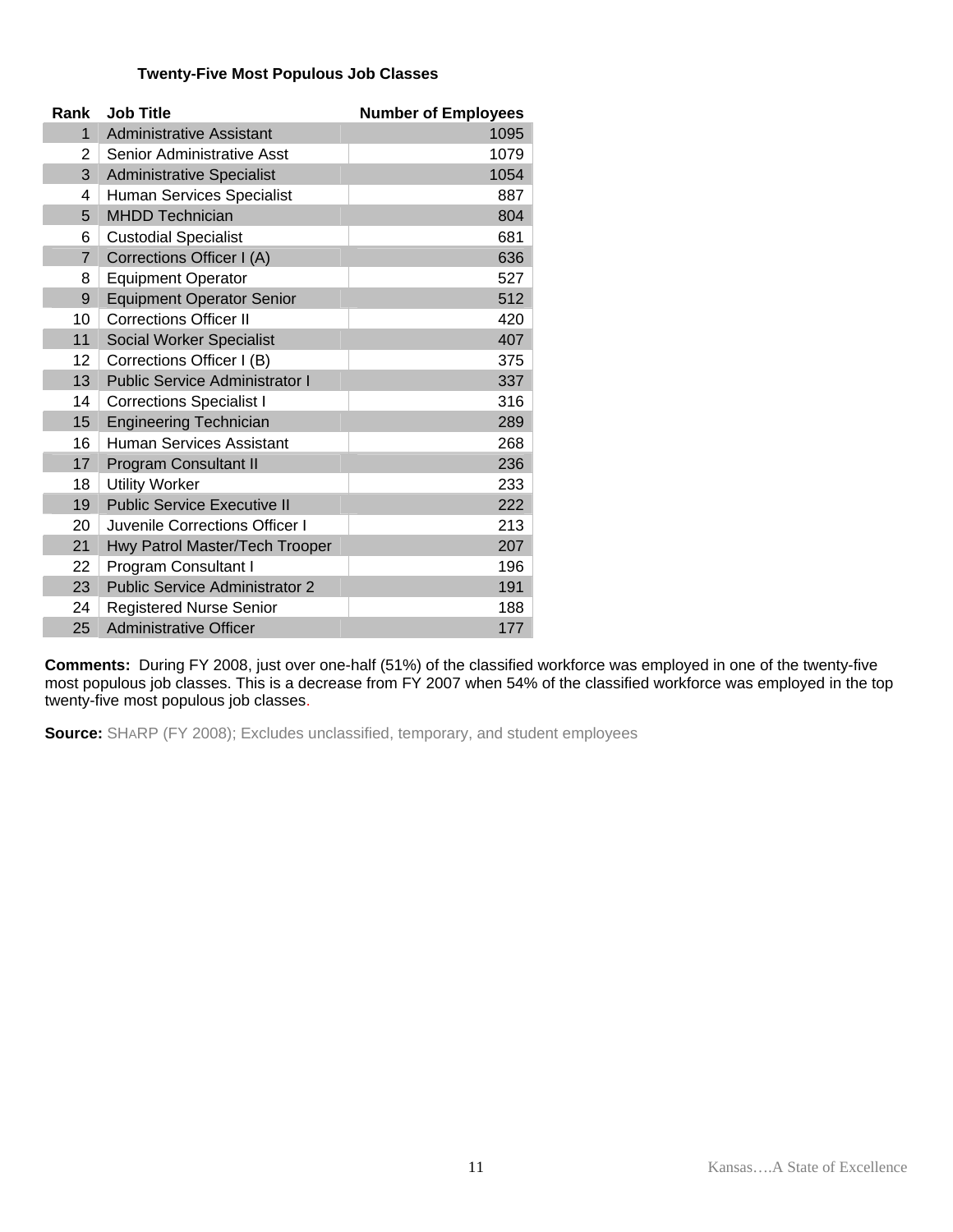# **Twenty-Five Most Populous Agencies FY 2008**

|                |                                           |                   | <b>Number of Employees</b> |              |
|----------------|-------------------------------------------|-------------------|----------------------------|--------------|
| Rank           | <b>Agency Name</b>                        | <b>Classified</b> | <b>Unclassified</b>        | <b>Total</b> |
| 1              | <b>University of Kansas</b>               | 0                 | 4925                       | 4925         |
| $\overline{2}$ | <b>Kansas State University</b>            | 1549              | 2565                       | 4114         |
| 3              | Social & Rehabilitation Services, Dept of | 3125              | 31                         | 3156         |
| 5              | Univ of Ks Medical Center                 | 446               | 2513                       | 2959         |
| 4              | Transportation, Department of             | 2873              | 12                         | 2885         |
| 6              | <b>Judicial Branch</b>                    | 0                 | 1849                       | 1849         |
| $\overline{7}$ | <b>Wichita State University</b>           | 641               | 1062                       | 1703         |
| 8              | Revenue, Department of                    | 978               | 28                         | 1006         |
| 9              | <b>Highway Patrol</b>                     | 802               | 7                          | 809          |
| 9              | <b>Larned State Hospital</b>              | 789               | 20                         | 809          |
| 10             | Health & Environment, Department of       | 754               | 11                         | 765          |
| 11             | <b>Pittsburg State University</b>         | 302               | 457                        | 759          |
| 12             | Fort Hays State University                | 287               | 444                        | 731          |
| 13             | <b>Emporia State University</b>           | 289               | 433                        | 722          |
| 14             | <b>Lansing Correctional Facility</b>      | 677               | $\mathbf{1}$               | 678          |
| 15             | Administration, Department of             | 488               | 25                         | 513          |
| 16             | <b>Hutchinson Correctional Facility</b>   | 508               | $\Omega$                   | 508          |
| 17             | Neurological Institute, Kansas            | 492               | 3                          | 495          |
| 18             | Parsons State Hospital and Trng Ctr       | 454               | 5                          | 459          |
| 19             | El Dorado Correctional Facility           | 438               | 1                          | 439          |
| 20             | Labor, Department of                      | 395               | 30                         | 425          |
| 21             | Wildlife & Parks, Department of           | 398               | 6                          | 404          |
| 22             | Osawatomie State Hospital                 | 366               | 21                         | 387          |
| 23             | Veteran Affairs, Commission on            | 309               | 5                          | 314          |
| 24             | Corrections, Department of                | 283               | 16                         | 299          |
| 25             | Agriculture, Department of                | 266               | 12                         | 278          |
|                |                                           |                   | <b>Total</b>               | 32391        |

**Comments:** Eighty-seven percent of employees, excluding temporary and student employees, are located in the top twentyfive most populous agencies.

**Source:** SHARP (FY 2008); Excludes temporary and student employees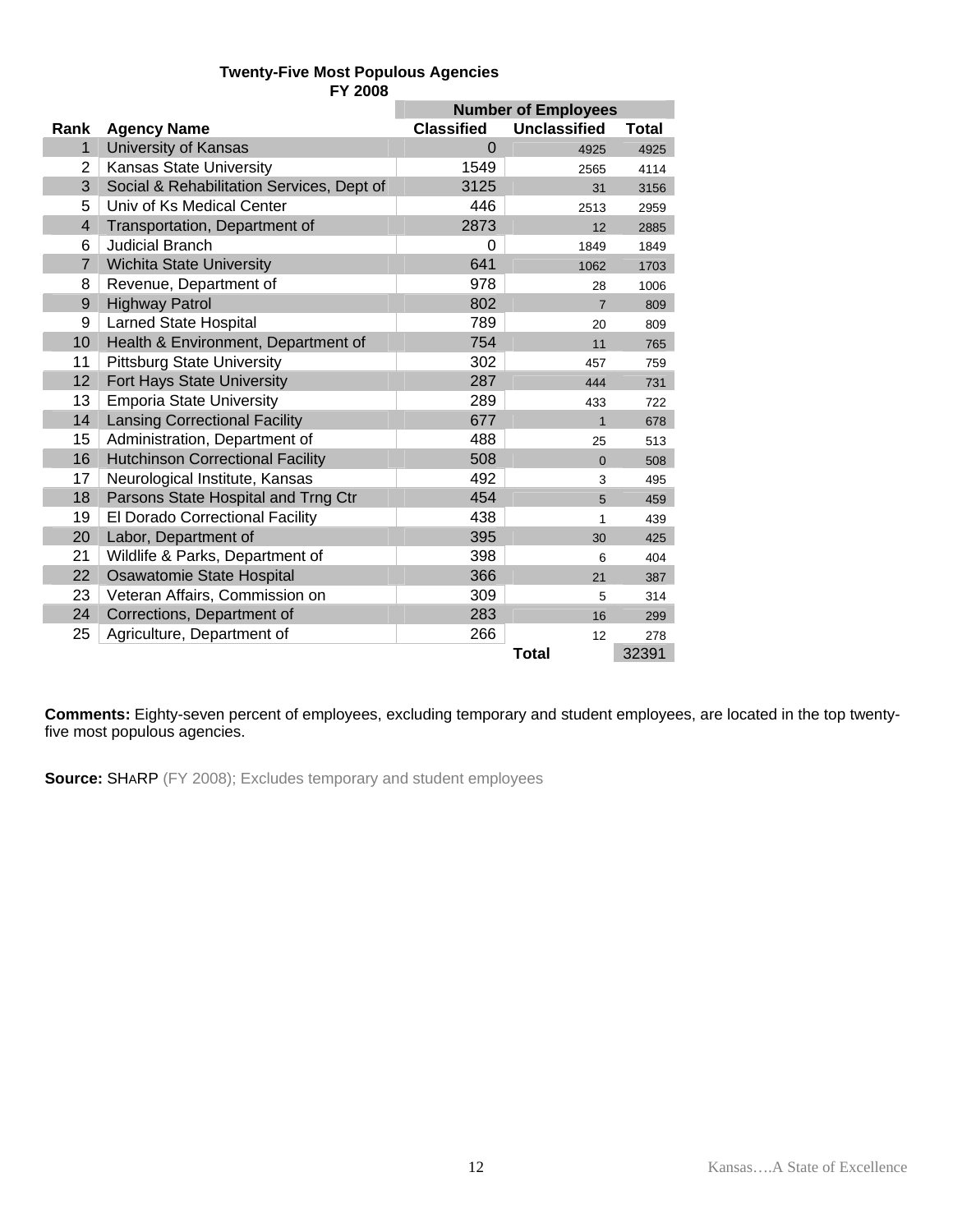# State of Kansas **Fiscal Year 2008 Workforce Characteristics**

# SECTION ONE

- ¾ The number of employees has decreased by 3% since 1998. Since FY 1998, the number of unclassified employees has increased 22.6%, while the number of classified employees has decreased 15.9%.
- $\triangleright$  The number of classified employees in the 50-59 age category has increased 10% since 1998, while the number of employees in the 30-39 age category has decreased 10% during the same timeframe. Number of employees over age 60 has increased 4% since 1998.
- $\geq$  69% of the classified state workforce is over 40 years of age. The number of employees in this category has increased consistently since FY 1998. For the first time, in FY 2006, the number of employees between 50 and 59 years of age was greater than the number of employees between 40 and 49 years of age.
- ¾ In 1998, the percentage of employees making less than \$20,000 per year was 20%. In FY 2008 it is 1%. In 1998, the number of employees making more than \$40,000 per year was 10%. In FY 2007 it is 32%.
- $\triangleright$  As during previous fiscal years, the percentage of minorities in the classified (12%) and unclassified (13%) service is a greater percentage than in the available workforce (9%).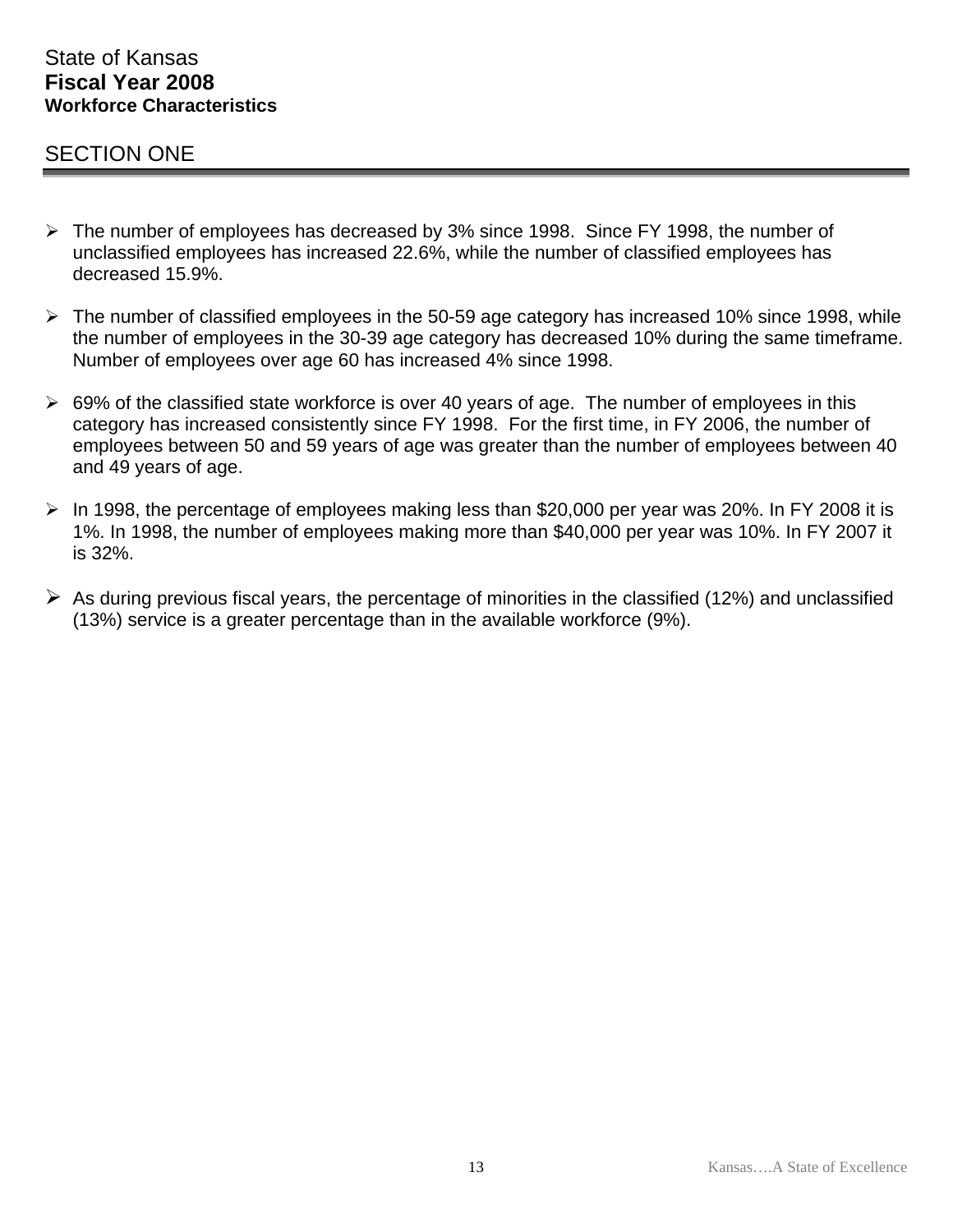

**Comments:** The number of employees has decreased by 3% since 1998. The number of unclassified employees has increased by 22% since 1998, while the number of classified employees has decreased by 16% since 1998.

**Source:** SHARP (FY 1998 - 2008); Excludes temporary and student employees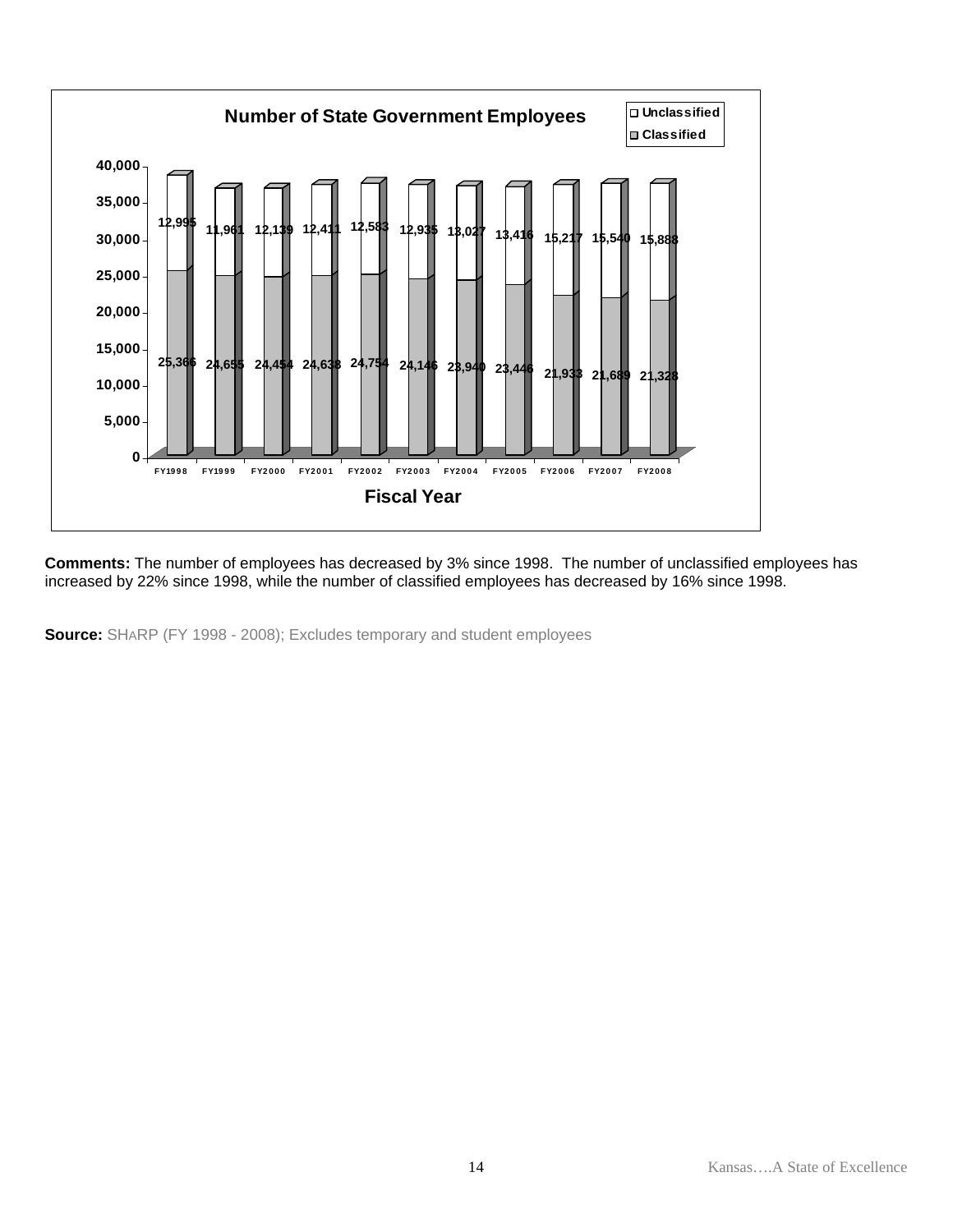# **Number of Classified Employees by Location on the Civil Service Plan**

|   |                            |                     |                |                     |                |                  |                  | <b>STEPS</b>   |                |                |                  |                                  |                |                |                  |
|---|----------------------------|---------------------|----------------|---------------------|----------------|------------------|------------------|----------------|----------------|----------------|------------------|----------------------------------|----------------|----------------|------------------|
|   |                            | $\overline{4}$      | $5\phantom{.}$ | $\,6$               | $\overline{7}$ | $\bf 8$          | $\boldsymbol{9}$ | 10             | 11             | 12             | 13               | 14                               | 15             | 16             | Total            |
|   | 006                        | $\mathbf 0$         | 0              | 1                   | 0              | 0                | 0                | $\mathbf 0$    | $\mathbf 0$    | 0              | $\mathbf 0$      | 0                                | 0              | 0              | 1                |
|   | 007                        | $\mathbf{1}$        | $\overline{0}$ | $\boldsymbol{0}$    | 0              | $\boldsymbol{0}$ | $\mathbf 0$      | $\mathbf 0$    | $\pmb{0}$      | 0              | 0                | $\mathbf 0$                      | 0              | 0              | $\mathbf{1}$     |
|   | 008                        | $\pmb{0}$           | 0              | 0                   | 0              | 0                | 0                | $\mathbf 0$    | 0              | 0              | $\mathbf 0$      | 0                                | 0              | 0              | $\pmb{0}$        |
|   | 009                        | $\mathbf{1}$        | $\overline{0}$ | $\mathbf 0$         | $\overline{0}$ | $\mathbf 0$      | $\mathbf 0$      | $\overline{0}$ | $\mathbf{1}$   | $\overline{0}$ | $\boldsymbol{0}$ | $\overline{0}$                   | $\overline{0}$ | $\mathbf 0$    | $\overline{2}$   |
|   | 010                        | 3                   | 1              | 0                   | 0              | 1                | $\sqrt{3}$       | 0              | $\mathbf 0$    | 0              | 0                | 0                                | 3              | 7              | 18               |
|   | 011                        | 42                  | 79             | $\overline{2}$      | 6              | 5                | 3                | 3              | 14             | 9              | 1                | $\mathbf 0$                      | 3              | 3              | 170              |
|   | 012                        | 61                  | 5              | 1                   | 1              | 4                | 3                | $\overline{2}$ | $\overline{2}$ | 0              | 4                | $\overline{2}$                   | 0              | 1              | 86               |
| P | 013                        | 219                 | 157            | 22                  | 17             | 9                | 12               | 14             | 23             | 26             | 16               | 21                               | 20             | 13             | 569              |
| A | 014                        | 361                 | 362            | 42                  | 62             | 47               | 35               | 17             | 21             | 38             | 20               | 39                               | 18             | 108            | 1,170            |
| Y | 015                        | 149                 | 159            | 13                  | 13             | 15               | 37               | 28             | 25             | 17             | 23               | 20                               | 18             | 32             | 549              |
|   | 016                        | 251                 | 302            | 211                 | 243            | 87               | 92               | 40             | 40             | 28             | 41               | 52                               | 30             | 139            | 1,556            |
|   | 017                        | 330                 | 487            | 743                 | 96             | 21               | 37               | 18             | 18             | 29             | 31               | 69                               | 47             | 40             | 1,966            |
|   | 018                        | 210                 | 267            | 178                 | 236            | 145              | 104              | 80             | 59             | 84             | 68               | 46                               | 57             | 182            | 1,716            |
|   | 019                        | 267                 | 487            | 237                 | 112            | 124              | 81               | 116            | 69             | 82             | 59               | 80                               | 48             | 108            | 1,870            |
|   | 020                        | 114                 | 153            | 38                  | 46             | 37               | 37               | 36             | 70             | 68             | 54               | 45                               | 46             | 107            | 851              |
|   | 021                        | 386                 | 444            | 56                  | 76             | 32               | 133              | 51             | 34             | 41             | 40               | 41                               | 41             | 58             | 1,433            |
| G | 022                        | 244                 | 201            | 96                  | 60             | 57               | 48               | 86             | 46             | 46             | 42               | 37                               | 32             | 68             | 1,063            |
| R | 023                        | 73                  | 193            | 38                  | 35             | 34               | 21               | 39             | 30             | 18             | 24               | 17                               | 10             | 32             | 564              |
| A | 024                        | 231                 | 419            | 78                  | 110            | 64               | 72               | 97             | 73             | 63             | 56               | 63                               | 34             | 61             | 1,421            |
| D | 025                        | 209                 | 194            | 40                  | 45             | 54               | 70               | 44             | 24             | 28             | 14               | 29                               | 9              | 32             | 792              |
| Е | 026                        | 150                 | 236            | 46                  | 49             | 64               | 62               | 94             | 141            | 35             | 37               | 22                               | 30             | 45             | 1,011            |
|   | 027                        | 291                 | 394            | 60                  | 108            | 57               | 102              | 83             | 58             | 35             | 35               | 23                               | 21             | 55             | 1,322            |
|   | 028                        | 20                  | 29             | 11                  | 20             | 31               | 18               | 13             | 26             | 91             | 54               | $\overline{7}$                   | 3              | 7              | 330              |
|   | 029                        | 157                 | 250            | 59                  | 118            | 67               | 47               | 60             | 53             | 34             | 19               | 21                               | 26             | 42             | 953              |
|   | 030                        | 54                  | 93             | 37                  | 28             | 62               | 21               | 42             | 19             | 8              | 21               | 10                               | 8              | 20             | 423              |
|   | 031                        | 25                  | 79             | 19                  | 24             | 17               | 13               | 22             | 19             | 32             | 9                | 13                               | $\mathbf 0$    | 11             | 283              |
|   | 032                        | 95                  | 133            | 40                  | 50             | 61               | 50               | 36             | 29             | 21             | 21               | 29                               | 21             | 35             | 621              |
|   | 033                        | 17                  | 22             | 16                  | 11             | 23               | 17               | 23             | 16             | $\overline{5}$ | 12               | 11                               | $\overline{1}$ | 14             | 188              |
|   | 034                        | 6                   | 22             | 6                   | $\overline{7}$ | 6                | 13               | 11             | 12             | 10             | 11               | 10                               | 5              | 14             | 133              |
|   | 035                        | 6                   | $\overline{7}$ | 5                   | 13             | $\mathsf 9$      | 16               | 16             | 21             | 11             | 13               | 12                               | $\overline{7}$ | 11             | 147              |
|   | 036                        | 9<br>$\overline{0}$ | 8              | 2<br>$\overline{0}$ | 6<br>3         | 1                | 1                | 4              | $\overline{c}$ | 4              | 1                | $\overline{2}$<br>$\overline{1}$ | 3<br>3         | 2<br>5         | 45<br>21         |
|   | 037                        |                     | $\mathbf 0$    |                     |                | $\mathbf 0$      | $\overline{2}$   | $\overline{0}$ | 3              | $\overline{2}$ | $\overline{2}$   |                                  |                |                |                  |
|   | 038                        | 1                   | 1              | 2                   | 0<br>1,595     | 0                | 0                | $\overline{2}$ | 0              | 0              | $\pmb{0}$        | 1                                | 0              | 0              | 7                |
|   | <b>FY08</b><br><b>FY07</b> | 3,983<br>2,178      | 5,184<br>6,453 | 2,099<br>2,063      | 1,568          | 1,134<br>1,066   | 1,150<br>1,217   | 1,077<br>1,171 | 948<br>1,027   | 865<br>782     | 728<br>714       | 723<br>808                       | 544<br>759     | 1,252<br>1,544 | 21,282<br>21,350 |
|   | <b>FY06</b>                | 7,900               | 2,438          | 1,418               | 1,107          | 1,323            | 1,219            | 1,101          | 803            | 777            | 861              | 857                              | 1,735          | <b>NR</b>      |                  |
|   | <b>FY05</b>                | 9,119               | 1,540          | 1,852               | 946            | 1,452            | 1,208            | 1,214          | 932            | 882            | 973              | 956                              | 2,069          | <b>NR</b>      | 21,539<br>23,143 |
|   | <b>FY04</b>                | 8,097               | 1,565          | 2,020               | 1,139          | 1,678            | 1,319            | 1,074          | 967            | 985            | 983              | 1,070                            | 2,280          | <b>NR</b>      | 23,177           |
|   | <b>FY03</b>                | 6,938               | 1,648          | 2,421               | 1,005          | 1,777            | 1,437            | 1,089          | 984            | 1,026          | 1,112            | 1,118                            | 2,666          | <b>NR</b>      | 23,221           |
|   | <b>FY02</b>                | 6,656               | 1,808          | 2,671               | 1,080          | 1,985            | 1,544            | 1,166          | 1,074          | 1,065          | 1,204            | 1,236                            | 2,909          | <b>NR</b>      | 24,398           |

**Comments:** Records of some employees are not included due to data errors.

**Source: SHARP** (FY2002 - 2008); Excludes legislators, unclassified, temporary and student employees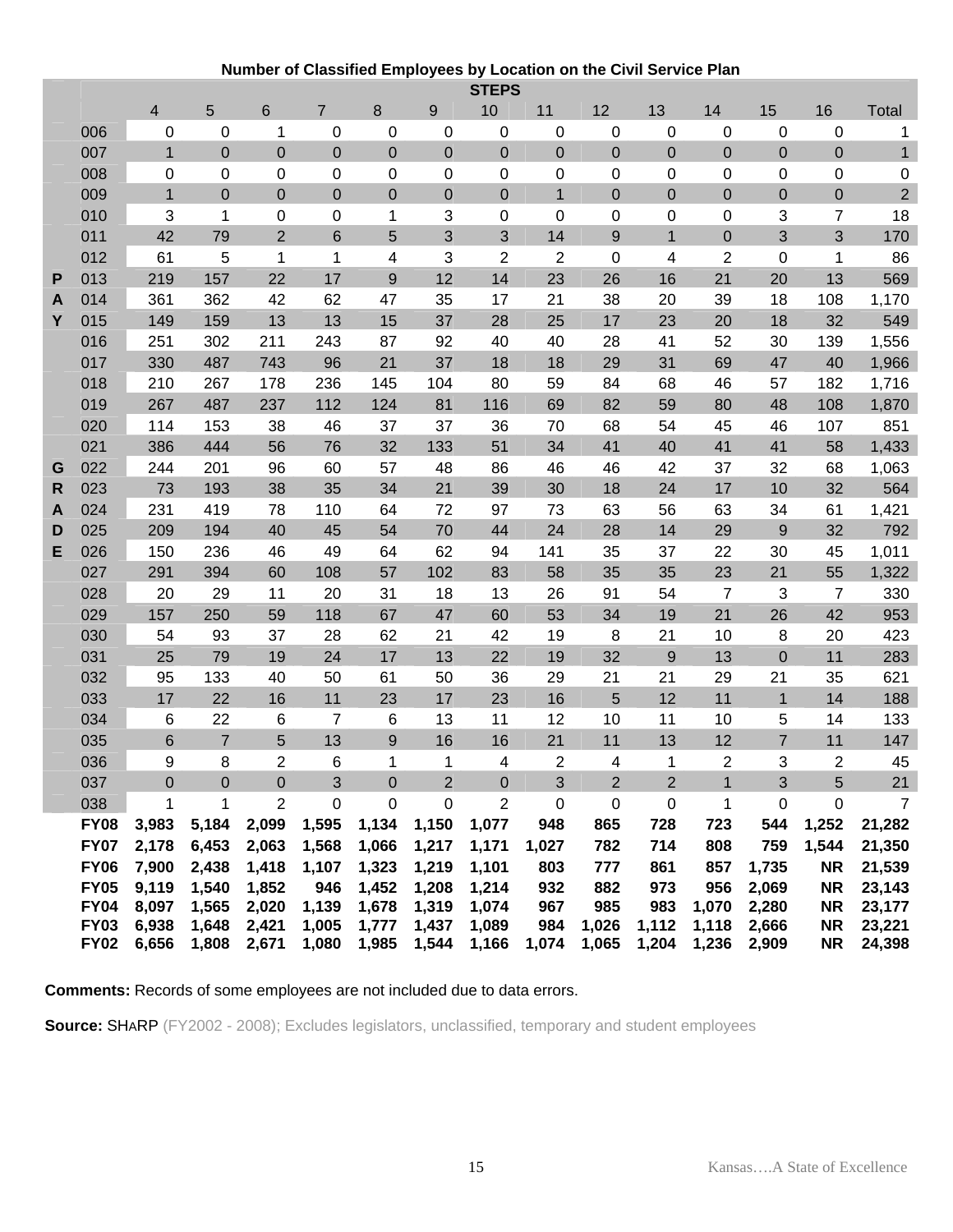#### **Number of Classified and Unclassified Employees by Agency Fiscal Year 2008 Number of Employ**

|                                                                            |                         | <b>Number of Employees</b> |                |
|----------------------------------------------------------------------------|-------------------------|----------------------------|----------------|
| <b>Agency Name</b>                                                         | <b>Classified</b>       | <b>Unclassified</b>        | <b>Total</b>   |
| Accountancy, Board of                                                      | $\overline{2}$          | $\mathbf{1}$               | 3              |
| <b>Adjutant General</b>                                                    | 36                      | 145                        | 181            |
| Administration, Department of                                              | 488                     | 25                         | 513            |
| Aging, Department on                                                       | 148                     | 8                          | 156            |
| Agriculture, Department of                                                 | 266                     | 12                         | 278            |
| Animal Health Department                                                   | 28                      | 3                          | 31             |
| Arts Commission, Kansas                                                    | 7                       | 1                          | 8              |
| Atchison Juvenile Correctional Fac                                         | 69                      | 1                          | 70             |
| <b>Attorney General</b>                                                    | 0                       | 84                         | 84             |
| <b>Banking Department</b>                                                  | 74                      | 17                         | 91             |
| Barbering, Board of                                                        | 1                       | $\mathbf{1}$               | $\overline{2}$ |
| <b>Behavioral Sciences Regulatory Board</b>                                | 5                       | 3                          | 8              |
| <b>Beloit Juvenile Correctional Facility</b>                               | 56                      | $\mathbf{1}$               | 57             |
| Blind, School for the                                                      | 18                      | 59                         | 77             |
| Citizen's Utility Ratepayer Board                                          | $\bf{0}$                | 3                          | 3              |
| Commerce, Department of                                                    | 222                     | 12                         | 234            |
| <b>Conservation Commission</b>                                             | 6                       | 7                          | 13             |
| <b>Corporation Commission</b>                                              | 135                     | 59                         | 194            |
| Corrections, Department of                                                 | 283                     | 16                         | 299            |
| Cosmetology, Board of                                                      | 11                      | 1                          | 12             |
| Credit Unions, Department of                                               | 10                      | $\mathbf{1}$               | 11             |
| Deaf, School for the                                                       | 44                      | 102                        | 146            |
| Dental Board                                                               | $\overline{2}$          | $\mathbf{1}$               | 3              |
| Education, Department of                                                   | 153                     | 28                         | 181            |
| El Dorado Correctional Facility                                            | 438                     | $\mathbf{1}$               | 439            |
| <b>Ellsworth Correctional Facility</b>                                     | 213                     | 0                          | 213            |
| <b>Emergency Medical Services</b>                                          | 11                      | 1                          | 12             |
| <b>Emporia State University</b>                                            | 289                     | 433                        | 722            |
| Ethics commission, Kansas Gov                                              | 0                       | 8                          | 8              |
| Fair, Kansas State                                                         | 23                      | 1                          | 24             |
| <b>Fire Marshal</b>                                                        | 49                      | $\overline{2}$             | 51             |
| Fort Hays State University                                                 | 287                     | 444                        | 731            |
| Governor, Office of the                                                    | $\bf{0}$                | 32                         | 32             |
| Healing Arts, State Board of                                               | 32                      | $\overline{7}$             | 39             |
| Health & Environment, Department of                                        | 754                     | 11                         | 765            |
| Health Care Stabilization Fund, Bd of Gov                                  | 5                       | 9                          | 14             |
| Health Policy Authority, Kansas                                            | 112                     | 115                        | 227            |
| <b>Highway Patrol</b>                                                      | 802                     | 7                          | 809            |
| Historical Society, State                                                  | 107                     | 1                          | 108            |
| Housing Resources Corp, Kansas                                             | $\overline{\mathbf{4}}$ | 39                         | 43             |
|                                                                            | 26                      | $\overline{4}$             | 30             |
| Human Rights Commission, Kansas<br><b>Hutchinson Correctional Facility</b> | 508                     | $\bf{0}$                   | 508            |
| Indigents Defense Services Board                                           | 66                      | 104                        | 170            |
| <b>Insurance Department</b>                                                | 17                      | 102                        | 119            |
| Investigation, Kansas Bureau of                                            | 162                     | $\overline{7}$             | 169            |
| <b>Judicial Branch</b>                                                     | 0                       | 1849                       | 1849           |
| <b>Judicial Council</b>                                                    | 0                       | 7                          | 7              |
| Juvenile Correctional Complex                                              | 215                     | $\overline{2}$             | 217            |
| Juvenile Justice Authority                                                 | 20                      | 8                          | 28             |
| Kansas Inc                                                                 | 0                       | $\overline{2}$             | $\overline{2}$ |
| Kansas Public Employees Retirement System                                  | 66                      | 17                         | 83             |
| Kansas State University                                                    |                         | 2565                       | 4114           |
| Labor, Department of                                                       | 1549<br>395             | 30                         | 425            |
| <b>Lansing Correctional Facility</b>                                       | 677                     | $\mathbf{1}$               | 678            |
|                                                                            |                         | $\mathbf{1}$               |                |
| Larned Correctional Mental Health Facility                                 | 161                     |                            | 162            |
| Larned Juvenile Correctional Facility                                      | 118                     | $\overline{2}$             | 120            |
| Larned State Hospital                                                      | 789                     | 20                         | 809            |
| Legislative Coordinating Council                                           | 0                       | 11                         | 11             |
| Legislative Research Department                                            | 0                       | 38                         | 38             |
| Legislature                                                                | 0                       | 38                         | 38             |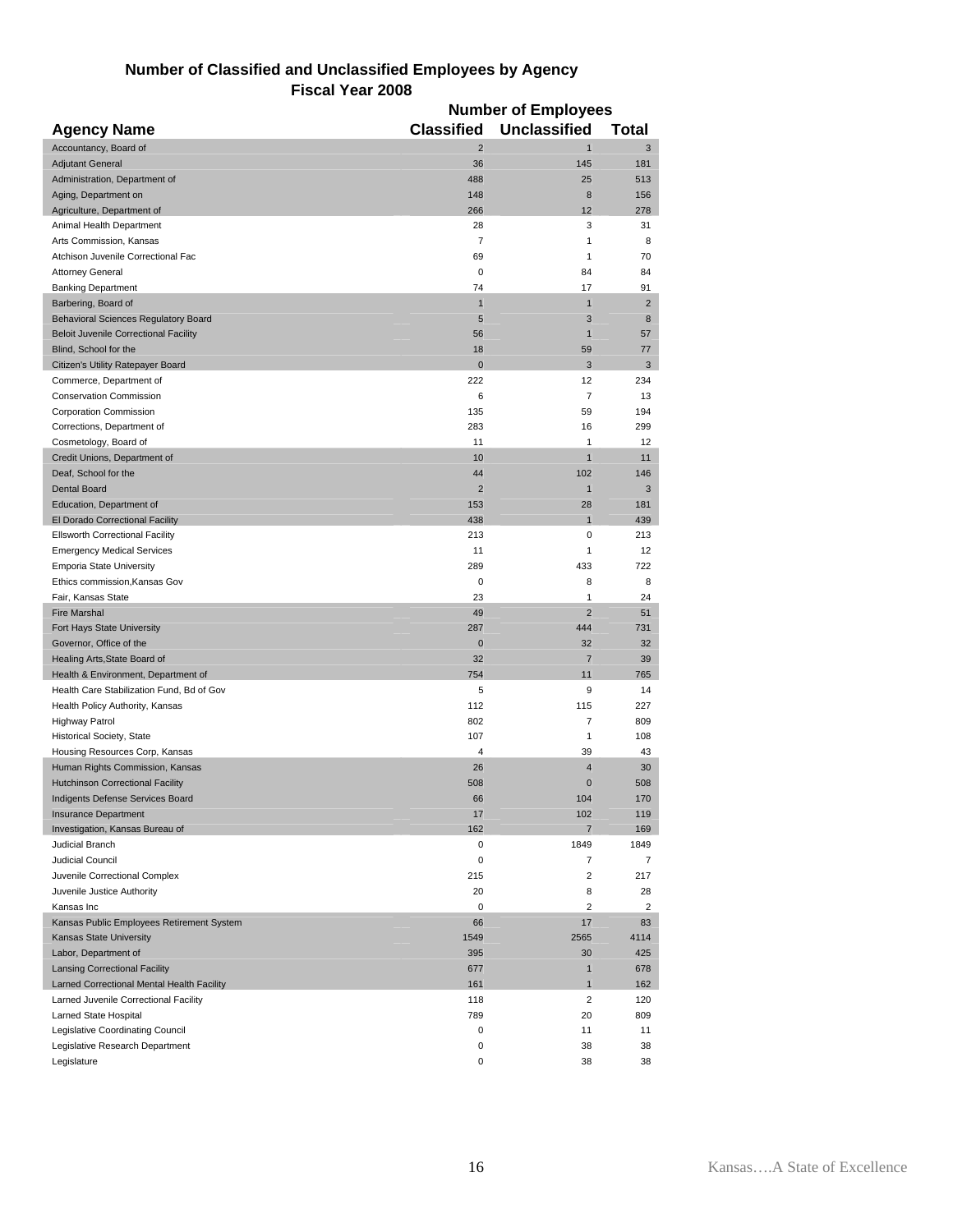|                                           |                   | <b>Number of Employees</b> |                |
|-------------------------------------------|-------------------|----------------------------|----------------|
| <b>Agency Name</b>                        | <b>Classified</b> | <b>Unclassified</b>        | <b>Total</b>   |
| Library, State                            | 20                | $\mathbf{1}$               | 21             |
| Lieutenant Governor, Office of the        | $\mathbf 0$       | 4                          | $\overline{4}$ |
| Lottery, Kansas State                     | 43                | 40                         | 83             |
| Mortuary Arts, Board of                   | $\overline{2}$    | 1                          | 3              |
| Neurological Institute, Kansas            | 492               | 3                          | 435            |
| Norton Correctional Facility              | 252               | 1                          | 253            |
| Nursing, Board of                         | 20                | 3                          | 23             |
| Optometry Board of Examiners              | 1                 | 0                          | 1              |
| Osawatomie State Hospital                 | 366               | 21                         | 387            |
| Parole Board, Kansas                      | 0                 | 3                          | 3              |
| Parsons State Hospital & Trng Center      | 454               | 5                          | 459            |
| Peace Officers, Std & Trng                | $\bf{0}$          | 3                          | 3              |
| Pharmacy, Board of                        | 6                 | $\mathbf{1}$               | $\overline{7}$ |
| <b>Pittsburg State University</b>         | 302               | 457                        | 759            |
| Post Audit, Legislative Division          | $\bf{0}$          | 24                         | 24             |
| Racing & Gaming Commission                | 43                | 21                         | 64             |
| Rainbow Mental Health Facility            | 107               | 6                          | 113            |
| Real Estate Appraisal Board               | 1                 | 1                          | $\overline{2}$ |
| Real Estate Commission                    | 9                 | 2                          | 11             |
| Regents, Board of                         | 15                | 41                         | 56             |
| Revenue, Department of                    | 978               | 28                         | 1006           |
| <b>Revisor of Statutes</b>                | $\bf{0}$          | 30                         | 30             |
| Secretary of State                        | $\mathbf 0$       | 49                         | 49             |
| Securities Commissioner, Office of the    | 24                | 9                          | 33             |
| Sentencing Commission, Kansas             | $\overline{0}$    | 9                          | 9              |
| Social & Rehabilitation Services, Dept of | 3125              | 31                         | 3156           |
| Tax Appeals, Board of                     | 9                 | 10                         | 19             |
| Technical Professions, State Board of     | 3                 | $\overline{2}$             | 5              |
| Technology Enterprise Corp, Kansas        | 0                 | 10                         | 10             |
| <b>Topeka Correctional Facility</b>       | 223               | $\mathbf{1}$               | 224            |
| Transportation, Department of             | 2873              | 12                         | 2885           |
| Treasurer, State                          | 12                | 32                         | 44             |
| University of Kansas                      | $\bf{0}$          | 4925                       | 4925           |
| University of Kansas Medical Center       | 446               | 2513                       | 2959           |
| Veterans Affairs, Commission on           | 309               | 5                          | 314            |
| Veterinary Examiners, Board of            | 0                 | 3                          | 3              |
| Water Office, Kansas                      | 19                | 3                          | 22             |
| Wichita State University                  | 641               | 1062                       | 1703           |
| Wildlife & Parks, Department of           | 398               | 6                          | 404            |
| Winfield Correctional Facility            | 176               | 0                          | 176            |
| Total                                     | 21,328            | 15,888                     | 37,216         |

#### **Number of Classified and Unclassified Employees by Agency Fiscal Year 2008**

**Source:** SHARP (FY 2008); Excludes temporary and student employees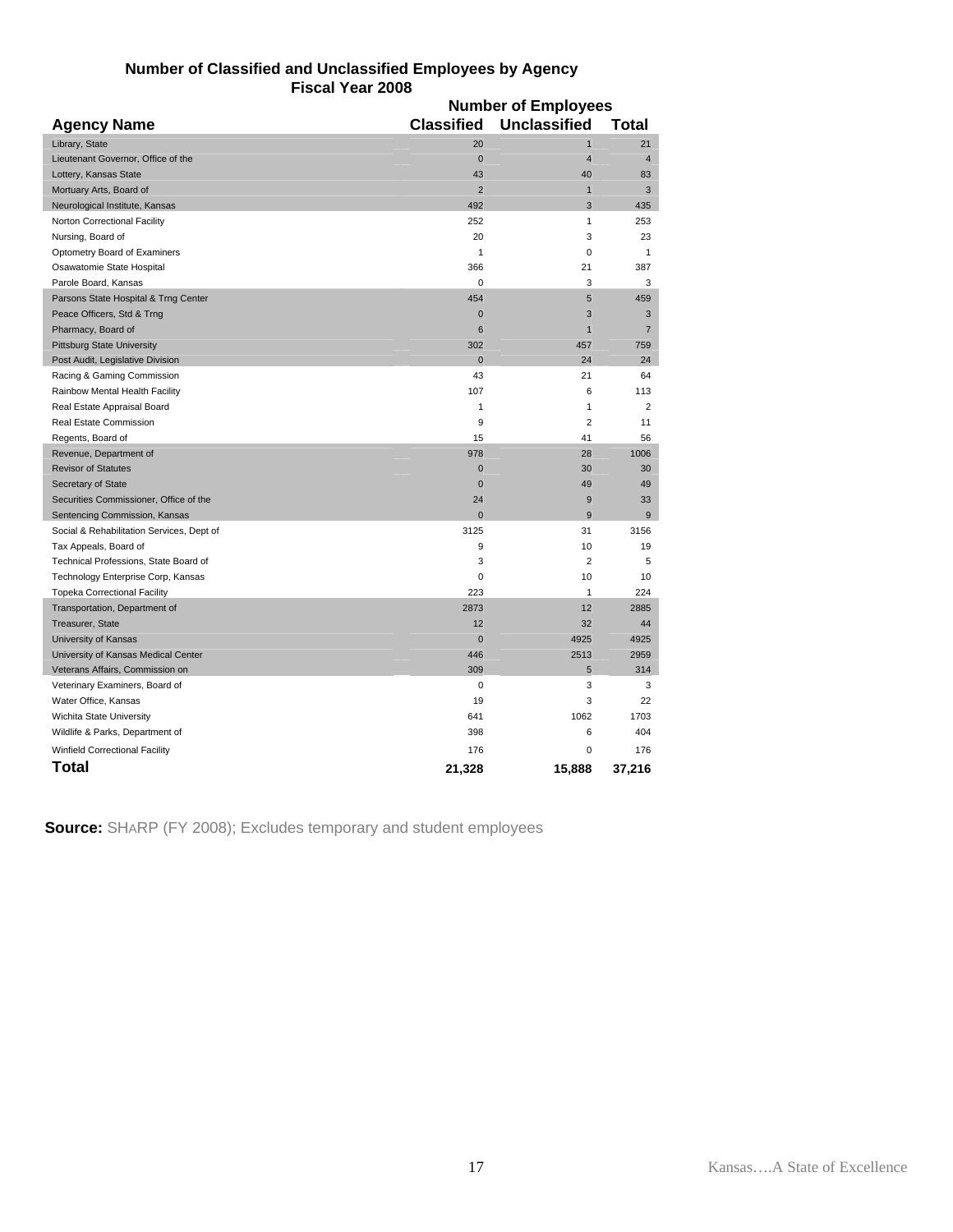# **Number, Salary, Age and Years of Service of Classified Employees by Agency Fiscal Year 2008**

|                                              | <b>Number of</b>        |               |         | Average        |
|----------------------------------------------|-------------------------|---------------|---------|----------------|
|                                              | <b>Classified</b>       | Average       | Average | <b>Yrs of</b>  |
| <b>Agency Name</b>                           | Emp                     | <b>Salary</b> | Age     | <b>Service</b> |
| Accountancy, Board of                        | $\overline{2}$          | \$26,666      | 48.67   | 09.96          |
| <b>Adjutant General</b>                      | 36                      | \$34,837      | 49.39   | 13.18          |
| Administration, Department of                | 488                     | \$38,637      | 48.29   | 16.04          |
| Aging, Department on                         | 148                     | \$42,683      | 52.26   | 13.66          |
| Agriculture, Department of                   | 266                     | \$41,100      | 45.83   | 13.21          |
| Animal Health Department                     | 28                      | \$37,699      | 51.55   | 14.84          |
| Arts Commission, Kansas                      | 7                       | \$39,133      | 35.90   | 08.46          |
| Atchison Juvenile Correctional Fac           | 69                      | \$30,573      | 43.84   | 11.97          |
| <b>Banking Department</b>                    | 74                      | \$44,482      | 38.23   | 08.25          |
| Barbering, Board of                          | 1                       | \$31,346      | 68.63   | 13.47          |
| <b>Behavioral Sciences Regulatory Board</b>  | 5                       | \$33,108      | 41.09   | 05.25          |
| <b>Beloit Juvenile Correctional Facility</b> | 56                      | \$32,134      | 45.92   | 11.86          |
| Blind, School for the                        | 18                      | \$33,901      | 51.48   | 17.93          |
| Commerce, Department of                      | 222                     | \$39,947      | 50.85   | 15.39          |
| <b>Conservation Commission</b>               | 6                       | \$44,543      | 48.25   | 19.63          |
| Corporation Commission                       | 135                     | \$39,266      | 49.66   | 15.09          |
| Corrections, Department of                   | 283                     | \$38,650      | 46.05   | 13.11          |
| Cosmetology, Board of                        | 11                      | \$26,429      | 49.62   | 08.73          |
| Credit Unions, Department of                 | 10                      | \$42,072      | 48.93   | 14.32          |
| Deaf, School for the                         | 44                      | \$27,805      | 49.46   | 11.20          |
| <b>Dental Board</b>                          | $\overline{2}$          | \$28,527      | 27.36   | 03.91          |
| Education, Department of                     | 153                     | \$40,429      | 48.78   | 12.36          |
| El Dorado Correctional Facility              | 438                     | \$30,957      | 40.71   | 07.07          |
| <b>Ellsworth Correctional Facility</b>       | 213                     | \$32,483      | 44.15   | 09.48          |
| <b>Emergency Medical Services</b>            | 11                      | \$36,885      | 52.21   | 13.06          |
| <b>Emporia State University</b>              | 289                     | \$29,701      | 49.05   | 13.63          |
| Fair, Kansas State                           | 23                      | \$31,322      | 44.37   | 05.86          |
| Fire Marshal                                 | 49                      | \$44,624      | 49.27   | 14.02          |
| Fort Hays State University                   | 287                     | \$27,525      | 48.63   | 12.82          |
| Healing Arts, State Board of                 | 32                      | \$31,316      | 44.63   | 08.68          |
| Health & Environment, Department of          | 754                     | \$42,877      | 47.23   | 13.24          |
| Health Care Stabilization Fund, Bd of Gov    | 5                       | \$30,020      | 47.94   | 16.46          |
| Health Policy Authority, Kansas              | 112                     | \$41,529      | 48.91   | 14.40          |
| <b>Highway Patrol</b>                        | 802                     | \$46,028      | 42.44   | 12.71          |
| Historical Society, State                    | 107                     | \$33,997      | 48.17   | 14.04          |
| Housing Resources Corp, Kansas               | 4                       | \$46,191      | 49.51   | 13.37          |
| Human Rights Commission, Kansas              | 26                      | \$36,059      | 47.31   | 12.94          |
| <b>Hutchinson Correctional Facility</b>      | 508                     | \$32,074      | 42.32   | 10.12          |
| Indigents Defense Services Board             | 66                      | \$30,366      | 44.30   | 10.54          |
| <b>Insurance Department</b>                  | 17                      | \$27,408      | 49.21   | 13.35          |
| Investigation, Kansas Bureau of              | 162                     | \$47,513      | 43.37   | 12.79          |
| Juvenile Correctional Complex                | 215                     | \$29,661      | 41.75   | 09.26          |
| Juvenile Justice Authority                   | 20                      | \$43,598      | 43.44   | 11.62          |
| Kansas Public Employees Retirement System    | 66                      | \$36,074      | 47.89   | 13.54          |
| Kansas State University                      | 1549                    | \$29,101      | 47.29   | 12.95          |
| Labor, Department of                         | 395                     | \$39,444      | 48.84   | 16.38          |
| <b>Lansing Correctional Facility</b>         | 677                     | \$32,042      | 41.59   | 09.69          |
| Larned Correctional Mental Health Fac        | 161                     | \$32,086      | 41.91   | 09.36          |
| Larned Juvenile Correctional Facility        | 118                     | \$30,984      | 43.81   | 09.61          |
| <b>Larned State Hospital</b>                 | 789                     | \$30,622      | 44.87   | 09.90          |
| Library, State                               | 20                      | \$33,913      | 49.00   | 13.64          |
| Lottery, Kansas State                        | 43                      | \$38,314      | 50.01   | 13.73          |
| Mortuary Arts, Board of                      | $\overline{\mathbf{c}}$ | \$32,282      | 59.26   | 16.37          |
| Neurological Institute, Kansas               | 492                     | \$30,028      | 43.66   | 13.19          |
| Norton Correctional Facility                 | 252                     | \$32,153      | 45.37   | 10.67          |
| Nursing, Board of                            | 20                      | \$36,228      | 48.18   | 11.46          |
| Optometry Board of Examiners                 | 1                       | \$42,037      | 63.89   | 14.27          |
| Osawatomie State Hospital                    | 366                     | \$32,630      | 46.74   | 11.53          |
| Parsons State Hospital & Trng Center         | 454                     | \$30,377      | 45.37   | 12.25          |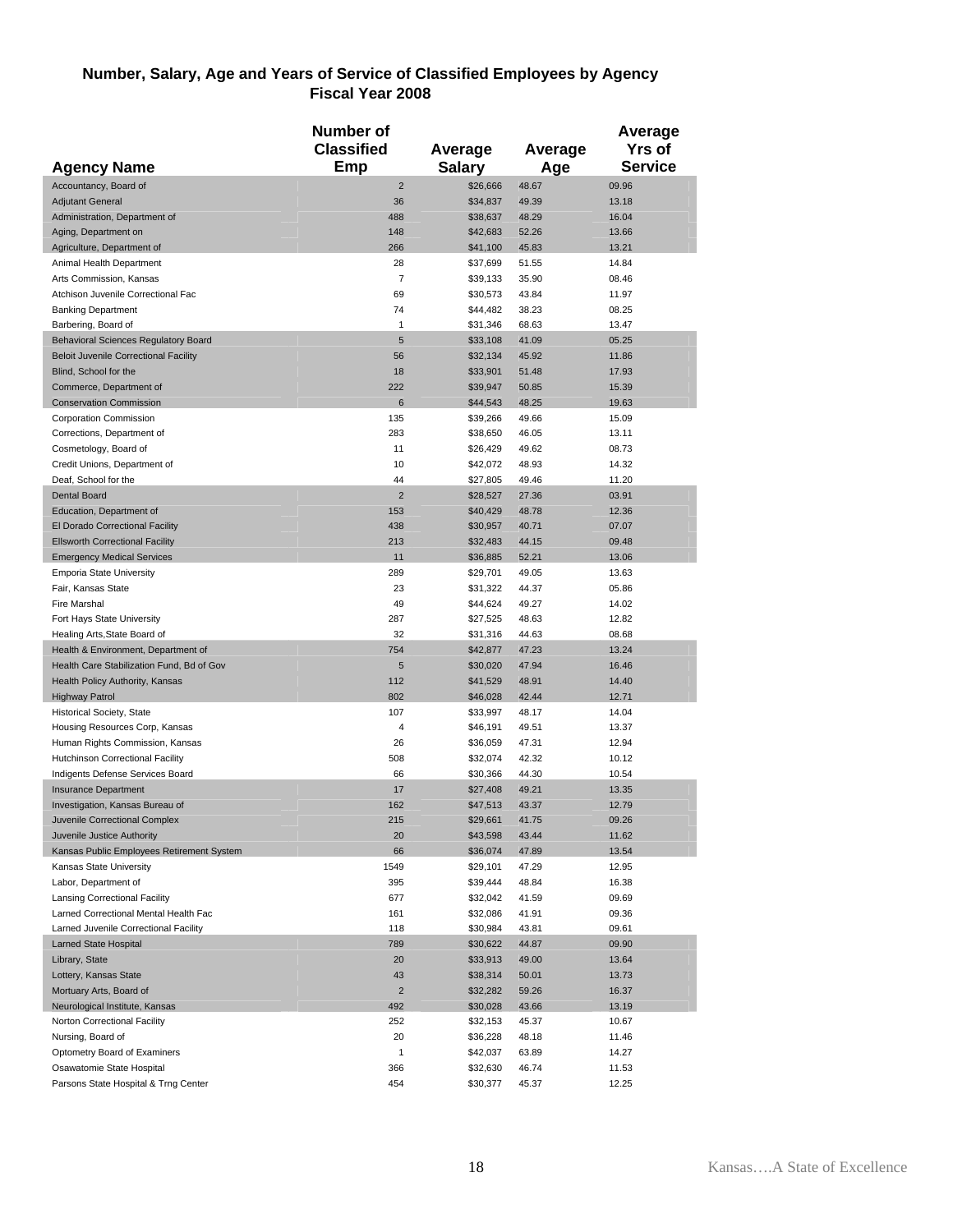# **Number, Salary, Age and Years of Service of Classified Employees by Agency Fiscal Year 2008**

| <b>Agency Name</b>                        | Number of<br><b>Classified</b><br>Emp | Average<br>Salary | Average<br>Age | Average<br><b>Yrs</b> of<br><b>Service</b> |
|-------------------------------------------|---------------------------------------|-------------------|----------------|--------------------------------------------|
| Pharmacy, Board of                        | 6                                     | \$48,306          | 47.71          | 06.88                                      |
| <b>Pittsburg State University</b>         | 302                                   | \$29,830          | 49.21          | 11.65                                      |
| Racing & Gaming Commission                | 43                                    | \$36,899          | 45.68          | 12.05                                      |
| Rainbow Mental Health Facility            | 107                                   | \$35,661          | 48.98          | 10.66                                      |
| Real Estate Appraisal Board               | $\mathbf{1}$                          | \$46,363          | 54.63          | 25.12                                      |
| Real Estate Commission                    | 9                                     | \$31,036          | 49.66          | 08.06                                      |
| Regents, Board of                         | 15                                    | \$37,455          | 51.66          | 14.26                                      |
| Revenue, Department of                    | 978                                   | \$36,698          | 46.69          | 15.01                                      |
| Securities Commissioner, Office of the    | 24                                    | \$46,680          | 51.48          | 13.36                                      |
| Social & Rehabilitation Services, Dept of | 3125                                  | \$35,708          | 46.59          | 13.59                                      |
| Tax Appeals, Board of                     | 9                                     | \$30,166          | 50.13          | 20.49                                      |
| Technical Professions, State Board of     | 3                                     | \$27,747          | 59.86          | 04.77                                      |
| <b>Topeka Correctional Facility</b>       | 223                                   | \$33,498          | 43.88          | 11.53                                      |
| Transportation, Department of             | 2873                                  | \$35,596          | 45.80          | 13.67                                      |
| Treasurer, State                          | 12                                    | \$36,750          | 51.23          | 22.21                                      |
| University of Kansas Medical Center       | 446                                   | \$30,068          | 46.61          | 13.19                                      |
| Veterans Affairs, Commission on           | 309                                   | \$27,049          | 45.67          | 08.15                                      |
| Water Office, Kansas                      | 19                                    | \$54,572          | 47.06          | 14.69                                      |
| Wichita State University                  | 641                                   | \$27,400          | 49.57          | 12.23                                      |
| Wildlife & Parks, Department of           | 398                                   | \$39,267          | 45.15          | 14.21                                      |
| Winfield Correctional Facility            | 176                                   | \$33,186          | 46.03          | 11.31                                      |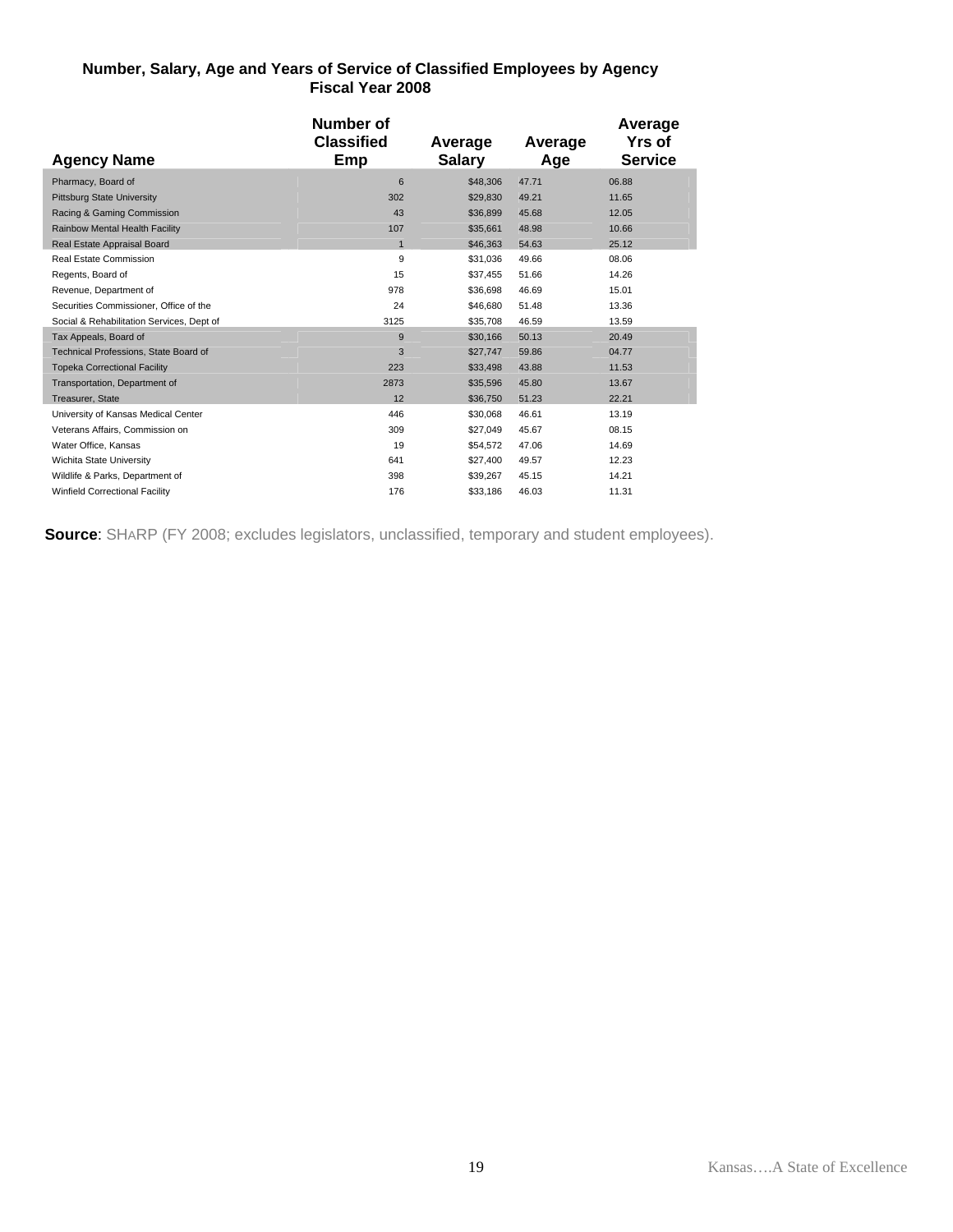# **Number, Salary, Age and Years of Service of Unclassified Employees by Agency Fiscal Year 2008**

|                                              |                         |               |           | Average        |
|----------------------------------------------|-------------------------|---------------|-----------|----------------|
|                                              | <b>Number of</b>        | Average       | Average   | <b>Yrs of</b>  |
| <b>Agency Name</b>                           | <b>Unclass Emp</b>      | <b>Salary</b> | Age       | <b>Service</b> |
| Accountancy, Board of                        | $\mathbf{1}$            | \$67,693      | 54.72     | 10.78          |
| <b>Adjutant General</b>                      | 145                     | \$35,475      | 47.44     | 09.35          |
| Administration, Department of                | 25                      | \$73,248      | 46.31     | 13.48          |
| Aging, Department on                         | 8                       | \$72,745      | 52.62     | 18.60          |
| Agriculture, Department of                   | 12                      | \$62,373      | 46.48     | 04.82          |
| Animal Health Department                     | 3                       | \$69,205      | 51.63     | 06.57          |
| Arts Commission, Kansas                      | 1                       | \$74,672      | 47.96     | 01.11          |
| Atchison Juvenile Correctional Fac           | $\mathbf{1}$            | \$69,677      | 37.17     | 05.99          |
| <b>Attorney General</b>                      | 84                      | \$50,596      | 42.79     | 08.19          |
| <b>Banking Department</b>                    | 17                      | \$69,506      | 43.47     | 13.50          |
| Barbering, Board of                          | $\mathbf{1}$            | \$37,304      | 60.63     | 19.54          |
| <b>Behavioral Sciences Regulatory Board</b>  | 3                       | \$47,632      | 46.69     | 07.67          |
| <b>Beloit Juvenile Correctional Facility</b> | $\mathbf{1}$            | \$67,106      | 45.86     | 10.82          |
| Blind, School for the                        | 59                      | \$44,428      | 48.08     | 13.43          |
| Citizen's Utility Ratepayer Board            | 3                       | \$78,098      | 47.64     | 12.28          |
| Commerce, Department of                      | 12                      | \$79,784      | 48.06     | 12.02          |
| <b>Conservation Commission</b>               | 7                       | \$63,245      | 51.76     | 13.57          |
| <b>Corporation Commission</b>                | 59                      | \$59,464      | 48.47     | 12.06          |
| Corrections, Department of                   | 16                      | \$77,726      | 52.96     | 18.61          |
| Cosmetology, Board of                        | $\mathbf{1}$            | \$57,783      | 55.82     | 23.70          |
| Credit Unions, Department of                 | $\overline{1}$          | \$76,500      | 69.63     | 13.81          |
| Deaf, School for the                         | 102                     | \$43,078      | 47.04     | 14.27          |
| <b>Dental Board</b>                          | $\mathbf{1}$            | \$57,222      | 60.25     | 13.32          |
| Education, Department of                     | 28                      | \$90,131      | 53.91     | 14.66          |
| El Dorado Correctional Facility              | 1                       | \$55,251      | 42.47     | 14.04          |
| <b>Emergency Medical Services</b>            | $\mathbf{1}$            | \$81,600      | 35.81     | 08.66          |
| <b>Emporia State University</b>              | 433                     | \$56,242      | 48.22     | 10.20          |
| Ethics Commission, Kansas Gov                | 8                       | \$45,674      | 50.64     | 23.17          |
| Fair, Kansas State                           | $\mathbf{1}$            | \$53,795      | 45.14     | 06.28          |
| Fire Marshal                                 | $\overline{2}$          | \$66,641      | 57.35     | 13.38          |
| Fort Hays State University                   | 444                     | \$54,024      | 46.99     | 10.82          |
| Governor, Office of the                      | 32                      | \$51,846      | 38.35     | 07.51          |
| Healing Arts, State Board of                 | $\overline{7}$          | \$64,694      | 45.65     | 11.19          |
| Health & Environment, Department of          | 11                      | \$86,531      | 45.94     | 09.05          |
| Health Care Stabilization Fund, Bd of Gov    | 9                       | \$55,676      | 50.09     | 11.38          |
| Health Policy Authority, Kansas              | 115                     | \$55,008      | 45.82     | 08.46          |
| <b>Highway Patrol</b>                        | 7                       | \$75,545      | 52.33     | 14.58          |
| Historical Society, State                    | $\mathbf{1}$            | \$85,309      | 55.16     | 21.94          |
| Housing Resources Corp, Kansas               | 39                      | \$47,085      | 40.68     | 04.17          |
| Human Rights Commission, Kansas              | 4                       | \$64,985      | 55.07     | 20.71          |
| Indigents Defense Services Board             | 104                     | \$52,495      | 40.21     | 07.14          |
| <b>Insurance Department</b>                  | 102                     | \$49,468      | 48.02     | 12.62          |
| Investigation, Kansas Bureau of              | $\boldsymbol{7}$        | \$91,662      | 53.21     | 20.52          |
| <b>Judicial Branch</b>                       | 1849                    | \$44,732      | 47.03     | 11.94          |
| Judicial Council                             | 7                       | \$55,148      | 47.76     | 14.06          |
| Juvenile Correctional Complex                | $\overline{\mathbf{c}}$ | \$69,047      | 44.12     | 16.04          |
| Juvenile Justice Authority                   | 8                       | \$69,631      | 41.49     | 09.24          |
| Kansas Inc                                   | 2                       | \$48,946      | 36.00     | 09.58          |
| Kansas Public Employees Retirement System    | 17                      | \$83,099      | 45.21     | 11.40          |
| Kansas State University                      | 2565                    | \$71,931      | 47.73     | 12.79          |
| Labor, Department of                         | 30                      | \$77,069      | 53.98     | 11.29          |
| <b>Lansing Correctional Facility</b>         | 1                       | \$45,854      | 38.29     | 09.17          |
| Larned Correctional Mental Health Fac        | $\mathbf{1}$            | <b>NA</b>     | <b>NA</b> | <b>NA</b>      |
| Larned Juvenile Correctional Facility        | $\overline{2}$          | \$75,237      | 59.06     | 03.62          |
| <b>Larned State Hospital</b>                 | 20                      | \$104,170     | 55.91     | 05.13          |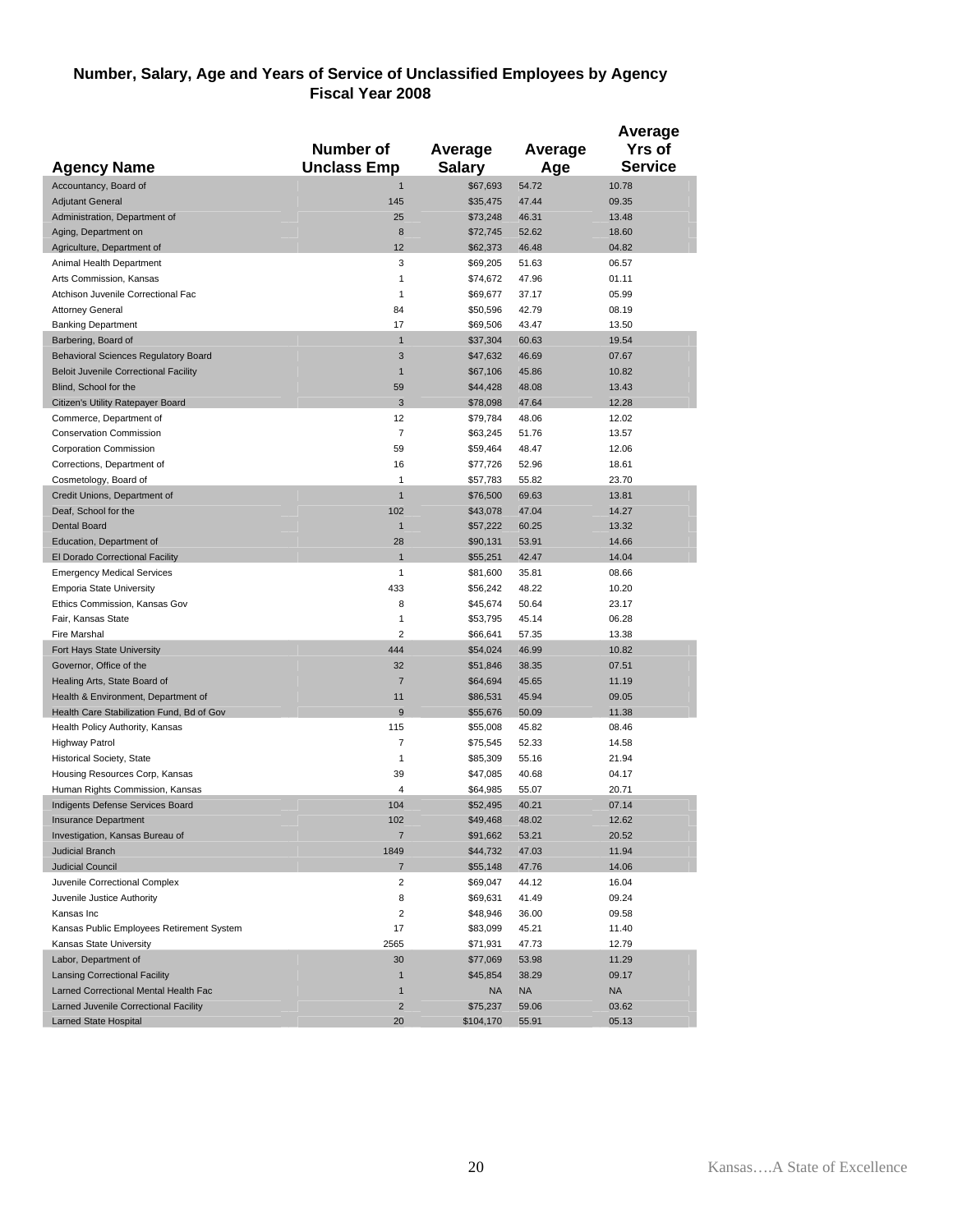# **Number, Salary, Age and Years of Service of Unclassified Employees by Agency Fiscal Year 2008**

|                                           | <b>Number of</b>   | Average       | Average   | Average<br><b>Yrs of</b> |
|-------------------------------------------|--------------------|---------------|-----------|--------------------------|
| <b>Agency Name</b>                        | <b>Unclass Emp</b> | <b>Salary</b> | Age       | <b>Service</b>           |
| Legislative Coordinating Council          | 11                 | \$49,138      | 52.62     | 13.58                    |
| Legislative Research Department           | 38                 | \$62,530      | 47.25     | 15.51                    |
| Legislature                               | 38                 | \$47,373      | 45.63     | 07.47                    |
| Library, State                            | $\mathbf{1}$       | \$69,437      | 59.55     | 11.26                    |
| Lieutenant Governor, Office of the        | $\overline{4}$     | \$47,530      | 40.92     | 04.17                    |
| Lottery, Kansas State                     | 40                 | \$44,930      | 51.15     | 12.64                    |
| Mortuary Arts, Board of                   | 1                  | \$69,400      | 53.08     | 26.78                    |
| Neurological Institute, Kansas            | 3                  | \$106,821     | 58.61     | 12.24                    |
| Norton Correctional Facility              | $\mathbf{1}$       | NA            | <b>NA</b> | <b>NA</b>                |
| Nursing, Board of                         | 3                  | \$61,622      | 51.91     | 07.79                    |
| Osawatomie State Hospital                 | 21                 | \$100,433     | 57.68     | 12.54                    |
| Parole Board, Kansas                      | 3                  | \$116,654     | 53.78     | 15.37                    |
| Parsons State Hospital & Trng Center      | 5                  | \$103,776     | 58.57     | 22.71                    |
| Peace Ofcrs Std & Trng                    | 3                  | \$71,800      | 59.38     | 04.41                    |
| Pharmacy, Board of                        | $\overline{1}$     | \$73,440      | 50.07     | 14.63                    |
| Pittsburg State University                | 457                | \$67,330      | 49.21     | 12.58                    |
| Post Audit, Legislative Div of            | 24                 | \$63,852      | 41.27     | 12.62                    |
| Racing & Gaming Commission                | 21                 | \$58,706      | 48.48     | 12.49                    |
| Rainbow Mental Health Facility            | 6                  | \$91,020      | 48.27     | 02.52                    |
| Real Estate Appraisal Board               | 1                  | \$60,083      | 48.18     | 17.45                    |
| <b>Real Estate Commission</b>             | $\overline{2}$     | \$63,750      | 47.70     | 04.49                    |
| Regents, Board of                         | 41                 | \$74,233      | 46.19     | 09.71                    |
| Revenue, Department of                    | 28                 | \$62,855      | 47.06     | 10.71                    |
| <b>Revisor of Statutes</b>                | 30                 | \$66,040      | 50.20     | 19.87                    |
| <b>Secretary of State</b>                 | 49                 | \$42,149      | 40.46     | 10.32                    |
| Securities Commissioner, Office of the    | 9                  | \$69,644      | 44.69     | 10.40                    |
| Sentencing Commission, Kansas             | 9                  | \$41,875      | 46.74     | 06.67                    |
| Social & Rehabilitation Services, Dept of | 31                 | \$76,120      | 49.12     | 17.08                    |
| Tax Appeals, Board of                     | 10                 | \$78,731      | 46.56     | 08.97                    |
| Technical Professions, State Board of     | $\overline{2}$     | \$57,088      | 57.55     | 19.14                    |
| Technology Enterprise Corp, Kansas        | 10                 | \$90,341      | 47.11     | 09.35                    |
| <b>Topeka Correctional Facility</b>       | $\mathbf{1}$       | <b>NA</b>     | <b>NA</b> | <b>NA</b>                |
| Transportation, Department of             | 12                 | \$85,662      | 49.10     | 16.66                    |
| Treasurer, State                          | 32                 | \$45,070      | 46.94     | 10.81                    |
| University of Kansas                      | 4925               | \$56,505      | 46.94     | 11.33                    |
| University of Kansas Medical Center       | 2513               | \$57,896      | 43.44     | 08.20                    |
| Veterans Affairs, Commission on           | 5                  | \$67,599      | 59.64     | 10.29                    |
| Veterinary Examiners, Board of            | 3                  | \$43,178      | 49.96     | 13.56                    |
| Water Office, Kansas                      | 3                  | \$75,480      | 50.09     | 13.56                    |
| Wichita State University                  | 1062               | \$63,093      | 48.60     | 13.18                    |
| Wildlife & Parks, Department of           | 6                  | \$68,857      | 53.33     | 20.71                    |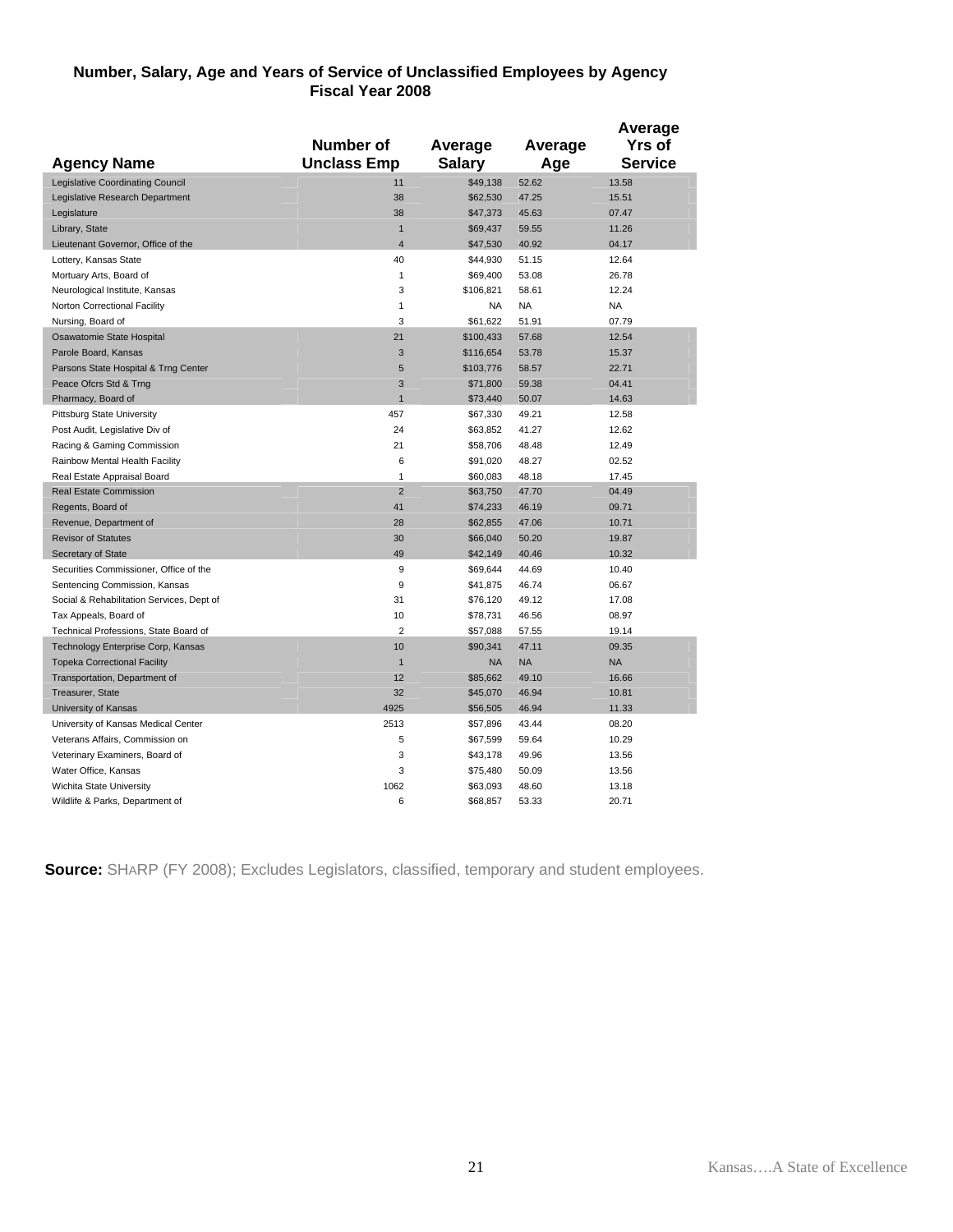# **Classified Employees by County of Work Fiscal Year 2008**

|               |              |       | Avg            |               |              |                |       | Avg            |               |
|---------------|--------------|-------|----------------|---------------|--------------|----------------|-------|----------------|---------------|
|               | <b>Num</b>   | Avg   | Yrs            | Avg           |              | <b>Num</b>     | Avg   | <b>Yrs</b>     | Avg           |
| County        | of Emp       | Age   | <b>Service</b> | <b>Salary</b> | County       | of Emp         | Age   | <b>Service</b> | <b>Salary</b> |
| Allen         | 73           | 44.16 | 11.73          | \$36,893      | Lincoln      | 12             | 44.81 | 12.93          | \$36,078      |
| Anderson      | 37           | 42.70 | 10.90          | \$36,581      | Linn         | 18             | 44.73 | 11.18          | \$36,004      |
| Atchison      | 115          | 43.68 | 12.52          | \$33,106      | Logan        | 30             | 45.56 | 14.29          | \$37,669      |
| Barber        | 10           | 48.65 | 11.09          | \$33,740      | Lyon         | 415            | 48.60 | 13.46          | \$32,897      |
| Barton        | 101          | 45.68 | 12.87          | \$39,213      | Marion       | 38             | 44.40 | 11.68          | \$35,577      |
| Bourbon       | 46           | 46.05 | 12.26          | \$34,450      | Marshall     | 31             | 47.58 | 18.95          | \$36,366      |
| Brown         | 56           | 48.15 | 20.33          | \$39,160      | McPherson    | 47             | 47.22 | 13.26          | \$38,866      |
| <b>Butler</b> | 557          | 41.11 | 08.59          | \$33,689      | Meade        | 16             | 47.42 | 16.42          | \$37,774      |
| Chase         | 8            | 45.18 | 16.50          | \$34,759      | Miami        | 427            | 46.51 | 11.31          | \$35,354      |
| Chautauqua    | 12           | 44.78 | 10.84          | \$35,374      | Mitchell     | 73             | 45.86 | 12.59          | \$34,648      |
| Cherokee      | 48           | 44.27 | 12.79          | \$34,956      | Montgomery   | 102            | 47.52 | 14.70          | \$36,905      |
| Cheyenne      | 8            | 45.71 | 08.90          | \$30,906      | Morris       | 17             | 45.69 | 10.34          | \$31,453      |
| Clark         | 9            | 45.88 | 13.78          | \$35,919      | Morton       | 6              | 47.12 | 09.15          | \$31,647      |
| Clay          | 25           | 47.65 | 15.80          | \$40,579      | Nemaha       | 26             | 46.19 | 15.97          | \$38,379      |
| Cloud         | 41           | 46.38 | 17.55          | \$38,536      | Neosho       | 177            | 49.29 | 15.80          | \$41,031      |
| Coffey        | 18           | 42.89 | 13.35          | \$41,393      | <b>Ness</b>  | $\overline{7}$ | 52.01 | 16.10          | \$34,085      |
| Comanche      | 9            | 44.51 | 14.23          | \$34,211      | Norton       | 295            | 44.79 | 11.09          | \$34,306      |
| Cowley        | 402          | 46.47 | 11.17          | \$33,062      | Osage        | 44             | 44.60 | 12.84          | \$36,977      |
| Crawford      | 459          | 48.71 | 12.31          | \$34,014      | Osborne      | 11             | 44.16 | 17.09          | \$37,255      |
| Decatur       | 9            | 46.48 | 17.96          | \$35,097      | Ottawa       | 15             | 45.34 | 08.80          | \$35,569      |
| Dickinson     | 29           | 48.67 | 17.90          | \$39,021      | Pawnee       | 1082           | 45.47 | 10.73          | \$33,462      |
| Doniphan      | 9            | 46.32 | 18.55          | \$37,428      | Phillips     | 56             | 47.67 | 16.44          | \$38,092      |
| Douglas       | 207          | 44.32 | 13.30          | \$39,492      | Pottawatomie | 60             | 46.04 | 15.36          | \$37,945      |
| Edwards       | 12           | 49.81 | 11.52          | \$35,419      | Pratt        | 139            | 46.89 | 13.30          | \$41,025      |
| Elk           | $\mathbf{1}$ | 57.45 | 06.17          | \$40,872      | Rawlins      | 27             | 45.64 | 12.11          | \$34,242      |
| Ellis         | 492          | 48.38 | 14.04          | \$34,616      | Reno         | 804            | 43.74 | 11.17          | \$34,783      |
| Ellsworth     | 245          | 44.55 | 10.08          | \$34,249      | Republic     | 32             | 51.13 | 17.00          | \$36,465      |
| Finney        | 200          | 46.03 | 12.02          | \$37,849      | Rice         | 10             | 50.21 | 16.45          | \$36,279      |
| Ford          | 228          | 48.30 | 11.64          | \$35,480      | Riley        | 1519           | 47.64 | 13.42          | \$32,304      |
| Franklin      | 52           | 46.60 | 10.63          | \$36,870      | Rooks        | 58             | 45.44 | 11.44          | \$36,235      |
| Geary         | 83           | 44.66 | 11.48          | \$35,392      | Rush         | 10             | 51.28 | 18.07          | \$38,780      |
| Gove          | 10           | 48.67 | 10.60          | \$32,390      | Russell      | 22             | 47.25 | 17.02          | \$40,011      |
| Graham        | 9            | 40.38 | 09.09          | \$32,399      | Saline       | 412            | 46.91 | 12.49          | \$38,864      |
| Grant         | 21           | 42.93 | 08.04          | \$36,428      | <b>Scott</b> | 16             | 47.68 | 15.90          | \$39,439      |
| Gray          | 12           | 49.66 | 13.15          | \$35,346      | Sedgwick     | 1735           | 46.96 | 11.25          | \$34,279      |
| Greeley       | 10           | 42.98 | 09.50          | \$29,900      | Seward       | 57             | 44.75 | 10.91          | \$37,304      |
| Greenwood     | 15           | 42.29 | 11.71          | \$35,826      | Shawnee      | 6527           | 46.71 | 14.61          | \$41,288      |
| Hamilton      | 24           | 41.69 | 10.24          | \$33,439      | Sheridan     | 11             | 53.38 | 18.03          | \$35,360      |
| Harper        | 12           | 47.03 | 10.93          | \$33,438      | Sherman      | 35             | 47.29 | 13.16          | \$36,433      |
| Harvey        | 56           | 45.04 | 09.35          | \$34,556      | Smith        | 10             | 46.53 | 17.35          | \$35,279      |
| Haskell       | 10           | 50.86 | 07.83          | \$32,953      | Stafford     | 11             | 46.32 | 14.63          | \$43,818      |
| Hodgeman      | 8            | 43.85 | 10.90          | \$29,882      | Stanton      | 0              | N/A   | N/A            | N/A           |
| Jackson       | 31           | 46.07 | 12.08          | \$35,544      | Stevens      | 6              | 50.10 | 14.64          | \$32,971      |
| Jefferson     | 24           | 46.09 | 14.57          | \$39,538      | Sumner       | 48             | 47.53 | 13.72          | \$37,430      |
| Jewell        | 26           | 47.73 | 16.56          | \$37,266      | Thomas       | 55             | 45.52 | 13.95          | \$37,488      |
| Johnson       | 502          | 45.05 | 10.86          | \$37,430      | Trego        | 27             | 44.18 | 12.78          | \$39,304      |
| Kearny        | 10           | 42.69 | 11.20          | \$33,604      | Wabaunsee    | 25             | 44.52 | 15.54          | \$35,835      |
| Kingman       | 16           | 43.08 | 13.44          | \$36,355      | Wallace      | 8              | 46.31 | 09.73          | \$33,181      |
| Kiowa         | 14           | 49.30 | 16.76          | \$39,220      | Washington   | 14             | 49.71 | 10.27          | \$33,197      |
| Labette       | 523          | 45.94 | 12.91          | \$32,680      | Wilson       | 16             | 48.21 | 11.29          | \$38,812      |
| Lane          | 8            | 49.70 | 12.39          | \$31,478      | Woodson      | 35             | 51.25 | 14.38          | \$36,103      |
| Leavenworth   | 759          | 42.20 | 10.20          | \$33,955      | Wyandotte    | 953            | 46.44 | 12.73          | \$34,548      |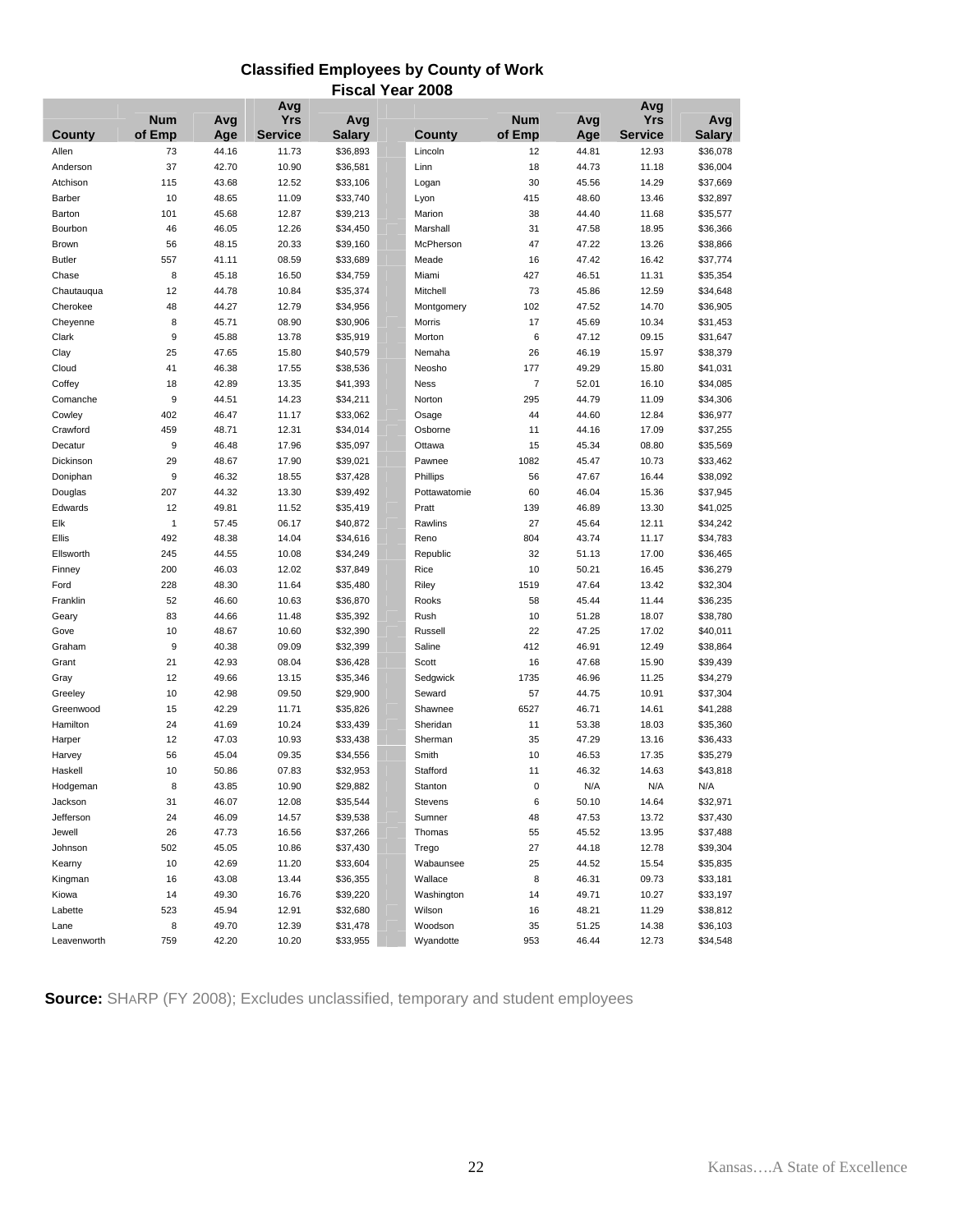# **Unclassified Employees by County of Work Fiscal Year 2008**

|               |                         |       | Avg            |               |              |                |       | Avg            |               |
|---------------|-------------------------|-------|----------------|---------------|--------------|----------------|-------|----------------|---------------|
|               | <b>Num</b>              | Avg   | <b>Yrs</b>     | Avg           |              | <b>Num</b>     | Avg   | <b>Yrs</b>     | Avg           |
| County        | of Emp                  | Age   | <b>Service</b> | <b>Salary</b> | County       | of Emp         | Age   | <b>Service</b> | <b>Salary</b> |
| Allen         | 12                      | 46.55 | 10.17          | \$48,995      | Linn         | 8              | 48.48 | 07.58          | \$44,322      |
| Anderson      | 9                       | 41.14 | 13.78          | \$52,035      | Logan        | 5              | 46.75 | 08.78          | \$41,779      |
| Atchison      | 16                      | 49.18 | 21.16          | \$51,027      | Lyon         | 466            | 48.58 | 10.96          | \$71,235      |
| Barber        | $\overline{7}$          | 38.44 | 09.77          | \$42,957      | Marion       | 9              | 47.36 | 11.01          | \$48,911      |
| Barton        | 32                      | 50.36 | 17.22          | \$45,194      | Marshall     | 9              | 45.56 | 13.92          | \$39,387      |
| Bourbon       | 12                      | 46.63 | 10.21          | \$46,802      | McPherson    | 19             | 45.77 | 13.30          | \$45,329      |
| <b>Brown</b>  | 16                      | 49.61 | 15.51          | \$49,995      | Meade        | 5              | 43.91 | 04.89          | \$40,430      |
| <b>Butler</b> | 33                      | 47.94 | 12.34          | \$48,954      | Miami        | 39             | 51.45 | 10.81          | \$75,662      |
| Chase         | 4                       | 49.49 | 19.35          | \$46,038      | Mitchell     | 6              | 44.17 | 07.03          | \$46,568      |
| Chautauqua    | 4                       | 53.54 | 16.37          | \$42,279      | Montgomery   | 29             | 48.41 | 10.00          | \$47,416      |
| Cherokee      | 15                      | 50.51 | 14.41          | \$48,979      | Morris       | 10             | 56.26 | 20.24          | \$38,492      |
| Cheyenne      | 5                       | 55.47 | 15.91          | \$45,213      | Morton       | 5              | 38.58 | 10.66          | \$43,577      |
| Clark         | 4                       | 45.78 | 13.23          | \$43,207      | Nemaha       | $\overline{7}$ | 48.12 | 14.71          | \$42,584      |
| Clay          | 6                       | 46.18 | 14.54          | \$41,893      | Neosho       | 26             | 47.79 | 17.25          | \$57,864      |
| Cloud         | 13                      | 46.55 | 13.04          | \$41,365      | <b>Ness</b>  | 8              | 47.37 | 18.34          | \$42,767      |
| Coffey        | 10                      | 44.86 | 13.81          | \$46,995      | Norton       | 11             | 45.33 | 20.80          | \$47,194      |
|               | 5                       | 61.23 | 09.30          |               |              | 8              | 47.02 | 12.82          |               |
| Comanche      |                         |       |                | \$41,805      | Osage        |                |       |                | \$41,347      |
| Cowley        | 26                      | 47.89 | 12.28          | \$51,620      | Osborne      | 6              | 46.74 | 13.62          | \$42,233      |
| Crawford      | 486                     | 49.40 | 12.90          | \$68,302      | Ottawa       | 5              | 56.89 | 22.18          | \$50,918      |
| Decatur       | $\overline{4}$          | 53.06 | 15.91          | \$45,415      | Pawnee       | 35             | 53.88 | 09.56          | \$81,957      |
| Dickinson     | 16                      | 42.75 | 08.47          | \$43,670      | Phillips     | $\sqrt{4}$     | 46.82 | 07.00          | \$41,307      |
| Doniphan      | 6                       | 49.54 | 12.69          | \$38,617      | Pottawatomie | 15             | 46.03 | 13.04          | \$41,387      |
| Douglas       | 4785                    | 47.04 | 11.85          | \$57,957      | Pratt        | 13             | 56.11 | 18.14          | \$49,589      |
| Edwards       | 7                       | 44.57 | 12.00          | \$45,976      | Rawlins      | 5              | 66.59 | 16.60          | \$45,759      |
| Elk           | $\overline{4}$          | 50.72 | 09.41          | \$42,072      | Reno         | 86             | 49.43 | 14.30          | \$52,767      |
| Ellis         | 481                     | 47.25 | 11.30          | \$54,691      | Republic     | 4              | 54.94 | 14.26          | \$58,569      |
| Ellsworth     | 10                      | 53.86 | 12.24          | \$48,217      | Rice         | $\overline{7}$ | 51.12 | 23.84          | \$38,999      |
| Finney        | 62                      | 48.25 | 10.45          | \$53,370      | Riley        | 2150           | 47.87 | 13.36          | \$80,369      |
| Ford          | 30                      | 48.44 | 11.65          | \$50,892      | Rooks        | 5              | 37.71 | 13.73          | \$43,017      |
| Franklin      | 21                      | 47.18 | 17.23          | \$51,059      | Rush         | 4              | 54.63 | 12.48          | \$44,054      |
| Geary         | 109                     | 47.03 | 09.73          | \$42,456      | Russell      | 9              | 50.74 | 13.69          | \$37,805      |
| Gove          | 4                       | 47.96 | 12.83          | \$42,174      | Saline       | 138            | 46.63 | 12.16          | \$59,886      |
| Graham        | 6                       | 50.96 | 08.97          | \$54,961      | Scott        | 5              | 52.67 | 16.20          | \$45,480      |
| Grant         | 8                       | 47.27 | 13.39          | \$43,351      | Sedgwick     | 1556           | 47.21 | 12.42          | \$64,587      |
| Gray          | 5                       | 45.90 | 17.34          | \$44,420      | Seward       | 20             | 50.10 | 12.48          | \$46,246      |
| Greeley       | 6                       | 46.83 | 12.12          | \$53,932      | Shawnee      | 1547           | 46.78 | 11.78          | \$59,481      |
| Greenwood     | 11                      | 48.74 | 11.47          | \$48,748      | Sheridan     | 5              | 49.27 | 19.06          | \$44,142      |
| Hamilton      | 5                       | 48.09 | 15.91          | \$46,748      | Sherman      | 8              | 57.80 | 16.90          | \$46,618      |
| Harper        | 8                       | 48.47 | 11.58          | \$51,131      | Smith        | 5              | 47.53 | 16.48          | \$43,499      |
| Harvey        | 22                      | 48.42 | 15.19          | \$48,835      | Stafford     | 7              | 49.82 | 10.13          | \$44,528      |
| Haskell       | 5                       | 50.19 | 08.91          | \$42,688      | Stanton      | 5              | 55.10 | 15.81          | \$38,407      |
| Hodgeman      | 4                       | 54.40 | 13.33          | \$36,901      | Stevens      | 7              | 46.41 | 10.22          | \$55,730      |
| Jackson       | 14                      | 46.90 | 14.45          | \$50,066      | Sumner       | 17             | 49.04 | 13.61          | \$47,626      |
| Jefferson     | 11                      | 48.93 | 16.47          | \$50,193      | Thomas       | 29             | 45.88 | 12.93          | \$57,299      |
| Jewell        | 4                       | 56.20 | 07.52          | \$42,811      | Trego        | 4              | 36.12 | 07.18          | \$42,049      |
| Johnson       | 364                     | 46.99 | 12.63          | \$48,849      | Wabaunsee    | 6              | 40.56 | 10.98          | \$40,454      |
| Kearny        | 6                       | 49.28 | 11.19          | \$47,452      | Wallace      | 4              | 50.72 | 17.08          | \$44,945      |
| Kingman       | 9                       | 39.52 | 06.40          | \$39,884      | Washington   | 8              | 56.26 | 11.86          | \$52,874      |
| Kiowa         | 5                       | 49.52 | 13.53          | \$43,546      | Wichita      | 5              | 47.34 | 13.83          | \$43,428      |
| Labette       | 72                      | 50.84 | 17.28          | \$56,436      | Wilson       | 12             | 48.50 | 12.10          | \$45,364      |
| Lane          | $\overline{\mathbf{4}}$ | 46.79 | 26.81          | \$44,426      | Woodson      | 4              | 52.93 | 18.25          | \$49,843      |
| Leavenworth   | 38                      | 46.13 | 13.37          | \$50,414      | Wyandotte    | 2596           | 43.75 | 08.68          | \$56,312      |
| Lincoln       | 6                       | 41.70 | 09.81          | \$46,180      |              |                |       |                |               |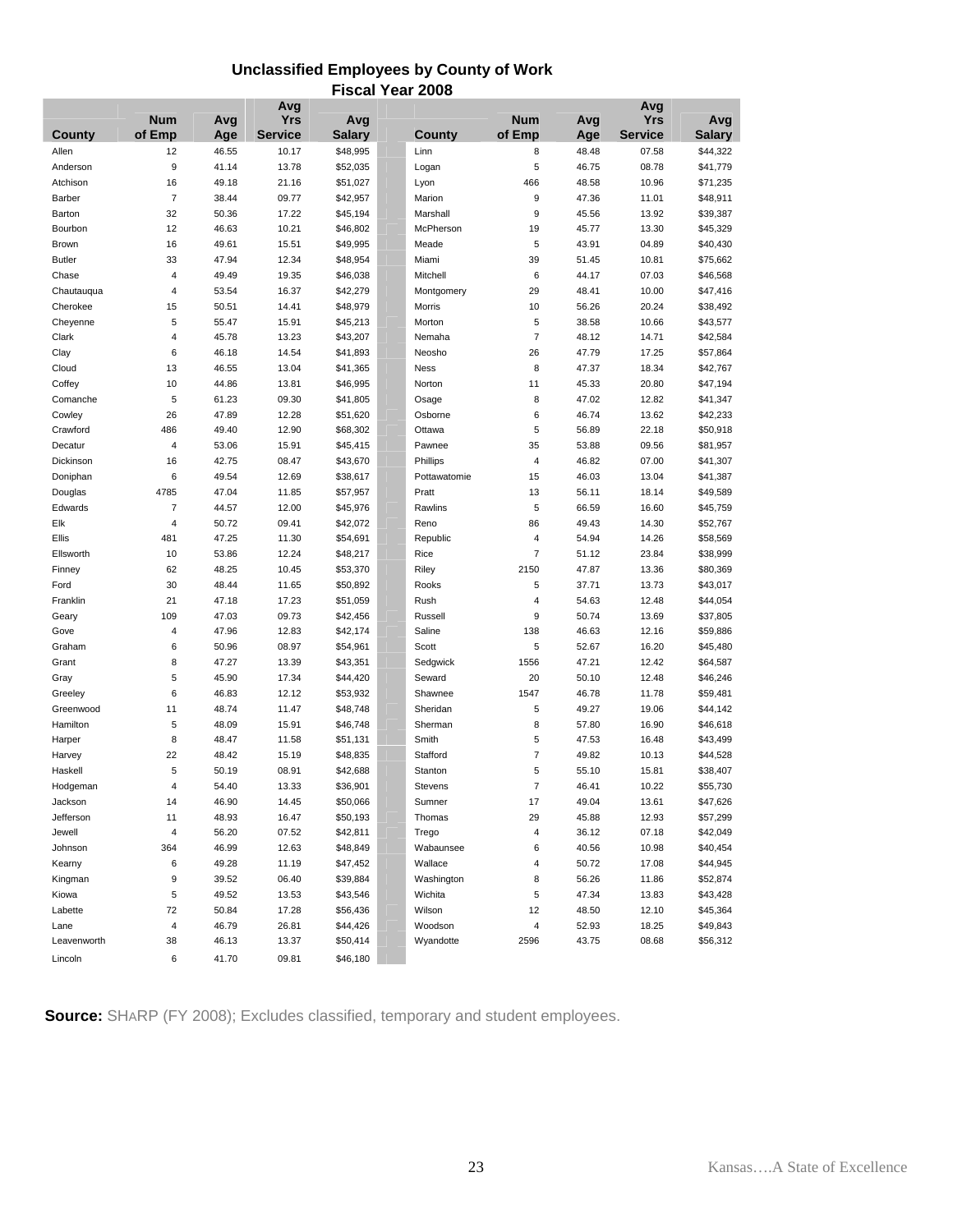

**Comments:** The 50-59 year old age group has significantly increased since 1998, while there has been a significant decrease in the number of employees in the 30-39 year old age group and the 40-49 year old age group In FY2006, for the first time, the number of employees between 50 and 59 was greater than the number of employees between 40 and 49. There has been a 3% increase in the number of employees below 30 years of age since 1998. The % of employees over 60 has doubled since 1998.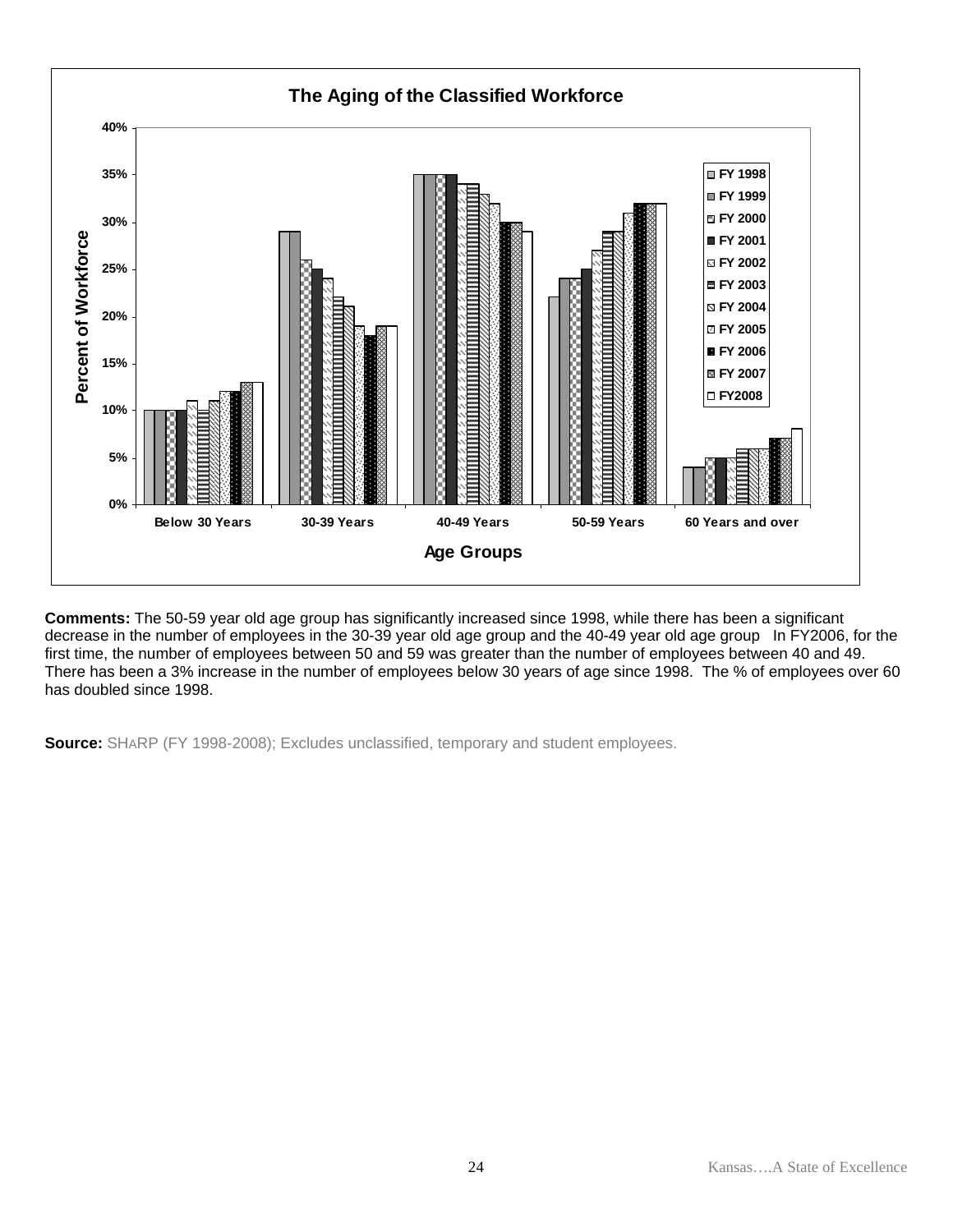

**Comments:** In FY 2008 there was a significant increase in the % of employees that earn over \$30,000. In the \$30,000 to \$39,000 group there was a 6% increase while in the \$40,000 and over group there was a 7% increase.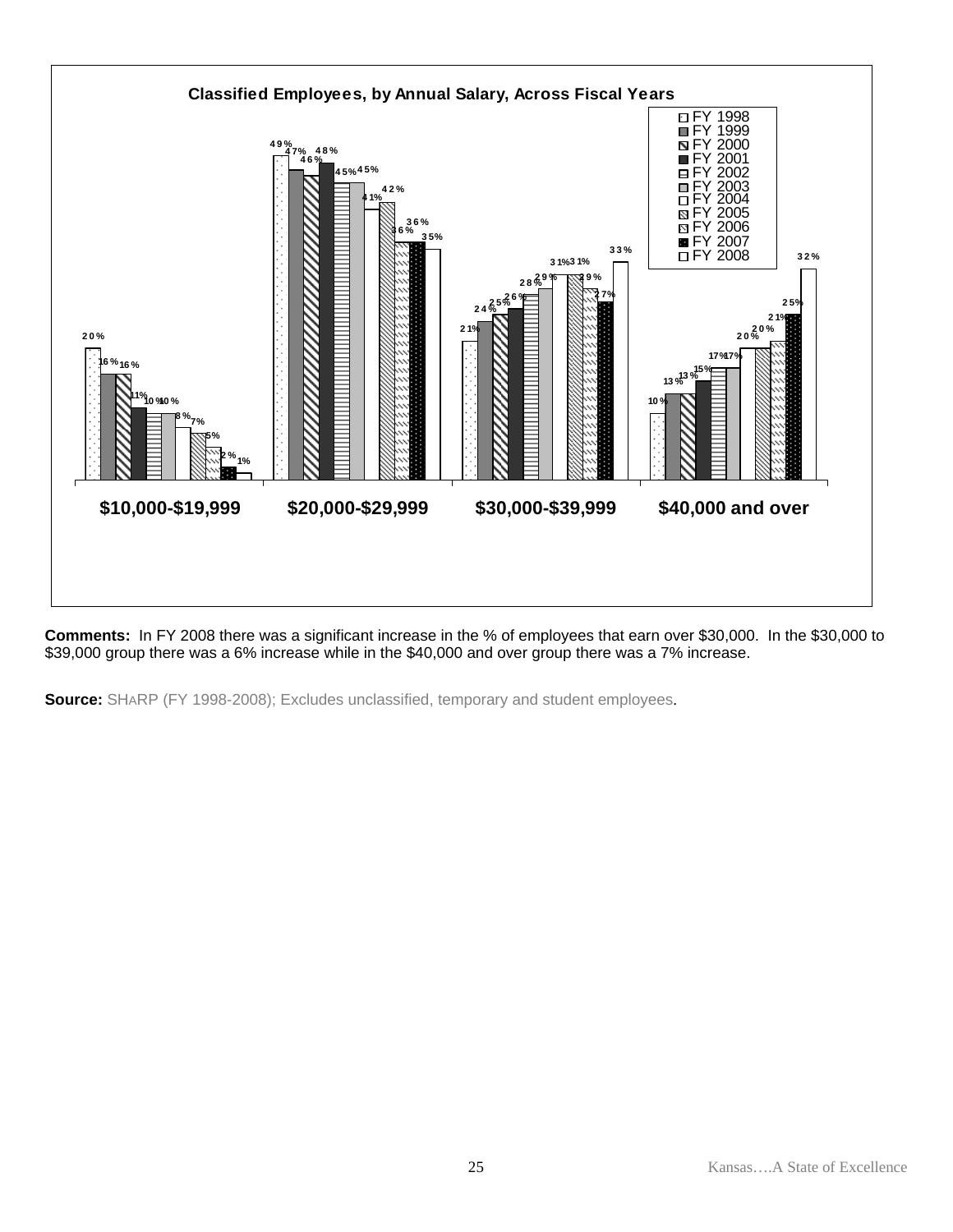

**Comments:** The number of employees with 20-29 years of service has increased steadily in the last few years, while the number of employees with 5-9 years of service has decreased significantly since FY 1998; however in FY 2006 there was a 2% increase and another 1% increase in FY 2007 and again in FY 2008. Counts of employees with more than 40 years of service were intentionally excluded due to the low number of employees (less than 1%)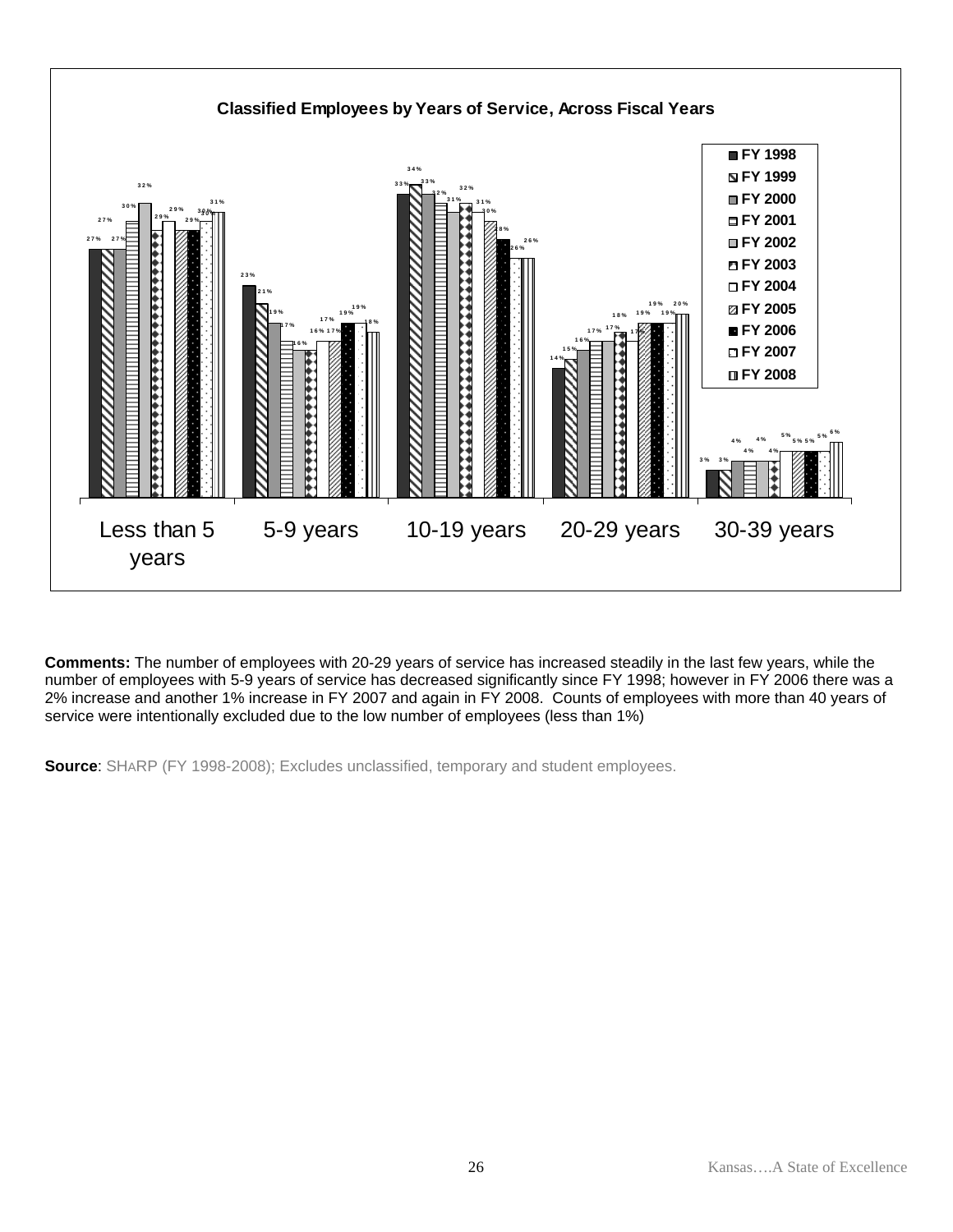

# **Comments:** The Kansas Employed Labor Force chart includes data from state and non-state government workforces combined.

**Source:** SHARP (FY 2008); Kansas Department of Human Resources Census STFA3 reports (July 2001). Kansas Department of Human Resources, Affirmative Action Report. These percentages do not equal 100%. The figures for the Kansas Employed Labor Force chart are based on 1990 census estimates, but they have been adjusted to 2000 annual average labor force estimates developed by the Kansas Department of Labor.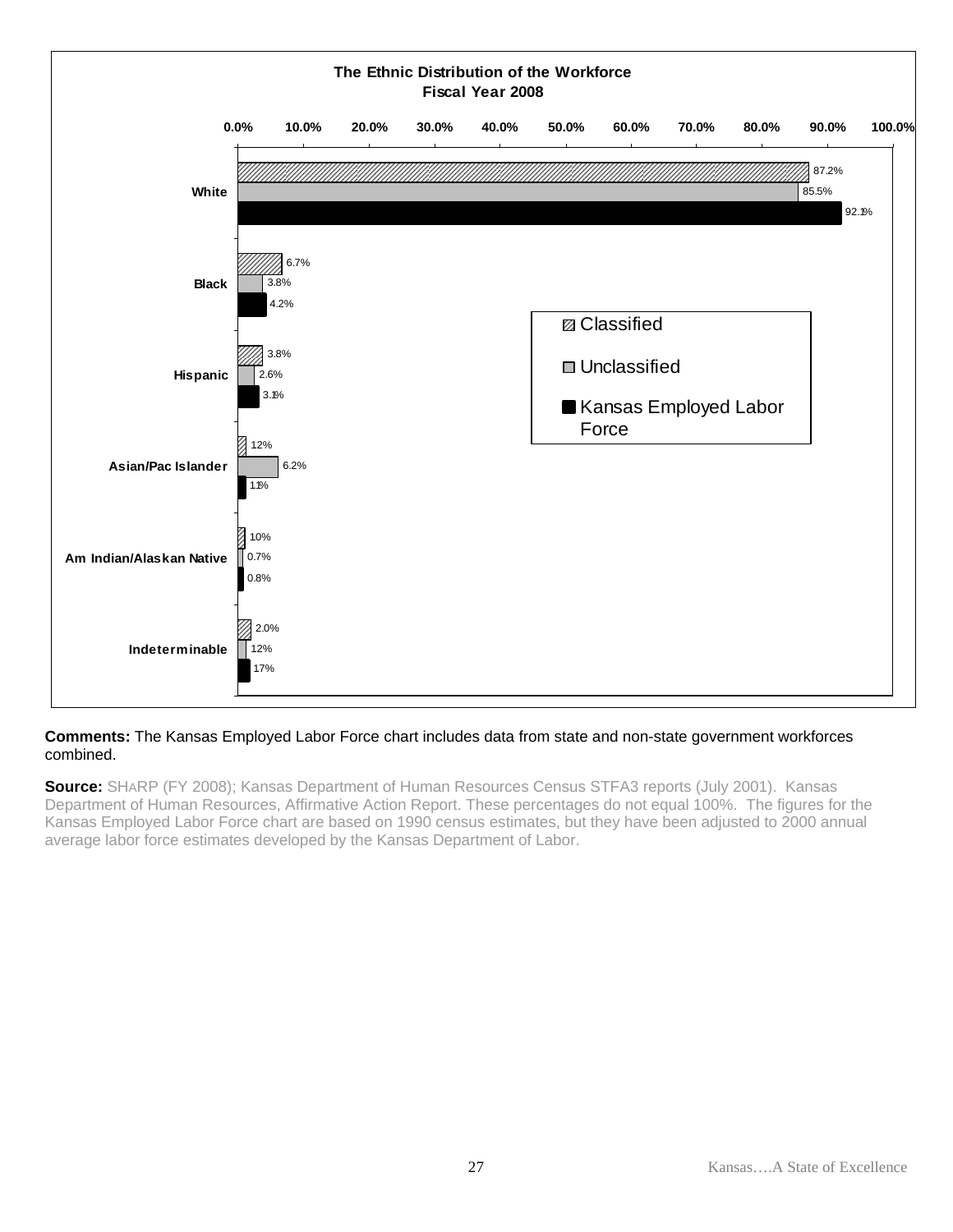# **Ethnic and Gender Distribution by Agency Fiscal Year 2008**

|                                              | Number of        |          | <b>Minority</b> | <b>Non-Minority</b> |          |
|----------------------------------------------|------------------|----------|-----------------|---------------------|----------|
| Agency                                       | <b>Employees</b> | Male     | Female          | Male                | Female   |
| Accountancy, Board of                        | $\overline{2}$   | 0.00%    | 0.00%           | 0.00%               | 100.00%  |
| <b>Adjutant General</b>                      | 36               | 2.56%    | 7.69%           | 48.72%              | 41.03%   |
| Administration, Department of                | 488              | 8.47%    | 6.40%           | 52.07%              | 33.06%   |
| Aging, Department on                         | 148              | 1.35%    | 5.41%           | 17.57%              | 75.68%   |
| Agriculture, Department of                   | 266              | 1.39%    | 4.18%           | 55.75%              | 38.68%   |
| Animal Health Department                     | 28               | 0.00%    | 0.00%           | 46.43%              | 53.57%   |
| Arts Commission, Kansas                      | 7                | 16.67%   | 0.00%           | 0.00%               | 83.33%   |
| Atchison Juvenile Correctional Fac           | 69               | 12.70%   | 11.11%          | 38.10%              | 38.10%   |
| <b>Banking Department</b>                    | 74               | 2.63%    | 6.58%           | 40.79%              | 50.00%   |
| Barbering, Board of                          | $\mathbf{1}$     | 0.00%    | 0.00%           | 100.00%             | $0.00\%$ |
| <b>Behavioral Sciences Regulatory Board</b>  | 5                | 0.00%    | $0.00\%$        | 40.00%              | 60.00%   |
| <b>Beloit Juvenile Correctional Facility</b> | 56               | 0.00%    | 1.89%           | 20.75%              | 77.36%   |
| Blind, School for the                        | 18               | 30.00%   | 20.00%          | 25.00%              | 25.00%   |
| Commerce, Department of                      | 222              | 5.88%    | 11.76%          | 28.96%              | 53.39%   |
| <b>Conservation Commission</b>               | 6                | 16.67%   | 16.67%          | 16.67%              | 50.00%   |
| Corporation Commission                       | 135              | 3.08%    | 0.77%           | 49.23%              | 46.92%   |
| Corrections, Department of                   | 283              | 5.84%    | 8.59%           | 38.14%              | 47.42%   |
| Cosmetology, Board of                        | 11               | 0.00%    | 18.18%          | 0.00%               | 81.82%   |
| Credit Unions, Department of                 | 10               | 0.00%    | $0.00\%$        | 60.00%              | 40.00%   |
| Deaf, School for the                         | 44               | 9.30%    | 6.98%           | 34.88%              | 48.84%   |
| <b>Dental Board</b>                          | $\overline{2}$   | 0.00%    | 0.00%           | 0.00%               | 100.00%  |
| Education, Department of                     | 153              | 2.01%    | 3.36%           | 17.45%              | 77.18%   |
| El Dorado Correctional Facility              | 438              | 7.79%    | 1.87%           | 90.34%              | $0.00\%$ |
| <b>Ellsworth Correctional Facility</b>       | 213              | 2.17%    | 0.62%           | 45.03%              | 52.17%   |
| <b>Emergency Medical Services</b>            | 11               | 8.33%    | $0.00\%$        | 33.33%              | 58.33%   |
| <b>Emporia State University</b>              | 289              | 3.13%    | 4.51%           | 37.15%              | 55.21%   |
| Fair, Kansas State                           | 23               | 0.00%    | 0.00%           | 54.55%              | 45.45%   |
| Fire Marshal                                 | 49               | 4.26%    | 0.00%           | 53.19%              | 42.55%   |
| Fort Hays State University                   | 287              | 0.35%    | 0.00%           | 42.81%              | 56.84%   |
| Healing Arts, State Board of                 | 32               | 3.23%    | 6.45%           | 19.35%              | 70.97%   |
| Health & Environment, Department of          | 754              | 3.63%    | 5.30%           | 38.91%              | 52.16%   |
| Health Care Stabilization Fund, Bd of Gov    | 5                | 0.00%    | 0.00%           | 0.00%               | 100.00%  |
| <b>Health Policy Authority</b>               | 112              | 3.60%    | 6.31%           | 17.12%              | 72.97%   |
| <b>Highway Patrol</b>                        | 802              | 4.84%    | 1.24%           | 71.80%              | 22.11%   |
| <b>Historical Society, State</b>             | 107              | 1.89%    | 0.94%           | 41.51%              | 55.66%   |
| Housing Resources Corp, Kansas               | 4                | 0.00%    | 0.00%           | 50.00%              | 50.00%   |
| Human Rights Commission, Kansas              | 26               | 7.69%    | 11.54%          | 23.08%              | 57.69%   |
| Hutchinson Correctional Facility             | 508              | 7.81%    | 1.76%           | 73.24%              | 17.19%   |
| Indigents Defense Services Board             | 66               | 16.92%   | 3.08%           | 13.85%              | 66.15%   |
| Insurance Department                         | 17               | 0.00%    | 25.00%          | 0.00%               | 75.00%   |
| Investigation, Kansas Bureau of              | 162              | 5.73%    | 1.91%           | 50.96%              | 41.40%   |
| Juvenile Correctional Complex                | 215              | 23.64%   | 8.64%           | 42.73%              | 25.00%   |
| Juvenile Justice Authority                   | 20               | 10.00%   | 5.00%           | 45.00%              | 40.00%   |
| Kansas Public Employees Retirement System    | 66               | 0.00%    | 12.50%          | 25.00%              | 62.50%   |
| <b>Kansas State University</b>               | 1549             | 4.05%    | 5.97%           | 33.46%              | 56.52%   |
| Labor, Department of                         | 395              | 5.81%    | 12.37%          | 23.74%              | 58.08%   |
| <b>Lansing Correctional Facility</b>         | 677              | 12.54%   | 4.89%           | 59.79%              | 22.78%   |
| Larned Correctional Mental Health Fac        | 161              |          | 1.28%           |                     | 21.15%   |
| Larned Juvenile Correctional Facility        |                  | 7.05%    |                 | 70.51%              |          |
|                                              | 118              | 5.98%    | 0.85%<br>4.84%  | 53.85%              | 39.32%   |
| Larned State Hospital<br>Library, State      | 789              | 3.14%    |                 | 35.95%              | 56.08%   |
| Lottery, Kansas State                        | 20               | 0.00%    | $0.00\%$        | 26.32%              | 73.68%   |
|                                              | 43               | $0.00\%$ | $0.00\%$        | 45.24%              | 54.76%   |
| Mortuary Arts, Board of                      | $\overline{c}$   | 0.00%    | $0.00\%$        | 50.00%              | 50.00%   |
| Neurological Institute, Kansas               | 492              | 14.78%   | 30.39%          | 19.71%              | 35.11%   |
| <b>Norton Correctional Facility</b>          | 252              | 1.24%    | 0.83%           | 68.60%              | 29.34%   |
| Nursing, Board of                            | 20               | 5.00%    | 15.00%          | 10.00%              | 70.00%   |
| Optometry Board of Examiners                 | 1                | 0.00%    | 0.00%           | $0.00\%$            | 100.00%  |
| Osawatomie State Hospital                    | 366              | 1.36%    | 4.88%           | 27.10%              | 66.67%   |
| Parsons State Hospital & Trng Center         | 454              | 7.64%    | 7.42%           | 34.06%              | 50.87%   |
| Pharmacy, Board of                           | 6                | 0.00%    | 0.00%           | 20.00%              | 80.00%   |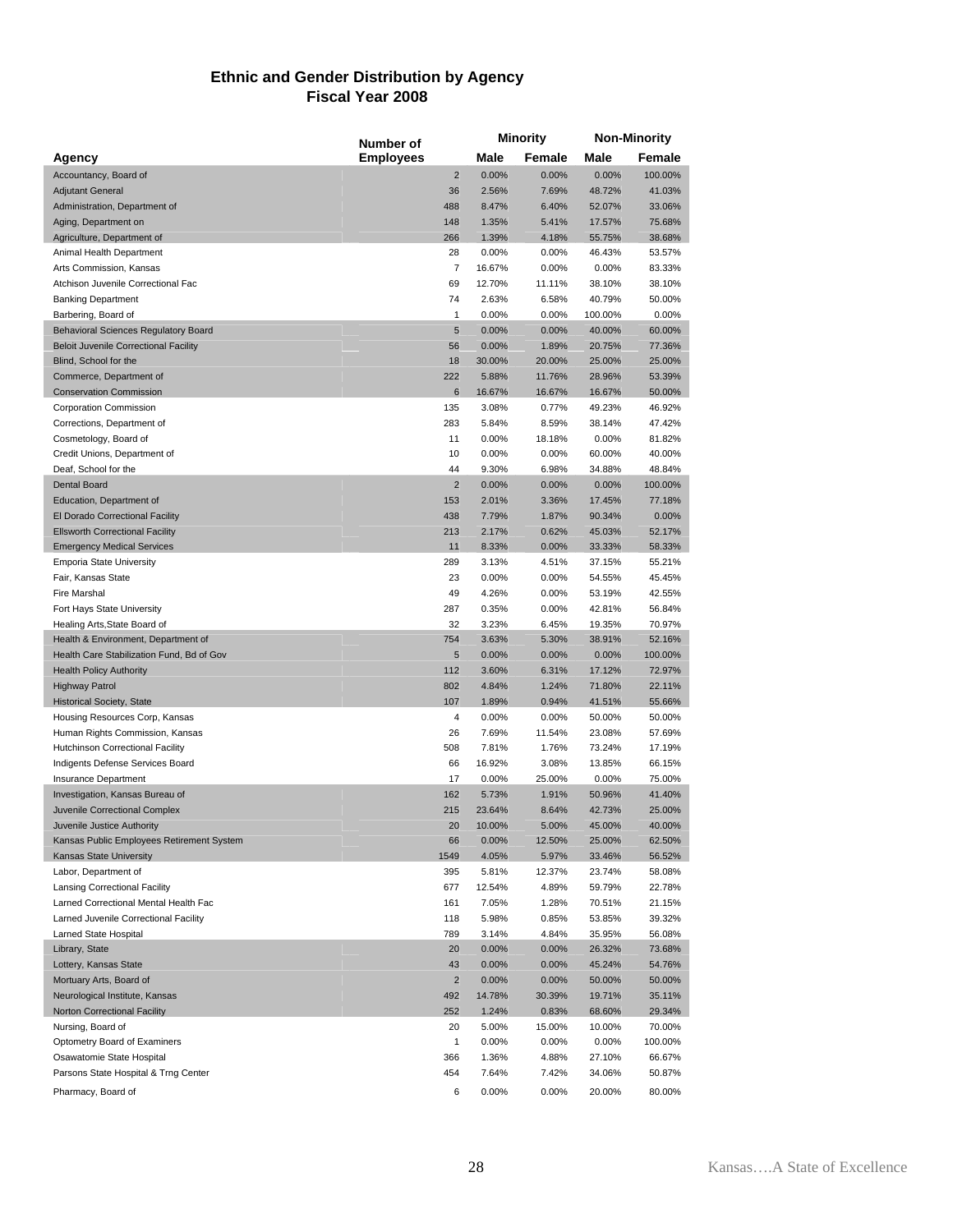# **Ethnic and Gender Distribution by Agency Fiscal Year 2008**

|                                           | Number of        |        | <b>Minority</b> |        | <b>Non-Minority</b> |
|-------------------------------------------|------------------|--------|-----------------|--------|---------------------|
| Agency                                    | <b>Employees</b> | Male   | Female          | Male   | Female              |
| <b>Pittsburg State University</b>         | 302              | 0.98%  | 1.31%           | 43.14% | 54.58%              |
| Racing & Gaming Commission                | 43               | 0.00%  | 5.13%           | 61.54% | 33.33%              |
| <b>Rainbow Mental Health Facility</b>     | 107              | 13.21% | 41.51%          | 10.38% | 34.91%              |
| Real Estate Appraisal Board               | $\mathbf{1}$     | 0.00%  | 0.00%           | 0.00%  | 100.00%             |
| <b>Real Estate Commission</b>             | 9                | 0.00%  | 0.00%           | 33.33% | 66.67%              |
| Regents, Board of                         | 15               | 0.00%  | 6.67%           | 6.67%  | 86.67%              |
| Revenue, Department of                    | 978              | 4.04%  | 9.70%           | 26.77% | 59.49%              |
| Securities Commissioner, Office of the    | 24               | 0.00%  | 0.00%           | 55.00% | 45.00%              |
| Social & Rehabilitation Services, Dept of | 3125             | 3.08%  | 13.15%          | 17.17% | 66.60%              |
| Tax Appeals, Board of                     | 9                | 0.00%  | 0.00%           | 11.11% | 88.89%              |
| Technical Professions, State Board of     | 3                | 0.00%  | 0.00%           | 0.00%  | 100.00%             |
| <b>Topeka Correctional Facility</b>       | 223              | 9.13%  | 5.02%           | 50.68% | 35.16%              |
| Transportation, Department of             | 2873             | 5.04%  | 0.95%           | 76.88% | 17.13%              |
| Treasurer, State                          | 12               | 0.00%  | 0.00%           | 15.38% | 84.62%              |
| University of Kansas Medical Center       | 446              | 20.68% | 16.59%          | 34.55% | 28.18%              |
| Veterans Affairs, Commission on           | 309              | 3.92%  | 13.40%          | 26.47% | 56.21%              |
| Water Office, Kansas                      | 19               | 0.00%  | 0.00%           | 38.89% | 61.11%              |
| Wichita State University                  | 641              | 10.31% | 15.54%          | 28.00% | 46.15%              |
| Wildlife & Parks, Department of           | 398              | 2.78%  | 0.51%           | 77.53% | 19.19%              |
| <b>Winfield Correctional Facility</b>     | 176              | 10.80% | 3.41%           | 58.52% | 27.27%              |
| Total                                     | 21,328           |        |                 |        |                     |

# **Comments:** Minority is defined as American Indian/Alaskan Native/Pacific Islander, African-American, and Hispanic. Nonminority is defined as White.

**Source:** SHARP (FY 2008); Excludes unclassified, temporary and student employees. Agencies not represented do not have classified employees. Number of employees does not include employees with incomplete or missing data and counts may not match those on other reports.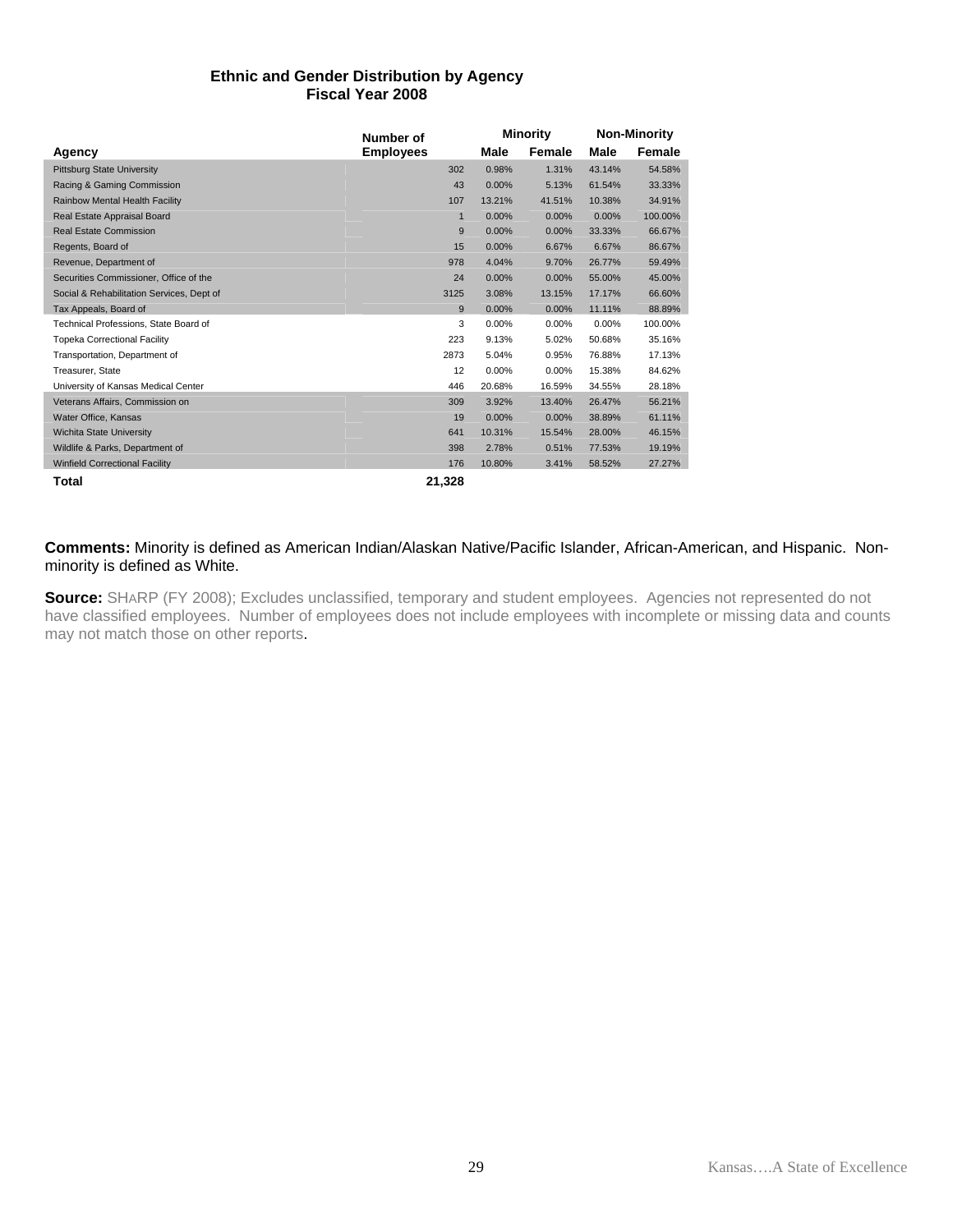# **SECTION TWO**

# **Turnover**

- ¾ The statewide turnover rate in FY 2008 was 12.61% down from 13.46% in FY 2007 and from 12.86% in FY 2006.
- $\triangleright$  In FY 2007, 17% of terminations occurred within the first year of service. This is a significant decrease from FY 2007, when 26% of terminations occurred within the first year of service.
- $\triangleright$  In FY 2008, 54% of terminations occurred within the first 5 yrs of service, slightly lower than in FY 2007 (55%).
- $\triangleright$  Jobs in Public Safety have the highest turnover rate (17.02%) while Transportation jobs have the lowest turnover rate (9.33%).

# **Retirement**

 $\triangleright$  Thirty-five percent of the state workforce will be retirement eligible by the year 2013. This is a slight increase from FY 2007, when 34% of the workforce was retirement eligible by 2012, but it's a significant decrease from FY 2006 when 40% of the workforce was retirement eligible by 2011.

# **Leave Analysis**

- $\triangleright$  Average number of vacation days used by classified employees in FY 2008 was 15 days. Average number of vacation days used by unclassified employees in FY 2008 was 13 days.
- $\triangleright$  Average number of sick days used by classified employees in FY 2008 was 10 days. Average number of sick days used by unclassified employees in FY2008 was 8 days.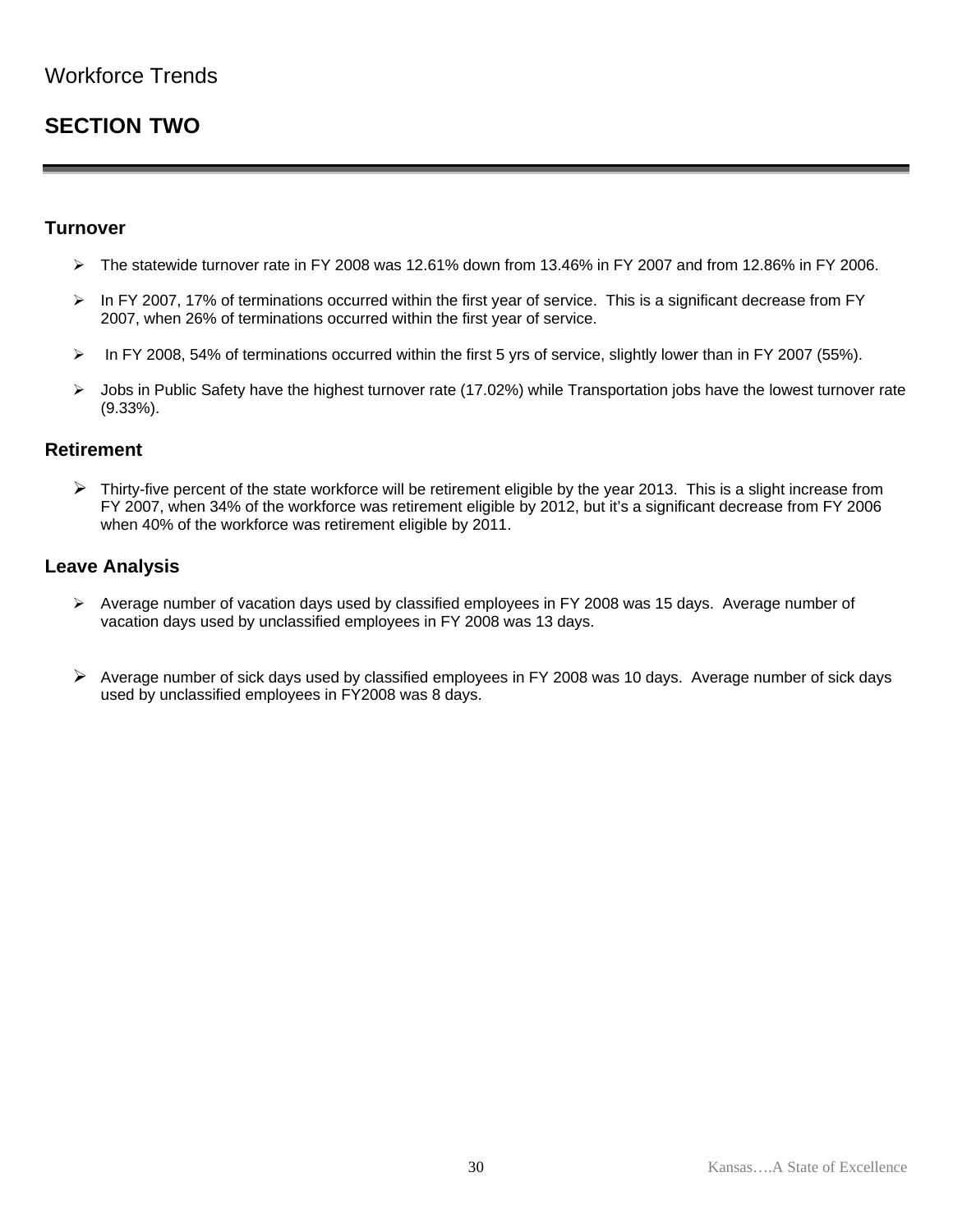# **Appointment of Classified Employees by Agency Fiscal Year 2008**

| Agency                                       | <b>Hires</b>   | <b>Rehires</b> | <b>Promotions</b> | <b>Demotions</b> | <b>Transfers</b> |
|----------------------------------------------|----------------|----------------|-------------------|------------------|------------------|
| Accountancy, Board of                        | $\overline{1}$ | $\overline{0}$ | $\Omega$          | $\Omega$         | $\overline{0}$   |
| <b>Adjutant General</b>                      | $\overline{2}$ | 1              | $\overline{4}$    | $\Omega$         | $\overline{2}$   |
| Administration, Department of                | 39             | 14             | 45                | 3                | 6                |
| Aging, Department on                         | 20             | 9              | 12                | $\mathbf{0}$     | $\overline{4}$   |
| Agriculture, Department of                   | 21             | 4              | 25                | $\overline{0}$   | 1                |
| Animal Health Department                     | $\overline{2}$ | 0              | 3                 | $\mathbf 0$      | 0                |
| Arts Commission, Kansas                      | $\mathbf{1}$   | $\overline{c}$ | 1                 | $\mathbf 0$      | $\mathbf 0$      |
| Atchison Juvenile Correctional Facility      | 20             | 3              | 3                 | $\mathbf 0$      | 2                |
| <b>Attorney General</b>                      | $\mathbf 0$    | $\mathbf 0$    | $\mathbf 0$       | $\mathbf 0$      | $\mathbf 0$      |
| <b>Banking Department</b>                    | 14             | $\overline{2}$ | 8                 | $\mathbf 0$      | $\overline{2}$   |
| Barbering, Board of                          | $\mathbf 0$    | $\mathbf 0$    | $\mathbf{0}$      | $\mathbf 0$      | $\mathbf 0$      |
| <b>Behavioral Sciences Regulatory Bd</b>     | $\mathbf 0$    | $\mathbf{1}$   | $\mathbf 0$       | $\overline{0}$   | $\mathbf 0$      |
| <b>Beloit Juvenile Correctional Facility</b> | 20             | 3              | 3                 | $\overline{1}$   | $\mathbf 1$      |
| Blind, School for the                        | $\mathbf 0$    | $\mathbf 0$    | $\mathbf 0$       | $\overline{0}$   | $\mathbf{0}$     |
| Citizen's Utility Ratepayer Board            | N/A            | N/A            | N/A               | N/A              | N/A              |
| Commerce, Department of                      | 30             | 11             | 38                | 18               | 16               |
| <b>Conservation Commission</b>               | 0              | $\mathbf 0$    | $\mathbf 0$       | $\mathbf 0$      | $\mathbf 0$      |
| <b>Corporation Commission</b>                | 4              | 3              | 31                | $\mathbf 0$      | $\overline{2}$   |
| Corrections, Department of                   | 27             | 16             | 30                | 3                | 19               |
| Cosmetology, Board of                        | $\overline{2}$ | $\mathbf 0$    | 3                 | $\mathbf 0$      | $\pmb{0}$        |
| Credit Unions, Department of                 | $\mathbf{1}$   | $\pmb{0}$      | $\mathbf 0$       | $\mathbf 0$      | $\pmb{0}$        |
| Deaf, School for the                         | 6              | $\overline{2}$ | $\mathbf{1}$      | $\mathbf 0$      | $\pmb{0}$        |
| <b>Dental Board</b>                          | $\overline{0}$ | $\mathbf 0$    | $\overline{0}$    | $\overline{0}$   | 1                |
| Development Finance, Kansas                  | $\mathbf{0}$   | $\mathbf 0$    | $\mathbf 0$       | $\overline{0}$   | $\mathbf 0$      |
| Education, Department of                     | 9              | $\overline{4}$ | 12                | $\overline{2}$   | $\overline{4}$   |
| El Dorado Correctional Facility              | 140            | 28             | 63                | 7                | 99               |
| <b>Ellsworth Correctional Facility</b>       | 33             | 13             | 33                | $\mathbf 0$      | 6                |
| <b>Emergency Medical Services</b>            | 1              | $\mathbf 0$    | 1                 | $\mathbf 0$      | $\mathbf 0$      |
| <b>Emporia State University</b>              | 21             | 11             | 6                 | $\mathbf 0$      | 37               |
| Ethics Commission, Kansas Gov                | N/A            | N/A            | N/A               | N/A              | N/A              |
| Fair, Kansas State                           | $\overline{0}$ | $\mathbf 0$    | $\overline{2}$    | $\overline{0}$   | $\pmb{0}$        |
| Fire Marshal                                 | 3              | $\mathbf 0$    | 5                 | $\overline{1}$   | $\overline{2}$   |
| Fort Hays State University                   | 12             | 5              | $\overline{4}$    | $\overline{1}$   | $\overline{2}$   |
| Governor, Office of the                      | N/A            | N/A            | N/A               | N/A              | N/A              |
| Healing Arts, State Board of                 | $\overline{2}$ | $\overline{2}$ | $\overline{2}$    | $\overline{0}$   | $\overline{1}$   |
| Health & Environment, Department of          | 32             | 28             | 143               | 10               | 16               |
| Health Care Stabilization Fund Bd of Gov     | 0              | $\mathbf 0$    | $\mathbf{1}$      | $\mathbf 0$      | $\mathbf 0$      |
| Health Policy and Finance                    | 8              | $\mathbf{1}$   | 15                | $\mathbf 0$      | $\overline{2}$   |
| <b>Highway Patrol</b>                        | 30             | 24             | 112               | 5                | 37               |
| Historical Society, State                    | $\overline{4}$ | 6              | 3                 | 1                | 4                |
| Housing Resources Corp, Kansas               | $\overline{0}$ | $\mathbf 0$    | $\overline{0}$    | $\overline{0}$   | $\mathbf{0}$     |
| Human Rights Commission, Kansas              | $\overline{2}$ | $\mathbf 0$    | $\mathbf{1}$      | $\overline{0}$   | $\mathbf{0}$     |
| <b>Hutchinson Correctional Facility</b>      | 96             | 14             | 54                | 8                | 33               |
| Indigents Defense Services Board             | 8              | $\mathbf 2$    | 8                 | $\mathbf{1}$     | $\overline{2}$   |
| <b>Insurance Department</b>                  | $\overline{2}$ | $\mathbf 0$    | $\mathbf 0$       | $\overline{0}$   | $\pmb{0}$        |
| Investigation, Kansas Bureau of              | 6              | 6              | 12                | $\mathbf 0$      | 4                |
| <b>Judicial Branch</b>                       | N/A            | N/A            | N/A               | N/A              | N/A              |
| <b>Judicial Council</b>                      | N/A            | N/A            | N/A               | N/A              | N/A              |
| Juvenile Correctional Complex                | 61             | 22             | 30                | 5                | $\mathbf{1}$     |
| Juvenile Justice Authority                   | 3              | $\mathbf{1}$   | 5                 | $\mathbf{1}$     | 1                |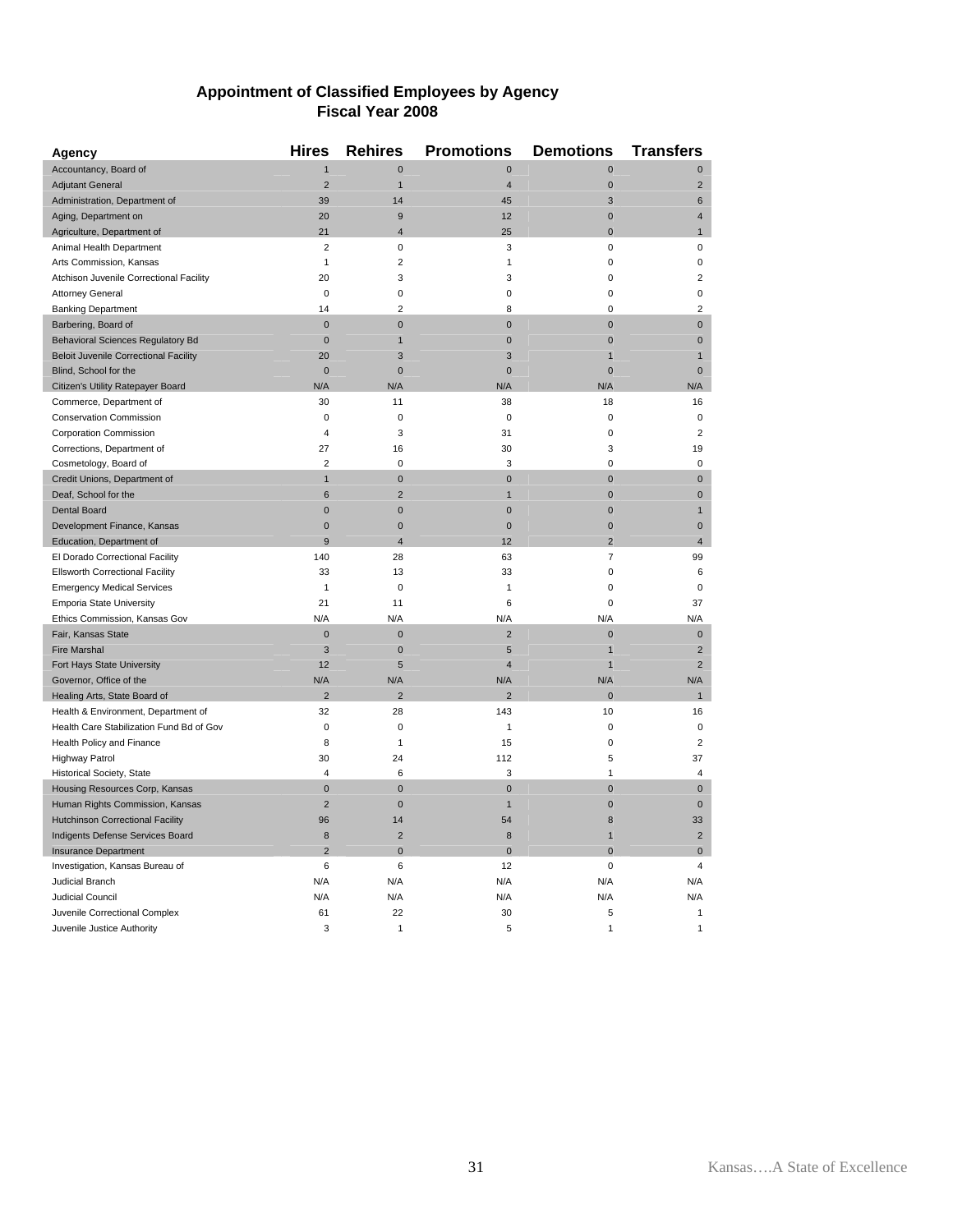# **Appointment of Classified Employees by Agency Fiscal Year 2008**

| <b>Agency</b>                             | <b>Hires</b>   | <b>Rehires</b> | <b>Promotions</b> | <b>Demotions</b> | <b>Transfers</b> |
|-------------------------------------------|----------------|----------------|-------------------|------------------|------------------|
| Kansas Inc                                | N/A            | N/A            | N/A               | N/A              | N/A              |
| Kansas Public Employees Ret Sys           | 5              | $\overline{2}$ | 4                 | $\mathbf 0$      | $\overline{4}$   |
| Kansas State University                   | 110            | 86             | 80                | $\mathbf{1}$     | 77               |
| Labor, Department of                      | 25             | 12             | 41                | 5                | 11               |
| <b>Lansing Correctional Facility</b>      | 133            | 20             | 74                | 8                | 12               |
| 7Larned Correctional Mental Health Fac.   | 28             | 8              | 20                | $\mathbf{1}$     | 9                |
| Larned Juvenile Correctional Facility     | 13             | 13             | 16                | $\mathbf{1}$     | 5                |
| Larned State Hospital                     | 57             | 73             | 117               | 19               | 160              |
| Legislative Coordinating Council          | N/A            | N/A            | N/A               | N/A              | N/A              |
| Legislative Research Department           | N/A            | N/A            | N/A               | N/A              | N/A              |
| Legislature                               | N/A            | N/A            | N/A               | N/A              | N/A              |
| Library, State                            | $\mathbf{0}$   | $\mathbf{1}$   | $\mathbf{1}$      | $\mathbf{0}$     | $\mathbf 0$      |
| Lieutenant Governor, Office of the        | N/A            | N/A            | N/A               | N/A              | N/A              |
| Lottery, The Kansas                       | $\overline{2}$ | $\mathbf{1}$   | $\overline{4}$    | $\mathbf{0}$     | $\mathbf{1}$     |
| Mortuary Arts, Board                      | $\overline{0}$ | $\mathbf{0}$   | $\overline{0}$    | $\mathbf 0$      | $\mathbf 0$      |
| Neurological Institute, Kansas            | 8              | 5              | 61                | $\mathbf{1}$     | 72               |
| Norton Correctional Facility              | 32             | 7              | 20                | $\mathbf{1}$     | $\overline{2}$   |
| Nursing, Board of                         | $\mathbf{1}$   | 3              | 8                 | 0                | 1                |
| Optometry Board of Examiners              | 0              | 0              | 0                 | 0                | 0                |
| Osawatomie State Hospital                 | 64             | 32             | 75                | $\overline{4}$   | 44               |
| Parole Board, Kansas                      | N/A            | N/A            | N/A               | N/A              | N/A              |
| Parsons State Hospital & Trng Ctr         | 25             | 30             | 37                | $\mathbf{1}$     | 13               |
| Peace Officers, Std & Trng                | $\mathbf 0$    | $\mathbf 0$    | 0                 | $\mathbf 0$      | $\pmb{0}$        |
| Pharmacy, Board of                        | $\mathbf 0$    | $\mathbf{1}$   | $\mathbf{1}$      | $\mathbf 0$      | 0                |
| <b>Pittsburg State University</b>         | 13             | 16             | 19                | $\overline{2}$   | $\mathbf 0$      |
| Post Audit, Legislative Division          | N/A            | N/A            | N/A               | N/A              | N/A              |
| Racing & Gaming Commission, Kansas        | 8              | 3              | 12                | 0                | 3                |
| Rainbow Mental Health Facility            | 15             | 12             | 15                | 2                | 11               |
| Real Estate Appraisal Board               | 0              | 0              | 0                 | 0                | 0                |
| Real Estate Commission                    | 0              | 0              | 1                 | 0                | 0                |
| Regents, Board of                         | $\mathbf 0$    | $\mathbf{1}$   | $\mathbf{1}$      | $\mathbf 0$      | $\mathbf{1}$     |
| Revenue, Department of                    | 38             | 41             | 134               | $\overline{7}$   | 18               |
| <b>Revisor of Statutes</b>                | N/A            | N/A            | N/A               | N/A              | N/A              |
| Secretary of State                        | N/A            | N/A            | N/A               | N/A              | N/A              |
| Securities Commissioner, Office of the    | $\overline{4}$ | $\mathbf 0$    | $\overline{2}$    | $\mathbf{0}$     | $\mathbf 0$      |
| Sentencing Commission, Kansas             | N/A            | N/A            | N/A               | N/A              | N/A              |
| Social & Rehabilitation Services, Dept of | 214            | 104            | 239               | 21               | 78               |
| Tax Appeals, Board of                     | 0              | 0              | 0                 | 0                | 0                |
| Technical Professions, State Board of     | $\overline{c}$ | 15             | 13                | 0                | 0                |
| Technology Enterprise Corp, Kansas        | N/A            | N/A            | N/A               | N/A              | N/A              |
| <b>Topeka Correctional Facility</b>       | 35             | 16             | 24                | $\overline{2}$   | 16               |
| Transportation, Department of             | 198            | 85             | 371               | 30               | 87               |
| Treasurer, State                          | $\mathbf 0$    | $\mathbf 0$    | $\mathbf 0$       | $\mathbf 0$      | $\pmb{0}$        |
| University of Kansas                      | N/A            | N/A            | N/A               | N/A              | N/A              |
| University of Kansas Medical Center       | 82             | $\pmb{0}$      | $\mathbf 0$       | $\mathbf 0$      | 11               |
| Veteran Affairs, Commission on            | 28             | 75             | 16                | 1                | 11               |
| Veterinary Examiners, Board of            | N/A            | N/A            | N/A               | N/A              | N/A              |
| Water Office, Kansas                      | $\pmb{0}$      | $\mathbf{1}$   | 5                 | 0                | 0                |
| Wichita State University                  | 70             | 35             | 30                | 4                | 0                |
| Wildlife & Parks, Department of           | 6              | 14             | 68                | 1                | 9                |
| Winfield Correctional Facility            | 28             | 5              | 29                | 0                | 9                |
| Total                                     | 1927           | 955            | 2257              | 179              | 972              |

**Comments:** The data represents the appointment of new and current state employees. Movement of employees occurred both within and between agencies. Data was gathered from SHARP FY 2008 action reason codes listed as follows:

**Hires and Rehires**: Concurrent (multiple) Positions, Higher Step-Exceptional Qualifications, Higher Step Reemployment, Higher Step Right of First Refusal (ROFR), Higher Step Interview Right (IR), Higher Step Reinstatement, Higher Step Rehire, IR, Rehire, Reemployment, Reinstatement, and ROFR. **Promotions**: Promotion to New Position/Class, Promotion to Higher Step-Exceptional Qualifications, From Training Class. **Demotions**: Involuntary, In Lieu of Layoff, Unsatisfactory Performance, and Voluntary

**Transfers:** Employee Request, Employer Request, In Lieu of Layoff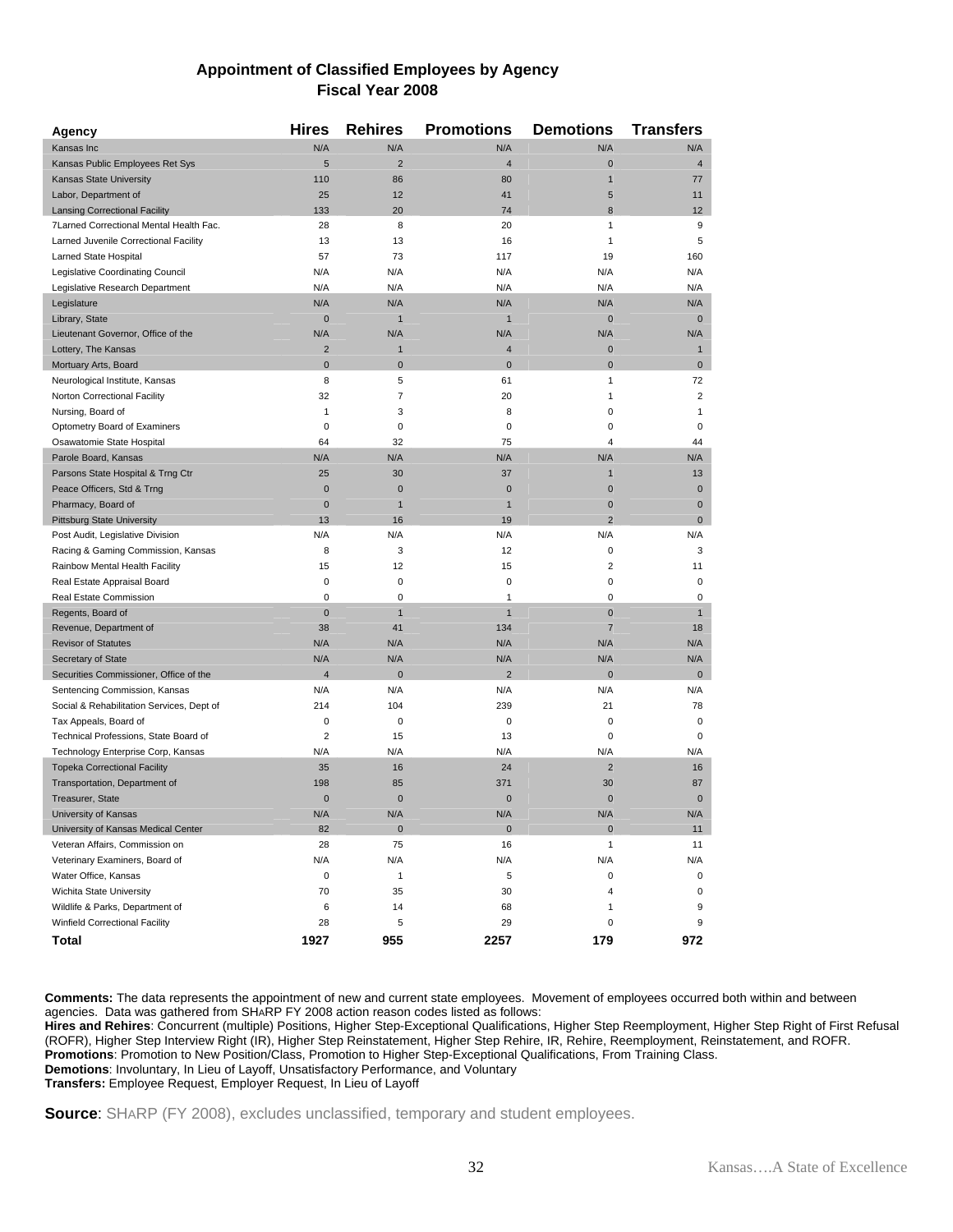# **Turnover Report information:**

# **Definition of Turnover Rate**:



**Terminations:** Retirements and voluntary, involuntary and neutral terminations.

# **Voluntary Terminations**: Resignations.4

**Involuntary Terminations**: Layoffs and Dismissals related to Personal Conduct, Unsatisfactory Work Performance or End of Limited Term Appointment.

# **Neutral Terminations**: Death.

# **Includes/Excludes:**

- Includes Classified, Regular employees only; employees *leaving state service* through Retirements (RET) and Terminations (TER) only (even if employee returned to state service at a later date).
- Excludes Classified, Temporary; Unclassified, Regular; and Unclassified, Temporary employees; employees transferring between agencies; Hires (HIR), Rehires (REH), Promotions (PRO), Demotions (DEM) or any other Action that is not coded as "RET" or "TER" in SHARP.

# **Turnover Calculation:**

- Begin Count: The number of active (Active, Leave with Pay, Leave without Pay, Suspended) employees pulled from SHARP as of July 1, 2007 for each agency and for each job code.
- End Count: The number of active (Active, Leave with Pay, Leave without Pay, Suspended) employees pulled from SHARP as of June 30, 2008 for each agency and for each job code.
- Average Employee Count: The Begin Count added to the End Count, then divided by 2.
- Voluntary Terminations: Resignation made by employee's choice. Reason codes of "RS0-9" and "RSN".
- Involuntary Terminations: Termination made by employer's choice. Reason codes of "CON", "ELT", "UNS", "PRB", "IPD"and "LA1-7".
- Neutral Terminations: Resignation incurred by incumbent's death. Reason code of "DEA".
- Retirements: Resignation incurred by employee's retirement. Reason code of "RET".
- Total Terminations: The sum total of all Retirements and all types of Terminations.
- Turnover Percentage: Total Terminations divided by Average Employee Count, multiplied by 100 to change decimal to a percent.

# **Additional Notes:**

- Averages may not represent the totality of employment.
- Some positions may have experienced more than one termination during the report period.
- Categories (Agency/Job Code) with low employee numbers may have an "artificially inflated" turnover rate. Actual counts should be considered when examining turnover rates. Categories with a Begin Count or End Count of "0" will have an artificially inflated turnover rate.

#### **Report Explanation:**

- Includes Classified, Regular employees only.
- Employees *leaving state service* through Retirements and Terminations only.
- Retirements and Terminations are *included* even if employee returned to state service at a later date.
- Averages are derived from begin and end count snapshots of the first and last day of the Fiscal Year and may not represent the totality of employment.
- Some positions may experience more than one termination during the report period.
- Categories with low employee numbers may have an artificially inflated turnover rate. Actual counts should be considered when examining turnover rates.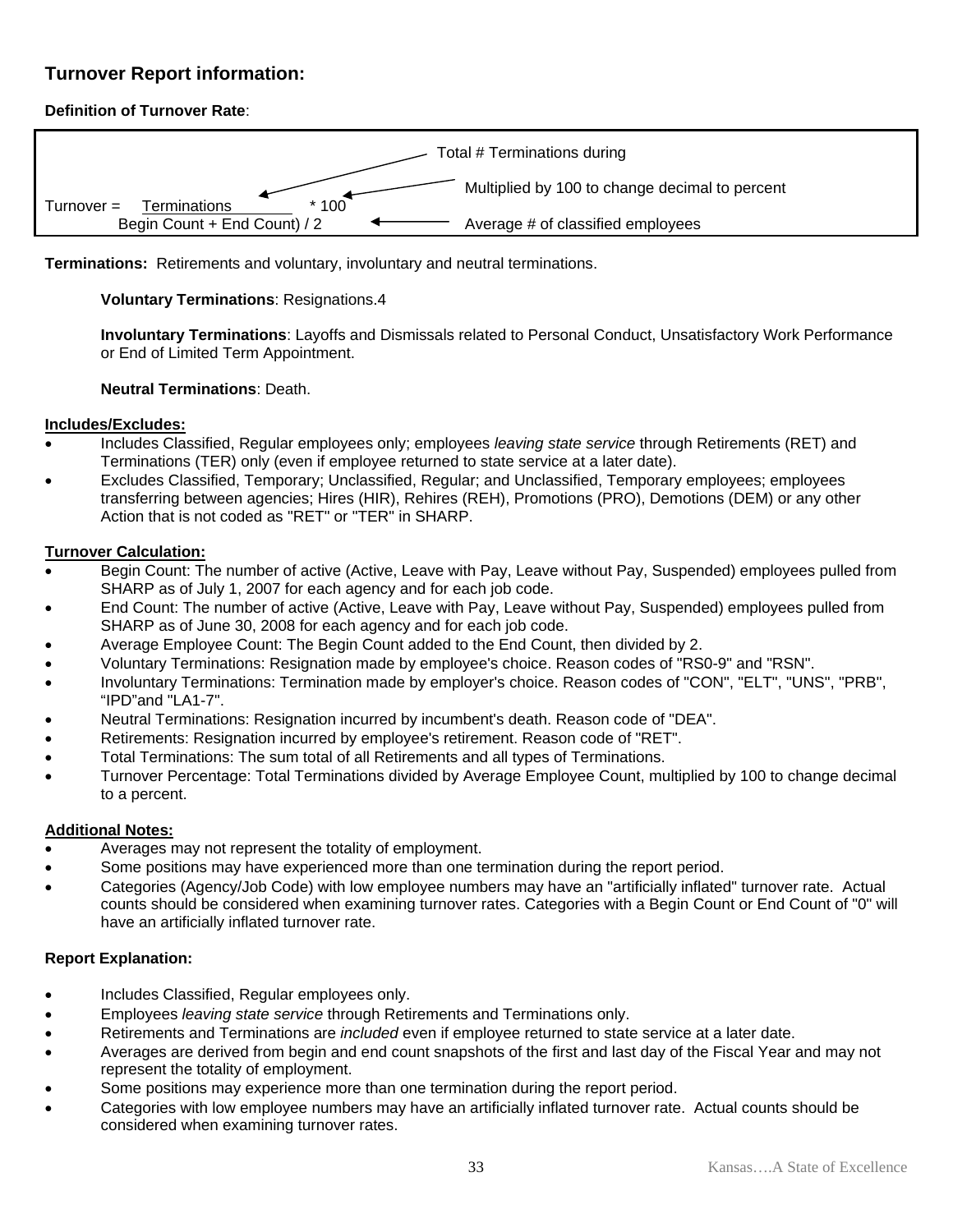# **Turnover Report information cont.,**

• Job Classes/Codes that were abolished/established will show an inaccurate turnover rate due to the lack of beginning or ending counts.

# **Termination Actions:**

•

| <b>Action</b> | Reason          | <b>Description</b>                       | <b>Turnover Type</b> |
|---------------|-----------------|------------------------------------------|----------------------|
| TER           | <b>CON</b>      | <b>Personal Conduct</b>                  | Involuntary          |
| <b>TER</b>    | <b>UNS</b>      | <b>Unsatisfactory Work Performance</b>   | Involuntary          |
| <b>TER</b>    | <b>PRB</b>      | <b>Original Probationary Term</b>        | Involuntary          |
| TER.          | ELT.            | End of Limited Term                      | Involuntary          |
| <b>TER</b>    | LA1             | Layoff - Shortage of Work/Fund           | Involuntary          |
| <b>TER</b>    | LA <sub>2</sub> | Layoff - Incumbent Returns from Leave    | Involuntary          |
| <b>TER</b>    | LA <sub>3</sub> | Layoff - Incumbent Returns Per CSB       | Involuntary          |
| TER.          | LA4             | Layoff - Other                           | Involuntary          |
| TER.          | LA <sub>5</sub> | Layoff - Agency Closure                  | Involuntary          |
| TER.          | LA6             | Layoff - Probationary EE                 | Involuntary          |
| <b>TER</b>    | LA7             | Layoff - Non State Job Hire              | Involuntary          |
| TER.          | IPD.            | <b>Inability perform Position Duties</b> | Involuntary          |
| <b>TER</b>    | R <sub>S0</sub> | Resign - Other                           | Voluntary            |
| TER.          | RS <sub>1</sub> | Resign - Family Reasons                  | Voluntary            |
| <b>TER</b>    | RS <sub>2</sub> | Resign - Job Abandonment                 | Voluntary            |
| TER.          | RS3             | Resign - Health Reasons                  | Voluntary            |
| TER.          | RS4             | Resign - Personal Reasons                | Voluntary            |
| TER.          | RS <sub>5</sub> | Resign - Other Position                  | Voluntary            |
| TER.          | RS <sub>6</sub> | Resign - Mutual Consent                  | Voluntary            |
| TER.          | RS7             | Resign - Return to School                | Voluntary            |
| <b>TER</b>    | RS <sub>8</sub> | Resign - Dissatisfied w/Work             | Voluntary            |
| <b>TER</b>    | RS9             | Resign - Dissatisfied w/Pay              | Voluntary            |
| <b>TER</b>    | <b>RSN</b>      | Resign - Insufficient Notice             | Voluntary            |
| <b>TER</b>    | DEA             | Death                                    | Neutral              |
|               |                 |                                          |                      |

# **Retirement Actions:**

| <b>Action</b> | Reason          | <b>Description</b>        | <b>Turnover Type</b> |
|---------------|-----------------|---------------------------|----------------------|
| RET           | ER1             | <b>Early Retirement 1</b> | Voluntary            |
| RET           | ER <sub>2</sub> | Early Retirement 2        | Voluntary            |
| <b>RET</b>    | <b>REG</b>      | <b>Regular Retirement</b> | Voluntary            |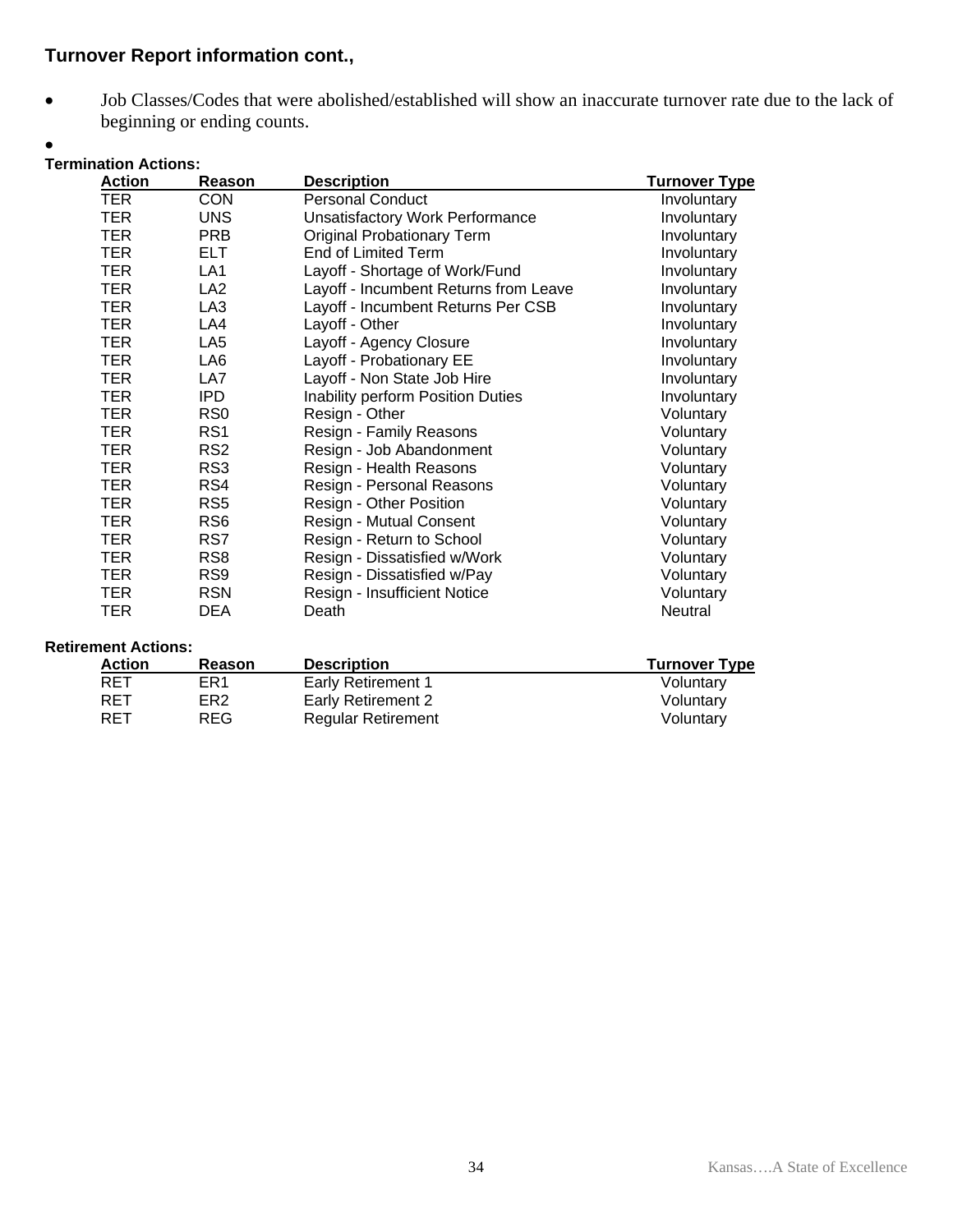# **Separation of Classified Employees by Agency Fiscal Year 2008**

|                                                                             | <b>Avg Num</b>         |                          |                            |                            |                             |                                    |
|-----------------------------------------------------------------------------|------------------------|--------------------------|----------------------------|----------------------------|-----------------------------|------------------------------------|
| <b>Agency Name</b>                                                          | οf<br><b>Employees</b> | <b>Retirements</b>       | Involuntary                | <b>Neutral</b>             | Voluntary                   | <b>Total</b><br><b>Separations</b> |
| Accountancy, Board of                                                       | $\overline{2}$         | $\bf{0}$                 | $\mathbf 0$                | $\mathbf 0$                | $\mathbf 0$                 | $\mathbf 0$                        |
| <b>Adjutant General</b>                                                     | 39.5                   | 3                        | $\overline{1}$             | $\mathbf 0$                | 5                           | 9                                  |
| Administration, Department of                                               | 524.5                  | 17                       | $\overline{4}$             | $\mathbf 0$                | 21                          | 42                                 |
| Aging, Department on                                                        | 155.5                  | 10                       | $\mathbf{1}$               | $\mathbf 0$                | 12                          | 23                                 |
| Agriculture, Department of                                                  | 263                    | $\overline{7}$           | $\overline{1}$             | $\mathbf{0}$               | 9                           | 17                                 |
| Animal Health Department                                                    | 28.5                   | 2                        | 0                          | $\mathbf 0$                | 1                           | 3                                  |
| Arts Commission, Kansas                                                     | 6                      | 0                        | 0                          | 0                          | 1                           | $\mathbf{1}$                       |
| Atchison Juvenile Correctional Facility                                     | 71.5                   | $\overline{2}$           | 1                          | 0                          | 18                          | 21                                 |
| <b>Attorney General</b>                                                     | 0.5                    | 1                        | 0                          | 0                          | 0                           | $\mathbf{1}$                       |
| <b>Banking Department</b>                                                   | 75                     | $\mathbf 0$              | $\mathbf 0$                | 0                          | 8                           | 8                                  |
| Barbering, Board of<br>Behavioral Sciences Regulatory Bd                    | $\overline{1}$<br>4.5  | $\bf{0}$<br>$\mathbf{0}$ | $\mathbf 0$<br>$\mathbf 0$ | $\mathbf 0$<br>$\mathbf 0$ | $\mathbf{0}$<br>$\mathbf 0$ | $\mathbf{0}$<br>$\mathbf{0}$       |
| <b>Beloit Juvenile Correctional Facility</b>                                | 59.5                   | 3                        | $\mathbf 0$                | $\mathbf 0$                | 9                           | 12                                 |
| Blind, School for the                                                       | 20.5                   | 3                        | $\mathbf{0}$               | $\mathbf{0}$               | $\mathbf{1}$                | $\overline{4}$                     |
| Citizen's Utility Ratepayer Board                                           | N/A                    | N/A                      | N/A                        | N/A                        | N/A                         | N/A                                |
| Commerce, Department of                                                     | 232                    | 14                       | 33                         | 1                          | 13                          | 61                                 |
| <b>Conservation Commission</b>                                              | 6                      | 0                        | 0                          | $\mathbf 0$                | 0                           | $\mathbf 0$                        |
| <b>Corporation Commission</b>                                               | 137                    | 4                        | 0                          | 0                          | 5                           | 9                                  |
| Corrections, Department of                                                  | 281.5                  | 5                        | 1                          | 0                          | 21                          | 27                                 |
| Cosmetology, Board of                                                       | 11                     | 0                        | 0                          | 0                          | $\mathbf{1}$                | $\mathbf{1}$                       |
| Credit Unions, Department of                                                | 10                     | $\overline{0}$           | $\mathbf 0$                | $\mathbf 0$                | $\mathbf 0$                 | $\mathbf 0$                        |
| Deaf, School for the                                                        | 45.5                   | $\overline{1}$           | $\mathbf{1}$               | $\mathbf 0$                | 3                           | 5                                  |
| <b>Dental Board</b>                                                         | $\overline{2}$         | $\mathbf{0}$             | $\mathbf{0}$               | $\mathbf{0}$               | $\mathbf{1}$                | $\mathbf{1}$                       |
| Development Finance, Kansas<br>Education, Department of                     | N/A<br>157             | N/A<br>$\overline{2}$    | N/A<br>$\mathbf 0$         | N/A<br>$\mathbf 0$         | N/A<br>15                   | N/A<br>17                          |
| El Dorado Correctional Facility                                             | 448                    | 5                        | 19                         | $\pmb{0}$                  | 114                         | 138                                |
| <b>Ellsworth Correctional Facility</b>                                      | 213.5                  | 6                        | 3                          | 0                          | 28                          | 37                                 |
| <b>Emergency Medical Services</b>                                           | 12                     | 1                        | $\mathbf{1}$               | 0                          | $\mathbf 0$                 | $\overline{2}$                     |
| <b>Emporia State University</b>                                             | 289.5                  | 8                        | $\mathbf 0$                | $\mathbf 0$                | 17                          | 25                                 |
| Ethics Commission, Kansas Gov                                               | N/A                    | N/A                      | N/A                        | N/A                        | N/A                         | N/A                                |
| Fair, Kansas State                                                          | 22.5                   | $\bf{0}$                 | $\mathbf 0$                | $\mathbf 0$                | $\mathbf 0$                 | $\mathbf 0$                        |
| <b>Fire Marshal</b>                                                         | 47.5                   | $\overline{2}$           | $\mathbf{0}$               | 1                          | $\mathbf 0$                 | 3                                  |
| Fort Hays State University                                                  | 286                    | 5                        | $\mathbf 0$                | $\mathbf{0}$               | 10                          | 15                                 |
| Governor, Office of the                                                     | N/A                    | N/A                      | N/A                        | N/A                        | N/A                         | N/A                                |
| Healing Arts, State Board of                                                | 29.5                   | $\mathbf{0}$             | $\mathbf{0}$               | $\mathbf 0$                | $\overline{0}$              | $\mathbf{0}$                       |
| Health & Environment, Department of                                         | 751                    | 24                       | $\mathbf{1}$               | $\mathbf{1}$               | 41                          | 67                                 |
| Health Care Stabilization Fund Bd of Gov<br>Health Policy Authority, Kansas | 6<br>124.5             | 0<br>9                   | $\pmb{0}$<br>0             | 0<br>$\overline{2}$        | 0<br>8                      | 0<br>19                            |
| <b>Highway Patrol</b>                                                       | 798                    | 22                       | $\overline{2}$             | 0                          | 27                          | 51                                 |
| Historical Society, State                                                   | 108                    | 3                        | $\mathbf 0$                | 0                          | 8                           | 11                                 |
| Housing Resources Corp, Kansas                                              | 10.5                   | $\bf{0}$                 | $\mathbf 0$                | $\mathbf{0}$               | $\overline{1}$              | $\mathbf{1}$                       |
| Human Rights Commission, Kansas                                             | 29                     |                          | U                          |                            |                             |                                    |
| <b>Hutchinson Correctional Facility</b>                                     | 507.5                  | 14                       | 12                         | $\overline{1}$             | 68                          | 95                                 |
| Indigents Defense Services Board                                            | 66.5                   | $\mathbf{1}$             | $\pmb{0}$                  | $\mathbf 0$                | 4                           | 5                                  |
| <b>Insurance Department</b>                                                 | 19.5                   | $\mathbf 0$              | $\pmb{0}$                  | $\mathbf 0$                | $\overline{2}$              | $\overline{2}$                     |
| Investigation, Kansas Bureau of                                             | 161                    | $\overline{\mathbf{c}}$  | $\mathbf{1}$               | 0                          | 6                           | 9                                  |
| <b>Judicial Branch</b>                                                      | N/A                    | N/A                      | N/A                        | N/A                        | N/A                         | N/A                                |
| <b>Judicial Council</b>                                                     | N/A                    | N/A                      | N/A                        | N/A                        | N/A                         | N/A                                |
| Juvenile Correctional Complex<br>Juvenile Justice Authority                 | 216<br>20              | 3<br>0                   | 3<br>$\pmb{0}$             | 0<br>0                     | 52<br>3                     | 58<br>3                            |
| Kansas Inc                                                                  | N/A                    | N/A                      | N/A                        | N/A                        | N/A                         | N/A                                |
| Kansas Public Employees Ret Sys                                             | 65                     | 3                        | $\pmb{0}$                  | $\pmb{0}$                  | 3                           | 6                                  |
| Kansas State University                                                     | 1568                   | 30                       | $\overline{7}$             | $\mathbf{1}$               | 146                         | 184                                |
| Labor, Department of                                                        | 397                    | 21                       | $\pmb{0}$                  | $\overline{c}$             | 16                          | 39                                 |
| <b>Lansing Correctional Facility</b>                                        | 677.5                  | 19                       | 23                         | $\mathbf{1}$               | 104                         | 147                                |
| Larned Correctional Mental Health Fac.                                      | 175                    | $\mathbf{1}$             | 4                          | $\mathbf 0$                | 20                          | 25                                 |
| Larned Juvenile Correctional Facility                                       | 128.5                  | 0                        | $\pmb{0}$                  | 1                          | 27                          | 28                                 |
| Larned State Hospital                                                       | 844.5                  | 24                       | 12                         | $\mathbf{1}$               | 155                         | 192                                |
| Legislative Coordinating Council                                            | N/A                    | N/A                      | N/A                        | N/A                        | N/A                         | N/A                                |
| Legislative Research Department                                             | N/A                    | N/A                      | N/A                        | N/A                        | N/A                         | N/A                                |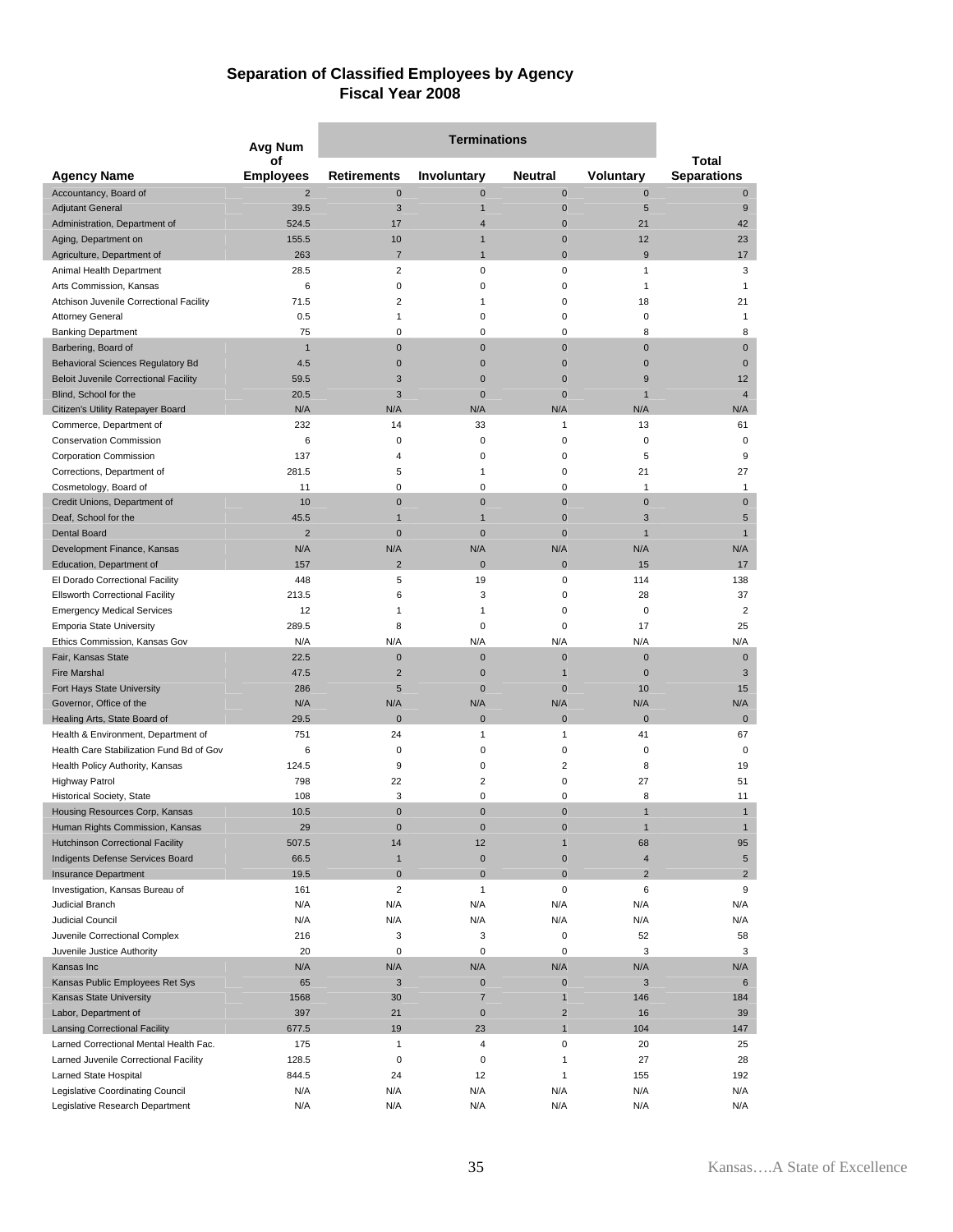# **Separation of Classified Employees by Agency Fiscal Year 2008**

|                                                    | <b>Avg Num</b>          |                    | <b>Total</b>              |                     |                             |                             |
|----------------------------------------------------|-------------------------|--------------------|---------------------------|---------------------|-----------------------------|-----------------------------|
| <b>Agency Name</b>                                 | οf<br><b>Employees</b>  | <b>Retirements</b> | Involuntary               | <b>Neutral</b>      | Voluntary                   | <b>Separations</b>          |
| Legislature                                        | N/A                     | N/A                | N/A                       | N/A                 | N/A                         | N/A                         |
| Library, State                                     | 20                      | $\pmb{0}$          | $\mathbf{0}$              | $\mathbf 0$         | $\mathbf{1}$                | $\overline{1}$              |
| Lieutenant Governor, Office of the                 | N/A                     | N/A                | N/A                       | N/A                 | N/A                         | N/A                         |
| Lottery, The Kansas                                | 42.5                    | $\mathbf 0$        | $\mathbf 0$               | $\mathbf{1}$        | $\mathbf{1}$                | $\overline{2}$              |
| Mortuary Arts, Board                               | $\overline{2}$          | $\mathbf{0}$       | $\mathbf{0}$              | $\overline{0}$      | $\Omega$                    | $\mathbf 0$                 |
| Neurological Institute, Kansas                     | 532.5                   | $\overline{7}$     | 11                        | 2                   | 42                          | 62                          |
| Norton Correctional Facility                       | 254                     | 5                  | $\overline{2}$            | $\mathbf 0$         | 28                          | 35                          |
| Nursing, Board of                                  | 19                      | 1                  | $\pmb{0}$                 | 0                   | $\mathbf 0$                 | $\mathbf{1}$                |
| Optometry Board of Examiners                       | $\mathbf{1}$            | 0                  | 0                         | 0                   | $\mathbf 0$                 | $\mathbf 0$                 |
| Osawatomie State Hospital                          | 357                     | 8                  | 22                        | $\mathbf{1}$        | 63                          | 94                          |
| Parole Board, Kansas                               | N/A                     | N/A                | N/A                       | N/A                 | N/A                         | N/A                         |
| Parsons State Hospital & Trng Ctr                  | 459                     | $\bf 8$            | $\overline{7}$            | $\mathbf{1}$        | 34                          | 50                          |
| Peace Officers, Std & Trng                         | N/A                     | N/A                | N/A                       | N/A                 | N/A                         | N/A                         |
| Pharmacy, Board of                                 | 5.5                     | $\pmb{0}$          | $\mathbf 0$               | $\mathbf 0$         | $\mathbf 0$                 | $\overline{0}$              |
| <b>Pittsburg State University</b>                  | 302.5                   | $\overline{7}$     | $\overline{2}$            | $\overline{0}$      | 15                          | 24                          |
| Pooled Money Investment Board                      | $\overline{4}$          | $\mathbf 0$        | $\mathbf 0$               | 0                   | $\mathbf 0$                 | $\mathbf 0$                 |
| Post Audit, Legislative Division of                | N/A                     | N/A                | N/A                       | N/A                 | N/A                         | N/A                         |
| Racing & Gaming Commission, Kansas                 | 42                      | $\mathbf{1}$       | $\mathbf{1}$              | $\mathbf 0$         | $\mathbf{1}$                | 3                           |
| Rainbow Mental Health Facility                     | 106.5<br>$\overline{1}$ | 4                  | 3                         | 1                   | 20                          | 28                          |
| Real Estate Appraisal Board                        | 9.5                     | 0<br>$\mathbf 0$   | $\pmb{0}$<br>$\mathbf{0}$ | 0<br>$\overline{0}$ | $\mathbf 0$<br>$\mathbf{1}$ | $\mathbf 0$<br>$\mathbf{1}$ |
| <b>Real Estate Commission</b><br>Regents, Board of | 16.5                    | $\mathbf 0$        | $\mathbf 0$               | $\overline{0}$      | $\mathbf 0$                 | $\mathbf{0}$                |
| Revenue, Department of                             | 982.5                   | 23                 | $\mathbf 0$               | $\overline{1}$      | 36                          | 60                          |
| <b>Revisor of Statutes</b>                         | N/A                     | N/A                | N/A                       | N/A                 | N/A                         | N/A                         |
| Secretary of State                                 | N/A                     | N/A                | N/A                       | N/A                 | N/A                         | N/A                         |
| Securities Commissioner, Office of the             | 22.5                    | 1                  | $\mathbf 0$               | $\mathbf 0$         | $\mathbf{1}$                | $\overline{2}$              |
| Sentencing Commission, Kansas                      | N/A                     | N/A                | N/A                       | N/A                 | N/A                         | N/A                         |
| Social & Rehabilitation Services, Dept of          | 3180.5                  | 108                | 17                        | $\mathbf 0$         | 219                         | 344                         |
| Tax Appeals, Board of                              | 10                      | $\mathbf 0$        | $\mathbf 0$               | $\mathbf 0$         | $\mathbf{1}$                | $\mathbf{1}$                |
| Technical Professions, State Board of              | 2.5                     | $\mathbf 0$        | 0                         | 0                   | $\mathbf 0$                 | $\mathbf 0$                 |
| Technology Enterprise Corp, Kansas                 | N/A                     | N/A                | N/A                       | N/A                 | N/A                         | N/A                         |
| <b>Topeka Correctional Facility</b>                | 225                     | $\,6$              | 5                         | $\overline{2}$      | 20                          | 33                          |
| Transportation, Department of                      | 2903.5                  | 70                 | 16                        | 5                   | 180                         | 271                         |
| Treasurer, State                                   | 8                       | $\mathbf 0$        | $\mathbf 0$               | $\mathbf 0$         | $\mathbf 0$                 | $\mathbf 0$                 |
| University of Kansas                               | $\overline{1}$          | $\Omega$           | $\mathbf 0$               | $\Omega$            | $\Omega$                    | $\mathbf{0}$                |
| University of Kansas Medical Center                | 440.5                   | $\overline{7}$     | 22                        | $\mathbf 0$         | 43                          | 72                          |
| Veteran Affairs, Commission on                     | 319.5                   | 5                  | 12                        | $\mathbf{1}$        | 66                          | 84                          |
| Veterinary Examiners, Board of                     | N/A                     | N/A                | N/A                       | N/A                 | N/A                         | N/A                         |
| Water Office, Kansas                               | 19                      | $\mathbf 0$        | $\mathbf 0$               | $\mathsf 0$         | $\mathbf{1}$                | 1                           |
| Wichita State University                           | 635.5                   | 23                 | $\overline{7}$            | 4                   | 50                          | 84                          |
| Wildlife & Parks, Department of                    | 398                     | $\overline{7}$     | $\mathbf 0$               | $\overline{2}$      | 13                          | 22                          |
| <b>Winfield Correctional Facility</b>              | 195                     | 3                  | $\overline{3}$            | $\overline{0}$      | 26                          | 32                          |
| <b>Total</b>                                       | 21,673                  | 571                | 261                       | 33                  | 1,867                       | 2,732                       |
| % of Total Separations                             |                         | 20.90              | 9.55                      | 1.21                | 68.34                       |                             |

**Source:** SHARP (FY 2008); Excludes unclassified, temporary and student employees. Agencies not appearing on the report have no classified employees.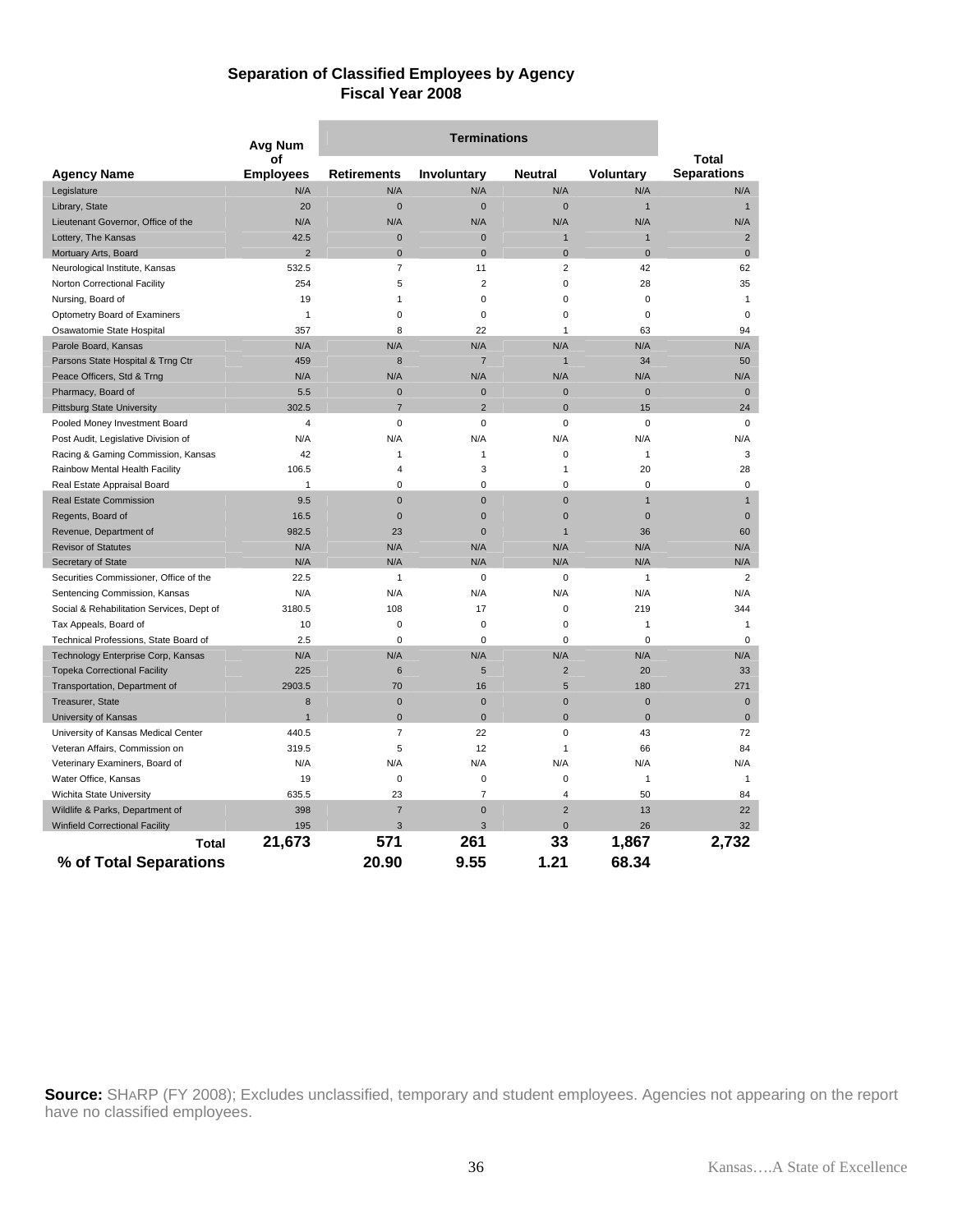#### **Classified Employees Turnover by Agency Fiscal Year 2008**

|                                                                                     | Avg Num<br>οf                         |                  |                  |                  |                  |                      |                  |                  |                  |                  |
|-------------------------------------------------------------------------------------|---------------------------------------|------------------|------------------|------------------|------------------|----------------------|------------------|------------------|------------------|------------------|
|                                                                                     | <b>Classified</b><br><b>Employees</b> |                  |                  |                  |                  | <b>Turnover Rate</b> |                  |                  |                  |                  |
| <b>Agency Name</b>                                                                  | FY 2008                               | FY 2000          | FY 2001          | FY 2002          | FY 2003          | FY 2004              | FY 2005          | FY 2006          | FY 2007          | FY 2008          |
| Accountancy, Board of                                                               | $\overline{2}$                        | 100.00%          | 0.00%            | 50.00%           | 0.00%            | 0.00%                | 0.00%            | 0.00%            | 0.00%            | 0.00%            |
| <b>Adjutant General</b>                                                             | 39.5                                  | 6.19%            | 9.90%            | 0.00%            | 11.65%           | 14.89%               | 6.67%            | 11.49%           | 14.12%           | 22.78%           |
| Administration, Department of                                                       | 524.5                                 | 12.11%           | 9.23%            | 10.20%           | 14.79%           | 9.49%                | 7.29%            | 10.13%           | 6.32%            | 8.01%            |
| Aging, Department on                                                                | 155.5                                 | 7.78%            | 9.76%            | 10.17%           | 20.00%           | 15.24%               | 10.91%           | 12.20%           | 10.83%           | 14.79%           |
| Agriculture, Department of                                                          | 263                                   | 13.63%           | 9.47%            | 4.97%            | 8.03%            | 7.68%                | 10.04%           | 7.35%            | 12.31%           | 6.46%            |
| Animal Health Department                                                            | 28.5                                  | 3.85%            | 7.69%            | 7.41%            | 7.55%            | 15.38%               | 3.85%            | 11.32%           | 0.00%            | 10.53%           |
| Arts Commission, Kansas                                                             | 6                                     | 0.00%            | 0.00%            | 30.77%           | 0.00%            | 14.29%               | 0.00%            | 15.38%           | 54.55%           | 16.67%           |
| Atchison Juvenile Correctional Facility                                             | 71.5                                  | 12.56%           | 15.50%           | 15.67%           | 16.51%           | 34.59%               | 35.03%           | 31.71%           | 28.38%           | 29.37%           |
| <b>Attorney General</b>                                                             | 0.5                                   | 0.00%            | 66.67%           | 0.00%            | 0.00%            | 0.00%                | 0.00%            | 0.00%            | 0.00%            | 200.00%          |
| <b>Banking Department</b>                                                           | 75<br>$\mathbf{1}$                    | 13.74%<br>0.00%  | 15.04%<br>0.00%  | 7.30%<br>0.00%   | 14.09%<br>0.00%  | 5.41%<br>0.00%       | 19.58%<br>0.00%  | 5.63%<br>0.00%   | 17.69%<br>0.00%  | 10.67%<br>0.00%  |
| Barbering, Board of<br><b>Behavioral Sciences Reg Board</b>                         | 4.5                                   | 57.14%           | 54.55%           | 0.00%            | 0.00%            | 66.67%               | 0.00%            | 22.22%           | 0.00%            | 0.00%            |
| <b>Beloit Juvenile Correctional Facility</b>                                        | 59.5                                  | 14.58%           | 19.10%           | 19.25%           | 21.18%           | 5.99%                | 39.51%           | 40.88%           | 29.06%           | 20.17%           |
| Blind, School for the                                                               | 20.5                                  | 9.09%            | 9.52%            | 3.39%            | 10.53%           | 7.41%                | 23.53%           | 12.24%           | 8.51%            | 19.51%           |
| Commerce, Department of                                                             | 232                                   | 21.74%           | 18.88%           | 15.25%           | 13.08%           | 5.23%                | 11.27%           | 14.22%           | 18.93%           | 26.29%           |
| <b>Conservation Commission</b>                                                      | 6                                     | 0.00%            | 16.67%           | 33.33%           | 0.00%            | 18.18%               | 0.00%            | 0.00%            | 0.00%            | 0.00%            |
| Corporation Commission                                                              | 137                                   | 8.66%            | 8.59%            | 7.72%            | 5.34%            | 5.38%                | 4.51%            | 9.59%            | 7.38%            | 6.57%            |
| Corrections, Department of                                                          | 281.5                                 | 8.45%            | 13.47%           | 8.11%            | 10.73%           | 11.02%               | 8.19%            | 11.83%           | 9.28%            | 10.43%           |
| Cosmetology, Board of                                                               | 11                                    | 10.00%           | 31.58%           | 0.00%            | 20.00%           | 10.00%               | 30.00%           | 20.00%           | 28.57%           | 9.09%            |
| Credit Unions, Department of                                                        | 10                                    | 18.18%           | 9.09%            | 9.09%            | 0.00%            | 0.00%                | 0.00%            | 0.00%            | 57.14%           | 0.00%            |
| Deaf, School for the                                                                | 45.5                                  | 14.43%           | 23.40%           | 14.29%           | 18.56%           | 14.74%               | 10.42%           | 25.81%           | 11.11%           | 10.99%           |
| <b>Dental Board</b>                                                                 | $\overline{2}$                        | 100.00%          | 0.00%            | 100.00%          | 0.00%            | 0.00%                | 100.00%          | 0.00%            | 0.00%            | 50.00%           |
| Education, Department of                                                            | 157                                   | 8.31%            | 7.72%            | 7.52%            | 12.58%           | 9.50%                | 8.31%            | 14.41%           | 18.58%           | 10.83%           |
| El Dorado Correctional Facility                                                     | 448                                   | 21.27%           | 20.68%           | 24.61%           | 21.22%           | 26.34%               | 19.82%           | 30.80%           | 33.45%           | 30.80%           |
| <b>Ellsworth Correctional Facility</b>                                              | 213.5                                 | 11.83%           | 18.38%           | 12.87%           | 17.57%           | 20.09%               | 21.96%           | 21.81%           | 12.06%           | 17.33%           |
| <b>Emergency Medical Services</b>                                                   | 12                                    | 9.09%            | 19.05%           | 8.70%            | 17.39%           | 8.70%                | 8.70%            | 0.00%            | 9.09%            | 16.67%           |
| <b>Emporia State University</b>                                                     | 289.5                                 | 12.44%           | 10.08%           | 8.14%            | 8.67%            | 7.12%                | 8.92%            | 9.35%            | 8.75%            | 8.64%            |
| Ethics Commission, Kansas Gov                                                       | $\mathbf 0$                           | N/A              | N/A              | N/A              | N/A              | N/A                  | N/A              | N/A              | N/A              | N/A              |
| Fair, Kansas State                                                                  | 22.5                                  | 22.86%           | 10.00%           | 20.00%           | 30.00%           | 9.30%                | 18.60%           | 14.29%           | 13.64%           | 0.00%            |
| <b>Fire Marshal</b>                                                                 | 47.5                                  | 10.39%           | 7.32%            | 2.33%            | 4.60%            | 6.98%                | 6.67%            | 4.35%            | 8.70%            | 6.32%            |
| Fort Hays State University                                                          | 286                                   | 10.20%           | 8.43%            | 8.70%            | 6.98%            | 6.01%                | 6.73%            | 7.56%            | 6.99%            | 5.24%            |
| Governor, Office of the                                                             | $\mathbf 0$<br>29.5                   | N/A              | N/A              | N/A              | N/A              | N/A                  | N/A              | N/A              | N/A              | N/A              |
| Healing Arts, State Board of<br>Health & Environment, Department of                 | 751                                   | 13.64%<br>11.92% | 14.29%<br>9.58%  | 0.00%<br>10.73%  | 18.18%<br>11.68% | 13.64%<br>9.03%      | 8.00%<br>7.68%   | 20.00%<br>11.56% | 11.76%<br>9.61%  | 0.00%<br>8.92%   |
| Health Care Stabilization Fund Bd of Gov                                            | $6\phantom{1}$                        | 28.57%           | 0.00%            | 0.00%            | 0.00%            | 0.00%                | 0.00%            | 0.00%            | 40.00%           | 0.00%            |
| Health Policy Authority, Kansas                                                     | 124.5                                 | N/A              | N/A              | N/A              | N/A              | N/A                  | 0.00%            | 2.24%            | 7.80%            | 15.26%           |
| <b>Highway Patrol</b>                                                               | 798                                   | 13.67%           | 12.40%           | 11.53%           | 7.36%            | 7.89%                | 6.21%            | 7.34%            | 6.50%            | 6.39%            |
| Historical Society, State                                                           | 108                                   | 15.08%           | 20.08%           | 9.72%            | 13.04%           | 7.34%                | 9.01%            | 11.93%           | 7.48%            | 10.19%           |
| Housing Resources Corp, Kansas                                                      | 10.5                                  | <b>ND</b>        | <b>ND</b>        | <b>ND</b>        | <b>ND</b>        | 5.56%                | 6.15%            | 14.04%           | 23.26%           | 9.52%            |
| Human Rights Commission, Kansas                                                     | 29                                    | 10.17%           | 42.11%           | 21.43%           | 0.00%            | 29.09%               | 7.55%            | 18.87%           | 0.00%            | 3.45%            |
| <b>Hutchinson Correctional Facility</b>                                             | 507.5                                 | 14.72%           | 15.51%           | 16.02%           | 18.29%           | 15.00%               | 16.21%           | 17.27%           | 21.65%           | 18.72%           |
| Indigents Defense Services Board                                                    | 66.5                                  | 12.70%           | 16.92%           | 17.19%           | 9.60%            | 17.74%               | 4.65%            | 13.64%           | 9.23%            | 7.52%            |
| <b>Insurance Department</b>                                                         | 19.5                                  | 2.15%            | 4.82%            | 5.48%            | 8.70%            | 19.05%               | 10.34%           | 12.00%           | 4.76%            | 10.26%           |
| Investigation, Kansas Bureau of                                                     | 161                                   | 6.32%            | 9.63%            | 5.93%            | 6.33%            | 6.12%                | 5.57%            | 7.61%            | 3.25%            | 5.59%            |
| <b>Judicial Branch</b>                                                              | $\pmb{0}$                             | N/A              | N/A              | N/A              | N/A              | N/A                  | N/A              | N/A              | N/A              | N/A              |
| <b>Judicial Council</b>                                                             | $\pmb{0}$                             | N/A              | N/A              | N/A              | N/A              | N/A                  | N/A              | N/A              | N/A              | N/A              |
| Juvenile Correctional Complex                                                       | 216                                   | N/A              | N/A              | N/A              | N/A              | N/A                  | 9.52%            | 28.00%           | 30.66%           | 26.85%           |
| Juvenile Justice Authority                                                          | 20                                    | 4.65%            | 12.50%           | 19.61%           | 15.39%           | 31.37%               | 16.00%           | 4.17%            | 31.82%           | 15.00%           |
| Kansas Public Employees Ret Sys                                                     | 65                                    | 6.78%            | 6.61%            | 7.52%            | 14.93%           | 7.52%                | 4.55%            | 12.21%           | 7.75%            | 9.23%            |
| Kansas State University                                                             | 1568                                  | 12.39%           | 12.99%           | 10.41%           | 11.11%           | 9.19%                | 12.06%           | 11.91%           | 12.03%           | 11.73%           |
| Kansas, Inc.                                                                        | $\pmb{0}$                             | N/A              | N/A              | N/A              | N/A              | N/A                  | N/A              | N/A              | N/A              | N/A              |
| Labor, Department of                                                                | 397                                   | 10.18%           | 11.23%           | 8.32%            | 7.37%            | 9.42%                | 12.75%           | 9.75%            | 15.69%           | 9.82%            |
| <b>Lansing Correctional Facility</b>                                                | 677.5                                 | 19.52%           | 23.66%           | 24.24%           | 26.14%           | 26.80%               | 28.64%           | 22.51%           | 20.94%           | 21.70%           |
| Larned Correctional Mental Health Facility<br>Larned Juvenile Correctional Facility | 175<br>128.5                          | 17.87%<br>19.01% | 19.39%<br>19.33% | 15.34%<br>17.72% | 16.81%<br>11.48% | 12.96%<br>14.39%     | 18.99%<br>16.79% | 17.00%<br>16.92% | 18.97%<br>19.84% | 14.29%<br>21.79% |
| Larned State Hospital                                                               | 844.5                                 | 13.75%           | 17.17%           | 11.82%           | 16.63%           | 17.32%               | 21.88%           | 18.20%           | 23.12%           | 22.74%           |
| Legislative Coordinating Council                                                    | $\pmb{0}$                             | N/A              | N/A              | N/A              | N/A              | N/A                  | N/A              | N/A              | N/A              | N/A              |
| Legislative Division of Post Audit                                                  | $\pmb{0}$                             | N/A              | N/A              | N/A              | N/A              | N/A                  | N/A              | N/A              | N/A              | N/A              |
| Legislative Research                                                                | $\pmb{0}$                             | N/A              | N/A              | N/A              | N/A              | N/A                  | N/A              | N/A              | N/A              | N/A              |
| Legislature                                                                         | $\pmb{0}$                             | N/A              | N/A              | N/A              | N/A              | N/A                  | N/A              | N/A              | N/A              | N/A              |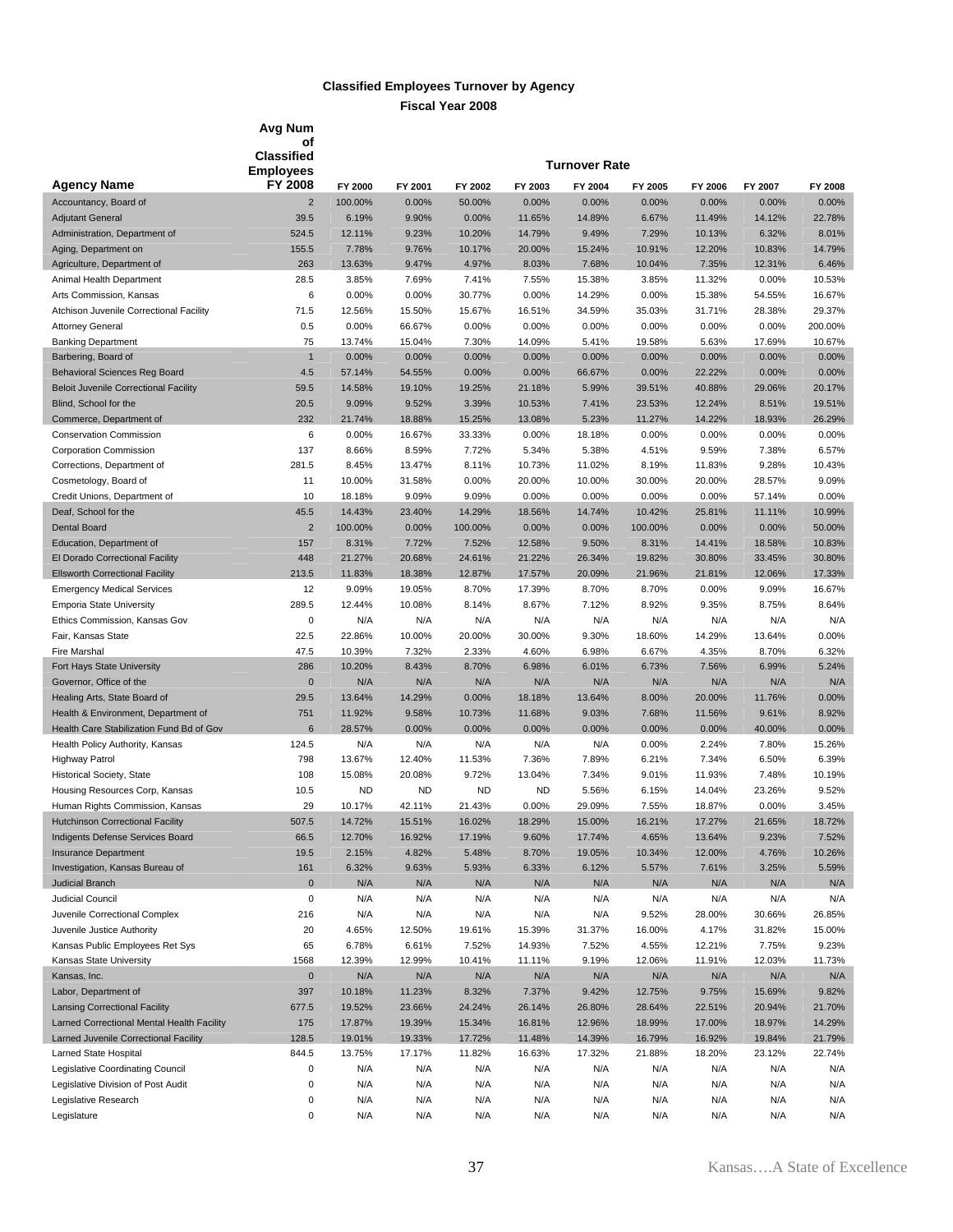#### **Classified Employees Turnover by Agency Fiscal Year 2008**

**Avg Num** 

|                                                    | οf<br><b>Classified</b><br><b>Employees</b> |                  |                  |                  |                  | <b>Turnover Rate</b> |                  |                  |                  |                  |
|----------------------------------------------------|---------------------------------------------|------------------|------------------|------------------|------------------|----------------------|------------------|------------------|------------------|------------------|
| <b>Agency Name</b>                                 | <b>FY 2008</b>                              | FY 2000          | FY 2001          | FY 2002          | FY 2003          | FY 2004              | FY 2005          | FY 2006          | FY 2007          | FY 2008          |
| Library, State                                     | 20.5                                        | 21.28%           | 4.26%            | 4.17%            | 8.33%            | 8.51%                | 9.09%            | 0.00%            | 9.76%            | 5.00%            |
| Lieutenant Governor, Office of                     | N/A                                         | N/A              | N/A              | N/A              | N/A              | N/A                  | N/A              | N/A              | N/A              | N/A              |
| Lottery, Kansas                                    | 39.5                                        | 17.78%           | 2.35%            | 22.50%           | 2.53%            | 4.88%                | 0.00%            | 10.39%           | 2.53%            | 4.71%            |
| Mortuary Arts, Board of                            | $\overline{2}$                              | 0.00%            | 0.00%            | 50.00%           | 0.00%            | 0.00%                | 0.00%            | 0.00%            | 0.00%            | 0.00%            |
| Neurological Institute, Kansas                     | 537.5                                       | 11.59%           | 16.34%           | 17.13%           | 13.73%           | 13.03%               | 17.98%           | 12.84%           | 15.07%           | 11.64%           |
| Norton Correctional Facility                       | 250                                         | 10.94%           | 10.18%           | 9.16%            | 7.35%            | 12.70%               | 14.20%           | 18.40%           | 12.00%           | 13.78%           |
| Nursing, Board of                                  | 19                                          | 27.59%           | 14.29%           | 24.24%           | 21.62%           | 5.26%                | 10.26%           | 10.26%           | 10.53%           | 5.26%            |
| Optometry Board of Examiners                       | $\mathbf{1}$                                | 0.00%            | 200.00%          | 0.00%            | 0.00%            | 0.00%                | 0.00%            | 0.00%            | 0.00%            | 0.00%            |
| Osawatomie State Hospital                          | 349                                         | 24.51%           | 25.80%           | 21.79%           | 20.33%           | 18.47%               | 21.47%           | 22.35%           | 28.37%           | 26.33%           |
| Parole Board, Kansas                               | 0                                           | N/A              | N/A              | N/A              | N/A              | N/A                  | N/A              | N/A              | N/A              | N/A              |
| Parsons State Hospital & Trng Cntr                 | 450.5                                       | 9.85%            | 10.94%           | 8.98%            | 10.88%           | 9.16%                | 11.50%           | 16.80%           | 9.99%            | 10.89%           |
| Peace Officers, Std & Trng                         | $\pmb{0}$                                   | N/A              | N/A              | N/A              | N/A              | N/A                  | N/A              | N/A              | N/A              | N/A              |
| Pharmacy, Board of                                 | 5                                           | 20.00%           | 40.00%           | 75.00%           | 0.00%            | 0.00%                | 0.00%            | 18.18%           | 20.00%           | 0.00%            |
| <b>Pittsburg State University</b>                  | 301.5                                       | 8.99%            | 8.97%            | 8.91%            | 5.32%            | 6.95%                | 8.00%            | 9.73%            | 5.97%            | 7.93%            |
| Pooled Money Investment Board                      | $\overline{4}$                              | N/R              | N/R              | N/R              | 22.22%           | 0.00%                | 0.00%            | 0.00%            | 0.00%            | 0.00%            |
| Racing & Gaming Commission, Kansas                 | 39                                          | 12.66%           | 20.25%           | 10.13%           | 7.60%            | 4.88%                | 7.50%            | 5.19%            | 5.13%            | 7.14%            |
| Rainbow Mental Health Facility                     | 106                                         | 25.37%           | 26.67%           | 17.62%           | 33.78%           | 23.36%               | 20.66%           | 21.40%           | 16.04%           | 26.29%           |
| Real Estate Appraisal Board                        | $\mathbf{1}$                                | 66.67%           | 0.00%            | 0.00%            | 0.00%            | 0.00%                | 0.00%            | 0.00%            | 0.00%            | 0.00%            |
| Real Estate Commission                             | 10                                          | 10.00%           | 0.00%            | 28.57%           | 0.00%            | 9.52%                | 19.05%           | 10.00%           | 10.00%           | 10.53%           |
| Regents, Board of                                  | 18                                          | 9.52%            | 0.00%            | 0.00%            | 0.00%            | 16.22%               | 10.00%           | 16.22%           | 11.11%           | 0.00%            |
| Revenue, Department of                             | 994                                         | 9.17%            | 9.89%            | 7.97%            | 6.92%            | 7.31%                | 8.19%            | 7.89%            | 7.24%            | 6.11%            |
| <b>Revisor of Statutes</b>                         | $\mathbf 0$                                 | N/A              | N/A              | N/A              | N/A              | N/A                  | N/A              | N/A              | N/A              | N/A              |
| Secretary of State                                 | $\mathbf{0}$                                | N/A              | N/A              | N/A              | N/A              | N/A                  | N/A              | N/A              | N/A              | N/A              |
| Securities Commissioner of Kansas                  | 21                                          | 14.29%           | 15.79%           | 12.12%           | 6.25%            | 0.00%                | 5.56%            | 10.26%           | 0.00%            | 8.89%            |
| Sentencing Commission, Kansas                      | $\mathbf{0}$                                | N/A              | N/A              | N/A              | N/A              | N/A                  | N/A              | N/A              | N/A              | N/A              |
| Social & Rehabilitation Services, Dept of          | 3200.5                                      | 10.20%           | 9.85%            | 9.10%            | 10.60%           | 8.73%                | 11.79%           | 11.30%           | 12.40%           | 10.82%           |
| Tax Appeals, Board of                              | 12                                          | 24.39%           | 0.00%            | 11.11%           | 19.36%           | 7.41%                | 0.00%            | 0.00%            | 16.67%           | 10.00%           |
| Technical Professions, Board of                    | 2.5                                         | 0.00%            | 0.00%            | 0.00%            | 0.00%            | 0.00%                | 0.00%            | 0.00%            | 40.00%           | 0.00%            |
| <b>Technology Enterprise Corporation</b>           | 0                                           | N/A              | N/A              | N/A              | N/A              | N/A                  | N/A              | N/A              | N/A              | N/A              |
| <b>Topeka Correctional Facility</b>                | 226.5                                       | 21.40%           | 34.07%           | 16.47%           | 10.21%           | 13.51%               | 10.02%           | 18.10%           | 11.48%           | 14.67%           |
| <b>Topeka Juvenile Correctional Facility</b>       | $\pmb{0}$                                   | 15.74%           | 13.18%           | 24.39%           | 19.62%           | 37.41%               | 60.83%           | N/A              | N/A              | N/A              |
| Transportation, Kansas Department of               | 2943.5                                      | 10.18%           | 9.27%            | 9.36%            | 9.16%            | 8.37%                | 10.19%           | 10.46%           | 10.53%           | 9.33%            |
| Treasurer, State                                   | 8.5                                         | 23.26%           | 20.00%           | 0.00%            | 0.00%            | 8.70%                | 0.00%            | 10.53%           | 11.76%           | 0.00%            |
| University of Kansas                               | $\mathbf{1}$                                | 21.07%           | 21.34%           | 20.34%           | 16.88%           | 17.40%               | 17.46%           | 1.41%            | 0.00%            | 0.00%            |
| University of Kansas Medical Center                | 445                                         | 17.87%           | 21.48%           | 16.17%           | 20.97%           | 12.75%               | 13.93%           | 14.30%           | 20.22%           | 16.35%           |
| Veteran Affairs, Commission on                     | 325                                         | 23.24%           | 29.16%           | 55.68%           | 41.97%           | 35.42%               | 30.70%           | 27.20%           | 28.31%           | 26.29%           |
| Veterinary Examiners, Board of                     | 0                                           | N/A              | N/A              | N/A              | N/A              | N/A                  | N/A              | N/A              | N/A              | N/A              |
| Water Office, Kansas                               | 18.5                                        | 0.00%            | 9.52%            | 19.51%           | 5.26%            | 5.56%                | 0.00%            | 5.13%            | 5.41%            | 5.26%            |
| Wichita State University                           | 623                                         | 14.62%           | 12.30%           | 11.90%           | 13.56%           | 10.55%               | 9.84%            | 13.92%           | 12.04%           | 13.22%           |
| Wildlife and Parks, Department of                  | 390                                         | 5.18%            | 6.18%            | 4.09%            | 6.11%            | 4.05%                | 5.61%            | 8.51%            | 6.67%            | 5.53%            |
| Winfield Correctional Facility<br><b>Statewide</b> | 197<br>21,804                               | 16.58%<br>13.01% | 16.00%<br>13.47% | 14.65%<br>12.50% | 13.17%<br>12.69% | 16.61%<br>11.84%     | 17.17%<br>13.05% | 16.67%<br>12.83% | 17.77%<br>13.46% | 16.41%<br>12.61% |

**Source:** SHARP (FY 2000-2008); excludes unclassified, temporary and student employees. Note: turnover for years prior to FY2008 is calculated based upon the average number of employees for that fiscal year.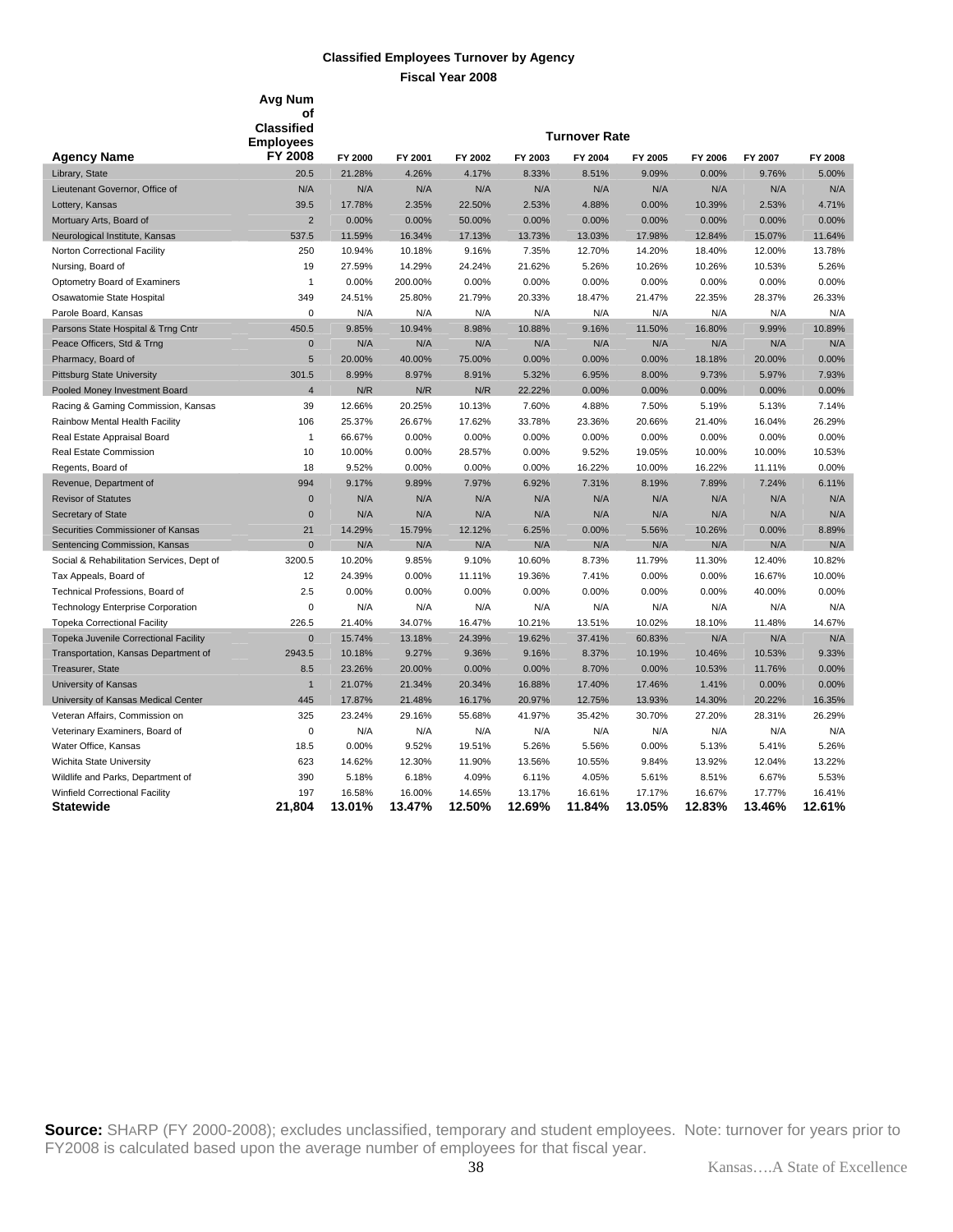# **Agencies with less than 10% Turnover**

Excludes agencies with less than an average of 100 classified employees for FY 2008.

| <b>Agency Name</b>                  | <b>Avg Number of Classified Employees</b> | <b>Turnover</b> |
|-------------------------------------|-------------------------------------------|-----------------|
| Fort Hays State University          | 286                                       | 5.24%           |
| Wildlife & Parks, Department of     | 398                                       | 5.53%           |
| Investigation, Kansas Bureau of     | 161                                       | 5.59%           |
| Revenue, Department of              | 983                                       | 6.11%           |
| <b>Highway Patrol</b>               | 798                                       | 6.39%           |
| Agriculture, Department of          | 263                                       | 6.46%           |
| <b>Corporation Commission</b>       | 137                                       | 6.57%           |
| <b>Pittsburg State University</b>   | 303                                       | 7.93%           |
| Administration, Department of       | 525                                       | 8.01%           |
| <b>Emporia State University</b>     | 290                                       | 8.64%           |
| Health & Environment, Department of | 751                                       | 8.92%           |
| Transportation, Department of       | 2904                                      | 9.33%           |
| Labor, Department of                | 397                                       | 9.82%           |

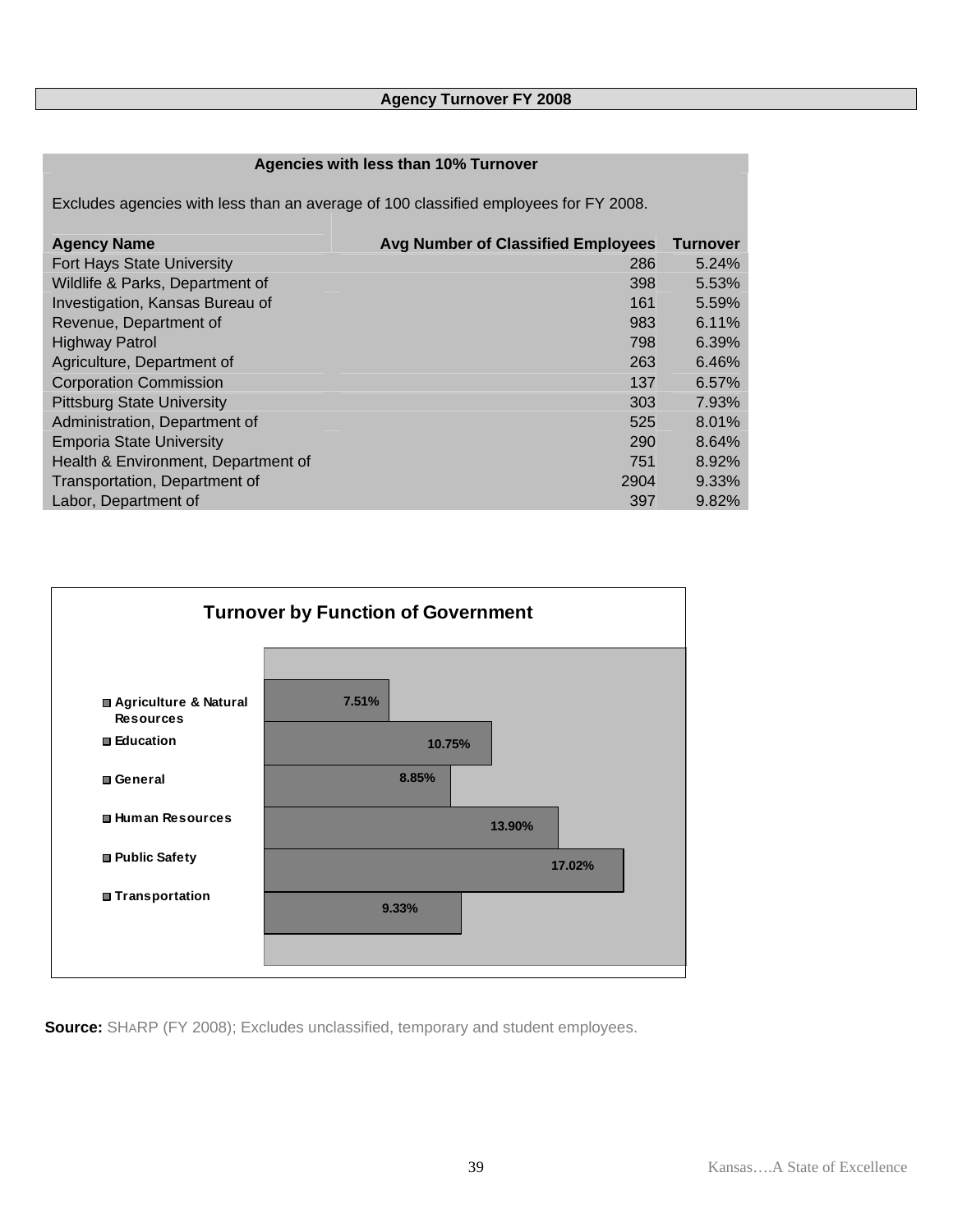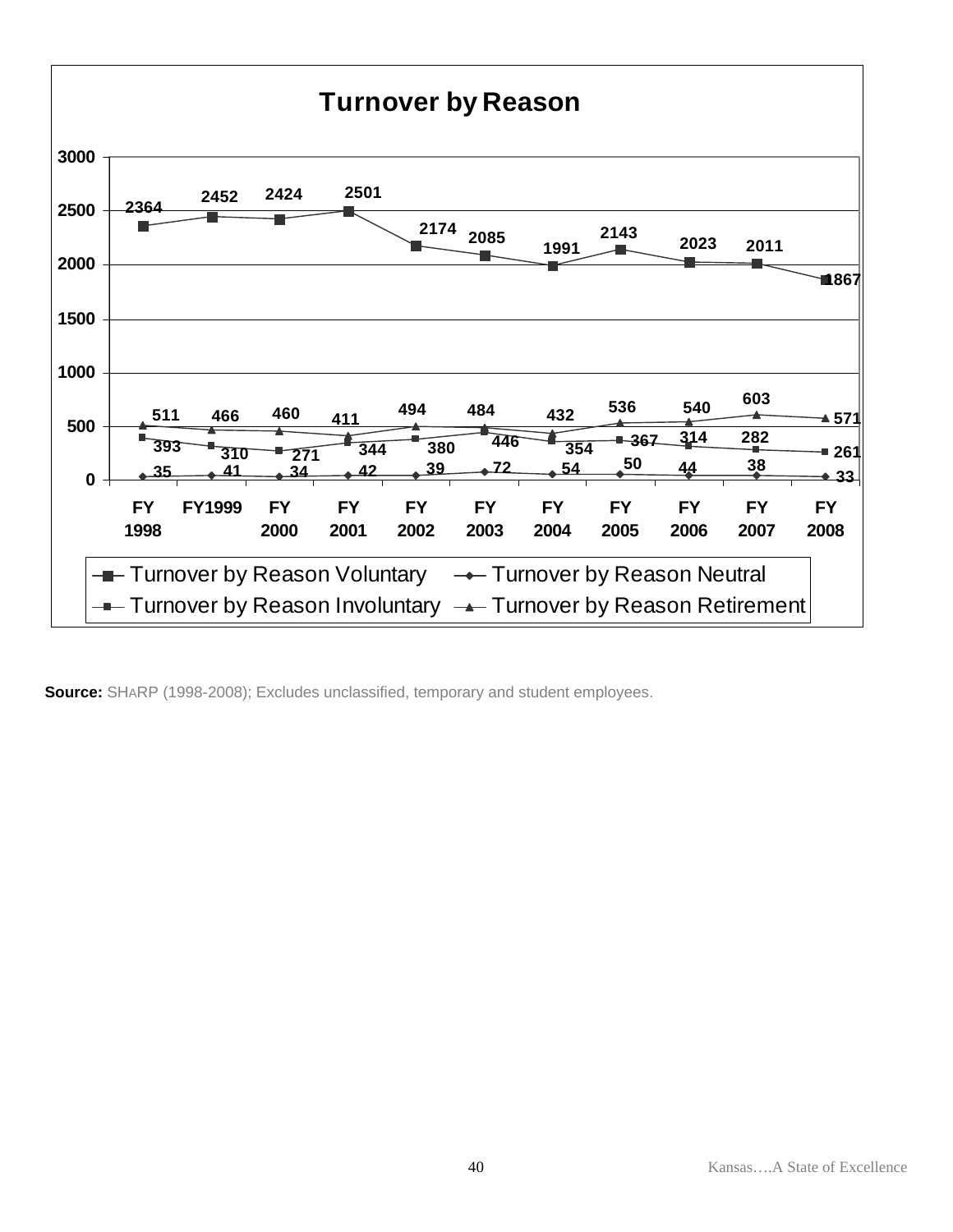# **Turnover: Job Classes Above the FY 2008 State Average (12.61%)**

| <b>FY2000</b><br>FY2001<br>FY2002<br>FY2003<br>FY2004<br>FY2005<br><b>FY2006</b><br>FY2007<br><b>FY2008</b><br><b>Activity Specialist I</b><br>51<br>2.17%<br>18.95%<br>8.42%<br>12.63%<br>2.11%<br>4.12%<br>12.63%<br>6.12%<br>13.73%<br>38<br>8.90%<br><b>Activity Therapist I</b><br>23.08%<br>11.94%<br>6.15%<br>8.45%<br>10.96%<br>5.48%<br>13.33%<br>13.16%<br>22<br><b>Agricultural Assistant</b><br>9.52%<br>100.00%<br>30.77%<br>45.16%<br>51.61<br>29.41%<br>12.50%<br>62.86%<br>50.00%<br>31<br><b>NA</b><br>32.26%<br>Animal Science Technician I<br><b>NA</b><br><b>NA</b><br><b>NA</b><br><b>NA</b><br><b>NA</b><br><b>NA</b><br>29.51%<br>26<br>Animal Science Technician II<br><b>NA</b><br><b>NA</b><br><b>NA</b><br><b>NA</b><br><b>NA</b><br><b>NA</b><br><b>NA</b><br>16.00%<br>23.08%<br>120<br><b>NA</b><br>NA<br><b>NA</b><br><b>NA</b><br><b>NA</b><br>0.00%<br>7.53%<br>6.62%<br>13.33%<br>Applications Developer II<br>26.5<br>24.00%<br>14.58%<br>9.80%<br>10.31%<br>6.38%<br>7.48%<br>22.64%<br>Attorney I<br>19.80%<br>9.43%<br>Certified Nurses Aide I<br>68.5<br>NA<br><b>NA</b><br><b>NA</b><br>NA<br><b>NA</b><br>NA<br>39.46%<br>53.90%<br>40.88%<br>53<br>NA<br>NA<br><b>NA</b><br>NA<br><b>NA</b><br>4.65%<br>17.58%<br>12.12%<br>18.87%<br>Certified Nurse Aide II<br>17.5<br>51.06%<br>40.96%<br>0.33<br>28.99%<br>30.43%<br><b>Communications Specialist I</b><br>63.41%<br>35.00%<br>51.43%<br>28.57%<br><b>Communications Specialist II</b><br>46<br>43.59%<br>24.24%<br>15.38<br>14.12%<br>6.52%<br>17.78%<br>9.20%<br>9.09%<br>23.91%<br>15.5<br>4.55%<br>0.00%<br>9.52<br>10.26%<br>5.13%<br>27.27%<br>0.00%<br>0.00%<br>12.90%<br><b>Computer Operations Supv</b><br>29<br>28.72%<br>23.71%<br>0.23<br>12.81%<br>23.16%<br>21.84%<br>40.00%<br>17.54%<br>65.52%<br>Cook<br>78<br><b>Corrections Counselor I</b><br>9.52%<br>12.82%<br>10.32<br>16.11%<br>8.33%<br>11.11%<br>8.16%<br>14.57%<br>15.38%<br>672<br>39.93%<br>0.44<br>Corrections Officer I (A)<br>45.50%<br>51.28%<br>50.62%<br>52.13%<br>51.15%<br>51.19%<br>45.57%<br>374.5<br>Corrections Officer I (B)<br>12.68%<br>11.51%<br>11.36%<br>13.10%<br>10.83%<br>15.68%<br>13.19%<br>14.67%<br>12.82%<br><b>Custodial Crew Leader</b><br>18<br>6.78%<br>12.50%<br>19.72%<br>6.25%<br>6.56%<br>17.39%<br>19.72%<br>17.65%<br>33.33%<br>77<br>21.70%<br>22.62%<br>22.22%<br><b>Custodial Worker</b><br>0.26%<br>25.67%<br>21.29%<br>26.71%<br>16.39%<br>37.66%<br><b>Education Program Consultant</b><br>51.5<br>8.08%<br>6.25%<br>5.77%<br>15.93%<br>10.26%<br>14.16%<br>12.84%<br>22.22%<br>15.53%<br>40<br>NA<br><b>NA</b><br>9.30%<br>7.34%<br>13.33%<br>16.87%<br>2.50%<br>15.00%<br><b>Electrician Senior</b><br>7.14%<br>23<br>2.33%<br><b>Engineering Associate II</b><br>12.35%<br>8.25%<br>17.02%<br>18.39%<br>18.39%<br>20.51%<br>10.00%<br>30.43%<br>22.22%<br><b>Engineering Technician Assoc</b><br>37<br>40.00%<br>30.30%<br>17.89%<br>25.88%<br>15.58%<br>23.38%<br>22.86%<br>21.62%<br>7.27%<br>Environmental Technician III<br>34.5<br>5.13%<br>11.48%<br>11.48%<br>11.76%<br>6.84%<br>6.84%<br>9.09%<br>14.49%<br>104<br>Equipment Operator Trainee*<br>3.67%<br>11.67%<br>35.15%<br>34.59%<br>36.99%<br>44.94%<br>40.00%<br>40.00%<br>38.46%<br><b>Extension Nutritional Asst I</b><br>16.5<br>14.81%<br>24.00%<br>8.89%<br>30.77%<br>5.71%<br>29.41%<br>40.00%<br>12.90%<br>24.24%<br>9.23%<br>150<br>8.21%<br>9.34%<br>11.91%<br>8.03%<br>8.93%<br>7.46%<br>13.33%<br><b>Facilities Maintenance Super</b><br>9.56%<br>27<br><b>NA</b><br><b>Financial Examiner</b><br>ΝA<br>11.11%<br>27.03%<br>11.76%<br>17.65%<br>5.00%<br>21.58%<br>18.52%<br>18<br>NA<br>NA<br>5.71%<br>5.80%<br>2.63%<br>24.66%<br>8.45%<br>22.22%<br><b>Food Service Supervisor</b><br>15.15%<br>77<br>52.17%<br>56.98%<br>57.69%<br>Food Service Worker<br>46.15%<br>39.31%<br>51.19%<br>50.60%<br>36.25%<br>40.26%<br>Gen Maint And Repair Tech Sr<br>166.5<br>NA<br><b>NA</b><br>8.02%<br>12.99%<br>8.86%<br>12.80%<br>10.42%<br>8.67%<br>12.61%<br>73<br>11.51%<br>Health Facility Surveyor I<br>29.46%<br>22.22%<br>24.06%<br>13.85%<br>11.51%<br>20.83%<br>15.28%<br>20.55%<br>903.5<br><b>NA</b><br><b>NA</b><br><b>NA</b><br><b>Human Services Specialist</b><br><b>NA</b><br>13.38%<br>10.80%<br>11.49%<br>14.86%<br>13.06%<br>Juvenile Corrections Offcr III<br>22.5<br>5.41<br>14.71<br>13.33%<br>3.33%<br>3.28%<br>13.33%<br>7.14%<br>7.69%<br>17.78%<br>221.5<br>22.03%<br>Juvenile Corrections Officer I<br>22.75%<br>28.86%<br>23.84%<br>40.08%<br>42.41%<br>40.92%<br>38.18%<br>37.47%<br>40<br>Juvenile Corrections Officer II<br>15.19%<br>6.82%<br>12.77%<br>12.12%<br>26.80%<br>22.73%<br>15.56%<br>16.47%<br>20.00%<br>20.5<br>Laboratory Technician II<br>4.08%<br>11.76%<br>14.55%<br>10.53%<br>3.39%<br>7.02%<br>12.50%<br>19.05%<br>24.39%<br>15<br>0.00%<br>Laundry Worker<br>19.51%<br>25.64%<br>21.05%<br>11.11%<br>1.76%<br>23.53%<br>12.12%<br>26.67%<br>Licensed Mental Health Tech<br>61.5<br>NA<br>NA<br><b>NA</b><br>NA<br><b>NA</b><br>NA<br>9.70%<br>10.96%<br>13.01%<br>33<br>21.05%<br>49.35%<br>29.73%<br>36.62%<br>27.16%<br><b>Licensed Practical Nurse</b><br>39.53%<br>22.22%<br>23.08%<br>39.39%<br>4.30%<br>Licensed Practical Nurse Senior<br>96.5<br>33.01%<br>26.79<br>25.00%<br>27.20%<br>20.00%<br>20.78%<br>27.27%<br>22.80%<br>Management Systems Analyst III<br>15.5<br>9.60%<br>5.26%<br>5.88<br>17.65%<br>10.26%<br>10.81%<br>0.00%<br>18.75%<br>12.90%<br>Mental Health/Disability Tech<br>811.5<br><b>NA</b><br><b>NA</b><br><b>NA</b><br><b>NA</b><br><b>NA</b><br><b>NA</b><br>16.70%<br>16.75%<br>15.65%<br>Mental Health/Disability Tech Trn*<br>56.5<br><b>NA</b><br><b>NA</b><br><b>NA</b><br><b>NA</b><br><b>NA</b><br><b>NA</b><br>54.12%<br>73.63%<br>115.04%<br>64.5<br><b>Office Assistant</b><br>18.18%<br>14.90%<br>16.01<br>23.70%<br>14.41%<br>15.52%<br>16.40%<br>23.77%<br>40.31%<br>18<br>12.33%<br>18.32%<br>16.22<br>8.96%<br>24.56%<br>4.26%<br>10.53%<br>22.22%<br>Painter<br>17.58%<br>Parole Officer I<br>74<br>11.76%<br>20.61%<br>7.45%<br>14.19%<br>12.16%<br>9.15%<br>20.41%<br>16.90%<br>13.51%<br>105<br>16.81%<br>Program Specialist I<br>15.04%<br>8.73%<br>11.11%<br>13.58%<br>18.47%<br>21.15%<br>19.90%<br>24.76%<br>51<br>16.46%<br>8.04%<br>10.70%<br>10.81%<br>41.18%<br>Program Specialist II<br>12.66%<br>12.57%<br>10.42%<br>29.45%<br>Public Service Executive I<br>135.5<br>9.30%<br>10.22%<br>7.55%<br>5.68%<br>4.44%<br>1.90%<br>6.32%<br>12.08%<br>13.28%<br>22.5<br>7.69%<br>8.70%<br>0.00%<br>15.09%<br>10.00%<br>6.78%<br>19.67%<br>13.33%<br>Public Service Executive IV<br>11.43% |                  | Avg Num of<br><b>Employees</b> |  |  |  |  |  |
|--------------------------------------------------------------------------------------------------------------------------------------------------------------------------------------------------------------------------------------------------------------------------------------------------------------------------------------------------------------------------------------------------------------------------------------------------------------------------------------------------------------------------------------------------------------------------------------------------------------------------------------------------------------------------------------------------------------------------------------------------------------------------------------------------------------------------------------------------------------------------------------------------------------------------------------------------------------------------------------------------------------------------------------------------------------------------------------------------------------------------------------------------------------------------------------------------------------------------------------------------------------------------------------------------------------------------------------------------------------------------------------------------------------------------------------------------------------------------------------------------------------------------------------------------------------------------------------------------------------------------------------------------------------------------------------------------------------------------------------------------------------------------------------------------------------------------------------------------------------------------------------------------------------------------------------------------------------------------------------------------------------------------------------------------------------------------------------------------------------------------------------------------------------------------------------------------------------------------------------------------------------------------------------------------------------------------------------------------------------------------------------------------------------------------------------------------------------------------------------------------------------------------------------------------------------------------------------------------------------------------------------------------------------------------------------------------------------------------------------------------------------------------------------------------------------------------------------------------------------------------------------------------------------------------------------------------------------------------------------------------------------------------------------------------------------------------------------------------------------------------------------------------------------------------------------------------------------------------------------------------------------------------------------------------------------------------------------------------------------------------------------------------------------------------------------------------------------------------------------------------------------------------------------------------------------------------------------------------------------------------------------------------------------------------------------------------------------------------------------------------------------------------------------------------------------------------------------------------------------------------------------------------------------------------------------------------------------------------------------------------------------------------------------------------------------------------------------------------------------------------------------------------------------------------------------------------------------------------------------------------------------------------------------------------------------------------------------------------------------------------------------------------------------------------------------------------------------------------------------------------------------------------------------------------------------------------------------------------------------------------------------------------------------------------------------------------------------------------------------------------------------------------------------------------------------------------------------------------------------------------------------------------------------------------------------------------------------------------------------------------------------------------------------------------------------------------------------------------------------------------------------------------------------------------------------------------------------------------------------------------------------------------------------------------------------------------------------------------------------------------------------------------------------------------------------------------------------------------------------------------------------------------------------------------------------------------------------------------------------------------------------------------------------------------------------------------------------------------------------------------------------------------------------------------------------------------------------------------------------------------------------------------------------------------------------------------------------------------------------------------------------------------------------------------------------------------------------------------------------------------------------------------------------------------------------------------------------------------------------------------------------------------------------------------------------------------------------------------------------------------------------------------------------------------------------------------------------------------------------------------------------------------------------------------------------------------------------------------------------------------------------------------------------------------------------------------|------------------|--------------------------------|--|--|--|--|--|
|                                                                                                                                                                                                                                                                                                                                                                                                                                                                                                                                                                                                                                                                                                                                                                                                                                                                                                                                                                                                                                                                                                                                                                                                                                                                                                                                                                                                                                                                                                                                                                                                                                                                                                                                                                                                                                                                                                                                                                                                                                                                                                                                                                                                                                                                                                                                                                                                                                                                                                                                                                                                                                                                                                                                                                                                                                                                                                                                                                                                                                                                                                                                                                                                                                                                                                                                                                                                                                                                                                                                                                                                                                                                                                                                                                                                                                                                                                                                                                                                                                                                                                                                                                                                                                                                                                                                                                                                                                                                                                                                                                                                                                                                                                                                                                                                                                                                                                                                                                                                                                                                                                                                                                                                                                                                                                                                                                                                                                                                                                                                                                                                                                                                                                                                                                                                                                                                                                                                                                                                                                                                                                                                                                                                                                                                                                                                                                                                                                                                                                                                                                                                                                                                                                  | <b>Job Class</b> | FY 2008                        |  |  |  |  |  |
|                                                                                                                                                                                                                                                                                                                                                                                                                                                                                                                                                                                                                                                                                                                                                                                                                                                                                                                                                                                                                                                                                                                                                                                                                                                                                                                                                                                                                                                                                                                                                                                                                                                                                                                                                                                                                                                                                                                                                                                                                                                                                                                                                                                                                                                                                                                                                                                                                                                                                                                                                                                                                                                                                                                                                                                                                                                                                                                                                                                                                                                                                                                                                                                                                                                                                                                                                                                                                                                                                                                                                                                                                                                                                                                                                                                                                                                                                                                                                                                                                                                                                                                                                                                                                                                                                                                                                                                                                                                                                                                                                                                                                                                                                                                                                                                                                                                                                                                                                                                                                                                                                                                                                                                                                                                                                                                                                                                                                                                                                                                                                                                                                                                                                                                                                                                                                                                                                                                                                                                                                                                                                                                                                                                                                                                                                                                                                                                                                                                                                                                                                                                                                                                                                                  |                  |                                |  |  |  |  |  |
|                                                                                                                                                                                                                                                                                                                                                                                                                                                                                                                                                                                                                                                                                                                                                                                                                                                                                                                                                                                                                                                                                                                                                                                                                                                                                                                                                                                                                                                                                                                                                                                                                                                                                                                                                                                                                                                                                                                                                                                                                                                                                                                                                                                                                                                                                                                                                                                                                                                                                                                                                                                                                                                                                                                                                                                                                                                                                                                                                                                                                                                                                                                                                                                                                                                                                                                                                                                                                                                                                                                                                                                                                                                                                                                                                                                                                                                                                                                                                                                                                                                                                                                                                                                                                                                                                                                                                                                                                                                                                                                                                                                                                                                                                                                                                                                                                                                                                                                                                                                                                                                                                                                                                                                                                                                                                                                                                                                                                                                                                                                                                                                                                                                                                                                                                                                                                                                                                                                                                                                                                                                                                                                                                                                                                                                                                                                                                                                                                                                                                                                                                                                                                                                                                                  |                  |                                |  |  |  |  |  |
|                                                                                                                                                                                                                                                                                                                                                                                                                                                                                                                                                                                                                                                                                                                                                                                                                                                                                                                                                                                                                                                                                                                                                                                                                                                                                                                                                                                                                                                                                                                                                                                                                                                                                                                                                                                                                                                                                                                                                                                                                                                                                                                                                                                                                                                                                                                                                                                                                                                                                                                                                                                                                                                                                                                                                                                                                                                                                                                                                                                                                                                                                                                                                                                                                                                                                                                                                                                                                                                                                                                                                                                                                                                                                                                                                                                                                                                                                                                                                                                                                                                                                                                                                                                                                                                                                                                                                                                                                                                                                                                                                                                                                                                                                                                                                                                                                                                                                                                                                                                                                                                                                                                                                                                                                                                                                                                                                                                                                                                                                                                                                                                                                                                                                                                                                                                                                                                                                                                                                                                                                                                                                                                                                                                                                                                                                                                                                                                                                                                                                                                                                                                                                                                                                                  |                  |                                |  |  |  |  |  |
|                                                                                                                                                                                                                                                                                                                                                                                                                                                                                                                                                                                                                                                                                                                                                                                                                                                                                                                                                                                                                                                                                                                                                                                                                                                                                                                                                                                                                                                                                                                                                                                                                                                                                                                                                                                                                                                                                                                                                                                                                                                                                                                                                                                                                                                                                                                                                                                                                                                                                                                                                                                                                                                                                                                                                                                                                                                                                                                                                                                                                                                                                                                                                                                                                                                                                                                                                                                                                                                                                                                                                                                                                                                                                                                                                                                                                                                                                                                                                                                                                                                                                                                                                                                                                                                                                                                                                                                                                                                                                                                                                                                                                                                                                                                                                                                                                                                                                                                                                                                                                                                                                                                                                                                                                                                                                                                                                                                                                                                                                                                                                                                                                                                                                                                                                                                                                                                                                                                                                                                                                                                                                                                                                                                                                                                                                                                                                                                                                                                                                                                                                                                                                                                                                                  |                  |                                |  |  |  |  |  |
|                                                                                                                                                                                                                                                                                                                                                                                                                                                                                                                                                                                                                                                                                                                                                                                                                                                                                                                                                                                                                                                                                                                                                                                                                                                                                                                                                                                                                                                                                                                                                                                                                                                                                                                                                                                                                                                                                                                                                                                                                                                                                                                                                                                                                                                                                                                                                                                                                                                                                                                                                                                                                                                                                                                                                                                                                                                                                                                                                                                                                                                                                                                                                                                                                                                                                                                                                                                                                                                                                                                                                                                                                                                                                                                                                                                                                                                                                                                                                                                                                                                                                                                                                                                                                                                                                                                                                                                                                                                                                                                                                                                                                                                                                                                                                                                                                                                                                                                                                                                                                                                                                                                                                                                                                                                                                                                                                                                                                                                                                                                                                                                                                                                                                                                                                                                                                                                                                                                                                                                                                                                                                                                                                                                                                                                                                                                                                                                                                                                                                                                                                                                                                                                                                                  |                  |                                |  |  |  |  |  |
|                                                                                                                                                                                                                                                                                                                                                                                                                                                                                                                                                                                                                                                                                                                                                                                                                                                                                                                                                                                                                                                                                                                                                                                                                                                                                                                                                                                                                                                                                                                                                                                                                                                                                                                                                                                                                                                                                                                                                                                                                                                                                                                                                                                                                                                                                                                                                                                                                                                                                                                                                                                                                                                                                                                                                                                                                                                                                                                                                                                                                                                                                                                                                                                                                                                                                                                                                                                                                                                                                                                                                                                                                                                                                                                                                                                                                                                                                                                                                                                                                                                                                                                                                                                                                                                                                                                                                                                                                                                                                                                                                                                                                                                                                                                                                                                                                                                                                                                                                                                                                                                                                                                                                                                                                                                                                                                                                                                                                                                                                                                                                                                                                                                                                                                                                                                                                                                                                                                                                                                                                                                                                                                                                                                                                                                                                                                                                                                                                                                                                                                                                                                                                                                                                                  |                  |                                |  |  |  |  |  |
|                                                                                                                                                                                                                                                                                                                                                                                                                                                                                                                                                                                                                                                                                                                                                                                                                                                                                                                                                                                                                                                                                                                                                                                                                                                                                                                                                                                                                                                                                                                                                                                                                                                                                                                                                                                                                                                                                                                                                                                                                                                                                                                                                                                                                                                                                                                                                                                                                                                                                                                                                                                                                                                                                                                                                                                                                                                                                                                                                                                                                                                                                                                                                                                                                                                                                                                                                                                                                                                                                                                                                                                                                                                                                                                                                                                                                                                                                                                                                                                                                                                                                                                                                                                                                                                                                                                                                                                                                                                                                                                                                                                                                                                                                                                                                                                                                                                                                                                                                                                                                                                                                                                                                                                                                                                                                                                                                                                                                                                                                                                                                                                                                                                                                                                                                                                                                                                                                                                                                                                                                                                                                                                                                                                                                                                                                                                                                                                                                                                                                                                                                                                                                                                                                                  |                  |                                |  |  |  |  |  |
|                                                                                                                                                                                                                                                                                                                                                                                                                                                                                                                                                                                                                                                                                                                                                                                                                                                                                                                                                                                                                                                                                                                                                                                                                                                                                                                                                                                                                                                                                                                                                                                                                                                                                                                                                                                                                                                                                                                                                                                                                                                                                                                                                                                                                                                                                                                                                                                                                                                                                                                                                                                                                                                                                                                                                                                                                                                                                                                                                                                                                                                                                                                                                                                                                                                                                                                                                                                                                                                                                                                                                                                                                                                                                                                                                                                                                                                                                                                                                                                                                                                                                                                                                                                                                                                                                                                                                                                                                                                                                                                                                                                                                                                                                                                                                                                                                                                                                                                                                                                                                                                                                                                                                                                                                                                                                                                                                                                                                                                                                                                                                                                                                                                                                                                                                                                                                                                                                                                                                                                                                                                                                                                                                                                                                                                                                                                                                                                                                                                                                                                                                                                                                                                                                                  |                  |                                |  |  |  |  |  |
|                                                                                                                                                                                                                                                                                                                                                                                                                                                                                                                                                                                                                                                                                                                                                                                                                                                                                                                                                                                                                                                                                                                                                                                                                                                                                                                                                                                                                                                                                                                                                                                                                                                                                                                                                                                                                                                                                                                                                                                                                                                                                                                                                                                                                                                                                                                                                                                                                                                                                                                                                                                                                                                                                                                                                                                                                                                                                                                                                                                                                                                                                                                                                                                                                                                                                                                                                                                                                                                                                                                                                                                                                                                                                                                                                                                                                                                                                                                                                                                                                                                                                                                                                                                                                                                                                                                                                                                                                                                                                                                                                                                                                                                                                                                                                                                                                                                                                                                                                                                                                                                                                                                                                                                                                                                                                                                                                                                                                                                                                                                                                                                                                                                                                                                                                                                                                                                                                                                                                                                                                                                                                                                                                                                                                                                                                                                                                                                                                                                                                                                                                                                                                                                                                                  |                  |                                |  |  |  |  |  |
|                                                                                                                                                                                                                                                                                                                                                                                                                                                                                                                                                                                                                                                                                                                                                                                                                                                                                                                                                                                                                                                                                                                                                                                                                                                                                                                                                                                                                                                                                                                                                                                                                                                                                                                                                                                                                                                                                                                                                                                                                                                                                                                                                                                                                                                                                                                                                                                                                                                                                                                                                                                                                                                                                                                                                                                                                                                                                                                                                                                                                                                                                                                                                                                                                                                                                                                                                                                                                                                                                                                                                                                                                                                                                                                                                                                                                                                                                                                                                                                                                                                                                                                                                                                                                                                                                                                                                                                                                                                                                                                                                                                                                                                                                                                                                                                                                                                                                                                                                                                                                                                                                                                                                                                                                                                                                                                                                                                                                                                                                                                                                                                                                                                                                                                                                                                                                                                                                                                                                                                                                                                                                                                                                                                                                                                                                                                                                                                                                                                                                                                                                                                                                                                                                                  |                  |                                |  |  |  |  |  |
|                                                                                                                                                                                                                                                                                                                                                                                                                                                                                                                                                                                                                                                                                                                                                                                                                                                                                                                                                                                                                                                                                                                                                                                                                                                                                                                                                                                                                                                                                                                                                                                                                                                                                                                                                                                                                                                                                                                                                                                                                                                                                                                                                                                                                                                                                                                                                                                                                                                                                                                                                                                                                                                                                                                                                                                                                                                                                                                                                                                                                                                                                                                                                                                                                                                                                                                                                                                                                                                                                                                                                                                                                                                                                                                                                                                                                                                                                                                                                                                                                                                                                                                                                                                                                                                                                                                                                                                                                                                                                                                                                                                                                                                                                                                                                                                                                                                                                                                                                                                                                                                                                                                                                                                                                                                                                                                                                                                                                                                                                                                                                                                                                                                                                                                                                                                                                                                                                                                                                                                                                                                                                                                                                                                                                                                                                                                                                                                                                                                                                                                                                                                                                                                                                                  |                  |                                |  |  |  |  |  |
|                                                                                                                                                                                                                                                                                                                                                                                                                                                                                                                                                                                                                                                                                                                                                                                                                                                                                                                                                                                                                                                                                                                                                                                                                                                                                                                                                                                                                                                                                                                                                                                                                                                                                                                                                                                                                                                                                                                                                                                                                                                                                                                                                                                                                                                                                                                                                                                                                                                                                                                                                                                                                                                                                                                                                                                                                                                                                                                                                                                                                                                                                                                                                                                                                                                                                                                                                                                                                                                                                                                                                                                                                                                                                                                                                                                                                                                                                                                                                                                                                                                                                                                                                                                                                                                                                                                                                                                                                                                                                                                                                                                                                                                                                                                                                                                                                                                                                                                                                                                                                                                                                                                                                                                                                                                                                                                                                                                                                                                                                                                                                                                                                                                                                                                                                                                                                                                                                                                                                                                                                                                                                                                                                                                                                                                                                                                                                                                                                                                                                                                                                                                                                                                                                                  |                  |                                |  |  |  |  |  |
|                                                                                                                                                                                                                                                                                                                                                                                                                                                                                                                                                                                                                                                                                                                                                                                                                                                                                                                                                                                                                                                                                                                                                                                                                                                                                                                                                                                                                                                                                                                                                                                                                                                                                                                                                                                                                                                                                                                                                                                                                                                                                                                                                                                                                                                                                                                                                                                                                                                                                                                                                                                                                                                                                                                                                                                                                                                                                                                                                                                                                                                                                                                                                                                                                                                                                                                                                                                                                                                                                                                                                                                                                                                                                                                                                                                                                                                                                                                                                                                                                                                                                                                                                                                                                                                                                                                                                                                                                                                                                                                                                                                                                                                                                                                                                                                                                                                                                                                                                                                                                                                                                                                                                                                                                                                                                                                                                                                                                                                                                                                                                                                                                                                                                                                                                                                                                                                                                                                                                                                                                                                                                                                                                                                                                                                                                                                                                                                                                                                                                                                                                                                                                                                                                                  |                  |                                |  |  |  |  |  |
|                                                                                                                                                                                                                                                                                                                                                                                                                                                                                                                                                                                                                                                                                                                                                                                                                                                                                                                                                                                                                                                                                                                                                                                                                                                                                                                                                                                                                                                                                                                                                                                                                                                                                                                                                                                                                                                                                                                                                                                                                                                                                                                                                                                                                                                                                                                                                                                                                                                                                                                                                                                                                                                                                                                                                                                                                                                                                                                                                                                                                                                                                                                                                                                                                                                                                                                                                                                                                                                                                                                                                                                                                                                                                                                                                                                                                                                                                                                                                                                                                                                                                                                                                                                                                                                                                                                                                                                                                                                                                                                                                                                                                                                                                                                                                                                                                                                                                                                                                                                                                                                                                                                                                                                                                                                                                                                                                                                                                                                                                                                                                                                                                                                                                                                                                                                                                                                                                                                                                                                                                                                                                                                                                                                                                                                                                                                                                                                                                                                                                                                                                                                                                                                                                                  |                  |                                |  |  |  |  |  |
|                                                                                                                                                                                                                                                                                                                                                                                                                                                                                                                                                                                                                                                                                                                                                                                                                                                                                                                                                                                                                                                                                                                                                                                                                                                                                                                                                                                                                                                                                                                                                                                                                                                                                                                                                                                                                                                                                                                                                                                                                                                                                                                                                                                                                                                                                                                                                                                                                                                                                                                                                                                                                                                                                                                                                                                                                                                                                                                                                                                                                                                                                                                                                                                                                                                                                                                                                                                                                                                                                                                                                                                                                                                                                                                                                                                                                                                                                                                                                                                                                                                                                                                                                                                                                                                                                                                                                                                                                                                                                                                                                                                                                                                                                                                                                                                                                                                                                                                                                                                                                                                                                                                                                                                                                                                                                                                                                                                                                                                                                                                                                                                                                                                                                                                                                                                                                                                                                                                                                                                                                                                                                                                                                                                                                                                                                                                                                                                                                                                                                                                                                                                                                                                                                                  |                  |                                |  |  |  |  |  |
|                                                                                                                                                                                                                                                                                                                                                                                                                                                                                                                                                                                                                                                                                                                                                                                                                                                                                                                                                                                                                                                                                                                                                                                                                                                                                                                                                                                                                                                                                                                                                                                                                                                                                                                                                                                                                                                                                                                                                                                                                                                                                                                                                                                                                                                                                                                                                                                                                                                                                                                                                                                                                                                                                                                                                                                                                                                                                                                                                                                                                                                                                                                                                                                                                                                                                                                                                                                                                                                                                                                                                                                                                                                                                                                                                                                                                                                                                                                                                                                                                                                                                                                                                                                                                                                                                                                                                                                                                                                                                                                                                                                                                                                                                                                                                                                                                                                                                                                                                                                                                                                                                                                                                                                                                                                                                                                                                                                                                                                                                                                                                                                                                                                                                                                                                                                                                                                                                                                                                                                                                                                                                                                                                                                                                                                                                                                                                                                                                                                                                                                                                                                                                                                                                                  |                  |                                |  |  |  |  |  |
|                                                                                                                                                                                                                                                                                                                                                                                                                                                                                                                                                                                                                                                                                                                                                                                                                                                                                                                                                                                                                                                                                                                                                                                                                                                                                                                                                                                                                                                                                                                                                                                                                                                                                                                                                                                                                                                                                                                                                                                                                                                                                                                                                                                                                                                                                                                                                                                                                                                                                                                                                                                                                                                                                                                                                                                                                                                                                                                                                                                                                                                                                                                                                                                                                                                                                                                                                                                                                                                                                                                                                                                                                                                                                                                                                                                                                                                                                                                                                                                                                                                                                                                                                                                                                                                                                                                                                                                                                                                                                                                                                                                                                                                                                                                                                                                                                                                                                                                                                                                                                                                                                                                                                                                                                                                                                                                                                                                                                                                                                                                                                                                                                                                                                                                                                                                                                                                                                                                                                                                                                                                                                                                                                                                                                                                                                                                                                                                                                                                                                                                                                                                                                                                                                                  |                  |                                |  |  |  |  |  |
|                                                                                                                                                                                                                                                                                                                                                                                                                                                                                                                                                                                                                                                                                                                                                                                                                                                                                                                                                                                                                                                                                                                                                                                                                                                                                                                                                                                                                                                                                                                                                                                                                                                                                                                                                                                                                                                                                                                                                                                                                                                                                                                                                                                                                                                                                                                                                                                                                                                                                                                                                                                                                                                                                                                                                                                                                                                                                                                                                                                                                                                                                                                                                                                                                                                                                                                                                                                                                                                                                                                                                                                                                                                                                                                                                                                                                                                                                                                                                                                                                                                                                                                                                                                                                                                                                                                                                                                                                                                                                                                                                                                                                                                                                                                                                                                                                                                                                                                                                                                                                                                                                                                                                                                                                                                                                                                                                                                                                                                                                                                                                                                                                                                                                                                                                                                                                                                                                                                                                                                                                                                                                                                                                                                                                                                                                                                                                                                                                                                                                                                                                                                                                                                                                                  |                  |                                |  |  |  |  |  |
|                                                                                                                                                                                                                                                                                                                                                                                                                                                                                                                                                                                                                                                                                                                                                                                                                                                                                                                                                                                                                                                                                                                                                                                                                                                                                                                                                                                                                                                                                                                                                                                                                                                                                                                                                                                                                                                                                                                                                                                                                                                                                                                                                                                                                                                                                                                                                                                                                                                                                                                                                                                                                                                                                                                                                                                                                                                                                                                                                                                                                                                                                                                                                                                                                                                                                                                                                                                                                                                                                                                                                                                                                                                                                                                                                                                                                                                                                                                                                                                                                                                                                                                                                                                                                                                                                                                                                                                                                                                                                                                                                                                                                                                                                                                                                                                                                                                                                                                                                                                                                                                                                                                                                                                                                                                                                                                                                                                                                                                                                                                                                                                                                                                                                                                                                                                                                                                                                                                                                                                                                                                                                                                                                                                                                                                                                                                                                                                                                                                                                                                                                                                                                                                                                                  |                  |                                |  |  |  |  |  |
|                                                                                                                                                                                                                                                                                                                                                                                                                                                                                                                                                                                                                                                                                                                                                                                                                                                                                                                                                                                                                                                                                                                                                                                                                                                                                                                                                                                                                                                                                                                                                                                                                                                                                                                                                                                                                                                                                                                                                                                                                                                                                                                                                                                                                                                                                                                                                                                                                                                                                                                                                                                                                                                                                                                                                                                                                                                                                                                                                                                                                                                                                                                                                                                                                                                                                                                                                                                                                                                                                                                                                                                                                                                                                                                                                                                                                                                                                                                                                                                                                                                                                                                                                                                                                                                                                                                                                                                                                                                                                                                                                                                                                                                                                                                                                                                                                                                                                                                                                                                                                                                                                                                                                                                                                                                                                                                                                                                                                                                                                                                                                                                                                                                                                                                                                                                                                                                                                                                                                                                                                                                                                                                                                                                                                                                                                                                                                                                                                                                                                                                                                                                                                                                                                                  |                  |                                |  |  |  |  |  |
|                                                                                                                                                                                                                                                                                                                                                                                                                                                                                                                                                                                                                                                                                                                                                                                                                                                                                                                                                                                                                                                                                                                                                                                                                                                                                                                                                                                                                                                                                                                                                                                                                                                                                                                                                                                                                                                                                                                                                                                                                                                                                                                                                                                                                                                                                                                                                                                                                                                                                                                                                                                                                                                                                                                                                                                                                                                                                                                                                                                                                                                                                                                                                                                                                                                                                                                                                                                                                                                                                                                                                                                                                                                                                                                                                                                                                                                                                                                                                                                                                                                                                                                                                                                                                                                                                                                                                                                                                                                                                                                                                                                                                                                                                                                                                                                                                                                                                                                                                                                                                                                                                                                                                                                                                                                                                                                                                                                                                                                                                                                                                                                                                                                                                                                                                                                                                                                                                                                                                                                                                                                                                                                                                                                                                                                                                                                                                                                                                                                                                                                                                                                                                                                                                                  |                  |                                |  |  |  |  |  |
|                                                                                                                                                                                                                                                                                                                                                                                                                                                                                                                                                                                                                                                                                                                                                                                                                                                                                                                                                                                                                                                                                                                                                                                                                                                                                                                                                                                                                                                                                                                                                                                                                                                                                                                                                                                                                                                                                                                                                                                                                                                                                                                                                                                                                                                                                                                                                                                                                                                                                                                                                                                                                                                                                                                                                                                                                                                                                                                                                                                                                                                                                                                                                                                                                                                                                                                                                                                                                                                                                                                                                                                                                                                                                                                                                                                                                                                                                                                                                                                                                                                                                                                                                                                                                                                                                                                                                                                                                                                                                                                                                                                                                                                                                                                                                                                                                                                                                                                                                                                                                                                                                                                                                                                                                                                                                                                                                                                                                                                                                                                                                                                                                                                                                                                                                                                                                                                                                                                                                                                                                                                                                                                                                                                                                                                                                                                                                                                                                                                                                                                                                                                                                                                                                                  |                  |                                |  |  |  |  |  |
|                                                                                                                                                                                                                                                                                                                                                                                                                                                                                                                                                                                                                                                                                                                                                                                                                                                                                                                                                                                                                                                                                                                                                                                                                                                                                                                                                                                                                                                                                                                                                                                                                                                                                                                                                                                                                                                                                                                                                                                                                                                                                                                                                                                                                                                                                                                                                                                                                                                                                                                                                                                                                                                                                                                                                                                                                                                                                                                                                                                                                                                                                                                                                                                                                                                                                                                                                                                                                                                                                                                                                                                                                                                                                                                                                                                                                                                                                                                                                                                                                                                                                                                                                                                                                                                                                                                                                                                                                                                                                                                                                                                                                                                                                                                                                                                                                                                                                                                                                                                                                                                                                                                                                                                                                                                                                                                                                                                                                                                                                                                                                                                                                                                                                                                                                                                                                                                                                                                                                                                                                                                                                                                                                                                                                                                                                                                                                                                                                                                                                                                                                                                                                                                                                                  |                  |                                |  |  |  |  |  |
|                                                                                                                                                                                                                                                                                                                                                                                                                                                                                                                                                                                                                                                                                                                                                                                                                                                                                                                                                                                                                                                                                                                                                                                                                                                                                                                                                                                                                                                                                                                                                                                                                                                                                                                                                                                                                                                                                                                                                                                                                                                                                                                                                                                                                                                                                                                                                                                                                                                                                                                                                                                                                                                                                                                                                                                                                                                                                                                                                                                                                                                                                                                                                                                                                                                                                                                                                                                                                                                                                                                                                                                                                                                                                                                                                                                                                                                                                                                                                                                                                                                                                                                                                                                                                                                                                                                                                                                                                                                                                                                                                                                                                                                                                                                                                                                                                                                                                                                                                                                                                                                                                                                                                                                                                                                                                                                                                                                                                                                                                                                                                                                                                                                                                                                                                                                                                                                                                                                                                                                                                                                                                                                                                                                                                                                                                                                                                                                                                                                                                                                                                                                                                                                                                                  |                  |                                |  |  |  |  |  |
|                                                                                                                                                                                                                                                                                                                                                                                                                                                                                                                                                                                                                                                                                                                                                                                                                                                                                                                                                                                                                                                                                                                                                                                                                                                                                                                                                                                                                                                                                                                                                                                                                                                                                                                                                                                                                                                                                                                                                                                                                                                                                                                                                                                                                                                                                                                                                                                                                                                                                                                                                                                                                                                                                                                                                                                                                                                                                                                                                                                                                                                                                                                                                                                                                                                                                                                                                                                                                                                                                                                                                                                                                                                                                                                                                                                                                                                                                                                                                                                                                                                                                                                                                                                                                                                                                                                                                                                                                                                                                                                                                                                                                                                                                                                                                                                                                                                                                                                                                                                                                                                                                                                                                                                                                                                                                                                                                                                                                                                                                                                                                                                                                                                                                                                                                                                                                                                                                                                                                                                                                                                                                                                                                                                                                                                                                                                                                                                                                                                                                                                                                                                                                                                                                                  |                  |                                |  |  |  |  |  |
|                                                                                                                                                                                                                                                                                                                                                                                                                                                                                                                                                                                                                                                                                                                                                                                                                                                                                                                                                                                                                                                                                                                                                                                                                                                                                                                                                                                                                                                                                                                                                                                                                                                                                                                                                                                                                                                                                                                                                                                                                                                                                                                                                                                                                                                                                                                                                                                                                                                                                                                                                                                                                                                                                                                                                                                                                                                                                                                                                                                                                                                                                                                                                                                                                                                                                                                                                                                                                                                                                                                                                                                                                                                                                                                                                                                                                                                                                                                                                                                                                                                                                                                                                                                                                                                                                                                                                                                                                                                                                                                                                                                                                                                                                                                                                                                                                                                                                                                                                                                                                                                                                                                                                                                                                                                                                                                                                                                                                                                                                                                                                                                                                                                                                                                                                                                                                                                                                                                                                                                                                                                                                                                                                                                                                                                                                                                                                                                                                                                                                                                                                                                                                                                                                                  |                  |                                |  |  |  |  |  |
|                                                                                                                                                                                                                                                                                                                                                                                                                                                                                                                                                                                                                                                                                                                                                                                                                                                                                                                                                                                                                                                                                                                                                                                                                                                                                                                                                                                                                                                                                                                                                                                                                                                                                                                                                                                                                                                                                                                                                                                                                                                                                                                                                                                                                                                                                                                                                                                                                                                                                                                                                                                                                                                                                                                                                                                                                                                                                                                                                                                                                                                                                                                                                                                                                                                                                                                                                                                                                                                                                                                                                                                                                                                                                                                                                                                                                                                                                                                                                                                                                                                                                                                                                                                                                                                                                                                                                                                                                                                                                                                                                                                                                                                                                                                                                                                                                                                                                                                                                                                                                                                                                                                                                                                                                                                                                                                                                                                                                                                                                                                                                                                                                                                                                                                                                                                                                                                                                                                                                                                                                                                                                                                                                                                                                                                                                                                                                                                                                                                                                                                                                                                                                                                                                                  |                  |                                |  |  |  |  |  |
|                                                                                                                                                                                                                                                                                                                                                                                                                                                                                                                                                                                                                                                                                                                                                                                                                                                                                                                                                                                                                                                                                                                                                                                                                                                                                                                                                                                                                                                                                                                                                                                                                                                                                                                                                                                                                                                                                                                                                                                                                                                                                                                                                                                                                                                                                                                                                                                                                                                                                                                                                                                                                                                                                                                                                                                                                                                                                                                                                                                                                                                                                                                                                                                                                                                                                                                                                                                                                                                                                                                                                                                                                                                                                                                                                                                                                                                                                                                                                                                                                                                                                                                                                                                                                                                                                                                                                                                                                                                                                                                                                                                                                                                                                                                                                                                                                                                                                                                                                                                                                                                                                                                                                                                                                                                                                                                                                                                                                                                                                                                                                                                                                                                                                                                                                                                                                                                                                                                                                                                                                                                                                                                                                                                                                                                                                                                                                                                                                                                                                                                                                                                                                                                                                                  |                  |                                |  |  |  |  |  |
|                                                                                                                                                                                                                                                                                                                                                                                                                                                                                                                                                                                                                                                                                                                                                                                                                                                                                                                                                                                                                                                                                                                                                                                                                                                                                                                                                                                                                                                                                                                                                                                                                                                                                                                                                                                                                                                                                                                                                                                                                                                                                                                                                                                                                                                                                                                                                                                                                                                                                                                                                                                                                                                                                                                                                                                                                                                                                                                                                                                                                                                                                                                                                                                                                                                                                                                                                                                                                                                                                                                                                                                                                                                                                                                                                                                                                                                                                                                                                                                                                                                                                                                                                                                                                                                                                                                                                                                                                                                                                                                                                                                                                                                                                                                                                                                                                                                                                                                                                                                                                                                                                                                                                                                                                                                                                                                                                                                                                                                                                                                                                                                                                                                                                                                                                                                                                                                                                                                                                                                                                                                                                                                                                                                                                                                                                                                                                                                                                                                                                                                                                                                                                                                                                                  |                  |                                |  |  |  |  |  |
|                                                                                                                                                                                                                                                                                                                                                                                                                                                                                                                                                                                                                                                                                                                                                                                                                                                                                                                                                                                                                                                                                                                                                                                                                                                                                                                                                                                                                                                                                                                                                                                                                                                                                                                                                                                                                                                                                                                                                                                                                                                                                                                                                                                                                                                                                                                                                                                                                                                                                                                                                                                                                                                                                                                                                                                                                                                                                                                                                                                                                                                                                                                                                                                                                                                                                                                                                                                                                                                                                                                                                                                                                                                                                                                                                                                                                                                                                                                                                                                                                                                                                                                                                                                                                                                                                                                                                                                                                                                                                                                                                                                                                                                                                                                                                                                                                                                                                                                                                                                                                                                                                                                                                                                                                                                                                                                                                                                                                                                                                                                                                                                                                                                                                                                                                                                                                                                                                                                                                                                                                                                                                                                                                                                                                                                                                                                                                                                                                                                                                                                                                                                                                                                                                                  |                  |                                |  |  |  |  |  |
|                                                                                                                                                                                                                                                                                                                                                                                                                                                                                                                                                                                                                                                                                                                                                                                                                                                                                                                                                                                                                                                                                                                                                                                                                                                                                                                                                                                                                                                                                                                                                                                                                                                                                                                                                                                                                                                                                                                                                                                                                                                                                                                                                                                                                                                                                                                                                                                                                                                                                                                                                                                                                                                                                                                                                                                                                                                                                                                                                                                                                                                                                                                                                                                                                                                                                                                                                                                                                                                                                                                                                                                                                                                                                                                                                                                                                                                                                                                                                                                                                                                                                                                                                                                                                                                                                                                                                                                                                                                                                                                                                                                                                                                                                                                                                                                                                                                                                                                                                                                                                                                                                                                                                                                                                                                                                                                                                                                                                                                                                                                                                                                                                                                                                                                                                                                                                                                                                                                                                                                                                                                                                                                                                                                                                                                                                                                                                                                                                                                                                                                                                                                                                                                                                                  |                  |                                |  |  |  |  |  |
|                                                                                                                                                                                                                                                                                                                                                                                                                                                                                                                                                                                                                                                                                                                                                                                                                                                                                                                                                                                                                                                                                                                                                                                                                                                                                                                                                                                                                                                                                                                                                                                                                                                                                                                                                                                                                                                                                                                                                                                                                                                                                                                                                                                                                                                                                                                                                                                                                                                                                                                                                                                                                                                                                                                                                                                                                                                                                                                                                                                                                                                                                                                                                                                                                                                                                                                                                                                                                                                                                                                                                                                                                                                                                                                                                                                                                                                                                                                                                                                                                                                                                                                                                                                                                                                                                                                                                                                                                                                                                                                                                                                                                                                                                                                                                                                                                                                                                                                                                                                                                                                                                                                                                                                                                                                                                                                                                                                                                                                                                                                                                                                                                                                                                                                                                                                                                                                                                                                                                                                                                                                                                                                                                                                                                                                                                                                                                                                                                                                                                                                                                                                                                                                                                                  |                  |                                |  |  |  |  |  |
|                                                                                                                                                                                                                                                                                                                                                                                                                                                                                                                                                                                                                                                                                                                                                                                                                                                                                                                                                                                                                                                                                                                                                                                                                                                                                                                                                                                                                                                                                                                                                                                                                                                                                                                                                                                                                                                                                                                                                                                                                                                                                                                                                                                                                                                                                                                                                                                                                                                                                                                                                                                                                                                                                                                                                                                                                                                                                                                                                                                                                                                                                                                                                                                                                                                                                                                                                                                                                                                                                                                                                                                                                                                                                                                                                                                                                                                                                                                                                                                                                                                                                                                                                                                                                                                                                                                                                                                                                                                                                                                                                                                                                                                                                                                                                                                                                                                                                                                                                                                                                                                                                                                                                                                                                                                                                                                                                                                                                                                                                                                                                                                                                                                                                                                                                                                                                                                                                                                                                                                                                                                                                                                                                                                                                                                                                                                                                                                                                                                                                                                                                                                                                                                                                                  |                  |                                |  |  |  |  |  |
|                                                                                                                                                                                                                                                                                                                                                                                                                                                                                                                                                                                                                                                                                                                                                                                                                                                                                                                                                                                                                                                                                                                                                                                                                                                                                                                                                                                                                                                                                                                                                                                                                                                                                                                                                                                                                                                                                                                                                                                                                                                                                                                                                                                                                                                                                                                                                                                                                                                                                                                                                                                                                                                                                                                                                                                                                                                                                                                                                                                                                                                                                                                                                                                                                                                                                                                                                                                                                                                                                                                                                                                                                                                                                                                                                                                                                                                                                                                                                                                                                                                                                                                                                                                                                                                                                                                                                                                                                                                                                                                                                                                                                                                                                                                                                                                                                                                                                                                                                                                                                                                                                                                                                                                                                                                                                                                                                                                                                                                                                                                                                                                                                                                                                                                                                                                                                                                                                                                                                                                                                                                                                                                                                                                                                                                                                                                                                                                                                                                                                                                                                                                                                                                                                                  |                  |                                |  |  |  |  |  |
|                                                                                                                                                                                                                                                                                                                                                                                                                                                                                                                                                                                                                                                                                                                                                                                                                                                                                                                                                                                                                                                                                                                                                                                                                                                                                                                                                                                                                                                                                                                                                                                                                                                                                                                                                                                                                                                                                                                                                                                                                                                                                                                                                                                                                                                                                                                                                                                                                                                                                                                                                                                                                                                                                                                                                                                                                                                                                                                                                                                                                                                                                                                                                                                                                                                                                                                                                                                                                                                                                                                                                                                                                                                                                                                                                                                                                                                                                                                                                                                                                                                                                                                                                                                                                                                                                                                                                                                                                                                                                                                                                                                                                                                                                                                                                                                                                                                                                                                                                                                                                                                                                                                                                                                                                                                                                                                                                                                                                                                                                                                                                                                                                                                                                                                                                                                                                                                                                                                                                                                                                                                                                                                                                                                                                                                                                                                                                                                                                                                                                                                                                                                                                                                                                                  |                  |                                |  |  |  |  |  |
|                                                                                                                                                                                                                                                                                                                                                                                                                                                                                                                                                                                                                                                                                                                                                                                                                                                                                                                                                                                                                                                                                                                                                                                                                                                                                                                                                                                                                                                                                                                                                                                                                                                                                                                                                                                                                                                                                                                                                                                                                                                                                                                                                                                                                                                                                                                                                                                                                                                                                                                                                                                                                                                                                                                                                                                                                                                                                                                                                                                                                                                                                                                                                                                                                                                                                                                                                                                                                                                                                                                                                                                                                                                                                                                                                                                                                                                                                                                                                                                                                                                                                                                                                                                                                                                                                                                                                                                                                                                                                                                                                                                                                                                                                                                                                                                                                                                                                                                                                                                                                                                                                                                                                                                                                                                                                                                                                                                                                                                                                                                                                                                                                                                                                                                                                                                                                                                                                                                                                                                                                                                                                                                                                                                                                                                                                                                                                                                                                                                                                                                                                                                                                                                                                                  |                  |                                |  |  |  |  |  |
|                                                                                                                                                                                                                                                                                                                                                                                                                                                                                                                                                                                                                                                                                                                                                                                                                                                                                                                                                                                                                                                                                                                                                                                                                                                                                                                                                                                                                                                                                                                                                                                                                                                                                                                                                                                                                                                                                                                                                                                                                                                                                                                                                                                                                                                                                                                                                                                                                                                                                                                                                                                                                                                                                                                                                                                                                                                                                                                                                                                                                                                                                                                                                                                                                                                                                                                                                                                                                                                                                                                                                                                                                                                                                                                                                                                                                                                                                                                                                                                                                                                                                                                                                                                                                                                                                                                                                                                                                                                                                                                                                                                                                                                                                                                                                                                                                                                                                                                                                                                                                                                                                                                                                                                                                                                                                                                                                                                                                                                                                                                                                                                                                                                                                                                                                                                                                                                                                                                                                                                                                                                                                                                                                                                                                                                                                                                                                                                                                                                                                                                                                                                                                                                                                                  |                  |                                |  |  |  |  |  |
|                                                                                                                                                                                                                                                                                                                                                                                                                                                                                                                                                                                                                                                                                                                                                                                                                                                                                                                                                                                                                                                                                                                                                                                                                                                                                                                                                                                                                                                                                                                                                                                                                                                                                                                                                                                                                                                                                                                                                                                                                                                                                                                                                                                                                                                                                                                                                                                                                                                                                                                                                                                                                                                                                                                                                                                                                                                                                                                                                                                                                                                                                                                                                                                                                                                                                                                                                                                                                                                                                                                                                                                                                                                                                                                                                                                                                                                                                                                                                                                                                                                                                                                                                                                                                                                                                                                                                                                                                                                                                                                                                                                                                                                                                                                                                                                                                                                                                                                                                                                                                                                                                                                                                                                                                                                                                                                                                                                                                                                                                                                                                                                                                                                                                                                                                                                                                                                                                                                                                                                                                                                                                                                                                                                                                                                                                                                                                                                                                                                                                                                                                                                                                                                                                                  |                  |                                |  |  |  |  |  |
|                                                                                                                                                                                                                                                                                                                                                                                                                                                                                                                                                                                                                                                                                                                                                                                                                                                                                                                                                                                                                                                                                                                                                                                                                                                                                                                                                                                                                                                                                                                                                                                                                                                                                                                                                                                                                                                                                                                                                                                                                                                                                                                                                                                                                                                                                                                                                                                                                                                                                                                                                                                                                                                                                                                                                                                                                                                                                                                                                                                                                                                                                                                                                                                                                                                                                                                                                                                                                                                                                                                                                                                                                                                                                                                                                                                                                                                                                                                                                                                                                                                                                                                                                                                                                                                                                                                                                                                                                                                                                                                                                                                                                                                                                                                                                                                                                                                                                                                                                                                                                                                                                                                                                                                                                                                                                                                                                                                                                                                                                                                                                                                                                                                                                                                                                                                                                                                                                                                                                                                                                                                                                                                                                                                                                                                                                                                                                                                                                                                                                                                                                                                                                                                                                                  |                  |                                |  |  |  |  |  |
|                                                                                                                                                                                                                                                                                                                                                                                                                                                                                                                                                                                                                                                                                                                                                                                                                                                                                                                                                                                                                                                                                                                                                                                                                                                                                                                                                                                                                                                                                                                                                                                                                                                                                                                                                                                                                                                                                                                                                                                                                                                                                                                                                                                                                                                                                                                                                                                                                                                                                                                                                                                                                                                                                                                                                                                                                                                                                                                                                                                                                                                                                                                                                                                                                                                                                                                                                                                                                                                                                                                                                                                                                                                                                                                                                                                                                                                                                                                                                                                                                                                                                                                                                                                                                                                                                                                                                                                                                                                                                                                                                                                                                                                                                                                                                                                                                                                                                                                                                                                                                                                                                                                                                                                                                                                                                                                                                                                                                                                                                                                                                                                                                                                                                                                                                                                                                                                                                                                                                                                                                                                                                                                                                                                                                                                                                                                                                                                                                                                                                                                                                                                                                                                                                                  |                  |                                |  |  |  |  |  |
|                                                                                                                                                                                                                                                                                                                                                                                                                                                                                                                                                                                                                                                                                                                                                                                                                                                                                                                                                                                                                                                                                                                                                                                                                                                                                                                                                                                                                                                                                                                                                                                                                                                                                                                                                                                                                                                                                                                                                                                                                                                                                                                                                                                                                                                                                                                                                                                                                                                                                                                                                                                                                                                                                                                                                                                                                                                                                                                                                                                                                                                                                                                                                                                                                                                                                                                                                                                                                                                                                                                                                                                                                                                                                                                                                                                                                                                                                                                                                                                                                                                                                                                                                                                                                                                                                                                                                                                                                                                                                                                                                                                                                                                                                                                                                                                                                                                                                                                                                                                                                                                                                                                                                                                                                                                                                                                                                                                                                                                                                                                                                                                                                                                                                                                                                                                                                                                                                                                                                                                                                                                                                                                                                                                                                                                                                                                                                                                                                                                                                                                                                                                                                                                                                                  |                  |                                |  |  |  |  |  |
|                                                                                                                                                                                                                                                                                                                                                                                                                                                                                                                                                                                                                                                                                                                                                                                                                                                                                                                                                                                                                                                                                                                                                                                                                                                                                                                                                                                                                                                                                                                                                                                                                                                                                                                                                                                                                                                                                                                                                                                                                                                                                                                                                                                                                                                                                                                                                                                                                                                                                                                                                                                                                                                                                                                                                                                                                                                                                                                                                                                                                                                                                                                                                                                                                                                                                                                                                                                                                                                                                                                                                                                                                                                                                                                                                                                                                                                                                                                                                                                                                                                                                                                                                                                                                                                                                                                                                                                                                                                                                                                                                                                                                                                                                                                                                                                                                                                                                                                                                                                                                                                                                                                                                                                                                                                                                                                                                                                                                                                                                                                                                                                                                                                                                                                                                                                                                                                                                                                                                                                                                                                                                                                                                                                                                                                                                                                                                                                                                                                                                                                                                                                                                                                                                                  |                  |                                |  |  |  |  |  |
|                                                                                                                                                                                                                                                                                                                                                                                                                                                                                                                                                                                                                                                                                                                                                                                                                                                                                                                                                                                                                                                                                                                                                                                                                                                                                                                                                                                                                                                                                                                                                                                                                                                                                                                                                                                                                                                                                                                                                                                                                                                                                                                                                                                                                                                                                                                                                                                                                                                                                                                                                                                                                                                                                                                                                                                                                                                                                                                                                                                                                                                                                                                                                                                                                                                                                                                                                                                                                                                                                                                                                                                                                                                                                                                                                                                                                                                                                                                                                                                                                                                                                                                                                                                                                                                                                                                                                                                                                                                                                                                                                                                                                                                                                                                                                                                                                                                                                                                                                                                                                                                                                                                                                                                                                                                                                                                                                                                                                                                                                                                                                                                                                                                                                                                                                                                                                                                                                                                                                                                                                                                                                                                                                                                                                                                                                                                                                                                                                                                                                                                                                                                                                                                                                                  |                  |                                |  |  |  |  |  |
|                                                                                                                                                                                                                                                                                                                                                                                                                                                                                                                                                                                                                                                                                                                                                                                                                                                                                                                                                                                                                                                                                                                                                                                                                                                                                                                                                                                                                                                                                                                                                                                                                                                                                                                                                                                                                                                                                                                                                                                                                                                                                                                                                                                                                                                                                                                                                                                                                                                                                                                                                                                                                                                                                                                                                                                                                                                                                                                                                                                                                                                                                                                                                                                                                                                                                                                                                                                                                                                                                                                                                                                                                                                                                                                                                                                                                                                                                                                                                                                                                                                                                                                                                                                                                                                                                                                                                                                                                                                                                                                                                                                                                                                                                                                                                                                                                                                                                                                                                                                                                                                                                                                                                                                                                                                                                                                                                                                                                                                                                                                                                                                                                                                                                                                                                                                                                                                                                                                                                                                                                                                                                                                                                                                                                                                                                                                                                                                                                                                                                                                                                                                                                                                                                                  |                  |                                |  |  |  |  |  |
|                                                                                                                                                                                                                                                                                                                                                                                                                                                                                                                                                                                                                                                                                                                                                                                                                                                                                                                                                                                                                                                                                                                                                                                                                                                                                                                                                                                                                                                                                                                                                                                                                                                                                                                                                                                                                                                                                                                                                                                                                                                                                                                                                                                                                                                                                                                                                                                                                                                                                                                                                                                                                                                                                                                                                                                                                                                                                                                                                                                                                                                                                                                                                                                                                                                                                                                                                                                                                                                                                                                                                                                                                                                                                                                                                                                                                                                                                                                                                                                                                                                                                                                                                                                                                                                                                                                                                                                                                                                                                                                                                                                                                                                                                                                                                                                                                                                                                                                                                                                                                                                                                                                                                                                                                                                                                                                                                                                                                                                                                                                                                                                                                                                                                                                                                                                                                                                                                                                                                                                                                                                                                                                                                                                                                                                                                                                                                                                                                                                                                                                                                                                                                                                                                                  |                  |                                |  |  |  |  |  |
|                                                                                                                                                                                                                                                                                                                                                                                                                                                                                                                                                                                                                                                                                                                                                                                                                                                                                                                                                                                                                                                                                                                                                                                                                                                                                                                                                                                                                                                                                                                                                                                                                                                                                                                                                                                                                                                                                                                                                                                                                                                                                                                                                                                                                                                                                                                                                                                                                                                                                                                                                                                                                                                                                                                                                                                                                                                                                                                                                                                                                                                                                                                                                                                                                                                                                                                                                                                                                                                                                                                                                                                                                                                                                                                                                                                                                                                                                                                                                                                                                                                                                                                                                                                                                                                                                                                                                                                                                                                                                                                                                                                                                                                                                                                                                                                                                                                                                                                                                                                                                                                                                                                                                                                                                                                                                                                                                                                                                                                                                                                                                                                                                                                                                                                                                                                                                                                                                                                                                                                                                                                                                                                                                                                                                                                                                                                                                                                                                                                                                                                                                                                                                                                                                                  |                  |                                |  |  |  |  |  |
|                                                                                                                                                                                                                                                                                                                                                                                                                                                                                                                                                                                                                                                                                                                                                                                                                                                                                                                                                                                                                                                                                                                                                                                                                                                                                                                                                                                                                                                                                                                                                                                                                                                                                                                                                                                                                                                                                                                                                                                                                                                                                                                                                                                                                                                                                                                                                                                                                                                                                                                                                                                                                                                                                                                                                                                                                                                                                                                                                                                                                                                                                                                                                                                                                                                                                                                                                                                                                                                                                                                                                                                                                                                                                                                                                                                                                                                                                                                                                                                                                                                                                                                                                                                                                                                                                                                                                                                                                                                                                                                                                                                                                                                                                                                                                                                                                                                                                                                                                                                                                                                                                                                                                                                                                                                                                                                                                                                                                                                                                                                                                                                                                                                                                                                                                                                                                                                                                                                                                                                                                                                                                                                                                                                                                                                                                                                                                                                                                                                                                                                                                                                                                                                                                                  |                  |                                |  |  |  |  |  |
|                                                                                                                                                                                                                                                                                                                                                                                                                                                                                                                                                                                                                                                                                                                                                                                                                                                                                                                                                                                                                                                                                                                                                                                                                                                                                                                                                                                                                                                                                                                                                                                                                                                                                                                                                                                                                                                                                                                                                                                                                                                                                                                                                                                                                                                                                                                                                                                                                                                                                                                                                                                                                                                                                                                                                                                                                                                                                                                                                                                                                                                                                                                                                                                                                                                                                                                                                                                                                                                                                                                                                                                                                                                                                                                                                                                                                                                                                                                                                                                                                                                                                                                                                                                                                                                                                                                                                                                                                                                                                                                                                                                                                                                                                                                                                                                                                                                                                                                                                                                                                                                                                                                                                                                                                                                                                                                                                                                                                                                                                                                                                                                                                                                                                                                                                                                                                                                                                                                                                                                                                                                                                                                                                                                                                                                                                                                                                                                                                                                                                                                                                                                                                                                                                                  |                  |                                |  |  |  |  |  |
|                                                                                                                                                                                                                                                                                                                                                                                                                                                                                                                                                                                                                                                                                                                                                                                                                                                                                                                                                                                                                                                                                                                                                                                                                                                                                                                                                                                                                                                                                                                                                                                                                                                                                                                                                                                                                                                                                                                                                                                                                                                                                                                                                                                                                                                                                                                                                                                                                                                                                                                                                                                                                                                                                                                                                                                                                                                                                                                                                                                                                                                                                                                                                                                                                                                                                                                                                                                                                                                                                                                                                                                                                                                                                                                                                                                                                                                                                                                                                                                                                                                                                                                                                                                                                                                                                                                                                                                                                                                                                                                                                                                                                                                                                                                                                                                                                                                                                                                                                                                                                                                                                                                                                                                                                                                                                                                                                                                                                                                                                                                                                                                                                                                                                                                                                                                                                                                                                                                                                                                                                                                                                                                                                                                                                                                                                                                                                                                                                                                                                                                                                                                                                                                                                                  |                  |                                |  |  |  |  |  |
|                                                                                                                                                                                                                                                                                                                                                                                                                                                                                                                                                                                                                                                                                                                                                                                                                                                                                                                                                                                                                                                                                                                                                                                                                                                                                                                                                                                                                                                                                                                                                                                                                                                                                                                                                                                                                                                                                                                                                                                                                                                                                                                                                                                                                                                                                                                                                                                                                                                                                                                                                                                                                                                                                                                                                                                                                                                                                                                                                                                                                                                                                                                                                                                                                                                                                                                                                                                                                                                                                                                                                                                                                                                                                                                                                                                                                                                                                                                                                                                                                                                                                                                                                                                                                                                                                                                                                                                                                                                                                                                                                                                                                                                                                                                                                                                                                                                                                                                                                                                                                                                                                                                                                                                                                                                                                                                                                                                                                                                                                                                                                                                                                                                                                                                                                                                                                                                                                                                                                                                                                                                                                                                                                                                                                                                                                                                                                                                                                                                                                                                                                                                                                                                                                                  |                  |                                |  |  |  |  |  |

# **Turnover Rate**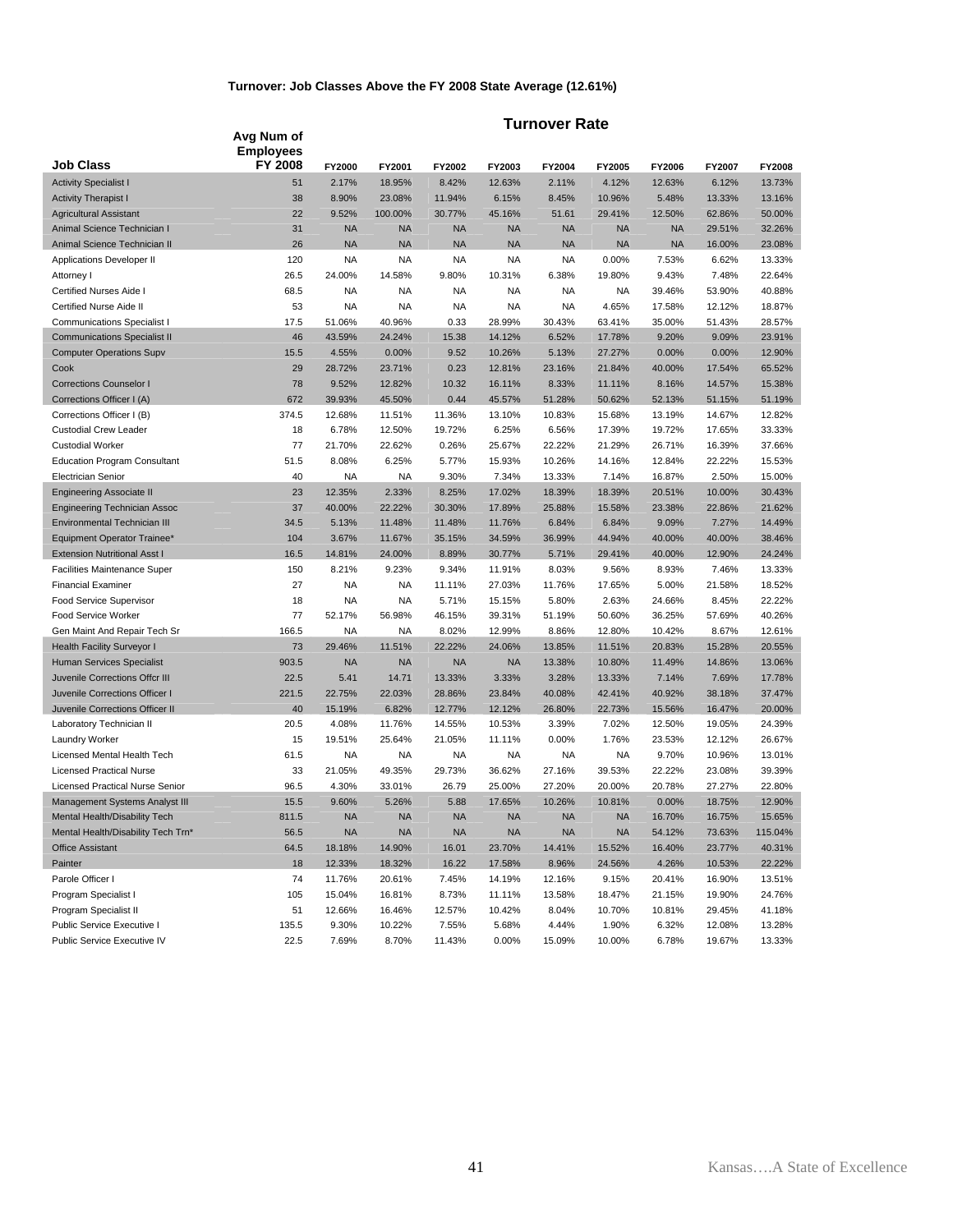#### **Turnover: Job Classes Above the FY 2008 State Average (12.61%)**

**Turnover Rate** 

|                                    | Avg Num of<br><b>Employees</b> |               |           |           |           | .             |               |        |          |               |
|------------------------------------|--------------------------------|---------------|-----------|-----------|-----------|---------------|---------------|--------|----------|---------------|
| <b>Job Class</b>                   | FY 2008                        | <b>FY2000</b> | FY2001    | FY2002    | FY2003    | <b>FY2004</b> | <b>FY2005</b> | FY2006 | FY2007   | <b>FY2008</b> |
| Refrig And A C Svc Tech Senior     | 30                             | <b>NA</b>     | <b>NA</b> | 2.17%     | 8.60%     | 18.18%        | 2.90%         | 8.45%  | 21.88%   | 16.67%        |
| <b>Registered Nurse</b>            | 16.5                           | <b>NA</b>     | <b>NA</b> | <b>NA</b> | <b>NA</b> | 21.28%        | 23.81%        | 53.33% | 6.67%    | 30.30%        |
| <b>Registered Nurse Senior</b>     | 187.5                          | <b>NA</b>     | <b>NA</b> | <b>NA</b> | <b>NA</b> | 22.75%        | 21.88%        | 30.49% | 25.91%   | 24.00%        |
| <b>Registered Nurse Specialist</b> | 37                             | <b>NA</b>     | <b>NA</b> | <b>NA</b> | <b>NA</b> | 6.67%         | 8.99%         | 10.13% | 21.33%   | 27.03%        |
| <b>Research Technologist</b>       | 15.50%                         | 0.00%         | 11.11%    | 0.00%     | 5.13%     | 10.26%        | 10.83%        | 6.25%  | 21.33%   | 12.90%        |
| Safety And Security Officer I      | 102.5                          | 24.30%        | 20.44%    | 23.58%    | 26.18%    | 16.75%        | 14.81%        | 20.32% | 29.59%   | 29.27%        |
| Safety And Security Officer II     | 25                             | 16.67%        | 16.67%    | 25.00%    | 6.67%     | 6.25%         | 5.26%         | 4.76%  | 21.28%   | 32.00%        |
| Social Worker Specialist           | 399                            | <b>NA</b>     | <b>NA</b> | 0.00%     | 4.44%     | 17.02%        | 21.53%        | 15.13% | 16.62%   | 12.78%        |
| <b>Technology Support Tech II</b>  | 30.5                           | <b>NA</b>     | <b>NA</b> | <b>NA</b> | <b>NA</b> | <b>NA</b>     | 0.00%         | 10.96% | $0.00\%$ | 16.39%        |
| <b>Utility Worker</b>              | 20.5                           | 30.67%        | 28.57%    | 35.51%    | 30.38%    | 26.09%        | 16.67%        | 14.71% | 26.92%   | 14.63%        |
| Veterinary Technician II           | 17                             | 19.05%        | 16.00%    | 0.00%     | 0.00%     | 16.67%        | 46.67%        | 20.00% | 42.42%   | 23.53%        |

**Comments**: Excludes job classes with less than an average of 15 employees and job classes with a turnover rate below the state average (12.61%).

 \* Training classes such as Equipment Operator Trainee and Mental Health/Disability Technician Trainee typically have higher turnover than non-training job classes.

#### NA- not applicable, job class did not exist that year

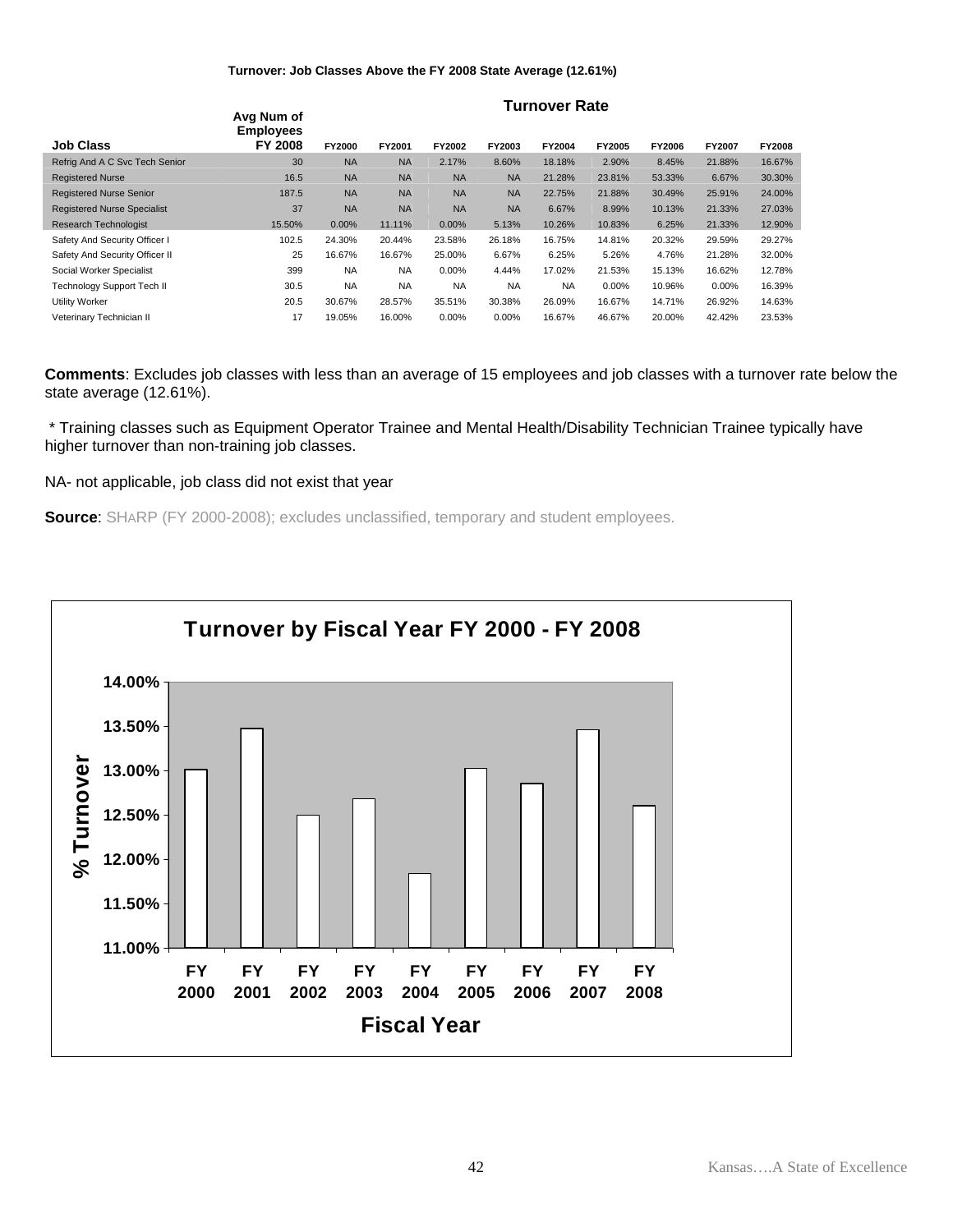|  |  | Job Classes with 0% Turnover in FY 2008 |  |  |
|--|--|-----------------------------------------|--|--|
|  |  |                                         |  |  |

| <b>Job Title</b>                      | <b>Average Number of Employees</b> |
|---------------------------------------|------------------------------------|
| Attorney II                           | 79                                 |
| <b>Clinical Chaplain</b>              | 16                                 |
| <b>Correctional Industries Mgr</b>    | 17.5                               |
| Electronics Technician Sr             | 24                                 |
| Environmental Technician IV           | 22                                 |
| Equipment Planning Techn I            | 22.5                               |
| Law Enforcement Officer II            | 38.5                               |
| I ibrarian I                          | 19.5                               |
| Natural Resource Officer II           | 21                                 |
| Network Service Technician III        | 20.5                               |
| <b>Parole Supervisor</b>              | 15                                 |
| Petroleum Ind Reg Tech II             | 23.5                               |
| Professional Environ Eng II           | 16.5                               |
| <b>Property Appraiser II</b>          | 18                                 |
| <b>Technology Support Supervisor</b>  | 21.5                               |
| <b>Technology Supprt Consitnt III</b> | 59.5                               |
|                                       |                                    |

\*Excludes job classes with less than an average of 15 employees in FY 2008

| Job Classes with 20% or Higher Turnover Rates in FY 2008 |                  |                 |                                    |                  |                 |  |  |  |  |  |  |
|----------------------------------------------------------|------------------|-----------------|------------------------------------|------------------|-----------------|--|--|--|--|--|--|
|                                                          | <b>Avg Num</b>   |                 |                                    | <b>Avg Num</b>   |                 |  |  |  |  |  |  |
|                                                          | <b>of</b>        |                 |                                    | <b>of</b>        |                 |  |  |  |  |  |  |
| <b>Job Title</b>                                         | <b>Employees</b> | <b>Turnover</b> | <b>Job Title</b>                   | <b>Employees</b> | <b>Turnover</b> |  |  |  |  |  |  |
| <b>Agricultural Assistant</b>                            | 22               | 50.00%          | Juvenile Corrections Officer I     | 221.5            | 37.47%          |  |  |  |  |  |  |
| Animal Science Technician I                              | 31               | 32.26%          | Juvenile Corrections Officr II     | 40               | 20.00%          |  |  |  |  |  |  |
| Animal Science Technician II                             | 26               | 23.08%          | Laboratory Technician II           | 20.5             | 24.39%          |  |  |  |  |  |  |
| Attorney I                                               | 26.5             | 22.64%          | <b>Laundry Worker</b>              | 15               | 26.67%          |  |  |  |  |  |  |
| Certified Nurse Aide I                                   | 68.5             | 40.88%          | <b>Licensed Practical Nurse</b>    | 33               | 39.39%          |  |  |  |  |  |  |
| <b>Communications Specialist I</b>                       | 17.5             | 28.57%          | <b>Licensed Practical Nurse Sr</b> | 96.5             | 22.80%          |  |  |  |  |  |  |
| <b>Communications Specialist II</b>                      | 46               | 23.91%          | MHDD Technician Trn*               | 56.5             | 115.04%         |  |  |  |  |  |  |
| Cook                                                     | 29               | 65.52%          | <b>Office Assistant</b>            | 64.5             | 40.31%          |  |  |  |  |  |  |
| Corrections Officer I (A)                                | 672              | 51.19%          | Painter                            | 18               | 22.22%          |  |  |  |  |  |  |
| <b>Custodial Crew Leader</b>                             | 18               | 33.33%          | Program Specialist I               | 105              | 24.76%          |  |  |  |  |  |  |
| <b>Custodial Worker</b>                                  | 77               | 37.66%          | Program Specialist II              | 51               | 41.18%          |  |  |  |  |  |  |
| <b>Engineering Associate II</b>                          | 23               | 30.43%          | <b>Registered Nurse</b>            | 16.5             | 30.30%          |  |  |  |  |  |  |
| <b>Engineering Technician Assoc</b>                      | 37               | 21.62%          | <b>Registered Nurse Senior</b>     | 187.5            | 24.00%          |  |  |  |  |  |  |
| Equipment Operator Trainee*                              | 104              | 38.46%          | <b>Registered Nurse Specialist</b> | 37               | 27.03%          |  |  |  |  |  |  |
| <b>Extension Nutritional Asst I</b>                      | 16.5             | 24.24%          | Safety And Security Officer I      | 102.5            | 29.27%          |  |  |  |  |  |  |
| <b>Food Service Supervisor</b>                           | 18               | 22.22%          | Safety And Security Officer II     | 25               | 32.00%          |  |  |  |  |  |  |
| <b>Food Service Worker</b>                               | 77               | 40.26%          | Veterinary Technician II           | 17               | 23.53%          |  |  |  |  |  |  |
| <b>Health Facility Surveyor I</b>                        | 73               | 20.55%          |                                    |                  |                 |  |  |  |  |  |  |

\*Excludes job classes with less than an average of 15 employees in FY 2008 \*Training classes typically have higher rates of turnover than other job classes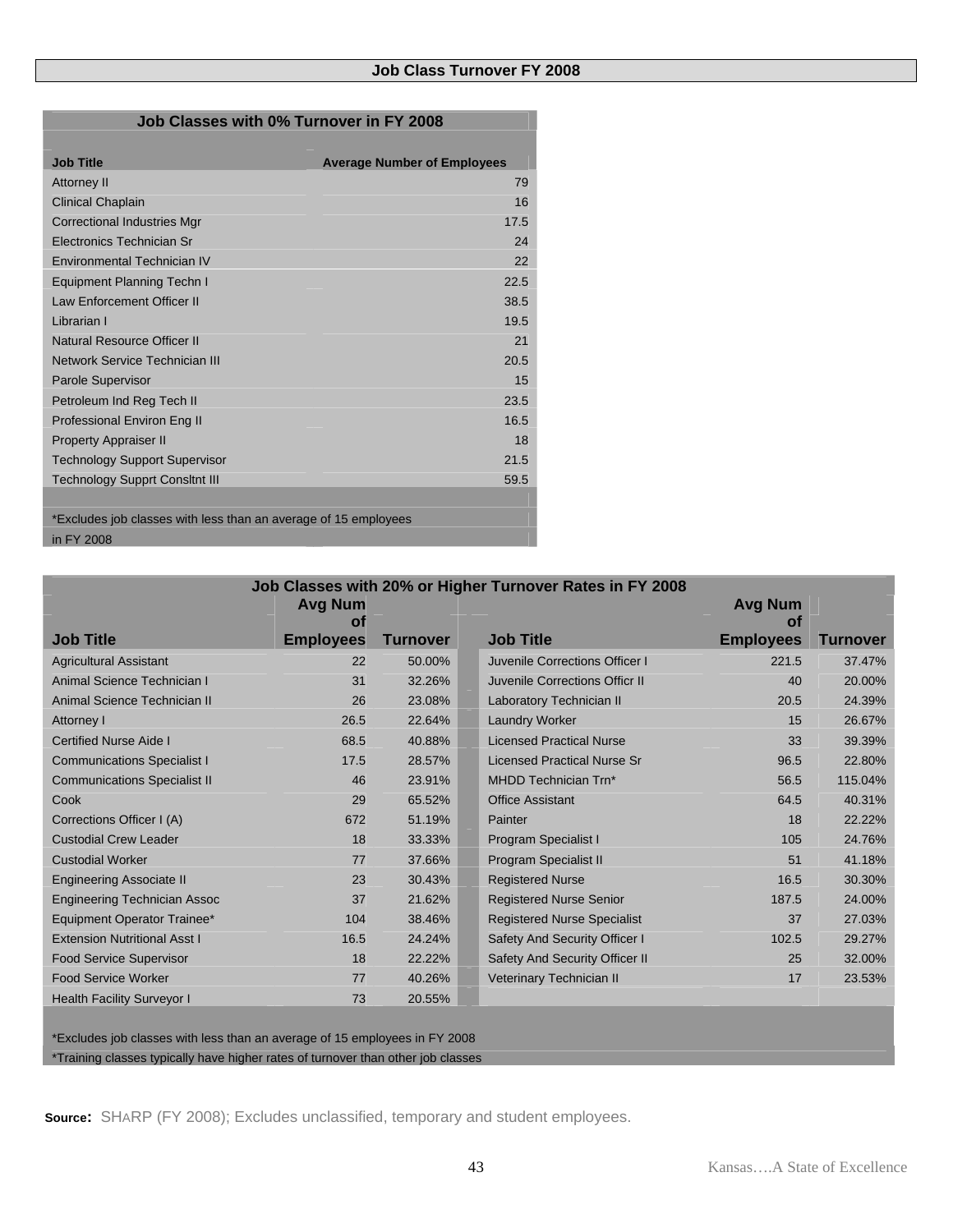

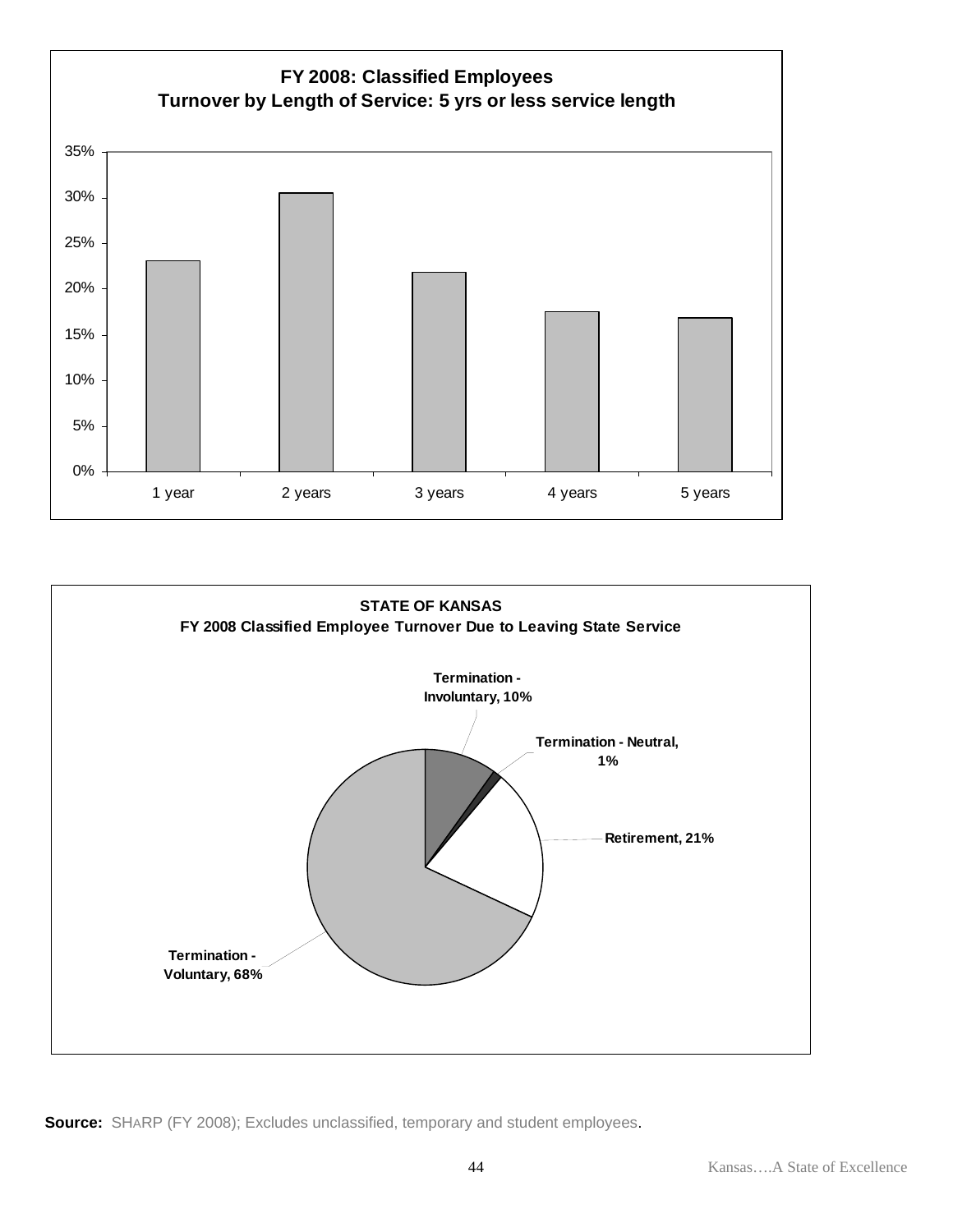

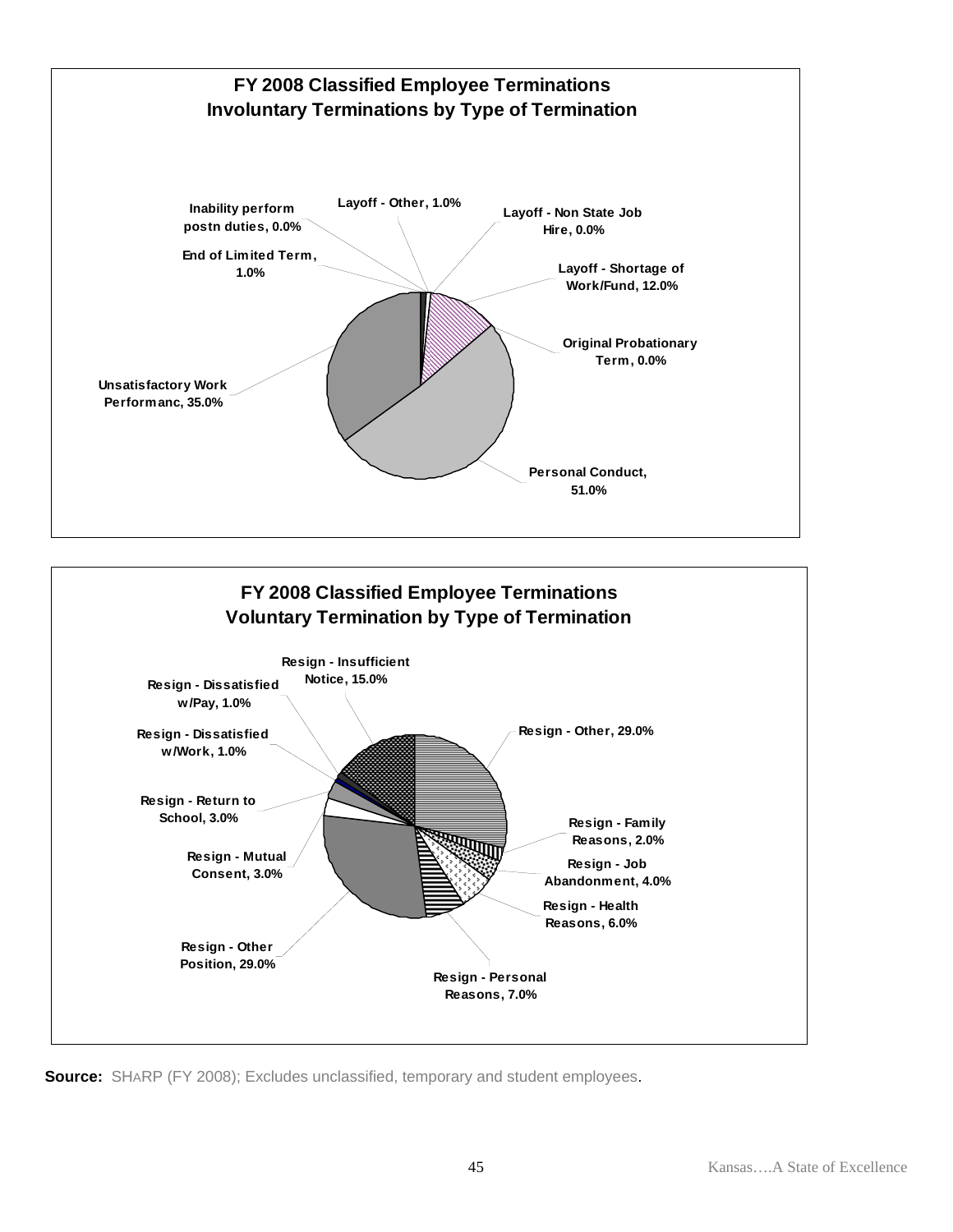

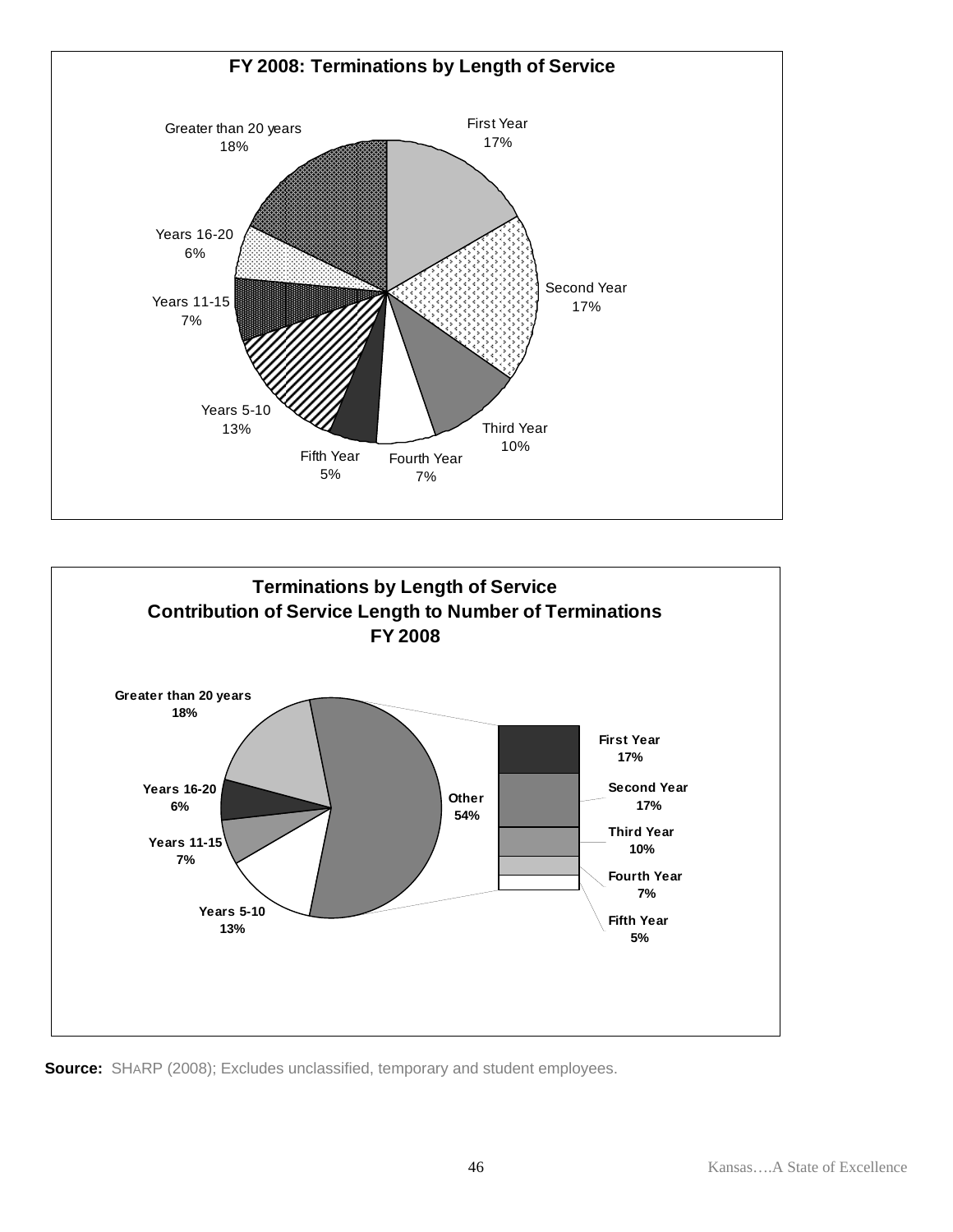# **Retirement Analysis**

# **Criteria use for the retirement charts:**

- $\triangleright$  All data includes classified regular, unclassified regular and unclassified temporary employees.
- $\triangleright$  All retirement data includes early retirements.
- $\triangleright$  Retirement buy back options were not considered in retirement calculations.
- $\triangleright$  The data for this section was generated from SHARP as of July 1, 2008
- ¾ All retirement calculations are based on the service date and birth date as reported in SHARP. This does not account for employees who may have other KPERS eligible service.
- ¾ Employees not contributing to the Kansas Public Employees Retirement System (KPERS) are not included in this data, with the exception of counts of state employees, which includes all employees except temporary and student employees.

# **Retirement Eligibility Criteria**

- ¾ Employees age 65 or over;
- ¾ Employees age 62 or over, with 10 years of qualifying state employment
- $\triangleright$  Employees qualifying under the "85 point" plan; OR
- ¾ Employees age 55 or over with 10 years of service (not qualifying under any of the previous three criteria) taking *early* retirement with reduced benefits.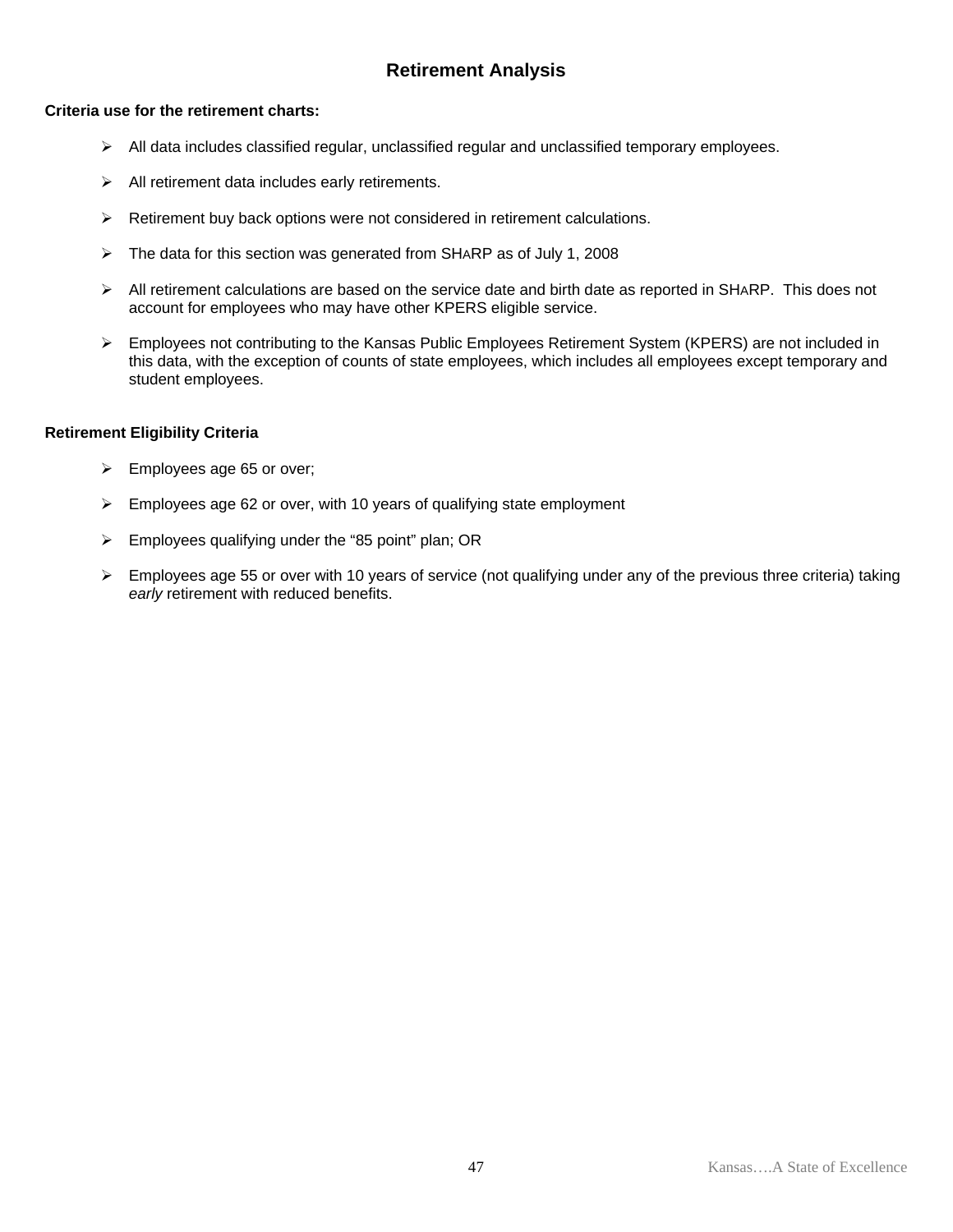# **Actual and Eligible Retirements by Agency**

Fiscal Year 2008 **Actual Retirements** 

|                                             | Number of<br><b>Employees Fiscal</b> |                | <b>Retirement Eligibles by December 2013</b><br>% |                         |                         |                 |  |  |  |
|---------------------------------------------|--------------------------------------|----------------|---------------------------------------------------|-------------------------|-------------------------|-----------------|--|--|--|
| <b>Agency Name</b>                          | <b>Year 2008</b>                     | FY 2008        | Early                                             | Full                    | Total                   | <b>Eligible</b> |  |  |  |
| Accountancy, Board of                       | 3                                    | $\bf 0$        | $\overline{2}$                                    | $\mathbf 0$             | $\overline{2}$          | 67%             |  |  |  |
| <b>Adjutant General</b>                     | 181                                  | 8              | 46                                                | 68                      | 114                     | 63%             |  |  |  |
| Administration, Department of               | 513                                  | 17             | 62                                                | 202                     | 264                     | 51%             |  |  |  |
| Aging, Department on                        | 156                                  | 12             | 29                                                | 62                      | 91                      | 58%             |  |  |  |
| Agriculture, Department of                  | 278                                  | $\overline{7}$ | 33                                                | 73                      | 106                     | 38%             |  |  |  |
| Animal Health Department                    | 31                                   | $\overline{2}$ | 8                                                 | 12                      | 20                      | 65%             |  |  |  |
| Arts Commission, Kansas                     | 8                                    | 0              | 0                                                 | 0                       | 0                       | 0%              |  |  |  |
| Atchison Juvenile Correct. Facility         | 70                                   | 1              | 3                                                 | 17                      | 20                      | 29%             |  |  |  |
| <b>Attorney General</b>                     | 84                                   | $\mathbf 0$    | 12                                                | 11                      | 23                      | 27%             |  |  |  |
| <b>Banking Department</b>                   | 91                                   | $\mathbf 0$    | $\overline{7}$                                    | 9                       | 16                      | 18%             |  |  |  |
| Barbering Board of                          | 3                                    | $\mathbf 0$    | $\mathbf 0$                                       | 3                       | $\mathbf{3}$            | 100%            |  |  |  |
| <b>Behavioral Sciences Regulatory Board</b> | 8                                    | $\mathbf 0$    | $\mathbf 0$                                       | 3                       | 3                       | 38%             |  |  |  |
| <b>Beloit Juvenile Correct. Facility</b>    | 57                                   | $\overline{2}$ | 10                                                | 11                      | 21                      | 37%             |  |  |  |
| Blind, School for the                       | 77                                   | 3              | 8                                                 | 25                      | 33                      | 43%             |  |  |  |
| <b>Citizens Utility Ratepayer Board</b>     | 3                                    | $\overline{0}$ | $\overline{0}$                                    | $\mathbf{0}$            | $\mathbf 0$             | 0%              |  |  |  |
| Commerce, Department of                     | 234                                  | 14             | 21                                                | 101                     | 122                     | 52%             |  |  |  |
| <b>Conservation Commission</b>              | 13                                   | 0              | 4                                                 | 4                       | 8                       | 62%             |  |  |  |
| <b>Corporation Commission</b>               | 194                                  | 4              | 26                                                | 73                      | 99                      | 51%             |  |  |  |
| Corrections, Department of                  | 299                                  | 6              | 39                                                | 77                      | 116                     | 39%             |  |  |  |
| Cosmetology, Board of                       | 12                                   | $\mathbf 0$    | 0                                                 | 3                       | 3                       | 25%             |  |  |  |
| Credit Unions, Department of                | 11                                   | $\mathbf 0$    | $\mathbf{1}$                                      | 5                       | 6                       | 55%             |  |  |  |
| Deaf, School for the                        | 146                                  | 5              | 13                                                | 45                      | 58                      | 40%             |  |  |  |
|                                             | 3                                    | $\mathbf 0$    | $\pmb{0}$                                         | $\overline{1}$          | $\mathbf{1}$            |                 |  |  |  |
| <b>Dental Board</b>                         | 181                                  | $\overline{4}$ | 26                                                | 75                      | 101                     | 33%<br>56%      |  |  |  |
| Education, Department of                    | 439                                  | 5              | 8                                                 |                         | 23                      | 5%              |  |  |  |
| El Dorado Correctional Facility             | 213                                  | 6              | 8                                                 | 15                      | 21                      | 10%             |  |  |  |
| <b>Ellsworth Correctional Facility</b>      |                                      |                |                                                   | 13                      |                         |                 |  |  |  |
| <b>Emergency Medical Services</b>           | 12                                   | 1              | 3                                                 | $\overline{4}$          | 7                       | 58%             |  |  |  |
| <b>Emporia State University</b>             | N/R                                  | N/R            | N/R                                               | N/R                     | N/R                     | N/R             |  |  |  |
| Ethics commission, Kansas Gov               | 8                                    | $\mathbf 0$    | 0                                                 | 4                       | 4                       | 50%             |  |  |  |
| Fair, Kansas State                          | 24                                   | $\mathbf 0$    | 3                                                 | $\overline{2}$          | 5                       | 21%             |  |  |  |
| <b>Fire Marshal</b>                         | 51                                   | $\overline{2}$ | $6\phantom{1}6$                                   | 14                      | 20                      | 39%             |  |  |  |
| Fort Hays State University                  | N/R                                  | N/R            | N/R                                               | N/R                     | N/R                     | N/R             |  |  |  |
| Governor, Office of the                     | 32                                   | $\mathbf{1}$   | $\mathbf{0}$                                      | $\bf 8$                 | 8                       | 25%             |  |  |  |
| Healing Arts, State Board of                | 39                                   | $\mathbf{0}$   | $\mathbf{0}$                                      | $\overline{7}$          | $\overline{7}$          | 18%             |  |  |  |
| Health & Environment, Department of         | 765                                  | 27             | 135                                               | 227                     | 362                     | 47%             |  |  |  |
| Health Care Stabilization fund Bd of Gov    | 14                                   | $\overline{2}$ | $\pmb{0}$                                         | $\overline{7}$          | $\overline{7}$          | 50%             |  |  |  |
| Health Policy Authority, Kansas             | 227                                  | 0              | 28                                                | 58                      | 86                      | 38%             |  |  |  |
| Highway Patrol                              | 809                                  | 22             | 34                                                | 87                      | 121                     | 15%             |  |  |  |
| Historical Society, State                   | 108                                  | 3              | 13                                                | 44                      | 57                      | 53%             |  |  |  |
| Housing Resources Corp, Kansas              | 43                                   | $\pmb{0}$      | 4                                                 | 8                       | 12                      | 28%             |  |  |  |
| Human Rights Commission, Kansas             | 30                                   | $\bf 0$        | $\sqrt{5}$                                        | 12                      | 17                      | 57%             |  |  |  |
| <b>Hutchinson Correctional Facility</b>     | 508                                  | 14             | 13                                                | 21                      | 34                      | 7%              |  |  |  |
| Indigents Defense Services Board            | 170                                  | $\mathbf{1}$   | 18                                                | 15                      | 33                      | 19%             |  |  |  |
| <b>Insurance Department</b>                 | 119                                  | 3              | 18                                                | 37                      | 55                      | 46%             |  |  |  |
| Investigation, Kansas Bureau of             | 169                                  | 3              | 10                                                | 34                      | 44                      | 26%             |  |  |  |
| Judicial Branch                             | 1849                                 | 27             | 227                                               | 540                     | 767                     | 41%             |  |  |  |
| Judicial Council                            | 7                                    | 0              | 0                                                 | $\overline{\mathbf{c}}$ | $\overline{\mathbf{c}}$ | 29%             |  |  |  |
| Juvenile Correctional Complex               | 217                                  | 3              | 16                                                | 34                      | 50                      | 23%             |  |  |  |
| Juvenile Justice Authority                  | 28                                   | 0              | 4                                                 | $\overline{7}$          | 11                      | 39%             |  |  |  |
| Kansas Inc                                  | $\overline{c}$                       | 0              | 0                                                 | $\mathbf{1}$            | $\mathbf{1}$            | 50%             |  |  |  |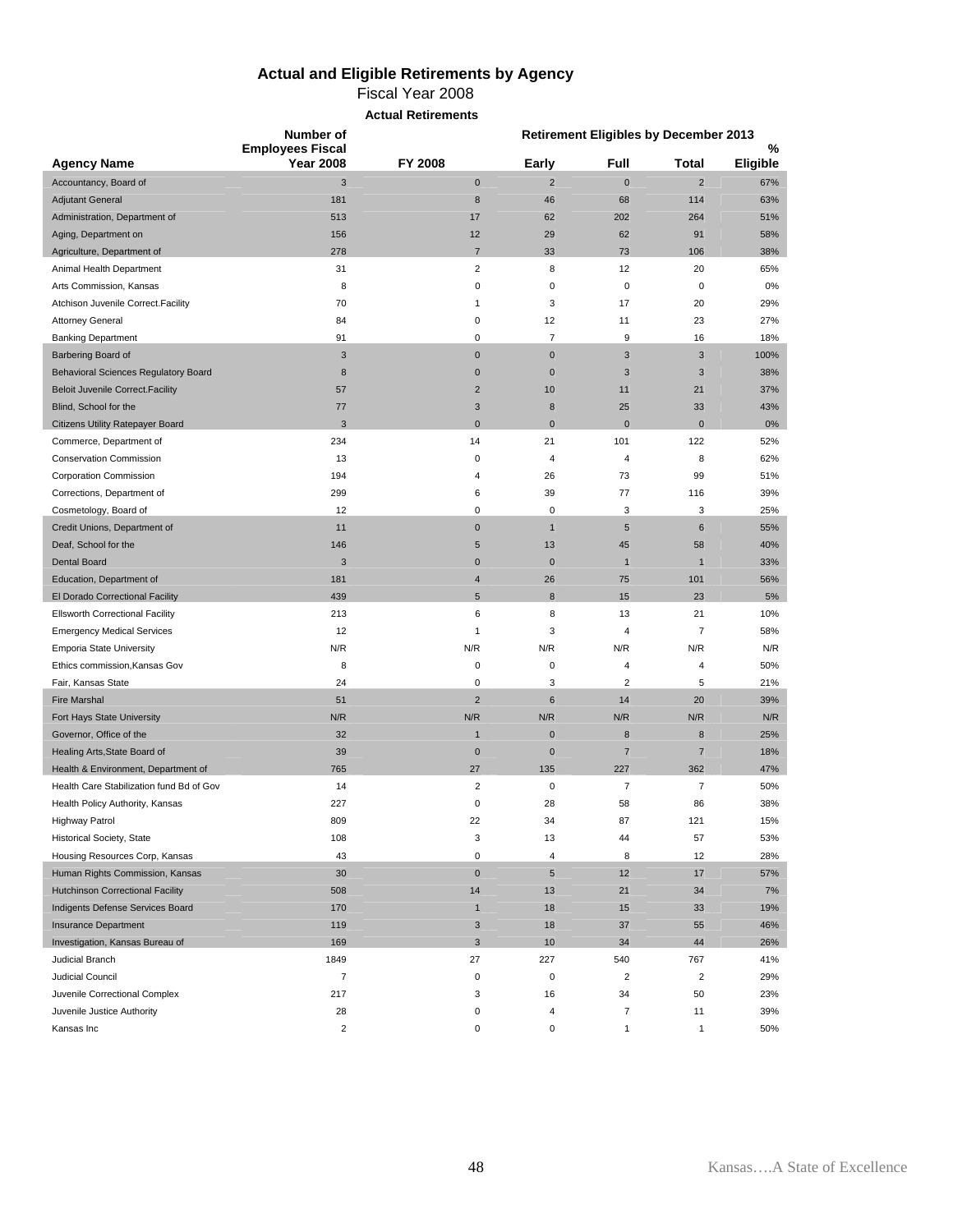# **Actual and Eligible Retirements by Agency**

Fiscal Year 2008

**Actual Retirements** 

|                                                      | Number of                                   |                   |                           | <b>Retirement Eligibles by December 2013</b> |                           |                      |  |  |
|------------------------------------------------------|---------------------------------------------|-------------------|---------------------------|----------------------------------------------|---------------------------|----------------------|--|--|
| <b>Agency Name</b>                                   | <b>Employees Fiscal</b><br><b>Year 2008</b> | FY 2008           | Early                     | Full                                         | Total                     | %<br><b>Eligible</b> |  |  |
| Kansas Public Emp Retirement Sys                     | 83                                          | $\sqrt{3}$        | 13                        | 21                                           | 34                        | 41%                  |  |  |
| Kansas State University                              | N/R                                         | N/R               | N/R                       | N/R                                          | N/R                       | N/R                  |  |  |
| Labor, Department of                                 | 425                                         | 23                | 46                        | 178                                          | 224                       | 53%                  |  |  |
| <b>Lansing Correctional Facility</b>                 | 678                                         | 16                | $\overline{7}$            | 25                                           | 32                        | 5%                   |  |  |
| Larned Correctional Mental Health Fac                | 162                                         | $\overline{1}$    | $\sqrt{5}$                | 5                                            | 10                        | 6%                   |  |  |
| Larned Juvenile Correctional Facility                | 120                                         | $\mathbf 0$       | 20                        | 20                                           | 40                        | 33%                  |  |  |
| Larned State Hospital                                | 809                                         | 24                | 66                        | 201                                          | 267                       | 33%                  |  |  |
| Legislative Coordinating Council                     | 11                                          | $\mathbf 0$       | 5                         | 6                                            | 11                        | 100%                 |  |  |
| Legislative Research Department                      | 38                                          | 1                 | $\sqrt{5}$                | 15                                           | 20                        | 53%                  |  |  |
| Legislature                                          | 38                                          | $\mathbf 0$       | $\overline{2}$            | 11                                           | 13                        | 34%                  |  |  |
| Library, State                                       | 21                                          | $\mathbf{1}$      | $\overline{7}$            | 13                                           | 20                        | 95%                  |  |  |
| Lieutenant Governor, Office of the                   | 4                                           | $\mathbf 0$       | $\mathbf 0$               | $\mathbf 0$                                  | $\mathbf 0$               | 0%                   |  |  |
| Lottery, Kansas                                      | 83                                          | $\overline{2}$    | 16                        | 28                                           | 44                        | 53%                  |  |  |
| Mortuary Arts, Board of                              | 3                                           | $\mathbf 0$       | $\mathbf{1}$              | $\overline{2}$                               | 3                         | 100%                 |  |  |
| Neurological Institute, Kansas                       | 435                                         | $6\phantom{1}$    | 57                        | 131                                          | 188                       | 43%                  |  |  |
| Norton Correctional Facility                         | 253                                         | 5                 | $\overline{4}$            | 6                                            | 10                        | 4%                   |  |  |
| Nursing, Board of                                    | 23                                          | 1                 | $\overline{7}$            | 3                                            | 10                        | 43%                  |  |  |
| Optometry Board of Examiners                         | 1                                           | 0                 | $\mathbf 0$               | $\mathbf{1}$                                 | 1                         | 100%                 |  |  |
| Osawatomie State Hospital                            | 387                                         | 8                 | 34                        | 100                                          | 134                       | 35%                  |  |  |
| Parole Board, Kansas                                 | 3                                           | 0                 | $\mathbf 0$               | $\overline{2}$                               | $\overline{2}$            | 67%                  |  |  |
| Parsons State Hospital & Trng Center                 | 459                                         | 8                 | 52                        | 106                                          | 158                       | 34%                  |  |  |
| Peace Officers, Std & Trng                           | 3                                           | $\mathbf 0$       | $\mathbf 0$               | $\overline{1}$                               | $\mathbf{1}$              | 33%                  |  |  |
| Pharmacy, Board of                                   | $\overline{7}$                              | $\mathbf 0$       | $\overline{2}$            | $\overline{1}$                               | $\ensuremath{\mathsf{3}}$ | 43%                  |  |  |
| <b>Pittsburg State University</b>                    | N/R                                         | N/R               | N/R                       | N/R                                          | N/R                       | N/R                  |  |  |
| Post Audit, Legislative Division                     | 24                                          | $\overline{0}$    | 1                         | 5                                            | 6                         | 25%                  |  |  |
| Racing & Gaming Commission                           | 64                                          | $\mathbf{1}$      | $\overline{7}$            | 14                                           | 21                        | 33%                  |  |  |
| Rainbow Mental Health Facility                       | 113                                         | 4                 | 8                         | 30                                           | 38                        | 34%                  |  |  |
| Real Estate Appraisal Board                          | $\overline{\mathbf{c}}$                     | 0                 | $\mathbf 0$               | 1                                            | 1                         | 50%                  |  |  |
| Real Estate Commission                               | 11                                          | 0                 | 1                         | 4                                            | 5                         | 45%                  |  |  |
|                                                      |                                             | $\mathbf{1}$      | 9                         |                                              |                           |                      |  |  |
| Regents, Board of                                    | 56                                          |                   |                           | 16                                           | 25<br>416                 | 45%                  |  |  |
| Revenue, Department of<br><b>Revisor of Statutes</b> | 1006<br>30                                  | 23<br>$\mathbf 0$ | 90<br>$\mathbf{1}$        | 326<br>17                                    | 18                        | 41%                  |  |  |
|                                                      |                                             | $\mathbf{1}$      |                           |                                              |                           | 60%                  |  |  |
| Secretary of State                                   | 49                                          |                   | 3                         | 8                                            | 11                        | 22%                  |  |  |
| Securities Commissioner, Office of the               | 33                                          | $\mathbf{1}$      | $\,6$                     | $\overline{7}$                               | 13                        | 39%                  |  |  |
| Sentencing Commission, Kansas                        | 9                                           | $\overline{0}$    | 3                         | 3                                            | $6\phantom{1}$            | 67%                  |  |  |
| Social & Rehabilitation Services, Dept of            | 3156                                        | 111               | 365                       | 950                                          | 1315                      | 42%                  |  |  |
| Tax Appeals, Board of                                | 19                                          | 0                 | $\mathbf{1}$              | 6                                            | 7                         | 37%                  |  |  |
| Technical Professions, State Board of                | 5                                           | $\Omega$          | 0                         | 2                                            | 2                         | 40%                  |  |  |
| Technology Enterprise Corp, Kansas                   | 10                                          | 0                 | $\overline{2}$            | $\mathbf{1}$                                 | 3                         | 30%                  |  |  |
| <b>Topeka Correctional Facility</b>                  | 224                                         | $\overline{4}$    | $\sqrt{5}$                | 13                                           | 18                        | 8%                   |  |  |
| Transportation, Department of                        | 2885                                        | 73                | 367                       | 766                                          | 1133                      | 39%                  |  |  |
| Treasurer, State                                     | 44                                          | $\pmb{0}$         | $\ensuremath{\mathsf{3}}$ | 12                                           | 15                        | 34%                  |  |  |
| University of Kansas                                 | N/R                                         | N/R               | <b>NR</b>                 | N/R                                          | N/R                       | N/R                  |  |  |
| University of Kansas Medical Center                  | N/R                                         | N/R               | <b>NR</b>                 | N/R                                          | N/R                       | N/R                  |  |  |
| Veterans Affairs, Commission on                      | 314                                         | $6\phantom{1}$    | 37                        | 67                                           | 104                       | 33%                  |  |  |
| Veterinary Examiners, Board of                       | 3                                           | $\pmb{0}$         | $\mathbf{1}$              | $\mathbf{1}$                                 | 2                         | 67%                  |  |  |
| Water Office, Kansas                                 | 22                                          | 1                 | 5                         | 5                                            | 10                        | 45%                  |  |  |
| Wichita State University                             | N/R                                         | N/R               | NR                        | N/R                                          | N/R                       | N/R                  |  |  |
| Wildlife and Parks, Department of                    | 404                                         | 8                 | 34                        | 120                                          | 154                       | 38%                  |  |  |
| Winfield Correctional Facility                       | 176                                         | 4                 | $\overline{4}$            | 15                                           | 19                        | 11%                  |  |  |
| Total                                                | 21,244                                      | 542               | 2205                      | 5346                                         | 7430                      |                      |  |  |
|                                                      |                                             |                   |                           |                                              | <b>Statewide</b>          | 35%                  |  |  |

**Source**: SHARP (FY2008). Excludes temporary and student employees. "N/R" indicates the information was not reported for Regents institutions. Number of employees includes employees not participating in KPERS.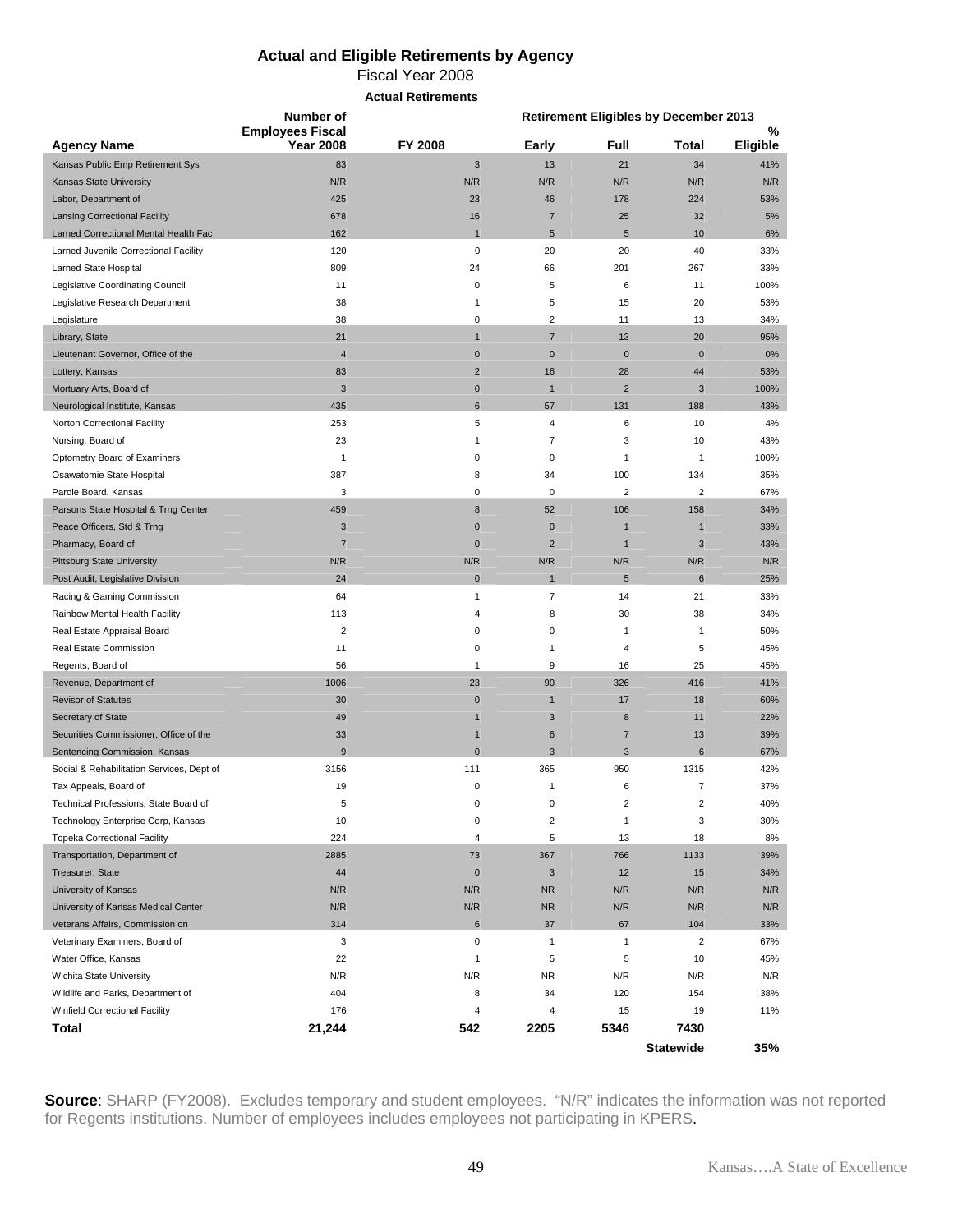# **Agencies with 40% or more of their workforce consisting of employees that are retirement eligible by 2013**

Excludes agencies with less than 100 employees for FY 2008

| <b>Adjutant General</b>                   | 63% |
|-------------------------------------------|-----|
| Administration, Department of             | 51% |
| Aging, Department on                      | 51% |
| Commerce, Department of                   | 52% |
| <b>Corporation Commission</b>             | 51% |
| Deaf, School for the                      | 40% |
| Education, Department of                  | 56% |
| Health & Environment, Department of       | 47% |
| <b>Health Policy Authority, Kansas</b>    | 46% |
| <b>Historical Society, State</b>          | 53% |
| <b>Insurance Department</b>               | 46% |
| <b>Judicial Branch</b>                    | 41% |
| Labor, Department of                      | 53% |
| Neurological Institute, Kansas            | 43% |
| Revenue, Department of                    | 41% |
| Social & Rehabilitation Services, Dept of | 42% |

# **Agencies with 15% or less of their workforce consisting of employees that are retirement eligible by 2013**

| Excludes agencies with less than 100 employees for FY2008 |     |
|-----------------------------------------------------------|-----|
| <b>El Dorado Correctional Facility</b>                    | 5%  |
| <b>Ellsworth Correctional Facility</b>                    | 10% |
| <b>Highway Patrol</b>                                     | 15% |
| <b>Hutchinson Correctional Facility</b>                   | 7%  |
| <b>Lansing Correctional Facility</b>                      | 5%  |
| Larned Correctional Mental Health Fac                     | 6%  |
| <b>Norton Correctional Facility</b>                       | 4%  |
| <b>Topeka Correctional Facility</b>                       | 8%  |
| <b>Winfield Correctional Facility</b>                     | 11% |

**Source:** SHARP (FY 2008). Excludes temporary and student employees.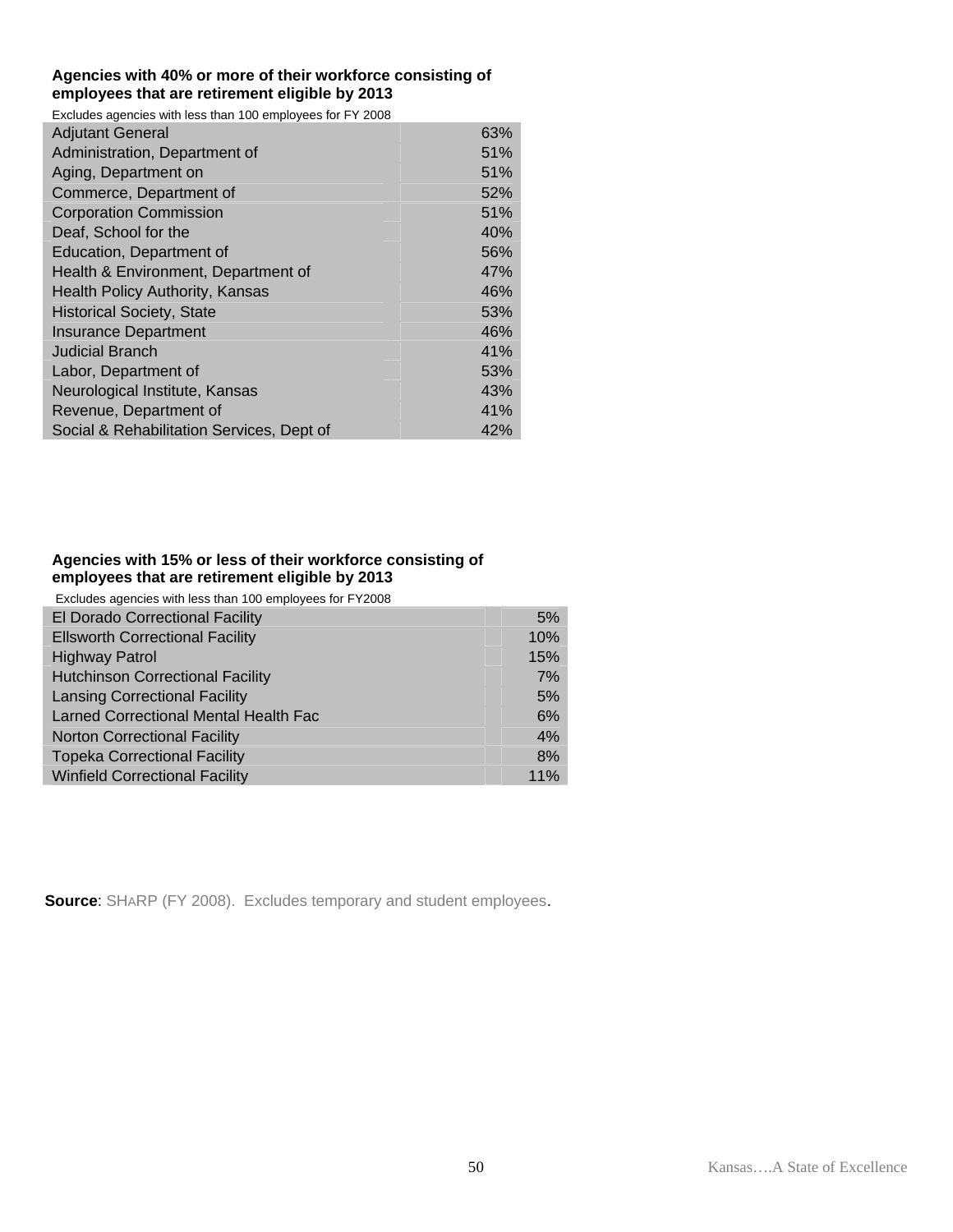# **Classified Employee Vacation Leave Usage by Agency**

Fiscal Year 2008

|                                                         |                  |                |                     |              | <b>Average Per</b> |
|---------------------------------------------------------|------------------|----------------|---------------------|--------------|--------------------|
|                                                         | Number of        |                | <b>Agency Total</b> |              | <b>Employee</b>    |
| <b>Agency Name</b>                                      | <b>Employees</b> | <b>Hours</b>   | <b>Dollars</b>      | <b>Hours</b> | <b>Dollars</b>     |
| Accountancy, Board of                                   | $\overline{2}$   | 179.75         | \$2,400.09          | 89.88        | \$1,200.05         |
| <b>Adjutant General</b>                                 | 36               | 4871.25        | \$82,924.88         | 135.31       | \$2,303.47         |
| Administration, Department of                           | 488              | 71077.25       | \$1,386,465.93      | 145.65       | \$2,841.12         |
| Aging, Department on                                    | 148              | 18860.25       | \$394,597.72        | 127.43       | \$2,666.20         |
| Agriculture, Department of                              | 266              | 33545.00       | \$689,438.58        | 126.11       | \$2,591.87         |
| Animal Health Department                                | 28               | 3489.50        | \$66,444.29         | 124.63       | \$2,373.01         |
| Arts Commission, Kansas                                 | $\overline{7}$   | 613.75         | \$13,091.63         | 87.68        | \$1,870.23         |
| Atchison Juvenile Correctional Fac                      | 69               | 7577.25        | \$115,332.93        | 109.82       | \$1,671.49         |
| <b>Attorney General</b>                                 | N/R              | N/R            | N/R                 | N/R          | N/R                |
| <b>Banking Department</b>                               | 74               | 7555.00        | \$170,826.49        | 102.09       | \$2,308.47         |
| Barbering, Board of                                     | $\overline{1}$   | 80.00          | \$1,237.20          | 80.00        | \$1,237.20         |
| <b>Behavioral Sciences Regulatory Board</b>             | 5                | 450.50         | \$7,634.63          | 90.10        | \$1,526.93         |
| <b>Beloit Juvenile Correctional Facility</b>            | 56               | 6577.75        | \$105,125.99        | 117.46       | \$1,877.25         |
| Blind, School for the                                   | 18               | 3168.75        | \$53,199.24         | 176.04       | \$2,955.51         |
| Citizen's Utility Ratepayer Board                       | N/A              | N/A            | N/A                 | N/A          | N/A                |
| Commerce, Department of                                 | 222              | 28899.50       | \$593,426.46        | 130.18       | \$2,673.09         |
| <b>Conservation Commission</b>                          | 6                | 912.50         | \$20,716.21         | 152.08       | \$3,452.70         |
| <b>Corporation Commission</b>                           | 135              | 17943.75       | \$356,749.14        | 132.92       | \$2,642.59         |
| Corrections, Department of                              | 283              | 33993.50       | \$667,899.53        | 120.12       | \$2,360.07         |
| Cosmetology, Board of                                   | 11               | 1098.50        | \$15,245.76         | 99.86        | \$1,385.98         |
| Credit Unions, Department of                            | 10               | 1062.50        | \$22,250.06         | 106.25       | \$2,225.01         |
| Deaf, School for the                                    | 44               | 4990.00        | \$69,099.58         | 113.41       | \$1,570.45         |
| <b>Dental Board</b>                                     | $\overline{2}$   | 173.25         | \$2,420.41          | 86.63        | \$1,210.21         |
| Education, Department of                                | 153              | 20278.00       | \$405,028.95        | 132.54       | \$2,647.25         |
| El Dorado Correctional Facility                         | 438              | 42948.75       | \$689,056.56        | 98.06        | \$1,573.19         |
| <b>Ellsworth Correctional Facility</b>                  | 213              | 24667.75       | \$413,899.23        | 115.81       | \$1,943.19         |
| <b>Emergency Medical Services</b>                       | 11               | 1457.75        | \$27,510.70         | 132.52       | \$2,500.97         |
| <b>Emporia State University</b>                         | N/A              | N/R            | N/R                 | N/R          | N/R                |
| Ethics Commission, Kansas Gov                           | N/A              | N/A            | N/A                 | N/A          | N/A                |
| Fair, Kansas State                                      | 23               | 2315.75        | \$36,690.78         | 100.68       | \$1,595.25         |
| <b>Fire Marshal</b>                                     | 49               | 6040.25        | \$138,720.81        | 123.27       | \$2,831.04         |
| Fort Hays State University                              | N/A              | N/R            | N/R                 | N/R          | N/R                |
| Governor, Office of the<br>Healing Arts, State Board of | N/A<br>32        | N/A<br>2920.00 | N/A<br>\$45,671.91  | N/A<br>91.25 | N/A<br>\$1,427.25  |
| Health & Environment, Department of                     | 754              | 97890.00       | \$2,099,517.23      | 129.83       | \$2,784.51         |
| Health Care Stabilization Fund, Bd of Gov               | 5                | 831.00         | \$13,277.43         | 166.20       | \$2,655.49         |
| Health Policy Authority, Kansas                         | 112              | 16707.75       | \$343,663.88        | 149.18       | \$3,068.43         |
| <b>Highway Patrol</b>                                   | 802              | 103040.50      | \$2,404,103.39      | 128.48       | \$2,997.64         |
| Historical Society, State                               | 107              | 13131.75       | \$225,649.08        | 122.73       | \$2,108.87         |
| Housing Resources Corp, Kansas                          | 4                | 1953.25        | \$45,018.86         | 488.31       | \$11,254.72        |
| Human Rights Commission, Kansas                         | 26               | 3931.00        | \$71,415.62         | 151.19       | \$2,746.75         |
| <b>Hutchinson Correctional Facility</b>                 | 508              | 57050.00       | \$948,109.25        | 112.30       | \$1,866.36         |
| Indigents Defense Services Board                        | 66               | 8058.50        | \$121,846.83        | 122.10       | \$1,846.16         |
| <b>Insurance Department</b>                             | 17               | 2684.50        | \$37,883.88         | 157.91       | \$2,228.46         |
| Investigation, Kansas Bureau of                         | 162              | 18620.75       | \$430,361.91        | 114.94       | \$2,656.56         |
| <b>Judicial Branch</b>                                  | N/A              | N/A            | N/A                 | N/A          | N/A                |
| <b>Judicial Council</b>                                 | N/A              | N/A            | N/A                 | N/A          | N/A                |
| Juvenile Correctional Complex                           | 215              | 22745.25       | \$342,615.97        | 105.79       | \$1,593.56         |
| Juvenile Justice Authority                              | 20               | 2268.00        | \$50,727.48         | 113.40       | \$2,536.37         |
| Kansas Inc                                              | N/A              | N/A            | N/A                 | N/A          | N/A                |
| Kansas Public Employees Retirement System               | 66               | 8439.50        | \$156,463.52        | 127.87       | \$2,370.66         |
| <b>Kansas State University</b>                          | N/A              | N/R            | N/R                 | N/R          | N/R                |
| Labor, Department of                                    | 395              | 54739.25       | \$1,078,403.40      | 138.58       | \$2,730.14         |
| <b>Lansing Correctional Facility</b>                    | 677              | 75222.00       | \$1,248,918.88      | 111.11       | \$1,844.78         |
| Larned Correctional Mental Health Fac                   | 161              | 20131.25       | \$331,505.78        | 125.04       | \$2,059.04         |
| Larned Juvenile Correctional Facility                   | 118              | 14513.25       | \$228,278.21        | 122.99       | \$1,934.56         |
| Larned State Hospital                                   | 789              | 88652.25       | \$1,386,484.13      | 112.36       | \$1,757.27         |
| Legislative Coordinating Council                        | N/A              | N/A            | N/A                 | N/A          | N/A                |
| Legislative Research Department                         | N/A              | N/A            | N/A                 | N/A          | N/A                |
| Legislature                                             | N/A              | N/A            | N/A                 | N/A          | N/A                |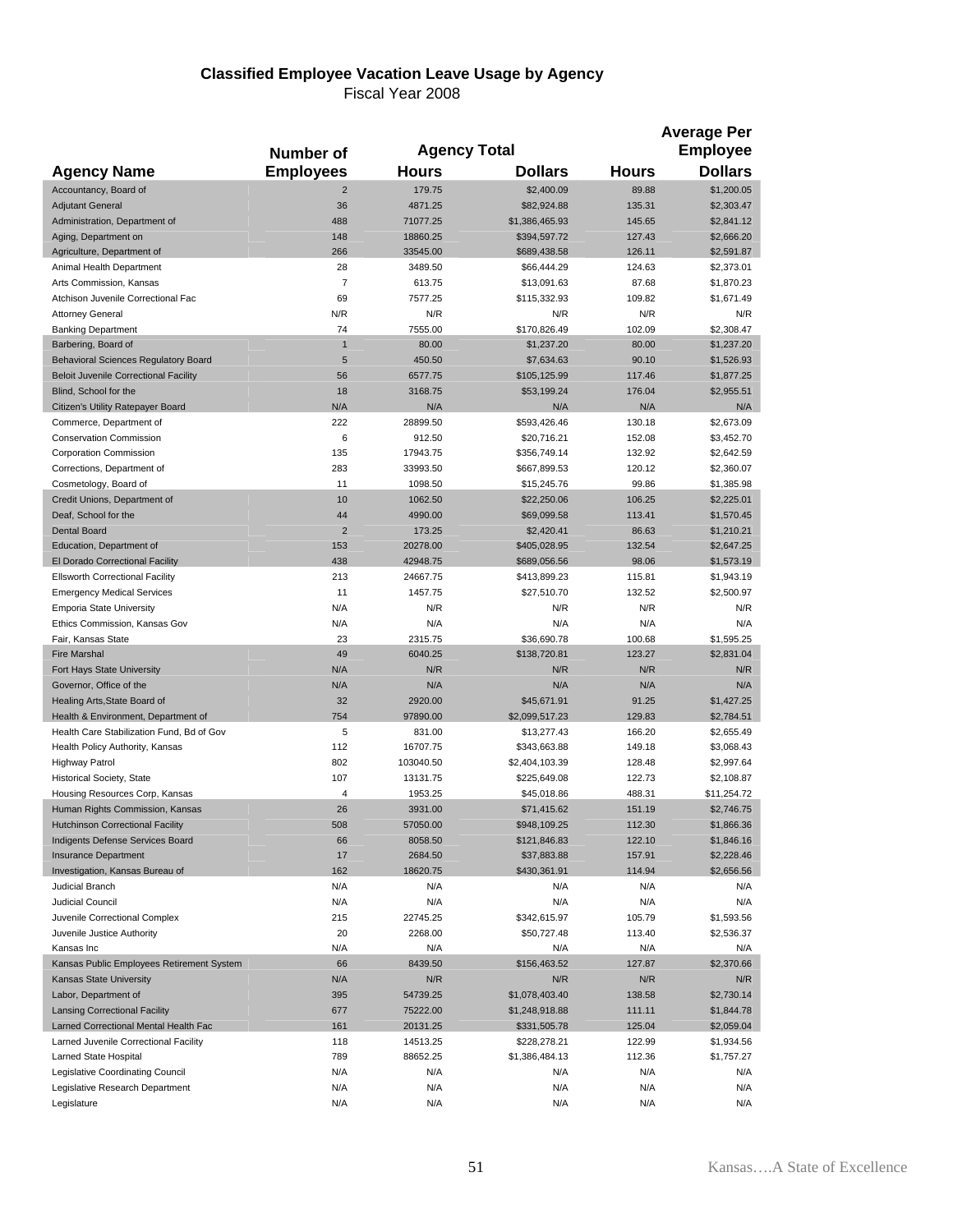# **Classified Employee Vacation Leave Usage by Agency**

Fiscal Year 2008

|                                           |                  |              |                     |              | <b>Average Per</b> |
|-------------------------------------------|------------------|--------------|---------------------|--------------|--------------------|
|                                           | <b>Number of</b> |              | <b>Agency Total</b> |              | <b>Employee</b>    |
| <b>Agency Name</b>                        | <b>Employees</b> | <b>Hours</b> | <b>Dollars</b>      | <b>Hours</b> | <b>Dollars</b>     |
| Library, State                            | 20               | 2573.25      | \$45,433.19         | 128.66       | \$2,271.66         |
| Lieutenant Governor, Office of the        | N/A              | N/A          | N/A                 | N/A          | N/A                |
| Lottery, Kansas State                     | 43               | 5387.00      | \$108,508.55        | 125.28       | \$2,523.45         |
| Mortuary Arts, Board of                   | $\overline{2}$   | 282.00       | \$4,627.09          | 141.00       | \$2,313.55         |
| Neurological Institute, Kansas            | 492              | 68542.75     | \$1,036,473.21      | 139.31       | \$2,106.65         |
| Norton Correctional Facility              | 252              | 29830.75     | \$493,824.91        | 118.38       | \$1,959.62         |
| Nursing, Board of                         | 20               | 2400.00      | \$45,363.75         | 120.00       | \$2,268.19         |
| Optometry Board of Examiners              | 1                | 116.75       | \$2,410.40          | 116.75       | \$2,410.40         |
| Osawatomie State Hospital                 | 366              | 40121.75     | \$658,218.30        | 109.62       | \$1,798.41         |
| Parole Board, Kansas                      | N/A              | N/A          | N/A                 | N/A          | N/A                |
| Parsons State Hospital & Trng Center      | 454              | 55853.50     | \$852,667.33        | 123.03       | \$1,878.12         |
| Peace Officers, Std & Trng                | N/A              | N/A          | N/A                 | N/A          | N/A                |
| Pharmacy, Board of                        | $6\phantom{1}$   | 441.25       | \$9,939.58          | 73.54        | \$1,656.60         |
| <b>Pittsburg State University</b>         | 302              | N/R          | N/R                 | N/R          | N/R                |
| Post Audit, Legislative Div of            | N/A              | N/A          | N/A                 | N/A          | N/A                |
| Racing & Gaming Commission, Kansas        | 43               | 4272.50      | \$81,834.68         | 99.36        | \$1,903.13         |
| Rainbow Mental Health Facility            | 107              | 10386.75     | \$180,387.49        | 97.07        | \$1,685.86         |
| Real Estate Appraisal Board               | $\overline{1}$   | 184.00       | \$4,188.72          | 184.00       | \$4,188.72         |
| Real Estate Commission                    | 9                | 1148.50      | \$18,314.63         | 127.61       | \$2,034.96         |
| Regents, Board of                         | 15               | 2070.25      | \$40,084.89         | 138.02       | \$2,672.33         |
| Revenue, Department of                    | 978              | 130762.00    | \$2,433,486.85      | 133.70       | \$2,488.23         |
| <b>Revisor of Statutes</b>                | N/A              | N/A          | N/A                 | N/A          | N/A                |
| Secretary of State                        | N/A              | N/A          | N/A                 | N/A          | N/A                |
| Securities Commissioner, Office of the    | 24               | 2885.50      | \$68,474.22         | 120.23       | \$2,853.09         |
| Sentencing Commission, Kansas             | N/A              | N/A          | N/A                 | N/A          | N/A                |
| Social & Rehabilitation Services, Dept of | 3125             | 407992.25    | \$7,318,693.07      | 130.56       | \$2,341.98         |
| Tax Appeals, Board of                     | 9                | 1413.00      | \$20,635.35         | 157.00       | \$2,292.82         |
| Technical Professions, State Board of     | 3                | 257.25       | \$3,498.22          | 85.75        | \$1,166.07         |
| Technology Enterprise Corp, Kansas        | N/A              | N/A          | N/A                 | N/A          | N/A                |
| <b>Topeka Correctional Facility</b>       | 223              | 26975.00     | \$460,291.19        | 120.96       | \$2,064.09         |
| Transportation, Department of             | 2873             | 370087.75    | \$6,732,582.88      | 128.82       | \$2,343.40         |
| Treasurer, State                          | 12               | 1987.50      | \$35,165.30         | 165.63       | \$2,930.44         |
| University of Kansas                      | N/A              | N/R          | N/R                 | N/R          | N/R                |
| University of Kansas Medical Center       | N/A              | N/R          | N/R                 | N/R          | N/R                |
| Veterans Affairs, Commission on           | 309              | 32737.00     | \$453,399.37        | 105.94       | \$1,467.31         |
| Veterinary Examiners, Board of            | N/A              | N/A          | N/A                 | N/A          | N/A                |
| Water Office, Kansas                      | 19               | 2690.75      | \$71,296.22         | 141.62       | \$3,752.43         |
| Wichita State University                  | N/A              | N/R          | N/R                 | N/R          | N/R                |
| Wildlife & Parks, Department of           | 398              | 45384.50     | \$909,187.37        | 114.03       | \$2,284.39         |
| Winfield Correctional Facility            | 176              | 25793.50     | \$436,642.58        | 146.55       | \$2,480.92         |
| Totals                                    | 18,116           | 2,230,934.50 | \$40,682,979.76     | 123.15       | \$2,245.69         |

**Comments:** Agency Total Dollars was determined by calculating the vacation leave for each classified employee and multiplying by the employee's actual hourly rate of pay when the leave was used. Average vacation leave used per classified employee was determined by calculating the vacation leave for each agency and dividing by the total number of classified employees in the agency as of June 2008 Average dollars per employee was determined by calculating the total dollars for the agency and dividing by the total number of classified employees in the agency as of June 2008.

**Source**: SHARP (FY 2008); Excludes unclassified, temporary and student employees. "N/R" indicates leave was not reported (for Regent's institutions). "N/A" indicates the number is not available because there is no accurate leave data or the agency does not have classified employees.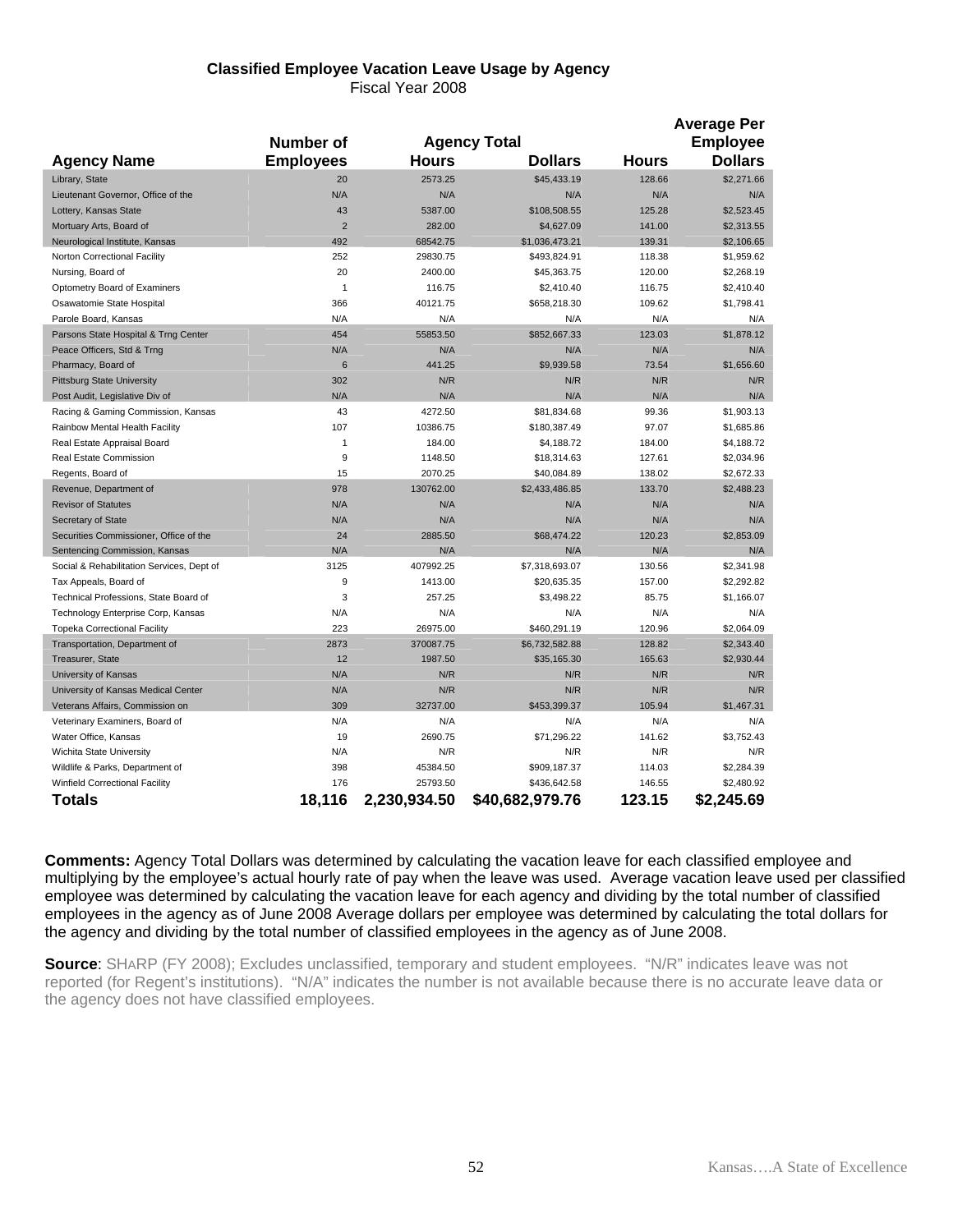# **Unclassified Employee Vacation Leave Usage by Agency**

Fiscal Year 2008

|                                                                       | Number of               |                 | <b>Agency Total</b>         |                 | <b>Average Per</b><br><b>Employee</b> |
|-----------------------------------------------------------------------|-------------------------|-----------------|-----------------------------|-----------------|---------------------------------------|
| <b>Agency Name</b>                                                    | <b>Employees</b>        | <b>Hours</b>    | <b>Dollars</b>              | <b>Hours</b>    | <b>Dollars</b>                        |
| Accountancy, Board of                                                 | 1                       | 144             | \$4,686.45                  | 144.00          | \$4,686.45                            |
| <b>Adjutant General</b>                                               | 145                     | 16823.5         | \$288,820.17                | 116.02          | \$1,991.86                            |
| Administration, Department of                                         | 25                      | 2771            | \$99,840.37                 | 110.84          | \$3,993.61                            |
| Aging, Department on                                                  | $\bf 8$                 | 1112            | \$39,297.91                 | 139.00          | \$4,912.24                            |
| Agriculture, Department of                                            | 12                      | 973.75          | \$28,869.12                 | 81.15           | \$2,405.76                            |
| Animal Health Department                                              | 3                       | 232             | \$8,416.88                  | 77.33           | \$2,805.63                            |
| Arts Commission, Kansas                                               | 1                       | 104             | \$3,733.60                  | 104.00          | \$3,733.60                            |
| Atchison Juvenile Correctional Fac                                    | $\mathbf{1}$            | 28              | \$914.44                    | 28.00           | \$914.44                              |
| <b>Attorney General</b>                                               | 84                      | 7729            | \$186,671.52                | 92.01           | \$2,222.28                            |
| <b>Banking Department</b>                                             | 17                      | 2036.5          | \$69,056.79                 | 119.79          | \$4,062.16                            |
| Barbering, Board of                                                   | $\mathbf{1}$            | 188             | \$3,371.73                  | 188.00          | \$3,371.73                            |
| <b>Behavioral Sciences Regulatory Board</b>                           | 3<br>$\mathbf{1}$       | 468             | \$10,429.03                 | 156.00          | \$3,476.34                            |
| <b>Beloit Juvenile Correctional Facility</b><br>Blind, School for the | 59                      | 132<br>1521.25  | \$4,485.59<br>\$36,239.78   | 132.00<br>25.78 | \$4,485.59<br>\$614.23                |
| Citizen's Utility Ratepayer Board                                     | 3                       | 352             | \$13,016.15                 | 117.33          | \$4,338.72                            |
| Commerce, Department of                                               | 12                      | 779.5           | \$28,297.36                 | 64.96           | \$2,358.11                            |
| <b>Conservation Commission</b>                                        | $\overline{7}$          | 922.75          | \$28,765.39                 | 131.82          | \$4,109.34                            |
| <b>Corporation Commission</b>                                         | 59                      | 7689            | \$227,145.19                | 130.32          | \$3,849.92                            |
| Corrections, Department of                                            | 16                      | 1685            | \$67,345.01                 | 105.31          | \$4,209.06                            |
| Cosmetology, Board of                                                 | $\mathbf{1}$            | 156             | \$4,333.70                  | 156.00          | \$4,333.70                            |
| Credit Unions, Department of                                          | $\mathbf{1}$            | 152             | \$5,590.38                  | 152.00          | \$5,590.38                            |
| Deaf, School for the                                                  | 102                     | 565             | \$22,373.51                 | 5.54            | \$219.35                              |
| <b>Dental Board</b>                                                   | $\mathbf{1}$            | 164             | \$4,582.79                  | 164.00          | \$4,582.79                            |
| Education, Department of                                              | 28                      | 3609.25         | \$142,979.80                | 128.90          | \$5,106.42                            |
| El Dorado Correctional Facility                                       | $\mathbf{1}$            | 268             | \$8,837.06                  | 268.00          | \$8,837.06                            |
| <b>Ellsworth Correctional Facility</b>                                | $\mathbf{1}$            | 72              | \$1,950.98                  | 72.00           | \$1,950.98                            |
| <b>Emergency Medical Services</b>                                     | 1                       | 124             | \$4,864.60                  | 124.00          | \$4,864.60                            |
| <b>Emporia State University</b>                                       | N/A                     | N/R             | N/R                         | N/R             | N/R                                   |
| Ethics Commission, Kansas Gov                                         | 8                       | 1128            | \$24,217.66                 | 141.00          | \$3,027.21                            |
| Fair, Kansas State                                                    | $\mathbf{1}$            | 152             | \$6,877.13                  | 152.00          | \$6,877.13                            |
| <b>Fire Marshal</b>                                                   | $\overline{2}$          | 220             | \$7,144.24                  | 110.00          | \$3,572.12                            |
| Fort Hays State University                                            | N/A                     | N/R             | N/R                         | N/R             | N/R                                   |
| Governor, Office of the                                               | 32                      | 3244.75         | \$79,416.89                 | 101.40          | \$2,481.78                            |
| Healing Arts, State Board of                                          | $\overline{7}$          | 775             | \$25,225.13                 | 110.71          | \$3,603.59                            |
| Health & Environment, Department of                                   | 11                      | 1326<br>764.75  | \$52,630.58                 | 120.55          | \$4,784.60                            |
| Health Care Stabilization Fund, Bd of Gov                             | 9<br>115                |                 | \$21,469.11                 | 84.97           | \$2,385.46                            |
| Health Policy Authority, Kansas<br><b>Highway Patrol</b>              | $\overline{7}$          | 8350.5<br>784   | \$212,080.52<br>\$29,236.88 | 72.61<br>112.00 | \$1,844.18<br>\$4,176.70              |
| Historical Society, State                                             | $\mathbf{1}$            | 168             | \$6,890.34                  | 168.00          | \$6,890.34                            |
| Housing Resources Corp, Kansas                                        | 39                      | 2262            | \$51,470.99                 | 58.00           | \$1,319.77                            |
| Human Rights Commission, Kansas                                       | $\overline{4}$          | 568             | \$18,513.65                 | 142.00          | \$4,628.41                            |
| <b>Hutchinson Correctional Facility</b>                               | N/A                     | N/A             | N/A                         | N/A             | N/A                                   |
| Indigents Defense Services Board                                      | 104                     | 10400           | \$275,049.27                | 100.00          | \$2,644.70                            |
| <b>Insurance Department</b>                                           | 102                     | 12793.25        | \$307,938.79                | 125.42          | \$3,019.01                            |
| Investigation, Kansas Bureau of                                       | $\overline{7}$          | 612             | \$27,207.84                 | 87.43           | \$3,886.83                            |
| Judicial Branch                                                       | 1849                    | 201625.25       | \$3,651,707.33              | 109.05          | \$1,974.96                            |
| Judicial Council                                                      | $\overline{7}$          | 816.75          | \$21,065.10                 | 116.68          | \$3,009.30                            |
| Juvenile Correctional Complex                                         | 2                       | 144.25          | \$4,400.86                  | 72.13           | \$2,200.43                            |
| Juvenile Justice Authority                                            | 8                       | 1095.25         | \$36,851.66                 | 136.91          | \$4,606.46                            |
| Kansas Inc                                                            | $\overline{2}$          | 228             | \$5,402.49                  | 114.00          | \$2,701.25                            |
| Kansas Public Employees Retirement System                             | 17                      | 1931            | \$81,538.09                 | 113.59          | #REF!                                 |
| <b>Kansas State University</b>                                        | N/A                     | N/R             | N/R                         | N/R             | N/R                                   |
| Labor, Department of                                                  | 30                      | 3512            | \$146,232.00                | 117.07          | \$4,874.40                            |
| <b>Lansing Correctional Facility</b>                                  | $\mathbf{1}$            | 144             | \$5,143.21                  | 144.00          | \$5,143.21                            |
| Larned Correctional Mental Health Fac                                 | $\overline{1}$          | 108             | \$3,703.03                  | N/A             | N/A                                   |
| Larned Juvenile Correctional Facility                                 | $\overline{\mathbf{c}}$ | 48              | \$1,583.87                  | 24.00           | \$791.94                              |
| Larned State Hospital                                                 | 20                      | 2150.5          | \$112,573.34                | 107.53          | \$5,628.67                            |
| Legislative Coordinating Council<br>Legislative Research Department   | 11<br>38                | 1425<br>2878.75 | \$31,431.11<br>\$72,240.20  | 129.55<br>75.76 | \$2,857.37<br>\$1,901.06              |
| Legislature                                                           | 38                      | 2352            | \$71,655.68                 | 61.89           | \$1,885.68                            |
|                                                                       |                         |                 |                             |                 |                                       |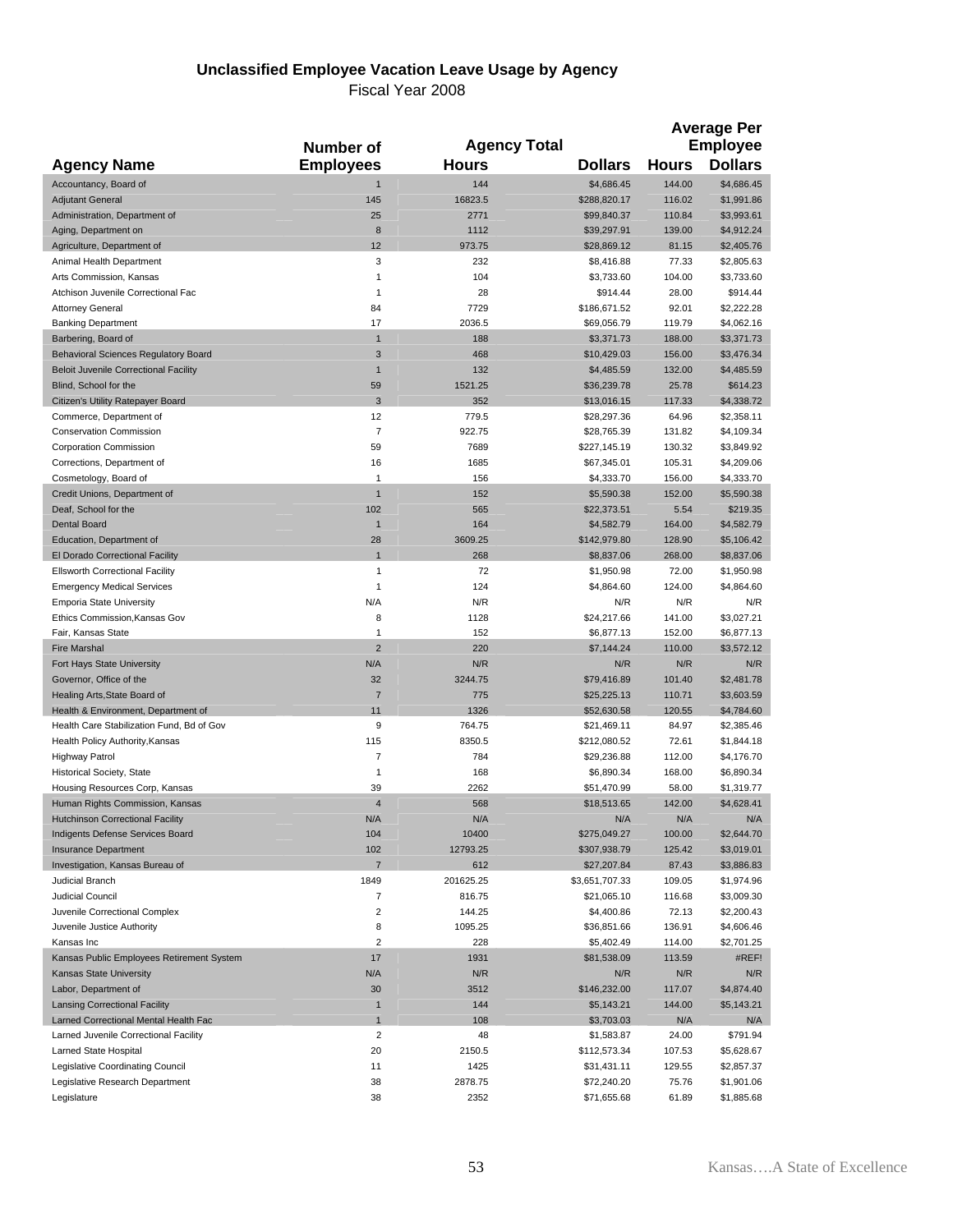# **Unclassified Employee Vacation Leave Usage by Agency**  Fiscal Year 2008

|                                           |                  |              |                     |              | <b>Average Per</b> |
|-------------------------------------------|------------------|--------------|---------------------|--------------|--------------------|
|                                           | Number of        |              | <b>Agency Total</b> |              | <b>Employee</b>    |
| <b>Agency Name</b>                        | <b>Employees</b> | <b>Hours</b> | <b>Dollars</b>      | <b>Hours</b> | <b>Dollars</b>     |
| Library, State                            |                  | 212          | \$6,095.78          | 212.00       | \$6,095.78         |
| Lieutenant Governor, Office of the        | $\overline{4}$   | 293.5        | \$7,742.61          | 73.38        | \$1,935.65         |
| Lottery, Kansas State                     | 40               | 4678         | \$102,883.30        | 116.95       | \$2,572.08         |
| Mortuary Arts, Board of                   | $\mathbf{1}$     | 184          | \$6,149.25          | 184.00       | \$6,149.25         |
| Neurological Institute, Kansas            | 3                | 372          | \$19,336.82         | 124.00       | \$6,445.61         |
| Norton Correctional Facility              | $\mathbf{1}$     | 112          | \$4,110.33          | N/A          | N/A                |
| Nursing, Board of                         | 3                | 256          | \$7,348.06          | 85.33        | \$2,449.35         |
| Optometry Board of Examiners              | N/A              | N/A          | N/A                 | N/A          | N/A                |
| Osawatomie State Hospital                 | 21               | 1919         | \$95,755.53         | 91.38        | \$4,559.79         |
| Parole Board, Kansas                      | 3                | 448          | \$25,081.14         | 149.33       | \$8,360.38         |
| Parsons State Hospital & Trng Center      | 5                | 908          | \$44,346.32         | 181.60       | \$8,869.26         |
| Peace Officers, Std & Trng                | 3                | 234.25       | \$7,812.64          | N/A          | N/A                |
| Pharmacy, Board of                        | $\overline{1}$   | 80           | \$2,824.62          | 80.00        | \$2,824.62         |
| <b>Pittsburg State University</b>         | N/A              | 80           | \$4,093.08          | N/A          | N/A                |
| Post Audit, Legislative Div of            | 24               | 2857.5       | \$90,286.35         | 119.06       | \$3,761.93         |
| Racing & Gaming Commission, Kansas        | 21               | 2309.5       | \$73,501.67         | 109.98       | \$3,500.08         |
| Rainbow Mental Health Facility            | 6                | 404          | \$17,199.49         | 67.33        | \$2,866.58         |
| Real Estate Appraisal Board               | $\mathbf{1}$     | 172          | \$4,974.20          | 172.00       | \$4,974.20         |
| Real Estate Commission                    | $\overline{2}$   | 136          | \$4,091.80          | 68.00        | \$2,045.90         |
| Regents, Board of                         | 41               | 5609.5       | \$194,542.86        | 136.82       | \$4,744.95         |
| Revenue, Department of                    | 28               | 3467         | \$116,187.95        | 123.82       | \$4,149.57         |
| <b>Revisor of Statutes</b>                | 30               | 3454         | \$117,180.61        | 115.13       | \$3,906.02         |
| Secretary of State                        | 49               | 5788.25      | \$120,316.48        | 118.13       | \$2,455.44         |
| Securities Commissioner, Office of the    | 9                | 1540         | \$52,683.57         | 171.11       | \$5,853.73         |
| Sentencing Commission, Kansas             | 9                | 869.25       | \$18,435.34         | 96.58        | \$2,048.37         |
| Social & Rehabilitation Services, Dept of | 31               | 3498.5       | \$130,323.46        | 112.85       | \$4,203.98         |
| Tax Appeals, Board of                     | 10               | 804          | \$29,803.11         | 80.40        | \$2,980.31         |
| Technical Professions, State Board of     | $\overline{c}$   | 216          | \$6,224.89          | 108.00       | \$3,112.45         |
| Technology Enterprise Corp, Kansas        | 10               | 1066         | \$39,076.86         | 106.60       | \$3,907.69         |
| <b>Topeka Correctional Facility</b>       | $\mathbf{1}$     | 124          | \$5,383.86          | N/A          | N/A                |
| Transportation, Department of             | 12               | 1587.75      | \$67,519.51         | 132.31       | \$5,626.63         |
| Treasurer, State                          | 32               | 3678         | \$77,870.63         | 114.94       | \$2,433.46         |
| University of Kansas                      | N/A              | N/R          | N/A                 | N/A          | N/A                |
| University of Kansas Medical Center       | N/A              | N/R          | N/R                 | N/A          | N/A                |
| Veterans Affairs, Commission on           | 5                | 488          | \$15,762.84         | 97.60        | \$3,152.57         |
| Veterinary Examiners, Board of            | 3                | 357.5        | \$8,736.78          | 119.17       | \$2,912.26         |
| Water Office, Kansas                      | 3                | 400          | \$15,987.66         | 133.33       | \$5,329.22         |
| Wichita State University                  | N/A              | N/R          | N/R                 | N/R          | N/R                |
| Wildlife & Parks, Department of           | 6                | 995          | \$31,724.28         | 165.83       | \$5,287.38         |
| Winfield Correctional Facility            | N/A              | N/A          | N/A                 | N/A          | N/A                |
| Totals                                    | 3490             | 362407       | \$8,307,205.97      | 103.84       | \$2,380.29         |

**Comments:** Agency Total Dollars was determined by calculating the vacation leave for each unclassified employee and multiplying by the employee's actual hourly rate of pay when the leave was used. Average vacation leave used per unclassified employee was determined by calculating the vacation leave for each agency and dividing by the total number of unclassified employees in the agency as of June 2008. Average dollars per employee was determined by calculating the total dollars for the agency and dividing by the total number of unclassified employees in the agency as of June 2008.

**Source**: SHARP (FY 2008); Excludes classified, temporary and student employees. "N/R" indicates leave was not reported (for Regent's institutions). "N/A" indicates the number is not available because there is no accurate leave data or the agency does not have unclassified employees.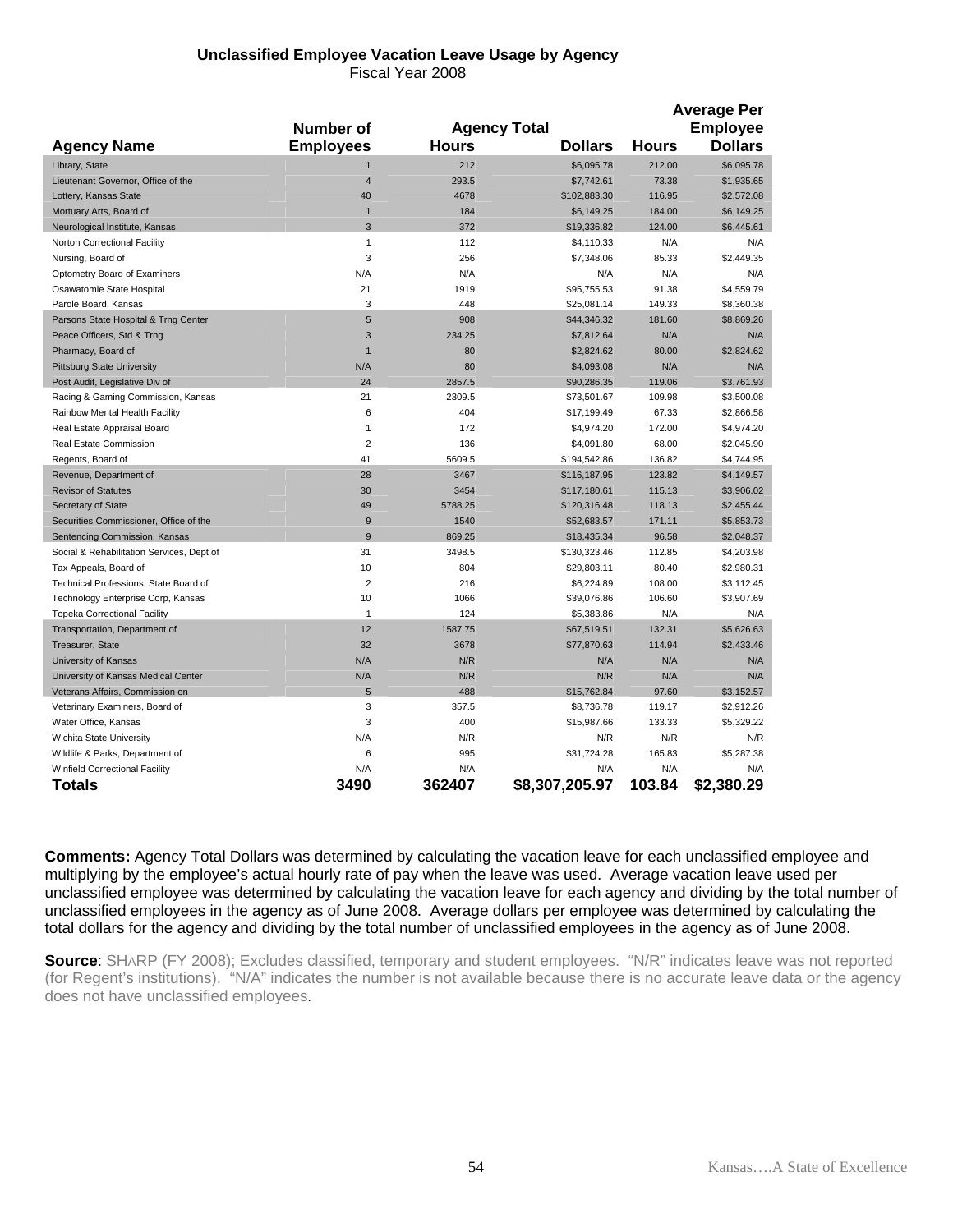#### **Classified Employee Sick Leave Usage by Agency**

Fiscal Year 2008

| <b>Dollars</b><br><b>Employees</b><br><b>Dollars</b><br><b>Hours</b><br><b>Agency Name</b><br><b>Hours</b><br>\$633.25<br>Accountancy, Board of<br>$\overline{2}$<br>\$1,266.50<br>48.25<br>96.5<br>36<br>3055.5<br><b>Adjutant General</b><br>\$52,845.94<br>84.88<br>\$1,467.94<br>488<br>41201.5<br>\$1,549.52<br>Administration, Department of<br>\$756,163.74<br>84.43<br>148<br>12193.75<br>\$245,920.86<br>82.39<br>\$1,661.63<br>Aging, Department on<br>266<br>\$382,298.13<br>Agriculture, Department of<br>19626.5<br>73.78<br>\$1,437.21<br>Animal Health Department<br>28<br>3029.75<br>\$52,154.37<br>108.21<br>\$1,862.66<br>$\overline{7}$<br>\$1,169.53<br>431.5<br>\$8,186.69<br>61.64<br>Arts Commission, Kansas<br>69<br>\$1,059.13<br>Atchison Juvenile Correctional Fac<br>5148.75<br>\$73,080.12<br>74.62<br>N/A<br><b>Attorney General</b><br>0<br>N/A<br>N/A<br>N/A<br>74<br>5149.25<br>\$111,669.44<br>69.58<br>\$1,509.05<br><b>Banking Department</b><br>$\mathbf{1}$<br>$\mathbf{0}$<br>Barbering, Board of<br>\$0.00<br>0.00<br>\$0.00<br>5<br><b>Behavioral Sciences Regulatory Board</b><br>244.75<br>\$3,714.62<br>48.95<br>\$742.92<br>56<br>\$66,656.40<br>\$1,190.29<br><b>Beloit Juvenile Correctional Facility</b><br>4038<br>72.11<br>Blind, School for the<br>18<br>1809.5<br>\$30,641.88<br>100.53<br>\$1,702.33<br>$\mathbf 0$<br>N/A<br>N/A<br>N/A<br>N/A<br>Citizen's Utility Ratepayer Board<br>222<br>18423.25<br>\$357,579.35<br>82.99<br>\$1,610.72<br>Commerce, Department of<br>6<br><b>Conservation Commission</b><br>552.25<br>\$10,957.26<br>92.04<br>\$1,826.21<br>135<br>10064.75<br>\$183,072.66<br>\$1,356.09<br><b>Corporation Commission</b><br>74.55<br>283<br>20529<br>\$1,364.89<br>Corrections, Department of<br>\$386,262.51<br>72.54<br>Cosmetology, Board of<br>11<br>788<br>\$10,164.72<br>71.64<br>\$924.07<br>10<br>389.5<br>\$838.33<br>Credit Unions, Department of<br>\$8,383.27<br>38.95<br>44<br>4446.5<br>\$1,389.98<br>Deaf, School for the<br>\$61,159.16<br>101.06<br>$\overline{2}$<br><b>Dental Board</b><br>183.25<br>\$2,516.46<br>91.63<br>\$1,258.23<br>\$1,482.92<br>153<br>11665.5<br>\$226,886.46<br>76.25<br>Education, Department of<br>El Dorado Correctional Facility<br>438<br>32946.5<br>\$490,448.17<br>75.22<br>\$1,119.74<br><b>Ellsworth Correctional Facility</b><br>213<br>15890.75<br>\$259,305.84<br>74.60<br>\$1,217.40<br>11<br>1868.25<br>\$37,233.24<br>169.84<br>\$3,384.84<br><b>Emergency Medical Services</b><br>N/A<br>N/R<br>N/R<br>N/R<br><b>Emporia State University</b><br>N/R<br>$\mathbf 0$<br>N/A<br>N/R<br>N/R<br>Ethics commission, Kansas Gov<br>N/A<br>23<br>1126.5<br>\$16,228.42<br>Fair, Kansas State<br>48.98<br>\$705.58<br>\$1,879.23<br><b>Fire Marshal</b><br>49<br>4197.5<br>\$92,082.40<br>85.66<br>N/A<br>N/R<br>N/R<br>N/R<br>Fort Hays State University<br>N/R<br>$\pmb{0}$<br>N/A<br>N/A<br>Governor, Office of the<br>N/A<br>N/A<br>32<br>Healing Arts, State Board of<br>2371.25<br>\$37,669.93<br>74.10<br>\$1,177.19<br>754<br>61379.75<br>\$1,656.93<br>Health & Environment, Department of<br>\$1,249,321.85<br>81.41<br>5<br>Health Care Stabilization Fund, Bd of Gov<br>423.25<br>\$5,938.92<br>84.65<br>\$1,187.78<br>112<br>\$1,852.86<br>Health Policy Authority, Kansas<br>10549.5<br>\$207,520.56<br>94.19<br>802<br>48581.5<br>\$1,285.44<br><b>Highway Patrol</b><br>\$1,030,923.05<br>60.58<br>Historical Society, State<br>107<br>7190.25<br>\$115,627.30<br>67.20<br>\$1,080.63<br>4<br>996.5<br>249.13<br>Housing Resources Corp, Kansas<br>\$21,974.10<br>\$5,493.53<br>87.48<br>\$1,523.24<br>Human Rights Commission, Kansas<br>26<br>2274.5<br>\$39,604.36<br><b>Hutchinson Correctional Facility</b><br>508<br>39368.25<br>\$632,807.31<br>77.50<br>\$1,245.68<br>66<br>79.22<br>Indigents Defense Services Board<br>5228.75<br>\$78,773.77<br>\$1,193.54<br>17<br><b>Insurance Department</b><br>1815.75<br>\$23,572.27<br>106.81<br>\$1,386.60<br>162<br>9443.75<br>\$198,914.94<br>58.29<br>\$1,227.87<br>Investigation, Kansas Bureau of<br>$\pmb{0}$<br>N/A<br>Judicial Branch<br>N/A<br>N/A<br>N/A<br>0<br>N/A<br>N/A<br>N/A<br><b>Judicial Council</b><br>N/A<br>\$1,042.92<br>Juvenile Correctional Complex<br>215<br>15511<br>\$224,228.25<br>72.14<br>20<br>\$32,070.66<br>\$1,603.53<br>Juvenile Justice Authority<br>1534<br>76.70<br>$\mathbf 0$<br>N/A<br>N/A<br>Kansas Inc<br>N/A<br>N/A<br>Kansas Public Employees Retirement System<br>66<br>5145<br>\$88,108.32<br>\$1,334.97<br>77.95<br>N/A<br>N/R<br>Kansas State University<br>N/R<br>N/R<br>N/R<br>Labor, Department of<br>395<br>34932.5<br>\$658,753.74<br>88.44<br>\$1,667.73<br>677<br>56798.25<br>83.90<br>\$1,326.32<br><b>Lansing Correctional Facility</b><br>\$897,915.55<br>161<br>Larned Correctional Mental Health Fac<br>13360.75<br>\$207,001.31<br>82.99<br>\$1,285.72<br>Larned Juvenile Correctional Facility<br>118<br>8580.5<br>\$129,543.58<br>72.72<br>\$1,097.83<br>789<br>71770.5<br>\$1,076,332.62<br>90.96<br>\$1,364.17<br>Larned State Hospital<br>$\pmb{0}$<br>N/A<br>Legislative Coordinating Council<br>N/A<br>N/A<br>N/A<br>0<br>N/A<br>N/A<br>N/A<br>Legislative Research Department<br>N/A |             | Number of |   | <b>Agency Total</b> |     | <b>Average Per</b><br><b>Employee</b> |
|--------------------------------------------------------------------------------------------------------------------------------------------------------------------------------------------------------------------------------------------------------------------------------------------------------------------------------------------------------------------------------------------------------------------------------------------------------------------------------------------------------------------------------------------------------------------------------------------------------------------------------------------------------------------------------------------------------------------------------------------------------------------------------------------------------------------------------------------------------------------------------------------------------------------------------------------------------------------------------------------------------------------------------------------------------------------------------------------------------------------------------------------------------------------------------------------------------------------------------------------------------------------------------------------------------------------------------------------------------------------------------------------------------------------------------------------------------------------------------------------------------------------------------------------------------------------------------------------------------------------------------------------------------------------------------------------------------------------------------------------------------------------------------------------------------------------------------------------------------------------------------------------------------------------------------------------------------------------------------------------------------------------------------------------------------------------------------------------------------------------------------------------------------------------------------------------------------------------------------------------------------------------------------------------------------------------------------------------------------------------------------------------------------------------------------------------------------------------------------------------------------------------------------------------------------------------------------------------------------------------------------------------------------------------------------------------------------------------------------------------------------------------------------------------------------------------------------------------------------------------------------------------------------------------------------------------------------------------------------------------------------------------------------------------------------------------------------------------------------------------------------------------------------------------------------------------------------------------------------------------------------------------------------------------------------------------------------------------------------------------------------------------------------------------------------------------------------------------------------------------------------------------------------------------------------------------------------------------------------------------------------------------------------------------------------------------------------------------------------------------------------------------------------------------------------------------------------------------------------------------------------------------------------------------------------------------------------------------------------------------------------------------------------------------------------------------------------------------------------------------------------------------------------------------------------------------------------------------------------------------------------------------------------------------------------------------------------------------------------------------------------------------------------------------------------------------------------------------------------------------------------------------------------------------------------------------------------------------------------------------------------------------------------------------------------------------------------------------------------------------------------------------------------------------------------------------------------------------------------------------------------------------------------------------------------------------------------------------------------------------------------------------------------------------------------------------------------------------------------------------------------------------------------------------------------------------------------------------------------------------------------------------|-------------|-----------|---|---------------------|-----|---------------------------------------|
|                                                                                                                                                                                                                                                                                                                                                                                                                                                                                                                                                                                                                                                                                                                                                                                                                                                                                                                                                                                                                                                                                                                                                                                                                                                                                                                                                                                                                                                                                                                                                                                                                                                                                                                                                                                                                                                                                                                                                                                                                                                                                                                                                                                                                                                                                                                                                                                                                                                                                                                                                                                                                                                                                                                                                                                                                                                                                                                                                                                                                                                                                                                                                                                                                                                                                                                                                                                                                                                                                                                                                                                                                                                                                                                                                                                                                                                                                                                                                                                                                                                                                                                                                                                                                                                                                                                                                                                                                                                                                                                                                                                                                                                                                                                                                                                                                                                                                                                                                                                                                                                                                                                                                                                                                                                                    |             |           |   |                     |     |                                       |
|                                                                                                                                                                                                                                                                                                                                                                                                                                                                                                                                                                                                                                                                                                                                                                                                                                                                                                                                                                                                                                                                                                                                                                                                                                                                                                                                                                                                                                                                                                                                                                                                                                                                                                                                                                                                                                                                                                                                                                                                                                                                                                                                                                                                                                                                                                                                                                                                                                                                                                                                                                                                                                                                                                                                                                                                                                                                                                                                                                                                                                                                                                                                                                                                                                                                                                                                                                                                                                                                                                                                                                                                                                                                                                                                                                                                                                                                                                                                                                                                                                                                                                                                                                                                                                                                                                                                                                                                                                                                                                                                                                                                                                                                                                                                                                                                                                                                                                                                                                                                                                                                                                                                                                                                                                                                    |             |           |   |                     |     |                                       |
|                                                                                                                                                                                                                                                                                                                                                                                                                                                                                                                                                                                                                                                                                                                                                                                                                                                                                                                                                                                                                                                                                                                                                                                                                                                                                                                                                                                                                                                                                                                                                                                                                                                                                                                                                                                                                                                                                                                                                                                                                                                                                                                                                                                                                                                                                                                                                                                                                                                                                                                                                                                                                                                                                                                                                                                                                                                                                                                                                                                                                                                                                                                                                                                                                                                                                                                                                                                                                                                                                                                                                                                                                                                                                                                                                                                                                                                                                                                                                                                                                                                                                                                                                                                                                                                                                                                                                                                                                                                                                                                                                                                                                                                                                                                                                                                                                                                                                                                                                                                                                                                                                                                                                                                                                                                                    |             |           |   |                     |     |                                       |
|                                                                                                                                                                                                                                                                                                                                                                                                                                                                                                                                                                                                                                                                                                                                                                                                                                                                                                                                                                                                                                                                                                                                                                                                                                                                                                                                                                                                                                                                                                                                                                                                                                                                                                                                                                                                                                                                                                                                                                                                                                                                                                                                                                                                                                                                                                                                                                                                                                                                                                                                                                                                                                                                                                                                                                                                                                                                                                                                                                                                                                                                                                                                                                                                                                                                                                                                                                                                                                                                                                                                                                                                                                                                                                                                                                                                                                                                                                                                                                                                                                                                                                                                                                                                                                                                                                                                                                                                                                                                                                                                                                                                                                                                                                                                                                                                                                                                                                                                                                                                                                                                                                                                                                                                                                                                    |             |           |   |                     |     |                                       |
|                                                                                                                                                                                                                                                                                                                                                                                                                                                                                                                                                                                                                                                                                                                                                                                                                                                                                                                                                                                                                                                                                                                                                                                                                                                                                                                                                                                                                                                                                                                                                                                                                                                                                                                                                                                                                                                                                                                                                                                                                                                                                                                                                                                                                                                                                                                                                                                                                                                                                                                                                                                                                                                                                                                                                                                                                                                                                                                                                                                                                                                                                                                                                                                                                                                                                                                                                                                                                                                                                                                                                                                                                                                                                                                                                                                                                                                                                                                                                                                                                                                                                                                                                                                                                                                                                                                                                                                                                                                                                                                                                                                                                                                                                                                                                                                                                                                                                                                                                                                                                                                                                                                                                                                                                                                                    |             |           |   |                     |     |                                       |
|                                                                                                                                                                                                                                                                                                                                                                                                                                                                                                                                                                                                                                                                                                                                                                                                                                                                                                                                                                                                                                                                                                                                                                                                                                                                                                                                                                                                                                                                                                                                                                                                                                                                                                                                                                                                                                                                                                                                                                                                                                                                                                                                                                                                                                                                                                                                                                                                                                                                                                                                                                                                                                                                                                                                                                                                                                                                                                                                                                                                                                                                                                                                                                                                                                                                                                                                                                                                                                                                                                                                                                                                                                                                                                                                                                                                                                                                                                                                                                                                                                                                                                                                                                                                                                                                                                                                                                                                                                                                                                                                                                                                                                                                                                                                                                                                                                                                                                                                                                                                                                                                                                                                                                                                                                                                    |             |           |   |                     |     |                                       |
|                                                                                                                                                                                                                                                                                                                                                                                                                                                                                                                                                                                                                                                                                                                                                                                                                                                                                                                                                                                                                                                                                                                                                                                                                                                                                                                                                                                                                                                                                                                                                                                                                                                                                                                                                                                                                                                                                                                                                                                                                                                                                                                                                                                                                                                                                                                                                                                                                                                                                                                                                                                                                                                                                                                                                                                                                                                                                                                                                                                                                                                                                                                                                                                                                                                                                                                                                                                                                                                                                                                                                                                                                                                                                                                                                                                                                                                                                                                                                                                                                                                                                                                                                                                                                                                                                                                                                                                                                                                                                                                                                                                                                                                                                                                                                                                                                                                                                                                                                                                                                                                                                                                                                                                                                                                                    |             |           |   |                     |     |                                       |
|                                                                                                                                                                                                                                                                                                                                                                                                                                                                                                                                                                                                                                                                                                                                                                                                                                                                                                                                                                                                                                                                                                                                                                                                                                                                                                                                                                                                                                                                                                                                                                                                                                                                                                                                                                                                                                                                                                                                                                                                                                                                                                                                                                                                                                                                                                                                                                                                                                                                                                                                                                                                                                                                                                                                                                                                                                                                                                                                                                                                                                                                                                                                                                                                                                                                                                                                                                                                                                                                                                                                                                                                                                                                                                                                                                                                                                                                                                                                                                                                                                                                                                                                                                                                                                                                                                                                                                                                                                                                                                                                                                                                                                                                                                                                                                                                                                                                                                                                                                                                                                                                                                                                                                                                                                                                    |             |           |   |                     |     |                                       |
|                                                                                                                                                                                                                                                                                                                                                                                                                                                                                                                                                                                                                                                                                                                                                                                                                                                                                                                                                                                                                                                                                                                                                                                                                                                                                                                                                                                                                                                                                                                                                                                                                                                                                                                                                                                                                                                                                                                                                                                                                                                                                                                                                                                                                                                                                                                                                                                                                                                                                                                                                                                                                                                                                                                                                                                                                                                                                                                                                                                                                                                                                                                                                                                                                                                                                                                                                                                                                                                                                                                                                                                                                                                                                                                                                                                                                                                                                                                                                                                                                                                                                                                                                                                                                                                                                                                                                                                                                                                                                                                                                                                                                                                                                                                                                                                                                                                                                                                                                                                                                                                                                                                                                                                                                                                                    |             |           |   |                     |     |                                       |
|                                                                                                                                                                                                                                                                                                                                                                                                                                                                                                                                                                                                                                                                                                                                                                                                                                                                                                                                                                                                                                                                                                                                                                                                                                                                                                                                                                                                                                                                                                                                                                                                                                                                                                                                                                                                                                                                                                                                                                                                                                                                                                                                                                                                                                                                                                                                                                                                                                                                                                                                                                                                                                                                                                                                                                                                                                                                                                                                                                                                                                                                                                                                                                                                                                                                                                                                                                                                                                                                                                                                                                                                                                                                                                                                                                                                                                                                                                                                                                                                                                                                                                                                                                                                                                                                                                                                                                                                                                                                                                                                                                                                                                                                                                                                                                                                                                                                                                                                                                                                                                                                                                                                                                                                                                                                    |             |           |   |                     |     |                                       |
|                                                                                                                                                                                                                                                                                                                                                                                                                                                                                                                                                                                                                                                                                                                                                                                                                                                                                                                                                                                                                                                                                                                                                                                                                                                                                                                                                                                                                                                                                                                                                                                                                                                                                                                                                                                                                                                                                                                                                                                                                                                                                                                                                                                                                                                                                                                                                                                                                                                                                                                                                                                                                                                                                                                                                                                                                                                                                                                                                                                                                                                                                                                                                                                                                                                                                                                                                                                                                                                                                                                                                                                                                                                                                                                                                                                                                                                                                                                                                                                                                                                                                                                                                                                                                                                                                                                                                                                                                                                                                                                                                                                                                                                                                                                                                                                                                                                                                                                                                                                                                                                                                                                                                                                                                                                                    |             |           |   |                     |     |                                       |
|                                                                                                                                                                                                                                                                                                                                                                                                                                                                                                                                                                                                                                                                                                                                                                                                                                                                                                                                                                                                                                                                                                                                                                                                                                                                                                                                                                                                                                                                                                                                                                                                                                                                                                                                                                                                                                                                                                                                                                                                                                                                                                                                                                                                                                                                                                                                                                                                                                                                                                                                                                                                                                                                                                                                                                                                                                                                                                                                                                                                                                                                                                                                                                                                                                                                                                                                                                                                                                                                                                                                                                                                                                                                                                                                                                                                                                                                                                                                                                                                                                                                                                                                                                                                                                                                                                                                                                                                                                                                                                                                                                                                                                                                                                                                                                                                                                                                                                                                                                                                                                                                                                                                                                                                                                                                    |             |           |   |                     |     |                                       |
|                                                                                                                                                                                                                                                                                                                                                                                                                                                                                                                                                                                                                                                                                                                                                                                                                                                                                                                                                                                                                                                                                                                                                                                                                                                                                                                                                                                                                                                                                                                                                                                                                                                                                                                                                                                                                                                                                                                                                                                                                                                                                                                                                                                                                                                                                                                                                                                                                                                                                                                                                                                                                                                                                                                                                                                                                                                                                                                                                                                                                                                                                                                                                                                                                                                                                                                                                                                                                                                                                                                                                                                                                                                                                                                                                                                                                                                                                                                                                                                                                                                                                                                                                                                                                                                                                                                                                                                                                                                                                                                                                                                                                                                                                                                                                                                                                                                                                                                                                                                                                                                                                                                                                                                                                                                                    |             |           |   |                     |     |                                       |
|                                                                                                                                                                                                                                                                                                                                                                                                                                                                                                                                                                                                                                                                                                                                                                                                                                                                                                                                                                                                                                                                                                                                                                                                                                                                                                                                                                                                                                                                                                                                                                                                                                                                                                                                                                                                                                                                                                                                                                                                                                                                                                                                                                                                                                                                                                                                                                                                                                                                                                                                                                                                                                                                                                                                                                                                                                                                                                                                                                                                                                                                                                                                                                                                                                                                                                                                                                                                                                                                                                                                                                                                                                                                                                                                                                                                                                                                                                                                                                                                                                                                                                                                                                                                                                                                                                                                                                                                                                                                                                                                                                                                                                                                                                                                                                                                                                                                                                                                                                                                                                                                                                                                                                                                                                                                    |             |           |   |                     |     |                                       |
|                                                                                                                                                                                                                                                                                                                                                                                                                                                                                                                                                                                                                                                                                                                                                                                                                                                                                                                                                                                                                                                                                                                                                                                                                                                                                                                                                                                                                                                                                                                                                                                                                                                                                                                                                                                                                                                                                                                                                                                                                                                                                                                                                                                                                                                                                                                                                                                                                                                                                                                                                                                                                                                                                                                                                                                                                                                                                                                                                                                                                                                                                                                                                                                                                                                                                                                                                                                                                                                                                                                                                                                                                                                                                                                                                                                                                                                                                                                                                                                                                                                                                                                                                                                                                                                                                                                                                                                                                                                                                                                                                                                                                                                                                                                                                                                                                                                                                                                                                                                                                                                                                                                                                                                                                                                                    |             |           |   |                     |     |                                       |
|                                                                                                                                                                                                                                                                                                                                                                                                                                                                                                                                                                                                                                                                                                                                                                                                                                                                                                                                                                                                                                                                                                                                                                                                                                                                                                                                                                                                                                                                                                                                                                                                                                                                                                                                                                                                                                                                                                                                                                                                                                                                                                                                                                                                                                                                                                                                                                                                                                                                                                                                                                                                                                                                                                                                                                                                                                                                                                                                                                                                                                                                                                                                                                                                                                                                                                                                                                                                                                                                                                                                                                                                                                                                                                                                                                                                                                                                                                                                                                                                                                                                                                                                                                                                                                                                                                                                                                                                                                                                                                                                                                                                                                                                                                                                                                                                                                                                                                                                                                                                                                                                                                                                                                                                                                                                    |             |           |   |                     |     |                                       |
|                                                                                                                                                                                                                                                                                                                                                                                                                                                                                                                                                                                                                                                                                                                                                                                                                                                                                                                                                                                                                                                                                                                                                                                                                                                                                                                                                                                                                                                                                                                                                                                                                                                                                                                                                                                                                                                                                                                                                                                                                                                                                                                                                                                                                                                                                                                                                                                                                                                                                                                                                                                                                                                                                                                                                                                                                                                                                                                                                                                                                                                                                                                                                                                                                                                                                                                                                                                                                                                                                                                                                                                                                                                                                                                                                                                                                                                                                                                                                                                                                                                                                                                                                                                                                                                                                                                                                                                                                                                                                                                                                                                                                                                                                                                                                                                                                                                                                                                                                                                                                                                                                                                                                                                                                                                                    |             |           |   |                     |     |                                       |
|                                                                                                                                                                                                                                                                                                                                                                                                                                                                                                                                                                                                                                                                                                                                                                                                                                                                                                                                                                                                                                                                                                                                                                                                                                                                                                                                                                                                                                                                                                                                                                                                                                                                                                                                                                                                                                                                                                                                                                                                                                                                                                                                                                                                                                                                                                                                                                                                                                                                                                                                                                                                                                                                                                                                                                                                                                                                                                                                                                                                                                                                                                                                                                                                                                                                                                                                                                                                                                                                                                                                                                                                                                                                                                                                                                                                                                                                                                                                                                                                                                                                                                                                                                                                                                                                                                                                                                                                                                                                                                                                                                                                                                                                                                                                                                                                                                                                                                                                                                                                                                                                                                                                                                                                                                                                    |             |           |   |                     |     |                                       |
|                                                                                                                                                                                                                                                                                                                                                                                                                                                                                                                                                                                                                                                                                                                                                                                                                                                                                                                                                                                                                                                                                                                                                                                                                                                                                                                                                                                                                                                                                                                                                                                                                                                                                                                                                                                                                                                                                                                                                                                                                                                                                                                                                                                                                                                                                                                                                                                                                                                                                                                                                                                                                                                                                                                                                                                                                                                                                                                                                                                                                                                                                                                                                                                                                                                                                                                                                                                                                                                                                                                                                                                                                                                                                                                                                                                                                                                                                                                                                                                                                                                                                                                                                                                                                                                                                                                                                                                                                                                                                                                                                                                                                                                                                                                                                                                                                                                                                                                                                                                                                                                                                                                                                                                                                                                                    |             |           |   |                     |     |                                       |
|                                                                                                                                                                                                                                                                                                                                                                                                                                                                                                                                                                                                                                                                                                                                                                                                                                                                                                                                                                                                                                                                                                                                                                                                                                                                                                                                                                                                                                                                                                                                                                                                                                                                                                                                                                                                                                                                                                                                                                                                                                                                                                                                                                                                                                                                                                                                                                                                                                                                                                                                                                                                                                                                                                                                                                                                                                                                                                                                                                                                                                                                                                                                                                                                                                                                                                                                                                                                                                                                                                                                                                                                                                                                                                                                                                                                                                                                                                                                                                                                                                                                                                                                                                                                                                                                                                                                                                                                                                                                                                                                                                                                                                                                                                                                                                                                                                                                                                                                                                                                                                                                                                                                                                                                                                                                    |             |           |   |                     |     |                                       |
|                                                                                                                                                                                                                                                                                                                                                                                                                                                                                                                                                                                                                                                                                                                                                                                                                                                                                                                                                                                                                                                                                                                                                                                                                                                                                                                                                                                                                                                                                                                                                                                                                                                                                                                                                                                                                                                                                                                                                                                                                                                                                                                                                                                                                                                                                                                                                                                                                                                                                                                                                                                                                                                                                                                                                                                                                                                                                                                                                                                                                                                                                                                                                                                                                                                                                                                                                                                                                                                                                                                                                                                                                                                                                                                                                                                                                                                                                                                                                                                                                                                                                                                                                                                                                                                                                                                                                                                                                                                                                                                                                                                                                                                                                                                                                                                                                                                                                                                                                                                                                                                                                                                                                                                                                                                                    |             |           |   |                     |     |                                       |
|                                                                                                                                                                                                                                                                                                                                                                                                                                                                                                                                                                                                                                                                                                                                                                                                                                                                                                                                                                                                                                                                                                                                                                                                                                                                                                                                                                                                                                                                                                                                                                                                                                                                                                                                                                                                                                                                                                                                                                                                                                                                                                                                                                                                                                                                                                                                                                                                                                                                                                                                                                                                                                                                                                                                                                                                                                                                                                                                                                                                                                                                                                                                                                                                                                                                                                                                                                                                                                                                                                                                                                                                                                                                                                                                                                                                                                                                                                                                                                                                                                                                                                                                                                                                                                                                                                                                                                                                                                                                                                                                                                                                                                                                                                                                                                                                                                                                                                                                                                                                                                                                                                                                                                                                                                                                    |             |           |   |                     |     |                                       |
|                                                                                                                                                                                                                                                                                                                                                                                                                                                                                                                                                                                                                                                                                                                                                                                                                                                                                                                                                                                                                                                                                                                                                                                                                                                                                                                                                                                                                                                                                                                                                                                                                                                                                                                                                                                                                                                                                                                                                                                                                                                                                                                                                                                                                                                                                                                                                                                                                                                                                                                                                                                                                                                                                                                                                                                                                                                                                                                                                                                                                                                                                                                                                                                                                                                                                                                                                                                                                                                                                                                                                                                                                                                                                                                                                                                                                                                                                                                                                                                                                                                                                                                                                                                                                                                                                                                                                                                                                                                                                                                                                                                                                                                                                                                                                                                                                                                                                                                                                                                                                                                                                                                                                                                                                                                                    |             |           |   |                     |     |                                       |
|                                                                                                                                                                                                                                                                                                                                                                                                                                                                                                                                                                                                                                                                                                                                                                                                                                                                                                                                                                                                                                                                                                                                                                                                                                                                                                                                                                                                                                                                                                                                                                                                                                                                                                                                                                                                                                                                                                                                                                                                                                                                                                                                                                                                                                                                                                                                                                                                                                                                                                                                                                                                                                                                                                                                                                                                                                                                                                                                                                                                                                                                                                                                                                                                                                                                                                                                                                                                                                                                                                                                                                                                                                                                                                                                                                                                                                                                                                                                                                                                                                                                                                                                                                                                                                                                                                                                                                                                                                                                                                                                                                                                                                                                                                                                                                                                                                                                                                                                                                                                                                                                                                                                                                                                                                                                    |             |           |   |                     |     |                                       |
|                                                                                                                                                                                                                                                                                                                                                                                                                                                                                                                                                                                                                                                                                                                                                                                                                                                                                                                                                                                                                                                                                                                                                                                                                                                                                                                                                                                                                                                                                                                                                                                                                                                                                                                                                                                                                                                                                                                                                                                                                                                                                                                                                                                                                                                                                                                                                                                                                                                                                                                                                                                                                                                                                                                                                                                                                                                                                                                                                                                                                                                                                                                                                                                                                                                                                                                                                                                                                                                                                                                                                                                                                                                                                                                                                                                                                                                                                                                                                                                                                                                                                                                                                                                                                                                                                                                                                                                                                                                                                                                                                                                                                                                                                                                                                                                                                                                                                                                                                                                                                                                                                                                                                                                                                                                                    |             |           |   |                     |     |                                       |
|                                                                                                                                                                                                                                                                                                                                                                                                                                                                                                                                                                                                                                                                                                                                                                                                                                                                                                                                                                                                                                                                                                                                                                                                                                                                                                                                                                                                                                                                                                                                                                                                                                                                                                                                                                                                                                                                                                                                                                                                                                                                                                                                                                                                                                                                                                                                                                                                                                                                                                                                                                                                                                                                                                                                                                                                                                                                                                                                                                                                                                                                                                                                                                                                                                                                                                                                                                                                                                                                                                                                                                                                                                                                                                                                                                                                                                                                                                                                                                                                                                                                                                                                                                                                                                                                                                                                                                                                                                                                                                                                                                                                                                                                                                                                                                                                                                                                                                                                                                                                                                                                                                                                                                                                                                                                    |             |           |   |                     |     |                                       |
|                                                                                                                                                                                                                                                                                                                                                                                                                                                                                                                                                                                                                                                                                                                                                                                                                                                                                                                                                                                                                                                                                                                                                                                                                                                                                                                                                                                                                                                                                                                                                                                                                                                                                                                                                                                                                                                                                                                                                                                                                                                                                                                                                                                                                                                                                                                                                                                                                                                                                                                                                                                                                                                                                                                                                                                                                                                                                                                                                                                                                                                                                                                                                                                                                                                                                                                                                                                                                                                                                                                                                                                                                                                                                                                                                                                                                                                                                                                                                                                                                                                                                                                                                                                                                                                                                                                                                                                                                                                                                                                                                                                                                                                                                                                                                                                                                                                                                                                                                                                                                                                                                                                                                                                                                                                                    |             |           |   |                     |     |                                       |
|                                                                                                                                                                                                                                                                                                                                                                                                                                                                                                                                                                                                                                                                                                                                                                                                                                                                                                                                                                                                                                                                                                                                                                                                                                                                                                                                                                                                                                                                                                                                                                                                                                                                                                                                                                                                                                                                                                                                                                                                                                                                                                                                                                                                                                                                                                                                                                                                                                                                                                                                                                                                                                                                                                                                                                                                                                                                                                                                                                                                                                                                                                                                                                                                                                                                                                                                                                                                                                                                                                                                                                                                                                                                                                                                                                                                                                                                                                                                                                                                                                                                                                                                                                                                                                                                                                                                                                                                                                                                                                                                                                                                                                                                                                                                                                                                                                                                                                                                                                                                                                                                                                                                                                                                                                                                    |             |           |   |                     |     |                                       |
|                                                                                                                                                                                                                                                                                                                                                                                                                                                                                                                                                                                                                                                                                                                                                                                                                                                                                                                                                                                                                                                                                                                                                                                                                                                                                                                                                                                                                                                                                                                                                                                                                                                                                                                                                                                                                                                                                                                                                                                                                                                                                                                                                                                                                                                                                                                                                                                                                                                                                                                                                                                                                                                                                                                                                                                                                                                                                                                                                                                                                                                                                                                                                                                                                                                                                                                                                                                                                                                                                                                                                                                                                                                                                                                                                                                                                                                                                                                                                                                                                                                                                                                                                                                                                                                                                                                                                                                                                                                                                                                                                                                                                                                                                                                                                                                                                                                                                                                                                                                                                                                                                                                                                                                                                                                                    |             |           |   |                     |     |                                       |
|                                                                                                                                                                                                                                                                                                                                                                                                                                                                                                                                                                                                                                                                                                                                                                                                                                                                                                                                                                                                                                                                                                                                                                                                                                                                                                                                                                                                                                                                                                                                                                                                                                                                                                                                                                                                                                                                                                                                                                                                                                                                                                                                                                                                                                                                                                                                                                                                                                                                                                                                                                                                                                                                                                                                                                                                                                                                                                                                                                                                                                                                                                                                                                                                                                                                                                                                                                                                                                                                                                                                                                                                                                                                                                                                                                                                                                                                                                                                                                                                                                                                                                                                                                                                                                                                                                                                                                                                                                                                                                                                                                                                                                                                                                                                                                                                                                                                                                                                                                                                                                                                                                                                                                                                                                                                    |             |           |   |                     |     |                                       |
|                                                                                                                                                                                                                                                                                                                                                                                                                                                                                                                                                                                                                                                                                                                                                                                                                                                                                                                                                                                                                                                                                                                                                                                                                                                                                                                                                                                                                                                                                                                                                                                                                                                                                                                                                                                                                                                                                                                                                                                                                                                                                                                                                                                                                                                                                                                                                                                                                                                                                                                                                                                                                                                                                                                                                                                                                                                                                                                                                                                                                                                                                                                                                                                                                                                                                                                                                                                                                                                                                                                                                                                                                                                                                                                                                                                                                                                                                                                                                                                                                                                                                                                                                                                                                                                                                                                                                                                                                                                                                                                                                                                                                                                                                                                                                                                                                                                                                                                                                                                                                                                                                                                                                                                                                                                                    |             |           |   |                     |     |                                       |
|                                                                                                                                                                                                                                                                                                                                                                                                                                                                                                                                                                                                                                                                                                                                                                                                                                                                                                                                                                                                                                                                                                                                                                                                                                                                                                                                                                                                                                                                                                                                                                                                                                                                                                                                                                                                                                                                                                                                                                                                                                                                                                                                                                                                                                                                                                                                                                                                                                                                                                                                                                                                                                                                                                                                                                                                                                                                                                                                                                                                                                                                                                                                                                                                                                                                                                                                                                                                                                                                                                                                                                                                                                                                                                                                                                                                                                                                                                                                                                                                                                                                                                                                                                                                                                                                                                                                                                                                                                                                                                                                                                                                                                                                                                                                                                                                                                                                                                                                                                                                                                                                                                                                                                                                                                                                    |             |           |   |                     |     |                                       |
|                                                                                                                                                                                                                                                                                                                                                                                                                                                                                                                                                                                                                                                                                                                                                                                                                                                                                                                                                                                                                                                                                                                                                                                                                                                                                                                                                                                                                                                                                                                                                                                                                                                                                                                                                                                                                                                                                                                                                                                                                                                                                                                                                                                                                                                                                                                                                                                                                                                                                                                                                                                                                                                                                                                                                                                                                                                                                                                                                                                                                                                                                                                                                                                                                                                                                                                                                                                                                                                                                                                                                                                                                                                                                                                                                                                                                                                                                                                                                                                                                                                                                                                                                                                                                                                                                                                                                                                                                                                                                                                                                                                                                                                                                                                                                                                                                                                                                                                                                                                                                                                                                                                                                                                                                                                                    |             |           |   |                     |     |                                       |
|                                                                                                                                                                                                                                                                                                                                                                                                                                                                                                                                                                                                                                                                                                                                                                                                                                                                                                                                                                                                                                                                                                                                                                                                                                                                                                                                                                                                                                                                                                                                                                                                                                                                                                                                                                                                                                                                                                                                                                                                                                                                                                                                                                                                                                                                                                                                                                                                                                                                                                                                                                                                                                                                                                                                                                                                                                                                                                                                                                                                                                                                                                                                                                                                                                                                                                                                                                                                                                                                                                                                                                                                                                                                                                                                                                                                                                                                                                                                                                                                                                                                                                                                                                                                                                                                                                                                                                                                                                                                                                                                                                                                                                                                                                                                                                                                                                                                                                                                                                                                                                                                                                                                                                                                                                                                    |             |           |   |                     |     |                                       |
|                                                                                                                                                                                                                                                                                                                                                                                                                                                                                                                                                                                                                                                                                                                                                                                                                                                                                                                                                                                                                                                                                                                                                                                                                                                                                                                                                                                                                                                                                                                                                                                                                                                                                                                                                                                                                                                                                                                                                                                                                                                                                                                                                                                                                                                                                                                                                                                                                                                                                                                                                                                                                                                                                                                                                                                                                                                                                                                                                                                                                                                                                                                                                                                                                                                                                                                                                                                                                                                                                                                                                                                                                                                                                                                                                                                                                                                                                                                                                                                                                                                                                                                                                                                                                                                                                                                                                                                                                                                                                                                                                                                                                                                                                                                                                                                                                                                                                                                                                                                                                                                                                                                                                                                                                                                                    |             |           |   |                     |     |                                       |
|                                                                                                                                                                                                                                                                                                                                                                                                                                                                                                                                                                                                                                                                                                                                                                                                                                                                                                                                                                                                                                                                                                                                                                                                                                                                                                                                                                                                                                                                                                                                                                                                                                                                                                                                                                                                                                                                                                                                                                                                                                                                                                                                                                                                                                                                                                                                                                                                                                                                                                                                                                                                                                                                                                                                                                                                                                                                                                                                                                                                                                                                                                                                                                                                                                                                                                                                                                                                                                                                                                                                                                                                                                                                                                                                                                                                                                                                                                                                                                                                                                                                                                                                                                                                                                                                                                                                                                                                                                                                                                                                                                                                                                                                                                                                                                                                                                                                                                                                                                                                                                                                                                                                                                                                                                                                    |             |           |   |                     |     |                                       |
|                                                                                                                                                                                                                                                                                                                                                                                                                                                                                                                                                                                                                                                                                                                                                                                                                                                                                                                                                                                                                                                                                                                                                                                                                                                                                                                                                                                                                                                                                                                                                                                                                                                                                                                                                                                                                                                                                                                                                                                                                                                                                                                                                                                                                                                                                                                                                                                                                                                                                                                                                                                                                                                                                                                                                                                                                                                                                                                                                                                                                                                                                                                                                                                                                                                                                                                                                                                                                                                                                                                                                                                                                                                                                                                                                                                                                                                                                                                                                                                                                                                                                                                                                                                                                                                                                                                                                                                                                                                                                                                                                                                                                                                                                                                                                                                                                                                                                                                                                                                                                                                                                                                                                                                                                                                                    |             |           |   |                     |     |                                       |
|                                                                                                                                                                                                                                                                                                                                                                                                                                                                                                                                                                                                                                                                                                                                                                                                                                                                                                                                                                                                                                                                                                                                                                                                                                                                                                                                                                                                                                                                                                                                                                                                                                                                                                                                                                                                                                                                                                                                                                                                                                                                                                                                                                                                                                                                                                                                                                                                                                                                                                                                                                                                                                                                                                                                                                                                                                                                                                                                                                                                                                                                                                                                                                                                                                                                                                                                                                                                                                                                                                                                                                                                                                                                                                                                                                                                                                                                                                                                                                                                                                                                                                                                                                                                                                                                                                                                                                                                                                                                                                                                                                                                                                                                                                                                                                                                                                                                                                                                                                                                                                                                                                                                                                                                                                                                    |             |           |   |                     |     |                                       |
|                                                                                                                                                                                                                                                                                                                                                                                                                                                                                                                                                                                                                                                                                                                                                                                                                                                                                                                                                                                                                                                                                                                                                                                                                                                                                                                                                                                                                                                                                                                                                                                                                                                                                                                                                                                                                                                                                                                                                                                                                                                                                                                                                                                                                                                                                                                                                                                                                                                                                                                                                                                                                                                                                                                                                                                                                                                                                                                                                                                                                                                                                                                                                                                                                                                                                                                                                                                                                                                                                                                                                                                                                                                                                                                                                                                                                                                                                                                                                                                                                                                                                                                                                                                                                                                                                                                                                                                                                                                                                                                                                                                                                                                                                                                                                                                                                                                                                                                                                                                                                                                                                                                                                                                                                                                                    |             |           |   |                     |     |                                       |
|                                                                                                                                                                                                                                                                                                                                                                                                                                                                                                                                                                                                                                                                                                                                                                                                                                                                                                                                                                                                                                                                                                                                                                                                                                                                                                                                                                                                                                                                                                                                                                                                                                                                                                                                                                                                                                                                                                                                                                                                                                                                                                                                                                                                                                                                                                                                                                                                                                                                                                                                                                                                                                                                                                                                                                                                                                                                                                                                                                                                                                                                                                                                                                                                                                                                                                                                                                                                                                                                                                                                                                                                                                                                                                                                                                                                                                                                                                                                                                                                                                                                                                                                                                                                                                                                                                                                                                                                                                                                                                                                                                                                                                                                                                                                                                                                                                                                                                                                                                                                                                                                                                                                                                                                                                                                    |             |           |   |                     |     |                                       |
|                                                                                                                                                                                                                                                                                                                                                                                                                                                                                                                                                                                                                                                                                                                                                                                                                                                                                                                                                                                                                                                                                                                                                                                                                                                                                                                                                                                                                                                                                                                                                                                                                                                                                                                                                                                                                                                                                                                                                                                                                                                                                                                                                                                                                                                                                                                                                                                                                                                                                                                                                                                                                                                                                                                                                                                                                                                                                                                                                                                                                                                                                                                                                                                                                                                                                                                                                                                                                                                                                                                                                                                                                                                                                                                                                                                                                                                                                                                                                                                                                                                                                                                                                                                                                                                                                                                                                                                                                                                                                                                                                                                                                                                                                                                                                                                                                                                                                                                                                                                                                                                                                                                                                                                                                                                                    |             |           |   |                     |     |                                       |
|                                                                                                                                                                                                                                                                                                                                                                                                                                                                                                                                                                                                                                                                                                                                                                                                                                                                                                                                                                                                                                                                                                                                                                                                                                                                                                                                                                                                                                                                                                                                                                                                                                                                                                                                                                                                                                                                                                                                                                                                                                                                                                                                                                                                                                                                                                                                                                                                                                                                                                                                                                                                                                                                                                                                                                                                                                                                                                                                                                                                                                                                                                                                                                                                                                                                                                                                                                                                                                                                                                                                                                                                                                                                                                                                                                                                                                                                                                                                                                                                                                                                                                                                                                                                                                                                                                                                                                                                                                                                                                                                                                                                                                                                                                                                                                                                                                                                                                                                                                                                                                                                                                                                                                                                                                                                    |             |           |   |                     |     |                                       |
|                                                                                                                                                                                                                                                                                                                                                                                                                                                                                                                                                                                                                                                                                                                                                                                                                                                                                                                                                                                                                                                                                                                                                                                                                                                                                                                                                                                                                                                                                                                                                                                                                                                                                                                                                                                                                                                                                                                                                                                                                                                                                                                                                                                                                                                                                                                                                                                                                                                                                                                                                                                                                                                                                                                                                                                                                                                                                                                                                                                                                                                                                                                                                                                                                                                                                                                                                                                                                                                                                                                                                                                                                                                                                                                                                                                                                                                                                                                                                                                                                                                                                                                                                                                                                                                                                                                                                                                                                                                                                                                                                                                                                                                                                                                                                                                                                                                                                                                                                                                                                                                                                                                                                                                                                                                                    |             |           |   |                     |     |                                       |
|                                                                                                                                                                                                                                                                                                                                                                                                                                                                                                                                                                                                                                                                                                                                                                                                                                                                                                                                                                                                                                                                                                                                                                                                                                                                                                                                                                                                                                                                                                                                                                                                                                                                                                                                                                                                                                                                                                                                                                                                                                                                                                                                                                                                                                                                                                                                                                                                                                                                                                                                                                                                                                                                                                                                                                                                                                                                                                                                                                                                                                                                                                                                                                                                                                                                                                                                                                                                                                                                                                                                                                                                                                                                                                                                                                                                                                                                                                                                                                                                                                                                                                                                                                                                                                                                                                                                                                                                                                                                                                                                                                                                                                                                                                                                                                                                                                                                                                                                                                                                                                                                                                                                                                                                                                                                    |             |           |   |                     |     |                                       |
|                                                                                                                                                                                                                                                                                                                                                                                                                                                                                                                                                                                                                                                                                                                                                                                                                                                                                                                                                                                                                                                                                                                                                                                                                                                                                                                                                                                                                                                                                                                                                                                                                                                                                                                                                                                                                                                                                                                                                                                                                                                                                                                                                                                                                                                                                                                                                                                                                                                                                                                                                                                                                                                                                                                                                                                                                                                                                                                                                                                                                                                                                                                                                                                                                                                                                                                                                                                                                                                                                                                                                                                                                                                                                                                                                                                                                                                                                                                                                                                                                                                                                                                                                                                                                                                                                                                                                                                                                                                                                                                                                                                                                                                                                                                                                                                                                                                                                                                                                                                                                                                                                                                                                                                                                                                                    |             |           |   |                     |     |                                       |
|                                                                                                                                                                                                                                                                                                                                                                                                                                                                                                                                                                                                                                                                                                                                                                                                                                                                                                                                                                                                                                                                                                                                                                                                                                                                                                                                                                                                                                                                                                                                                                                                                                                                                                                                                                                                                                                                                                                                                                                                                                                                                                                                                                                                                                                                                                                                                                                                                                                                                                                                                                                                                                                                                                                                                                                                                                                                                                                                                                                                                                                                                                                                                                                                                                                                                                                                                                                                                                                                                                                                                                                                                                                                                                                                                                                                                                                                                                                                                                                                                                                                                                                                                                                                                                                                                                                                                                                                                                                                                                                                                                                                                                                                                                                                                                                                                                                                                                                                                                                                                                                                                                                                                                                                                                                                    |             |           |   |                     |     |                                       |
|                                                                                                                                                                                                                                                                                                                                                                                                                                                                                                                                                                                                                                                                                                                                                                                                                                                                                                                                                                                                                                                                                                                                                                                                                                                                                                                                                                                                                                                                                                                                                                                                                                                                                                                                                                                                                                                                                                                                                                                                                                                                                                                                                                                                                                                                                                                                                                                                                                                                                                                                                                                                                                                                                                                                                                                                                                                                                                                                                                                                                                                                                                                                                                                                                                                                                                                                                                                                                                                                                                                                                                                                                                                                                                                                                                                                                                                                                                                                                                                                                                                                                                                                                                                                                                                                                                                                                                                                                                                                                                                                                                                                                                                                                                                                                                                                                                                                                                                                                                                                                                                                                                                                                                                                                                                                    |             |           |   |                     |     |                                       |
|                                                                                                                                                                                                                                                                                                                                                                                                                                                                                                                                                                                                                                                                                                                                                                                                                                                                                                                                                                                                                                                                                                                                                                                                                                                                                                                                                                                                                                                                                                                                                                                                                                                                                                                                                                                                                                                                                                                                                                                                                                                                                                                                                                                                                                                                                                                                                                                                                                                                                                                                                                                                                                                                                                                                                                                                                                                                                                                                                                                                                                                                                                                                                                                                                                                                                                                                                                                                                                                                                                                                                                                                                                                                                                                                                                                                                                                                                                                                                                                                                                                                                                                                                                                                                                                                                                                                                                                                                                                                                                                                                                                                                                                                                                                                                                                                                                                                                                                                                                                                                                                                                                                                                                                                                                                                    |             |           |   |                     |     |                                       |
|                                                                                                                                                                                                                                                                                                                                                                                                                                                                                                                                                                                                                                                                                                                                                                                                                                                                                                                                                                                                                                                                                                                                                                                                                                                                                                                                                                                                                                                                                                                                                                                                                                                                                                                                                                                                                                                                                                                                                                                                                                                                                                                                                                                                                                                                                                                                                                                                                                                                                                                                                                                                                                                                                                                                                                                                                                                                                                                                                                                                                                                                                                                                                                                                                                                                                                                                                                                                                                                                                                                                                                                                                                                                                                                                                                                                                                                                                                                                                                                                                                                                                                                                                                                                                                                                                                                                                                                                                                                                                                                                                                                                                                                                                                                                                                                                                                                                                                                                                                                                                                                                                                                                                                                                                                                                    |             |           |   |                     |     |                                       |
|                                                                                                                                                                                                                                                                                                                                                                                                                                                                                                                                                                                                                                                                                                                                                                                                                                                                                                                                                                                                                                                                                                                                                                                                                                                                                                                                                                                                                                                                                                                                                                                                                                                                                                                                                                                                                                                                                                                                                                                                                                                                                                                                                                                                                                                                                                                                                                                                                                                                                                                                                                                                                                                                                                                                                                                                                                                                                                                                                                                                                                                                                                                                                                                                                                                                                                                                                                                                                                                                                                                                                                                                                                                                                                                                                                                                                                                                                                                                                                                                                                                                                                                                                                                                                                                                                                                                                                                                                                                                                                                                                                                                                                                                                                                                                                                                                                                                                                                                                                                                                                                                                                                                                                                                                                                                    |             |           |   |                     |     |                                       |
|                                                                                                                                                                                                                                                                                                                                                                                                                                                                                                                                                                                                                                                                                                                                                                                                                                                                                                                                                                                                                                                                                                                                                                                                                                                                                                                                                                                                                                                                                                                                                                                                                                                                                                                                                                                                                                                                                                                                                                                                                                                                                                                                                                                                                                                                                                                                                                                                                                                                                                                                                                                                                                                                                                                                                                                                                                                                                                                                                                                                                                                                                                                                                                                                                                                                                                                                                                                                                                                                                                                                                                                                                                                                                                                                                                                                                                                                                                                                                                                                                                                                                                                                                                                                                                                                                                                                                                                                                                                                                                                                                                                                                                                                                                                                                                                                                                                                                                                                                                                                                                                                                                                                                                                                                                                                    |             |           |   |                     |     |                                       |
|                                                                                                                                                                                                                                                                                                                                                                                                                                                                                                                                                                                                                                                                                                                                                                                                                                                                                                                                                                                                                                                                                                                                                                                                                                                                                                                                                                                                                                                                                                                                                                                                                                                                                                                                                                                                                                                                                                                                                                                                                                                                                                                                                                                                                                                                                                                                                                                                                                                                                                                                                                                                                                                                                                                                                                                                                                                                                                                                                                                                                                                                                                                                                                                                                                                                                                                                                                                                                                                                                                                                                                                                                                                                                                                                                                                                                                                                                                                                                                                                                                                                                                                                                                                                                                                                                                                                                                                                                                                                                                                                                                                                                                                                                                                                                                                                                                                                                                                                                                                                                                                                                                                                                                                                                                                                    |             |           |   |                     |     |                                       |
|                                                                                                                                                                                                                                                                                                                                                                                                                                                                                                                                                                                                                                                                                                                                                                                                                                                                                                                                                                                                                                                                                                                                                                                                                                                                                                                                                                                                                                                                                                                                                                                                                                                                                                                                                                                                                                                                                                                                                                                                                                                                                                                                                                                                                                                                                                                                                                                                                                                                                                                                                                                                                                                                                                                                                                                                                                                                                                                                                                                                                                                                                                                                                                                                                                                                                                                                                                                                                                                                                                                                                                                                                                                                                                                                                                                                                                                                                                                                                                                                                                                                                                                                                                                                                                                                                                                                                                                                                                                                                                                                                                                                                                                                                                                                                                                                                                                                                                                                                                                                                                                                                                                                                                                                                                                                    |             |           |   |                     |     |                                       |
|                                                                                                                                                                                                                                                                                                                                                                                                                                                                                                                                                                                                                                                                                                                                                                                                                                                                                                                                                                                                                                                                                                                                                                                                                                                                                                                                                                                                                                                                                                                                                                                                                                                                                                                                                                                                                                                                                                                                                                                                                                                                                                                                                                                                                                                                                                                                                                                                                                                                                                                                                                                                                                                                                                                                                                                                                                                                                                                                                                                                                                                                                                                                                                                                                                                                                                                                                                                                                                                                                                                                                                                                                                                                                                                                                                                                                                                                                                                                                                                                                                                                                                                                                                                                                                                                                                                                                                                                                                                                                                                                                                                                                                                                                                                                                                                                                                                                                                                                                                                                                                                                                                                                                                                                                                                                    |             |           |   |                     |     |                                       |
|                                                                                                                                                                                                                                                                                                                                                                                                                                                                                                                                                                                                                                                                                                                                                                                                                                                                                                                                                                                                                                                                                                                                                                                                                                                                                                                                                                                                                                                                                                                                                                                                                                                                                                                                                                                                                                                                                                                                                                                                                                                                                                                                                                                                                                                                                                                                                                                                                                                                                                                                                                                                                                                                                                                                                                                                                                                                                                                                                                                                                                                                                                                                                                                                                                                                                                                                                                                                                                                                                                                                                                                                                                                                                                                                                                                                                                                                                                                                                                                                                                                                                                                                                                                                                                                                                                                                                                                                                                                                                                                                                                                                                                                                                                                                                                                                                                                                                                                                                                                                                                                                                                                                                                                                                                                                    |             |           |   |                     |     |                                       |
|                                                                                                                                                                                                                                                                                                                                                                                                                                                                                                                                                                                                                                                                                                                                                                                                                                                                                                                                                                                                                                                                                                                                                                                                                                                                                                                                                                                                                                                                                                                                                                                                                                                                                                                                                                                                                                                                                                                                                                                                                                                                                                                                                                                                                                                                                                                                                                                                                                                                                                                                                                                                                                                                                                                                                                                                                                                                                                                                                                                                                                                                                                                                                                                                                                                                                                                                                                                                                                                                                                                                                                                                                                                                                                                                                                                                                                                                                                                                                                                                                                                                                                                                                                                                                                                                                                                                                                                                                                                                                                                                                                                                                                                                                                                                                                                                                                                                                                                                                                                                                                                                                                                                                                                                                                                                    |             |           |   |                     |     |                                       |
|                                                                                                                                                                                                                                                                                                                                                                                                                                                                                                                                                                                                                                                                                                                                                                                                                                                                                                                                                                                                                                                                                                                                                                                                                                                                                                                                                                                                                                                                                                                                                                                                                                                                                                                                                                                                                                                                                                                                                                                                                                                                                                                                                                                                                                                                                                                                                                                                                                                                                                                                                                                                                                                                                                                                                                                                                                                                                                                                                                                                                                                                                                                                                                                                                                                                                                                                                                                                                                                                                                                                                                                                                                                                                                                                                                                                                                                                                                                                                                                                                                                                                                                                                                                                                                                                                                                                                                                                                                                                                                                                                                                                                                                                                                                                                                                                                                                                                                                                                                                                                                                                                                                                                                                                                                                                    |             |           |   |                     |     |                                       |
|                                                                                                                                                                                                                                                                                                                                                                                                                                                                                                                                                                                                                                                                                                                                                                                                                                                                                                                                                                                                                                                                                                                                                                                                                                                                                                                                                                                                                                                                                                                                                                                                                                                                                                                                                                                                                                                                                                                                                                                                                                                                                                                                                                                                                                                                                                                                                                                                                                                                                                                                                                                                                                                                                                                                                                                                                                                                                                                                                                                                                                                                                                                                                                                                                                                                                                                                                                                                                                                                                                                                                                                                                                                                                                                                                                                                                                                                                                                                                                                                                                                                                                                                                                                                                                                                                                                                                                                                                                                                                                                                                                                                                                                                                                                                                                                                                                                                                                                                                                                                                                                                                                                                                                                                                                                                    | Legislature | 0         | 3 | \$33.60             | N/A | N/A                                   |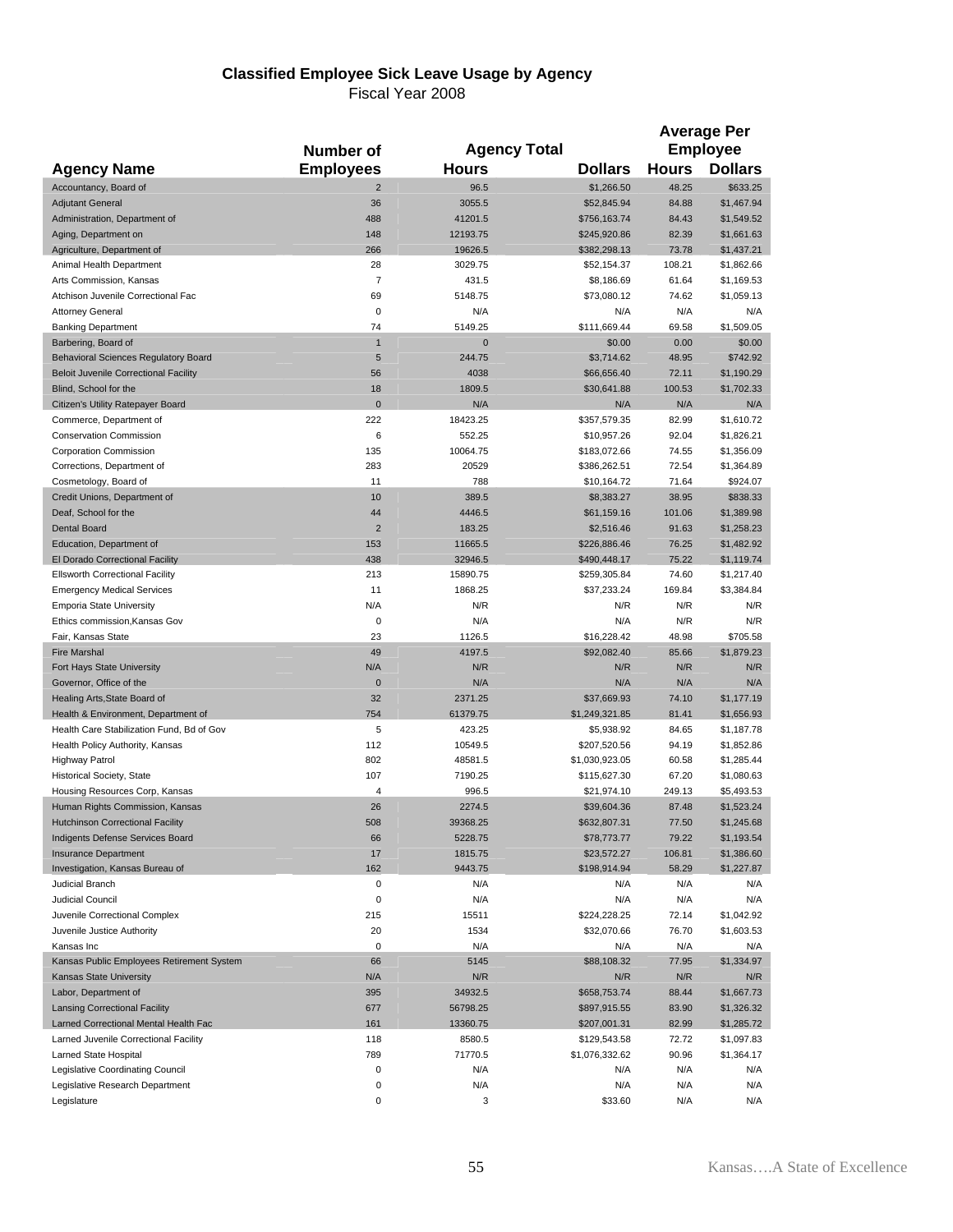# **Classified Employee Sick Leave Usage by Agency**  Fiscal Year 2008

|                                           |                  |              |                     |              | <b>Average Per</b> |
|-------------------------------------------|------------------|--------------|---------------------|--------------|--------------------|
|                                           | <b>Number of</b> |              | <b>Agency Total</b> |              | <b>Employee</b>    |
| <b>Agency Name</b>                        | <b>Employees</b> | <b>Hours</b> | <b>Dollars</b>      | <b>Hours</b> | <b>Dollars</b>     |
| Library, State                            | 20               | 1471.75      | \$22.851.86         | 73.59        | \$1,142.59         |
| Lieutenant Governor, Office of the        | $\mathbf{0}$     | N/A          | N/A                 | N/A          | N/A                |
| Lottery, Kansas State                     | 43               | 2412.75      | \$43,202.38         | 56.11        | \$1,004.71         |
| Mortuary Arts, Board of                   | $\overline{2}$   | 142.75       | \$1,971.64          | 71.38        | \$985.82           |
| Neurological Institute, Kansas            | 492              | 44349.25     | \$654,193.15        | 90.14        | \$1,329.66         |
| Norton Correctional Facility              | 252              | 20813        | \$338,285.96        | 82.59        | \$1,342.40         |
| Nursing, Board of                         | 20               | 1937.5       | \$34,087.38         | 96.88        | \$1,704.37         |
| Optometry Board of Examiners              | $\mathbf{1}$     | 56           | \$1,154.17          | 56.00        | \$1,154.17         |
| Osawatomie State Hospital                 | 366              | 28234        | \$443,336.28        | 77.14        | \$1,211.30         |
| Parole Board, Kansas                      | $\mathbf 0$      | N/A          | N/A                 | N/A          | N/A                |
| Parsons State Hospital & Trng Center      | 454              | 40845        | \$600,366.08        | 89.97        | \$1,322.39         |
| Peace Officers, Std & Trng                | $\mathbf 0$      | N/A          | N/A                 | N/A          | N/A                |
| Pharmacy, Board of                        | $6\phantom{1}$   | 322.25       | \$6,842.88          | 53.71        | \$1,140.48         |
| <b>Pittsburg State University</b>         | N/A              | N/R          | N/R                 | N/R          | N/R                |
| Post Audit, Legislative Div of            | $\mathbf{0}$     | N/A          | N/A                 | N/A          | N/A                |
| Racing & Gaming Commission                | 43               | 2589.75      | \$46,901.79         | 60.23        | \$1,090.74         |
| Rainbow Mental Health Facility            | 107              | 7458.75      | \$123,736.10        | 69.71        | \$1,156.41         |
| Real Estate Appraisal Board               | $\mathbf{1}$     | 76           | \$1,728.24          | 76.00        | \$1,728.24         |
| Real Estate Commission                    | 9                | 844.75       | \$12,785.55         | 93.86        | \$1,420.62         |
| Regents, Board of                         | 15               | 1760.25      | \$33,855.53         | 117.35       | \$2,257.04         |
| Revenue, Department of                    | 978              | 82038.5      | \$1,462,660.36      | 83.88        | \$1,495.56         |
| <b>Revisor of Statutes</b>                | $\mathbf 0$      | N/A          | N/A                 | N/A          | N/A                |
| Secretary of State                        | $\mathbf 0$      | N/A          | N/A                 | N/A          | N/A                |
| Securities Commissioner, Office of the    | 24               | 1593.75      | \$37,065.14         | 66.41        | \$1,544.38         |
| Sentencing Commission, Kansas             | $\mathbf{0}$     | N/A          | N/A                 | N/A          | N/A                |
| Social & Rehabilitation Services, Dept of | 3125             | 249362.5     | \$4,279,168.30      | 79.80        | \$1,369.33         |
| Tax Appeals, Board of                     | 9                | 928.5        | \$14,653.81         | 103.17       | \$1,628.20         |
| Technical Professions, State Board of     | 3                | 127          | \$1,721.11          | 42.33        | \$573.70           |
| Technology Enterprise Corp, Kansas        | $\pmb{0}$        | N/A          | N/A                 | N/A          | N/A                |
| <b>Topeka Correctional Facility</b>       | 223              | 19924.25     | \$322,543.67        | 89.35        | \$1,446.38         |
| Transportation, Department of             | 2873             | 221067       | \$3,783,632.35      | 76.95        | \$1,316.96         |
| Treasurer, State                          | 12               | 611.25       | \$10,971.52         | 50.94        | \$914.29           |
| University of Kansas                      | N/A              | N/R          | N/R                 | N/R          | N/R                |
| University of Kansas Medical Center       | N/A              | N/R          | N/R                 | N/R          | N/R                |
| Veterans Affairs, Commission on           | 309              | 25159.25     | \$344,190.48        | 81.42        | \$1,113.89         |
| Veterinary Examiners, Board of            | $\mathbf 0$      | N/A          | N/A                 | N/A          | N/A                |
| Water Office, Kansas                      | 19               | 1256.5       | \$32,361.40         | 66.13        | \$1,703.23         |
| Wichita State University                  | N/A              | N/R          | N/R                 | N/R          | N/R                |
| Wildlife & Parks, Department of           | 398              | 20191.75     | \$373,386.55        | 50.73        | \$938.16           |
| Winfield Correctional Facility            | 176              | 13974        | \$228,331.40        | 79.40        | \$1,297.34         |
| Totals                                    | 17,814           | 1,405,903.25 | \$24,139,499.68     | 78.92        | \$1,355.09         |

**Comments:** Agency Total Dollars was determined by calculating the sick leave for each classified employee and multiplying by the employee's actual hourly rate of pay when the leave was used. Average sick leave used per classified employee was determined by calculating the sick leave for each agency and dividing by the total number of classified employees in the agency as of June 2008. Average dollars per employee was determined by calculating the total dollars for the agency and dividing by the total number of classified employees in the agency as of June 2008

**Source**: SHARP (FY 2008); Excludes unclassified, temporary and student employees. "N/R" indicates leave was not reported (for Regent's institutions). "N/A" indicates the number is not applicable because there is no accurate leave data or the agency does not have classified employees.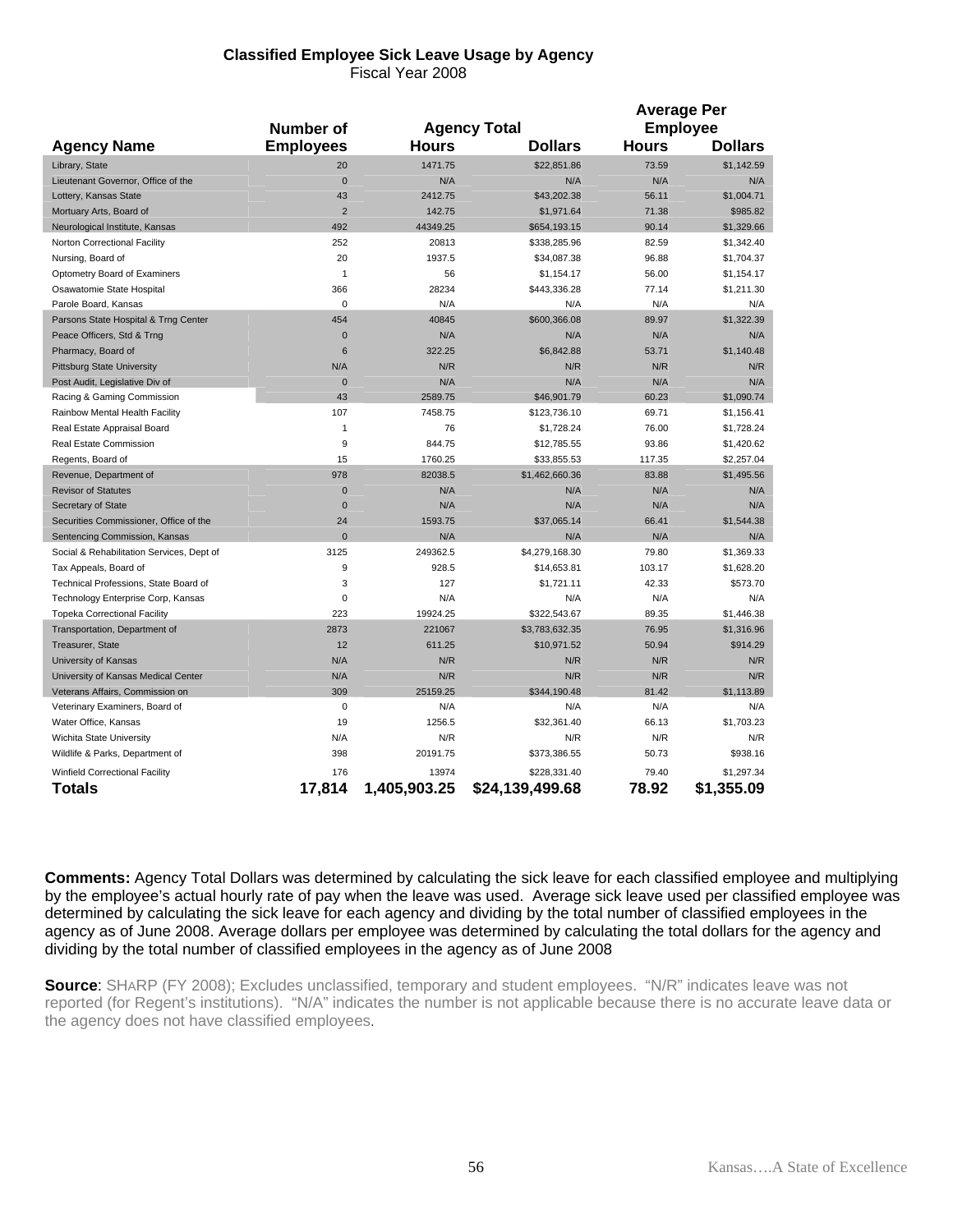#### **Unclassified Employee Sick Leave Usage by Agency**

Fiscal Year 2008

|                                                                               | Number of                      |                   | <b>Agency Total</b>         |                | <b>Average Per</b><br><b>Employee</b> |
|-------------------------------------------------------------------------------|--------------------------------|-------------------|-----------------------------|----------------|---------------------------------------|
| <b>Agency Name</b>                                                            | <b>Employees</b>               | <b>Hours</b>      | <b>Dollars</b>              | <b>Hours</b>   | <b>Dollars</b>                        |
| Accountancy, Board of                                                         | $\mathbf{1}$                   | 12.00             | \$390.54                    | 12.00          | \$390.54                              |
| <b>Adjutant General</b>                                                       | 145                            | 11905.00          | \$194,960.10                | 82.10          | \$1,344.55                            |
| Administration, Department of                                                 | 25                             | 1036.00           | \$33,410.65                 | 41.44          | \$1,336.43                            |
| Aging, Department on                                                          | $\bf8$                         | 428.00            | \$14,786.98                 | 53.50          | \$1,848.37                            |
| Agriculture, Department of                                                    | 12                             | 555.00            | \$16,487.71                 | 46.25          | \$1,373.98                            |
| Animal Health Department                                                      | 3                              | 208.00            | \$7,600.40                  | 69.33          | \$2,533.47                            |
| Arts Commission, Kansas                                                       | $\mathbf{1}$                   | 44.00             | \$1,579.60                  | 44.00          | \$1,579.60                            |
| Atchison Juvenile Correctional Fac                                            | 1<br>84                        | 20.00             | \$552.40                    | 20.00          | \$552.40                              |
| <b>Attorney General</b><br><b>Banking Department</b>                          | 17                             | 4542.75<br>977.00 | \$101,664.59<br>\$32,435.23 | 54.08<br>57.47 | \$1,210.29<br>\$1,907.95              |
| Barbering, Board of                                                           | $\mathbf{1}$                   | 56.00             | \$1,004.34                  | 56.00          | \$1,004.34                            |
| <b>Behavioral Sciences Regulatory Board</b>                                   | 3                              | 403.00            | \$9,479.19                  | 134.33         | \$3,159.73                            |
| <b>Beloit Juvenile Correctional Facility</b>                                  | $\mathbf{1}$                   | 12.00             | \$379.80                    | 12.00          | \$379.80                              |
| Blind, School for the                                                         | 59                             | 3386.50           | \$68,466.10                 | 57.40          | \$1,160.44                            |
| Citizen's Utility Ratepayer Board                                             | 3                              | 180.00            | \$6,698.56                  | 60.00          | \$2,232.85                            |
| Commerce, Department of                                                       | 12                             | 350.75            | \$11,265.33                 | 29.23          | \$938.78                              |
| <b>Conservation Commission</b>                                                | $\overline{7}$                 | 632.25            | \$18,923.95                 | 90.32          | \$2,703.42                            |
| <b>Corporation Commission</b>                                                 | 59                             | 3807.75           | \$104,241.61                | 64.54          | \$1,766.81                            |
| Corrections, Department of                                                    | 16                             | 473.00            | \$18,115.18                 | 29.56          | \$1,132.20                            |
| Cosmetology, Board of                                                         | $\mathbf{1}$                   | 16.00             | \$444.48                    | 16.00          | \$444.48                              |
| Credit Unions, Department of                                                  | $\mathbf{1}$                   | 16.00             | \$592.14                    | 16.00          | \$592.14                              |
| Deaf, School for the                                                          | 102                            | 6388.25           | \$142,323.63                | 62.63          | \$1,395.33                            |
| <b>Dental Board</b>                                                           | $\mathbf{1}$                   | 12.00             | \$336.73                    | 12.00          | \$336.73                              |
| Education, Department of                                                      | 28                             | 1407.75           | \$50,417.51                 | 50.28          | \$1,800.63                            |
| El Dorado Correctional Facility                                               | $\mathbf{1}$                   | 56.00             | \$1,487.52                  | 56.00          | \$1,487.52                            |
| <b>Ellsworth Correctional Facility</b>                                        | $\mathbf 0$                    | N/A               | N/A                         | N/A            | <b>NA</b>                             |
| <b>Emergency Medical Services</b>                                             | $\mathbf{1}$                   | 56.00             | \$2,196.93                  | 56.00          | \$2,196.93                            |
| <b>Emporia State University</b>                                               | N/A                            | N/R               | N/R                         | N/R            | N/R                                   |
| Ethics commission, Kansas Gov                                                 | 8                              | 708.00            | \$13,911.21                 | 88.50          | \$1,738.90                            |
| Fair, Kansas State                                                            | $\mathbf{1}$                   | 4.00              | \$183.45                    | 4.00           | \$183.45                              |
| <b>Fire Marshal</b>                                                           | $\overline{2}$<br>N/A          | 80.00<br>N/R      | \$2,580.78<br>N/R           | 40.00<br>N/R   | \$1,290.39<br>N/R                     |
| Fort Hays State University<br>Governor, Office of the                         | 32                             | 1329.00           | \$27,474.21                 | 41.53          | \$858.57                              |
| Healing Arts, State Board of                                                  | $\overline{7}$                 | 513.00            | \$15,046.15                 | 73.29          | \$2,149.45                            |
| Health & Environment, Department of                                           | 11                             | 434.00            | \$16,408.10                 | 39.45          | \$1,491.65                            |
| Health Care Stabilization Fund, Bd of Gov                                     | 9                              | 718.25            | \$18,727.93                 | 79.81          | \$2,080.88                            |
| Health Policy Authority, Kansas                                               | 115                            | 6237.00           | \$145,052.81                | 54.23          | \$1,261.33                            |
| <b>Highway Patrol</b>                                                         | $\overline{7}$                 | 195.00            | \$6,450.82                  | 27.86          | \$921.55                              |
| Historical Society, State                                                     | $\mathbf{1}$                   | 56.00             | \$2,296.78                  | 56.00          | \$2,296.78                            |
| Housing Resources Corp, Kansas                                                | 39                             | 1715.25           | \$36,729.95                 | 43.98          | \$941.79                              |
| Human Rights Commission, Kansas                                               | $\overline{4}$                 | 260.00            | \$7,371.52                  | 65.00          | \$1,842.88                            |
| <b>Hutchinson Correctional Facility</b>                                       | $\mathbf 0$                    | N/A               | N/A                         | N/A            | N/A                                   |
| Indigents Defense Services Board                                              | 104                            | 7280.00           | \$186,817.84                | 70.00          | \$1,796.33                            |
| <b>Insurance Department</b>                                                   | 102                            | 9548.50           | \$227,859.31                | 93.61          | \$2,233.91                            |
| Investigation, Kansas Bureau of                                               | $\overline{7}$                 | 240.00            | \$10,659.76                 | 34.29          | \$1,522.82                            |
| <b>Judicial Branch</b>                                                        | 1849                           | 118158.75         | \$2,029,251.84              | 63.90          | \$1,097.49                            |
| <b>Judicial Council</b>                                                       | $\overline{7}$                 | 315.00            | \$6,725.36                  | 45.00          | \$960.77                              |
| Juvenile Correctional Complex                                                 | $\overline{\mathbf{c}}$        | 60.00             | \$1,903.75                  | 30.00          | \$951.88                              |
| Juvenile Justice Authority                                                    | 8                              | 358.50            | \$11,468.70                 | 44.81          | \$1,433.59                            |
| Kansas Inc                                                                    | $\overline{2}$                 | 128.00            | \$2,931.84                  | 64.00          | \$1,465.92                            |
| Kansas Public Employees Retirement System                                     | 17                             | 659.50            | \$25,869.06                 | 38.79          | \$1,521.71                            |
| <b>Kansas State University</b><br>Labor, Department of                        | N/A                            | N/R               | N/R                         | N/R            | N/R                                   |
|                                                                               | 30                             | 1418.50<br>120.00 | \$52,825.94                 | 47.28          | \$1,760.86                            |
| <b>Lansing Correctional Facility</b><br>Larned Correctional Mental Health Fac | $\mathbf{1}$<br>$\overline{1}$ | 0.00              | \$4,023.51<br>\$0.00        | 120.00<br>0.00 | \$4,023.51<br>\$0.00                  |
| Larned Juvenile Correctional Facility                                         | $\overline{2}$                 | 68.00             | \$2,410.43                  | 34.00          | \$1,205.22                            |
| Larned State Hospital                                                         | 20                             | 1450.50           | \$81,227.63                 | 72.53          | \$4,061.38                            |
| Legislative Coordinating Council                                              | 11                             | 381.50            | \$9,933.32                  | 34.68          | \$903.03                              |
| Legislative Research Department                                               | 38                             | 3728.00           | \$111,214.69                | 98.11          | \$2,926.70                            |
| Legislature                                                                   | 38                             | 1441.00           | \$35,773.06                 | 37.92          | \$941.40                              |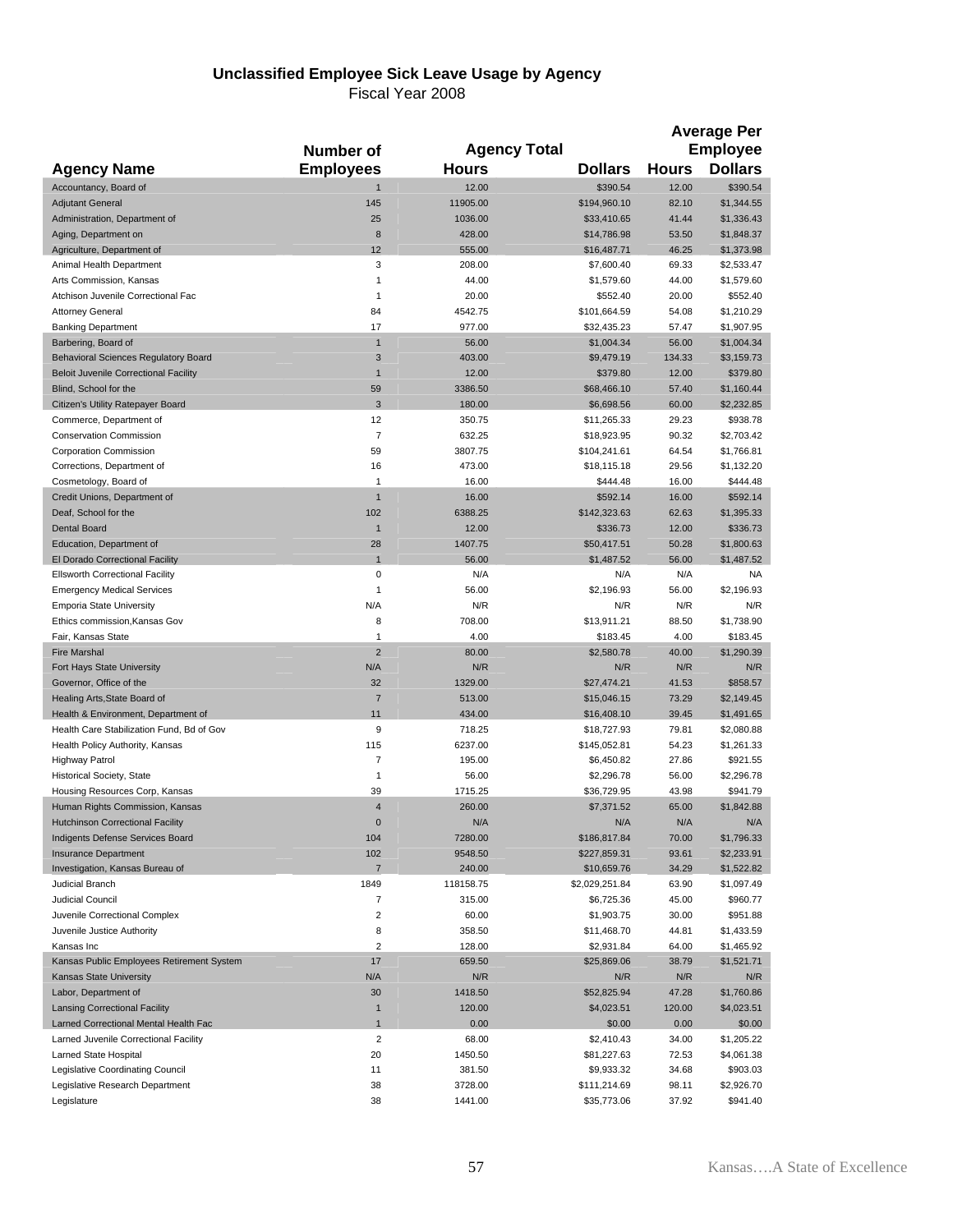# **Unclassified Employee Sick Leave Usage by Agency**  Fiscal Year 2008

|                                           |                  |              |                     |              | <b>Average Per</b> |
|-------------------------------------------|------------------|--------------|---------------------|--------------|--------------------|
|                                           | Number of        |              | <b>Agency Total</b> |              | <b>Employee</b>    |
| <b>Agency Name</b>                        | <b>Employees</b> | <b>Hours</b> | <b>Dollars</b>      | <b>Hours</b> | <b>Dollars</b>     |
| Library, State                            | $\overline{1}$   | 64.00        | \$2,963.00          | 64.00        | \$2,963.00         |
| Lieutenant Governor, Office of the        | $\overline{4}$   | 112.50       | \$2,296.75          | 28.13        | \$574.19           |
| Lottery, Kansas State                     | 40               | 2325.75      | \$47,047.71         | 58.14        | \$1,176.19         |
| Mortuary Arts, Board of                   | $\mathbf{1}$     | 8.00         | \$266.92            | 8.00         | \$266.92           |
| Neurological Institute, Kansas            | 3                | 84.00        | \$4,843.31          | 28.00        | \$1,614.44         |
| Norton Correctional Facility              | $\mathbf{1}$     | 0.00         | \$0.00              | 0.00         | \$0.00             |
| Nursing, Board of                         | 3                | 195.50       | \$5,321.68          | 65.17        | \$1,773.89         |
| Optometry Board of Examiners              | $\mathbf 0$      | 0.00         | \$0.00              | 0.00         | \$0.00             |
| Osawatomie State Hospital                 | 21               | 586.00       | \$31,846.44         | 27.90        | \$1,516.50         |
| Parole Board, Kansas                      | 3                | 36.00        | \$2,004.79          | 12.00        | \$668.26           |
| Parsons State Hospital & Trng Center      | 5                | 348.00       | \$16,481.30         | 69.60        | \$3,296.26         |
| Peace Officers, Std & Trng                | 3                | 140.25       | \$3,149.36          | 46.75        | \$1,049.79         |
| Pharmacy, Board of                        | $\overline{1}$   | 24.00        | \$847.38            | 24.00        | \$847.38           |
| <b>Pittsburg State University</b>         | N/A              | N/R          | N/R                 | N/R          | N/R                |
| Post Audit, Legislative Div of            | 24               | 1663.00      | \$51,422.06         | 69.29        | \$2,142.59         |
| Racing & Gaming Commission                | 21               | 801.25       | \$22,457.17         | 38.15        | \$1,069.39         |
| Rainbow Mental Health Facility            | 6                | 276.00       | \$12,066.69         | 46.00        | \$2,011.12         |
| Real Estate Appraisal Board               | 1                | 8.00         | \$231.09            | 8.00         | \$231.09           |
| Real Estate Commission                    | $\overline{2}$   | 96.00        | \$3,248.30          | 48.00        | \$1,624.15         |
| Regents, Board of                         | 41               | 2535.00      | \$76,880.85         | 61.83        | \$1.875.14         |
| Revenue, Department of                    | 28               | 2220.00      | \$71,463.09         | 79.29        | \$2,552.25         |
| <b>Revisor of Statutes</b>                | 30               | 2342.00      | \$78,525.81         | 78.07        | \$2,617.53         |
| <b>Secretary of State</b>                 | 49               | 3699.25      | \$69.631.55         | 75.49        | \$1,421.05         |
| Securities Commissioner, Office of the    | 9                | 1228.00      | \$41,239.60         | 136.44       | \$4,582.18         |
| Sentencing Commission, Kansas             | 9                | 764.00       | \$14,530.99         | 84.89        | \$1,614.55         |
| Social & Rehabilitation Services, Dept of | 31               | 1055.00      | \$36,890.80         | 34.03        | \$1,190.03         |
| Tax Appeals, Board of                     | 10               | 296.00       | \$8,395.50          | 29.60        | \$839.55           |
| Technical Professions, State Board of     | $\overline{2}$   | 260.00       | \$8,075.13          | 130.00       | \$4,037.57         |
| Technology Enterprise Corp, Kansas        | 10               | 358.00       | \$10,811.34         | 35.80        | \$1,081.13         |
| <b>Topeka Correctional Facility</b>       | $\mathbf{1}$     | 0.00         | \$0.00              | 0.00         | \$0.00             |
| Transportation, Department of             | 12               | 619.75       | \$21,985.98         | 51.65        | \$1,832.17         |
| Treasurer, State                          | 32               | 2160.25      | \$40,918.86         | 67.51        | \$1,278.71         |
| University of Kansas                      | N/A              | N/R          | N/R                 | N/R          | N/R                |
| University of Kansas Medical Center       | N/A              | N/R          | N/R                 | N/R          | N/R                |
| Veterans Affairs, Commission on           | 5                | 288.00       | \$8,566.99          | 57.60        | \$1,713.40         |
| Veterinary Examiners, Board of            | 3                | 272.50       | \$6,198.93          | 90.83        | \$2,066.31         |
| Water Office, Kansas                      | 3                | 168.00       | \$6,113.58          | 56.00        | \$2,037.86         |
| Wichita State University                  | N/A              | N/R          | N/R                 | N/R          | N/R                |
| Wildlife & Parks, Department of           | 6                | 465.00       | \$11,842.53         | 77.50        | \$1,973.76         |
| <b>Winfield Correctional Facility</b>     | $\mathbf 0$      | N/A          | N/A                 | N/A          | N/A                |
| Totals                                    | 3489             | 220,085.25   | \$4,651,936.43      | 63.08        | \$1,333.32         |

**Comments:** Agency Total Dollars was determined by calculating the sick leave for each unclassified employee and multiplying by the employee's actual hourly rate of pay when the leave was used. Average sick leave used per unclassified employee was determined by calculating the sick leave for each agency and dividing by the total number of unclassified employees in the agency as of June 2008. Average dollars per employee was determined by calculating the total dollars for the agency and dividing by the total number of unclassified employees in the agency as of June 2008.

**Source**: SHARP (FY 2008); Excludes classified, temporary and student employees. "N/R" indicates leave was not reported (for Regent's institutions). "N/A" indicates the number is not applicable because there is no accurate leave data or the agency does not have unclassified employees.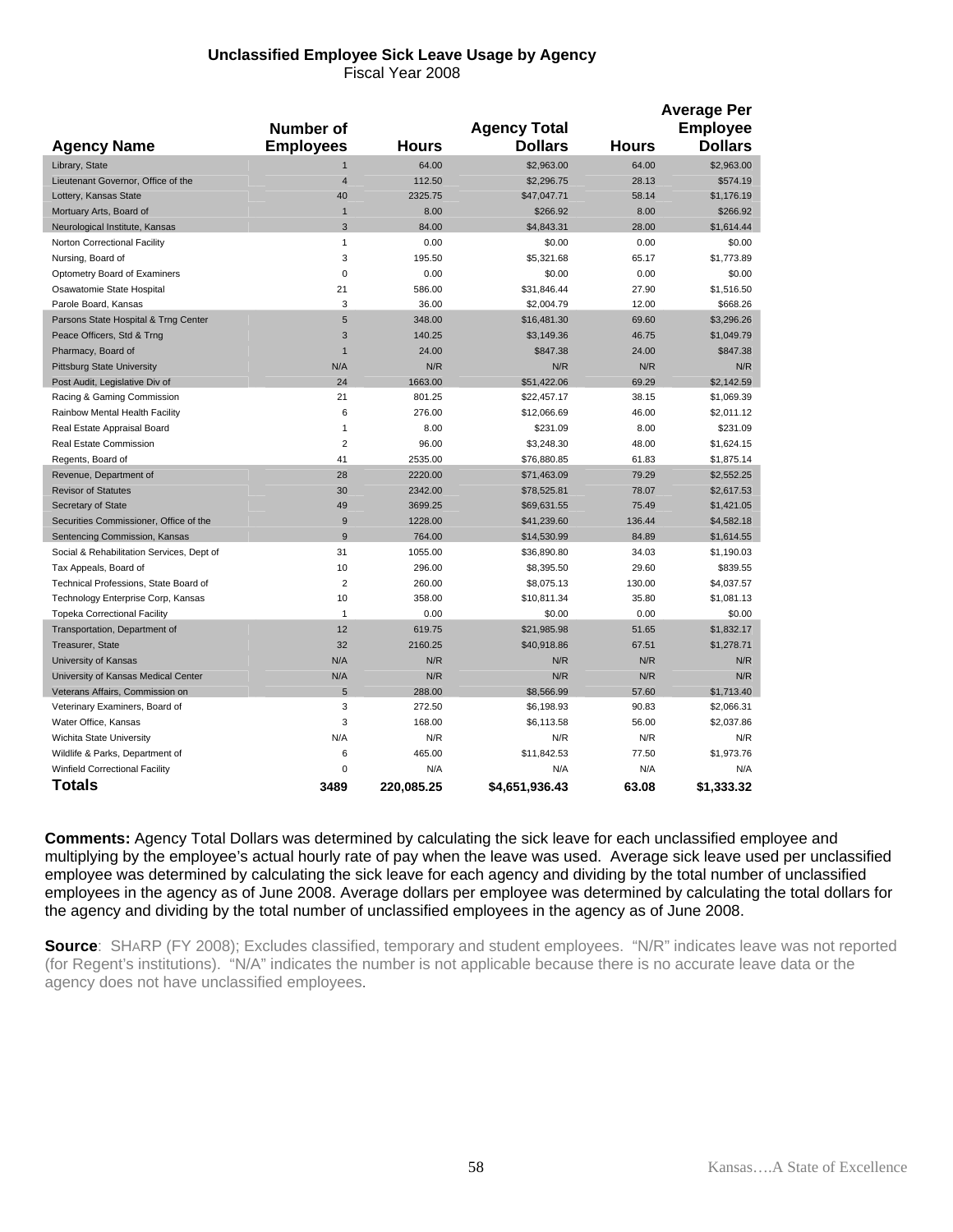# **Glossary**

**Agency:** a unit of state government assigned a unique department identification number.

**Classified Service:** all positions in the state service, except those which are specifically placed in the unclassified service by K.S.A. 75-2935, as amended or other sections of the statutes.

**Demotion:** the movement of an employee from a position in one class to a position in another class having a lower pay grade, either on an involuntary basis for disciplinary purposes or on a voluntary basis.

**Fiscal Year:** the time period from July 1, to June 30.

**Full-Time Equivalency (FTE):** a unit of measurement equivalent to one full-time position.

**K.A.R.:** Kansas Administrative Regulation

**K.S.A.:** Kansas Statutes Annotated

**Length of Service:** total time working in the classified or unclassified service with certain exclusions per K.A.R. 1-2-46.

**Pay Grade:** a salary and wage range in the pay plan prepared by the Director of Personnel Services as required by K.S.A. 75-2938.

**Promotion:** a change of employment from a position in one class to a position in another class having a higher pay grade, by an employee who meets the required selection criteria for promotion.

**SHARP:** Statewide Human Resource and Payroll system implemented in December 1995.

**Student Position**: a position filled by a student at a Regents institution.

**Temporary Position (classified service):** a position, which is limited to not more than 999 hours of employment in a 12 month period. Temporary positions do not affect the position limitation of an agency.

**Temporary Position (unclassified service):** a position filled by a person temporarily or designated by a legislative committee or commission or other competent authority to make or conduct a special inquiry, investigation, examination or installation (K.S.A. 75-2935).

**Transfer:** a change by an employee from one position with a close similarity of duties, essentially the same basic qualifications, and the same pay grade.

**Unclassified Service:** position specifically designated as unclassified by K.S.A. 75-2935, as amended or other section of the statute or as designated in the agency's enabling statute.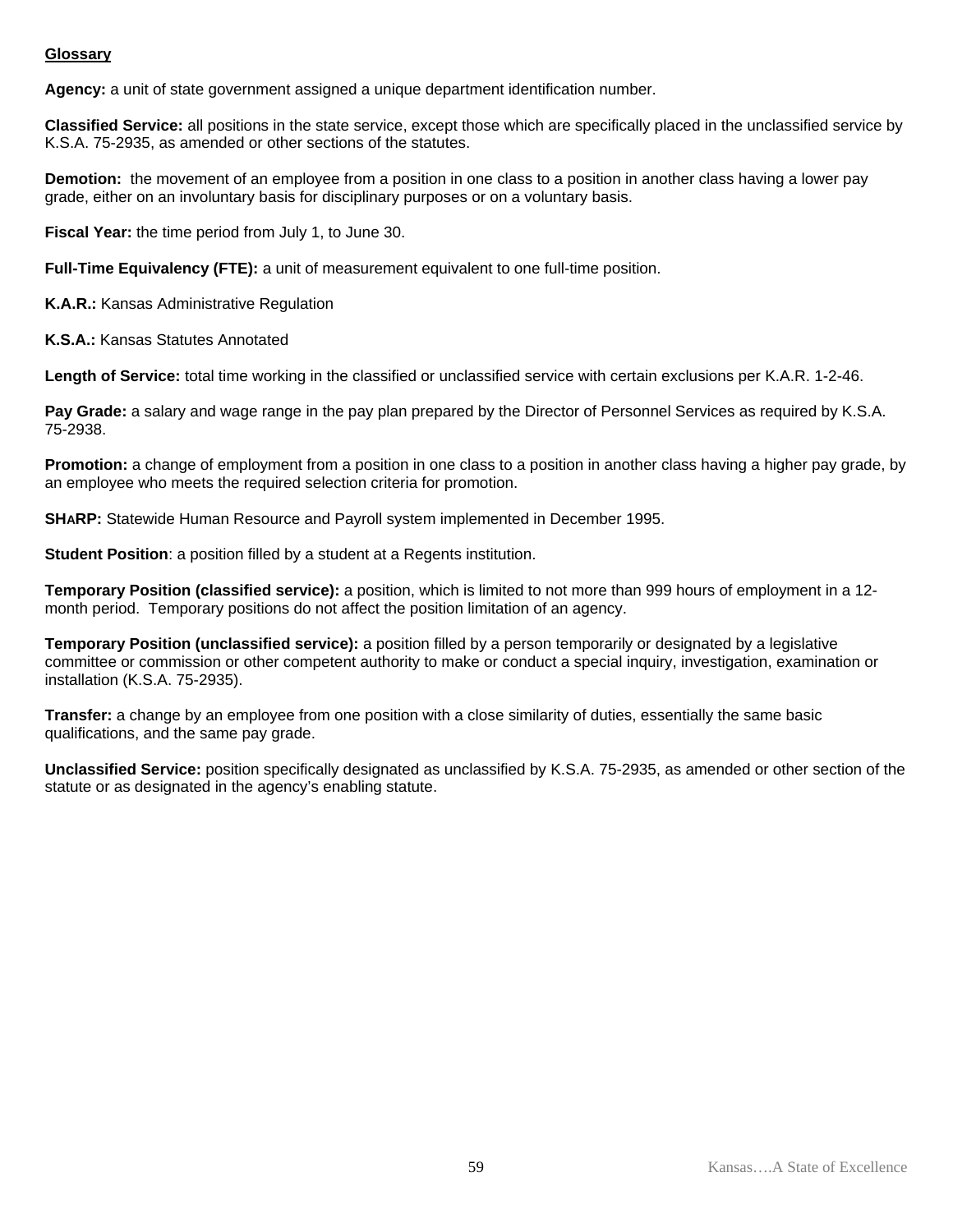# **Classified Service - Executive Branch Position Reference Table**

|                                         |                                                      |                                                      | <b>POSITION TYPE</b>     |                          |
|-----------------------------------------|------------------------------------------------------|------------------------------------------------------|--------------------------|--------------------------|
|                                         | <b>REGULAR</b>                                       |                                                      | <b>TEMPORARY</b>         |                          |
|                                         | <b>FULL-TIME</b>                                     | <b>PART-TIME</b>                                     | <b>FULL-TIME</b>         | <b>PART-TIME</b>         |
| <b>POSITION</b>                         |                                                      |                                                      |                          |                          |
| <b>Counts Toward FTE</b>                | Yes                                                  | Yes                                                  | 0                        | <b>No</b>                |
| <b>Statutory Authority</b>              | FTE Limit                                            | FTE Limit                                            | N/A                      | N/A                      |
| <b>EMPLOYEE MOVEMENT</b>                |                                                      |                                                      |                          |                          |
|                                         |                                                      |                                                      |                          |                          |
| Promotion and Transfer                  | Yes                                                  | Yes                                                  | Yes                      | Yes                      |
| Suspension and                          |                                                      |                                                      |                          |                          |
| Demotion                                | Yes                                                  | Yes                                                  | <b>No</b>                | <b>No</b>                |
| Layoff Alternatives                     | Yes                                                  | Yes                                                  | <b>No</b>                | No                       |
| <b>Dismissal</b>                        | Yes                                                  | Yes                                                  | Yes                      | Yes                      |
| <b>SELECTION</b>                        |                                                      |                                                      |                          |                          |
| <b>Selection Process</b>                | Civil Service Procedure Civil Service Procedure      |                                                      | <b>Agency Discretion</b> | <b>Agency Discretion</b> |
|                                         |                                                      |                                                      |                          |                          |
| Meets MQ                                | Yes                                                  | Yes                                                  | Yes                      | Yes                      |
| <b>Eligibility Pools</b><br>Considered? | Yes                                                  | Yes                                                  | <b>Agency Discretion</b> | <b>Agency Discretion</b> |
| Compete with Others                     | Yes                                                  | Yes                                                  | <b>Agency Discretion</b> | <b>Agency Discretion</b> |
| <b>COMPENSATION</b>                     |                                                      |                                                      |                          |                          |
|                                         |                                                      |                                                      | 999 Hours in 12          | 999 Hours in 12          |
| <b>Hour Limitations</b>                 | None                                                 | <b>Below 100%</b>                                    | Months                   | Months                   |
| <b>Probationary Period</b>              | Yes                                                  | Yes                                                  | No                       | No                       |
|                                         |                                                      |                                                      |                          |                          |
| Pay                                     | Pay Matrix                                           | Pay Matrix                                           | K.A.R. 1-5-9             | K.A.R. 1-5-9             |
| <b>Step Movement</b>                    | Yes                                                  | Yes                                                  | <b>No</b>                | <b>No</b>                |
| Longevity Bonus                         | Only employees hired<br>or rehired before<br>6/15/08 | Only employees hired<br>or rehired before<br>6/15/08 | No                       | No                       |
| Overtime Exemption                      | <b>Position Specific</b>                             | Position Specific                                    | <b>Position Specific</b> | <b>Position Specific</b> |
| Length of Service                       | Yes                                                  | Yes                                                  | <b>No</b>                | <b>No</b>                |
| <b>BENEFITS ELIGIBILITY</b>             |                                                      |                                                      |                          |                          |
| <b>GHI</b>                              | Yes                                                  | Yes <sup>1</sup>                                     | No                       | No                       |
| <b>KPERS</b> (Retirement<br>System)     | Yes                                                  | Yes                                                  | No                       | No                       |
| Sick Leave                              | Yes                                                  | <b>Prorated Basis</b>                                | No                       | No                       |
| Vacation Leave                          | Yes                                                  | <b>Prorated Basis</b>                                | No                       | No                       |
| Holiday Credit/<br>Discretionary Day    | Yes                                                  | Possible Credit <sup>2</sup>                         | No                       | No                       |
| Deferred<br>Compensation/TSA            | Yes                                                  | Yes                                                  | Yes                      | Yes                      |
| Shared Leave                            | Yes                                                  | Yes                                                  | No                       | No                       |
| <b>Flexible Spending</b><br>Account     | Yes                                                  | Yes                                                  | No                       | No                       |